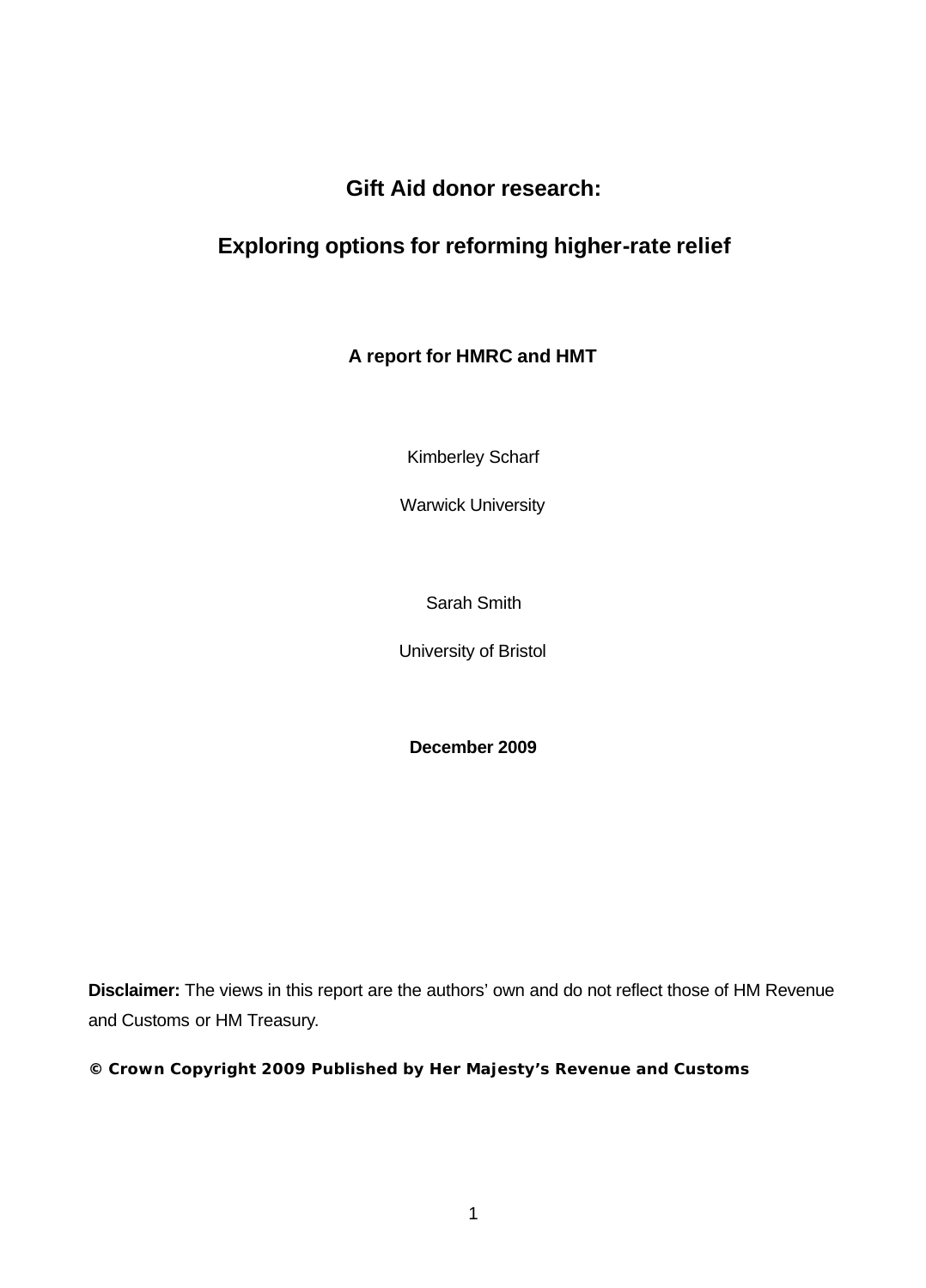# **Table of contents**

| 1.    |  |
|-------|--|
| 1.1   |  |
| 1.2   |  |
|       |  |
|       |  |
| 1.4   |  |
| 2.    |  |
| 2.1   |  |
| 2.2   |  |
| 2.2.1 |  |
| 3.    |  |
| 3.1   |  |
| 3.2   |  |
| 3.3   |  |
| 4.    |  |
| 4.1   |  |
| 4.2   |  |
| 4.3   |  |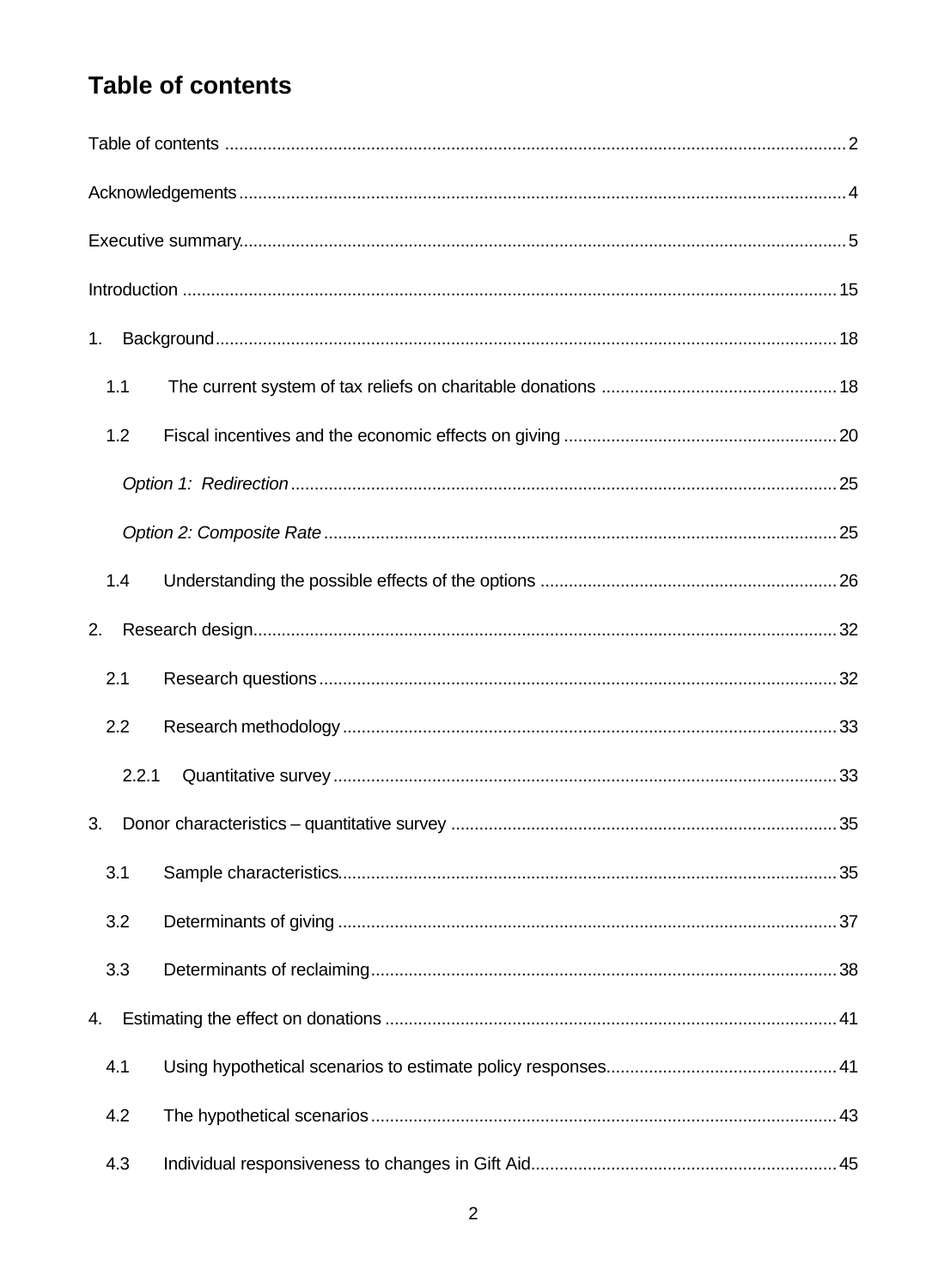|    | 4.4 |      |
|----|-----|------|
|    | 4.5 |      |
|    | 4.6 |      |
|    | 4.7 |      |
| 5. |     |      |
|    | 5.1 |      |
|    | 5.2 |      |
| 6. |     |      |
|    | 6.1 |      |
|    | 6.2 |      |
| 7. |     |      |
|    |     |      |
|    |     |      |
|    |     |      |
|    |     | . 80 |
|    |     |      |
|    |     |      |
|    |     |      |
|    |     |      |
|    |     |      |
|    |     |      |
|    |     |      |
|    |     |      |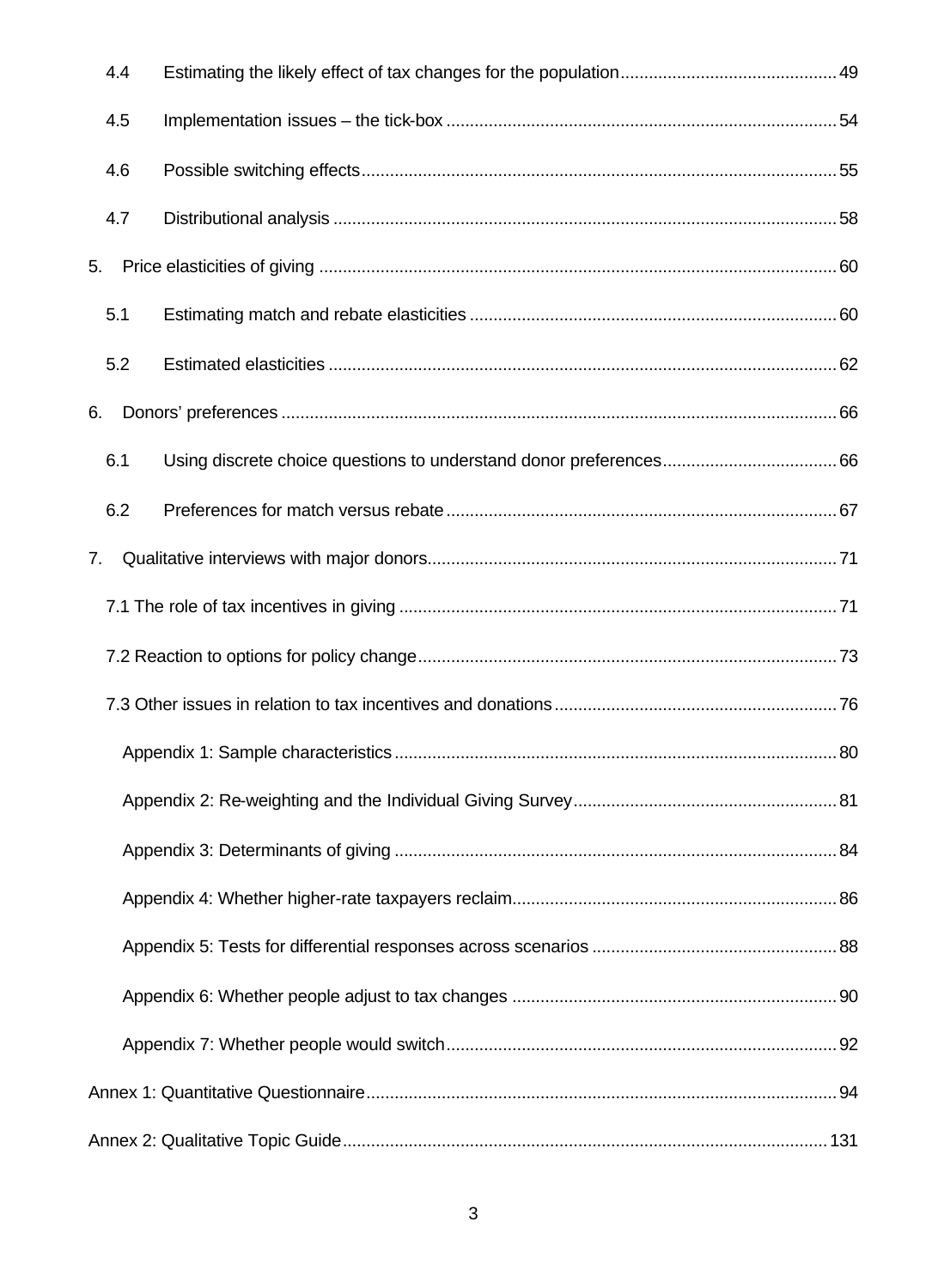# **Acknowledgements**

We would like to express our thanks to Charities Aid Foundation and Justgiving who allowed us to survey their donors and to New Philanthropy Capital who carried out the qualitative interviews with major donors. Particular thanks go to Richard Harrison and Alec Evans at Charities Aid Foundation; Zarine Kharas, Anne-Marie Huby and John Henry at Justgiving; and Sue Wixley and Gustaf Lofgren at New Philanthropy Capital. We have received helpful comments on the survey and analysis from James Andreoni at the University of California at San Diego, Abigail Payne at McMaster University and Rob Sauer at the University of Bristol and from Susan Hanley, Lynn Oxborough, Ambrose Richardson and Nicola Smith at HM Revenue and Customs. All remaining errors are our own.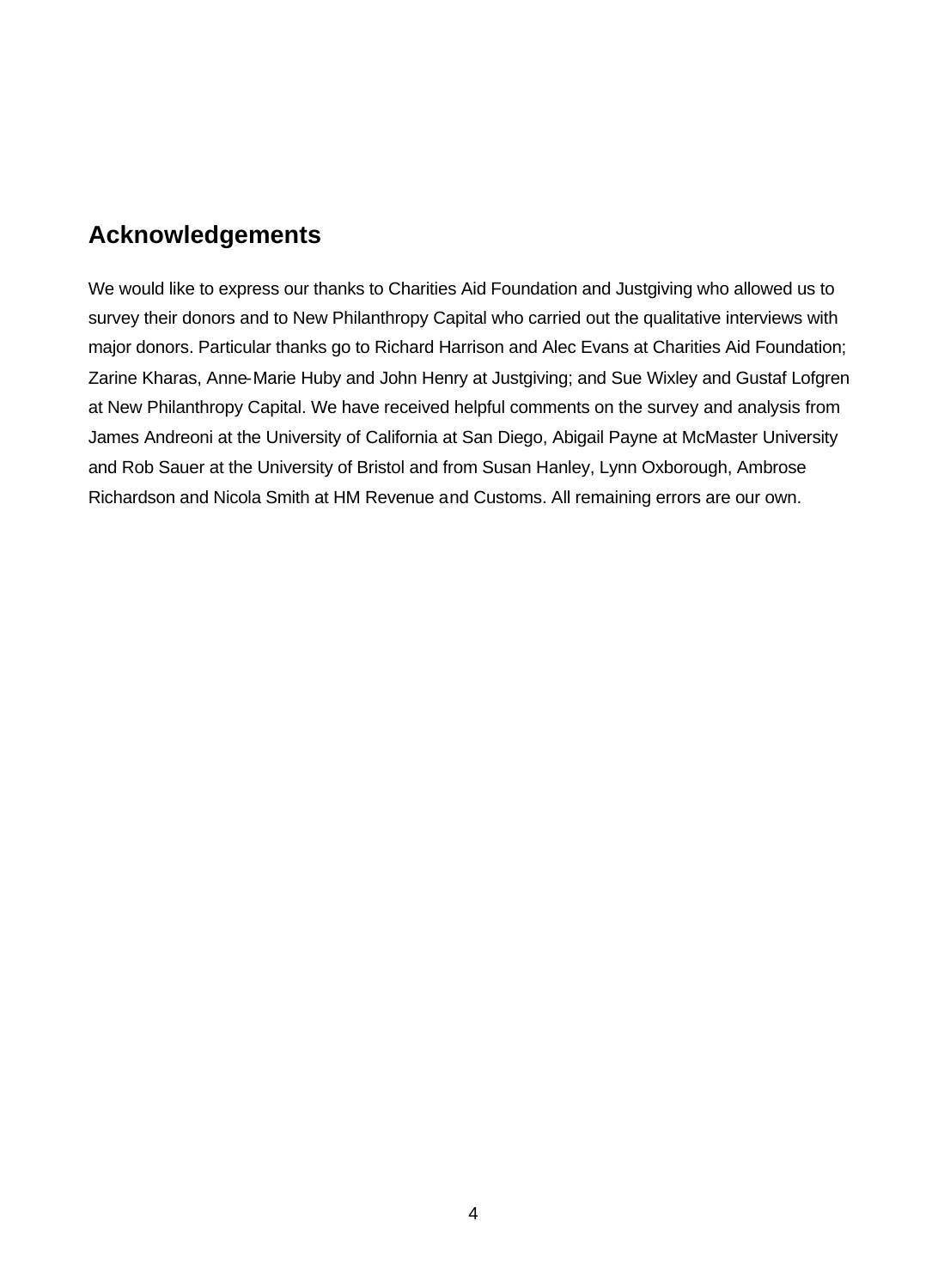# **Executive summary**

## **Research Background**

l

This report summarises the findings of research into the likely effects on donations to charities of possible changes to the system of Gift Aid.

Currently, Gift Aid combines two types of tax relief:

- i. A "match" component whereby charities can reclaim tax relief on donations at the basic rate of tax: $1$
- ii. A "rebate" component whereby higher-rate donors can reclaim additional higher-rate relief. Higher-rate taxpayers can claim back the difference between the higher rate of tax at 40 per cent<sup>2</sup> and the basic rate of tax at 20 per cent on the "gross" equivalent donation, i.e. the amount before basic-rate tax was deducted.<sup>3</sup>

In practice this means that, for every £1 donated to charity out of net-of-tax income (by either a higher-rate donor or a basic-rate donor), the charity can reclaim 25 pence, equating to a 20 per cent rate of relief on the gross equivalent donation. In addition, higher-rate donors can reclaim 25 pence as a rebate on income tax. This equates to a 20 per cent rebate on the gross equivalent donation.

This research investigated the likely effect on donations of possible changes in Gift Aid that would remove income tax relief for higher-rate taxpayer donors and replace it with an increase in the tax relief to be claimed directly by charities. The research was asked to consider two possible options of channelling current higher-rate tax relief to charities:

• *Redirection*. Under redirection, higher-rate taxpayers would no longer be able to reclaim the additional 25 pence higher-rate relief; instead charities could reclaim 50 pence for every £1 donated out of net-of-tax income by higher*-*rate taxpayers through a mechanism such as a

 $1$  In addition, charities can reclaim 3 pence transitional relief on donations made before 6/4/11 if a claim is made within 2 years of the end of the tax year in which the donation is made.

 $2$  Relief is claimed at the higher-rate taxpayer's marginal rate. This may not always equate to 25 pence on every £1 donated, because of reasons such as the impact of investment income. From 2010/11 some higherrate taxpayers will face a 50% marginal rate.

 $3$  In this report, we use the terms match and rebate as convenient shorthand for the upfront tax relief that charities can reclaim and the tax relief that individuals can claim back. These terms are not used in relation to the scheme in practice and these terms were not used at any point in the quantitative survey or the qualitative research.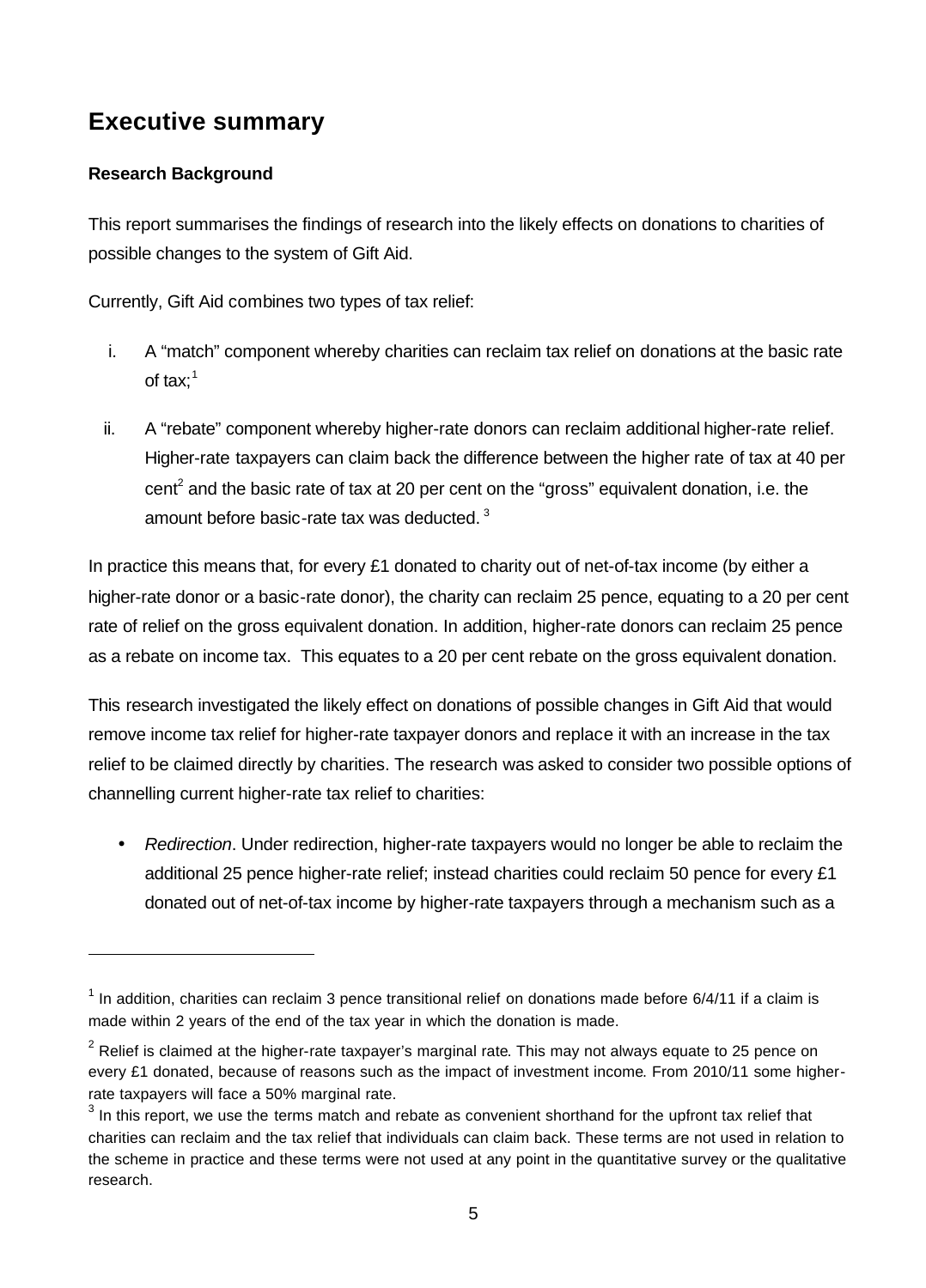tick box for higher-rate donors. For basic-rate taxpayers, charities would still reclaim 25 pence for every  $£1.^4$  Redirection eliminates the rebate component of Gift Aid and increases the match for higher-rate taxpayers only.

• *Composite rate*. Under a composite rate, higher-rate relief would be eliminated and charities could reclaim at some rate (to be specified) that would apply equally to higher-rate and basicrate donors. This composite rate could lie anywhere between 25 pence and 50 pence per £1 donated out of net-of-tax income. The research focused on two composite rates of 30 pence and 37 pence per £1 pound donated out of net-of-tax.<sup>5</sup> Any composite rate option for reform eliminates the rebate and increases the match for both higher-rate and basic-rate taxpayers.

Specific questions that were addressed by the research include:

- How would these possible changes to Gift Aid be likely to affect donations both the amount given by donors and the gross donations received by charities (including the value of tax relief)?
- Why would donors respond to the possible changes in the way they do? Do donors respond differently to changes in how much the charity can reclaim compared to how much they can reclaim, and if so why is this?
- Do responses vary across different sub-groups of donors?

l

Any changes in "match" and "rebate" rates and associated possible impacts on the level of donations would also have implications for the cost of the Gift Aid scheme to the Exchequer. The report estimates the likely effect of the alternative options on the cost of tax relief; these estimates do not include implementation or compliance costs and may differ from HM Revenue and Customs' estimates of the costs.

 $4$  A match of 50 pence for every £1 donated out of net-of-tax income equates to a 40% rate of relief on donations grossed up by taxes already paid while a match of 25 pence for every £1 donated out of net-of-tax income equates to a 20% rate of relief on donations grossed up by taxes already paid. Unless otherwise stated, we express our rates in terms of donations made from net-of-tax income.

 $<sup>5</sup>$  Ideally several composite rates would be looked at; for practical reasons, the research focused on two. They</sup> were chosen for demonstration purposes and because prior to this research on behavioural responses and before full consideration of compliance issues, HMRC thought the approximate revenue neutral rate might lie within this range. A match of 30 pence for every £1 donated from net-of-tax income equates to a 23% composite rate on grossed-up donations; and 37 pence for every £1 donated out of net-of-tax income is equivalent to a 27% composite rate on grossed-up donations.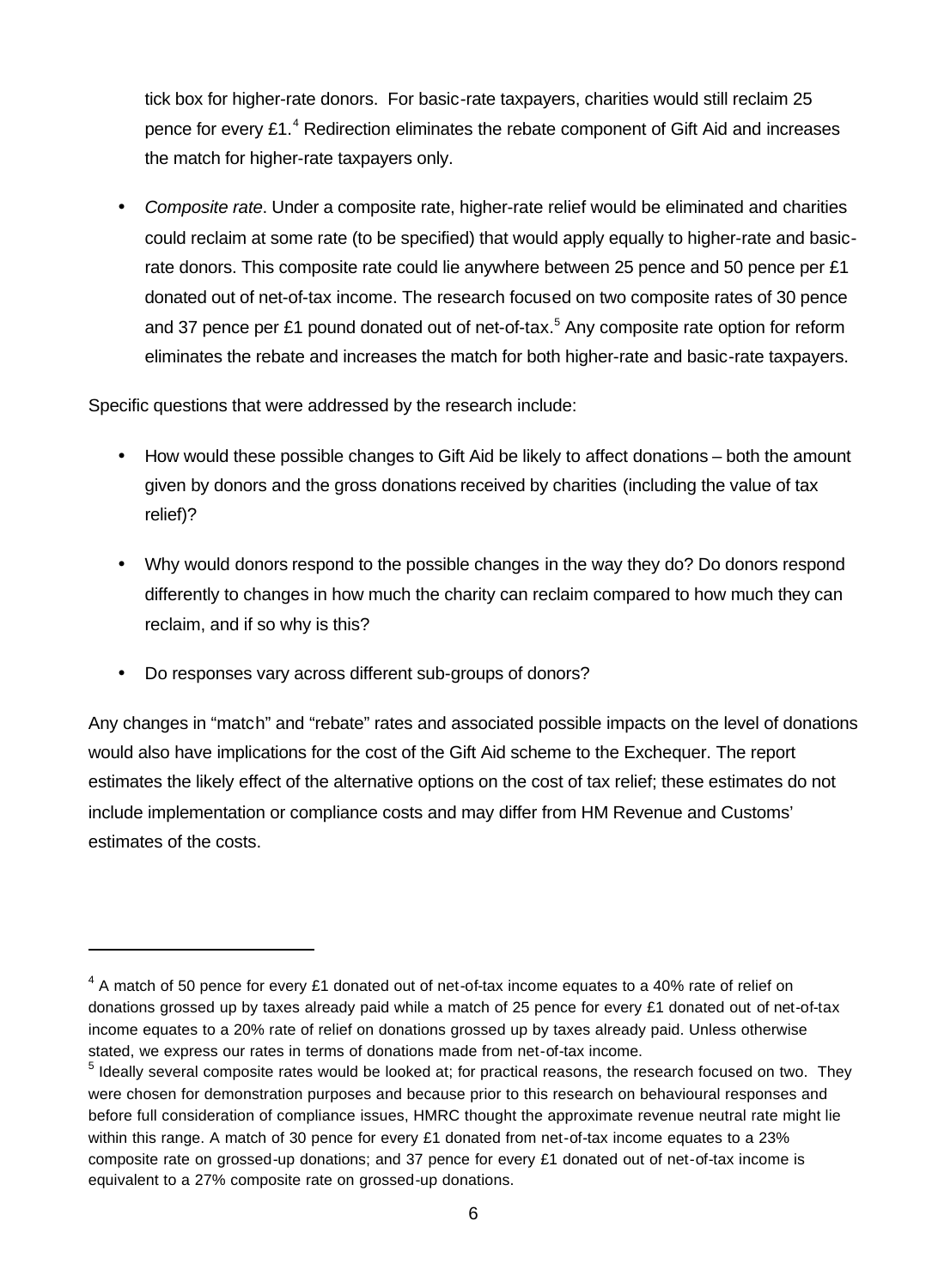The research did not consider the impact of the redirection and composite rate options on compliance risks and operational costs. Nor did it address implementation issues (e.g., feasibility of implementing redirection such as by using a tick box for higher-rate taxpayers).

## **Understanding the possible effects of the options for change to Gift Aid**

The options of redirection and a composite rate may result in changes to total donations received by charities stemming from responses to changes either in the "price" of giving and/or the "form" of Gift Aid:

## *The price of giving*

The price of giving is the net-of-tax-relief cost to the individual of providing £1 of funding to a charity, inclusive of all tax relief. If the charity can reclaim 25 pence for every £1 given by a basic-rate taxpayer, then it costs a basic-rate taxpayer 80 pence  $(=1.00/1.25)$  to generate £1 of funding for a charity. If a higher-rate taxpayer can additionally reclaim a rebate of 25 pence for every £1 given out of net-of-tax income, then it costs a higher-rate taxpayer 60 pence (=0.75/1.25) to generate £1 of funding for a charity. The options for reform considered here would involve changes in the price of giving, summarised in the table below, and these may affect donations.

## *Price of generating £1 of funding for a charity*

|                             | Higher-rate   | Higher-rate      | Basic-rate |
|-----------------------------|---------------|------------------|------------|
|                             | taxpayers who | taxpayers who do | taxpayers  |
|                             | reclaim       | not reclaim      |            |
| Current system              | £0.60         | £0.80            | £0.80      |
| Redirection                 | £0.67         | £0.67            | £0.80      |
| Composite rate $=$ 37 pence | £0.73         | £0.73            | £0.73      |
| Composite rate $=$ 30 pence | £0.77         | £0.77            | £0.77      |

## *Form of Gift Aid*

Under both options, the form of Gift Aid changes for higher-rate taxpayers from being a combination of an upfront match and a rebate to an upfront match only. If, for whatever reason, the effect on total donations of a match is not the same as the effect on donations of an equivalent value rebate then this change could have an additional effect on donations. Possible reasons why equivalent value matches and rebates may have a different effect on total donations include:

• Many higher-rate donors do not reclaim the rebate and so their donations may be more responsive to changes in the match than to changes in the rebate.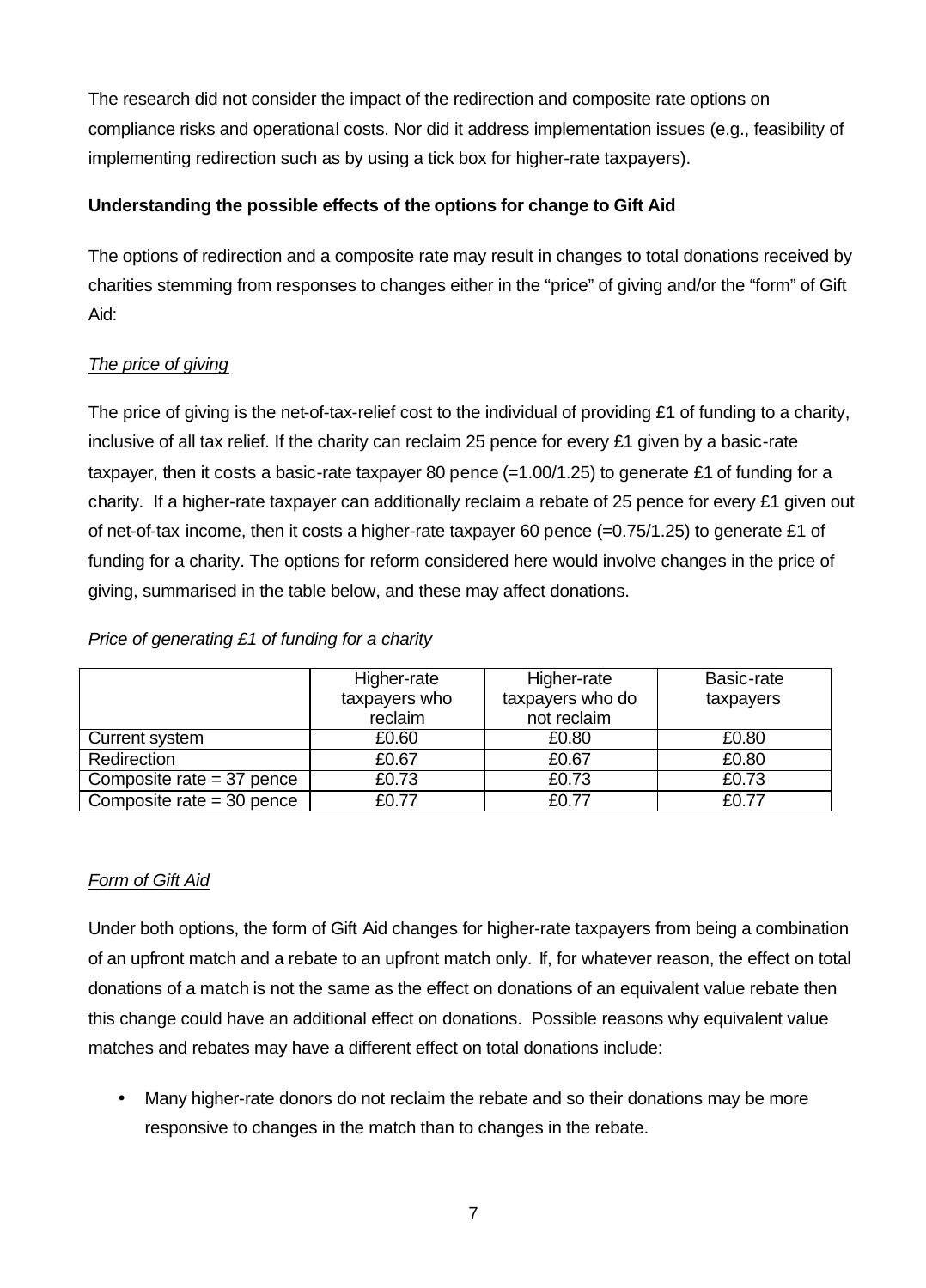- An upfront match may have more impact than reclaiming a rebate at the end of the tax year several months later.
- For whatever reason, some donors may not respond to changes in tax incentives when deciding how much to give out of net-of-tax income (even if they reclaim the rebate). In these cases, changes in the match will directly impact on total donations received by charities, whereas changes in the rebate will impact only on donors' out-of-pocket costs. This is referred to as the constant contribution hypothesis.<sup>6</sup>
- Donors may genuinely prefer one type of tax relief to another. There is no reason to expect them to prefer either the rebate or the match. They may gain satisfaction from getting money back from the Exchequer and so prefer a rebate, or think that the money should go directly to the charity and so prefer a match.

The research explored these possible explanations.

#### **Research Methodology**

The research included a quantitative component and a qualitative component.

The quantitative component was a major on-line survey of nearly 4,000 donors who had recently given through Gift Aid. The sample was selected equally from individuals with a Charities Aid Foundation (CAF) Charity Account and from individuals who had given on-line through Justgiving within the last six months. This approach was a cost-effective way of surveying a large number of people who had recently given through Gift Aid. It was not possible to recruit a sample that was fully representative of the population of Gift Aid donors; for the purposes of analysis, the sample was adjusted to better reflect this population.

Respondents were presented with hypothetical alternatives to the current system of Gift Aid and asked to consider how their donations might change under the alternative scenarios. Their responses were used to estimate the overall effect of the options for policy change on donations and to explore whether there were systematic differences across different groups of donors. Respondents were also asked about their preferences for alternative forms of tax relief on donations.

The second, complementary strand involved twelve structured interviews carried out with "major donors" who had given more than £100,000 a year. Major donors are responsible for a disproportionately large share of total donations; tax incentives may also be particularly salient for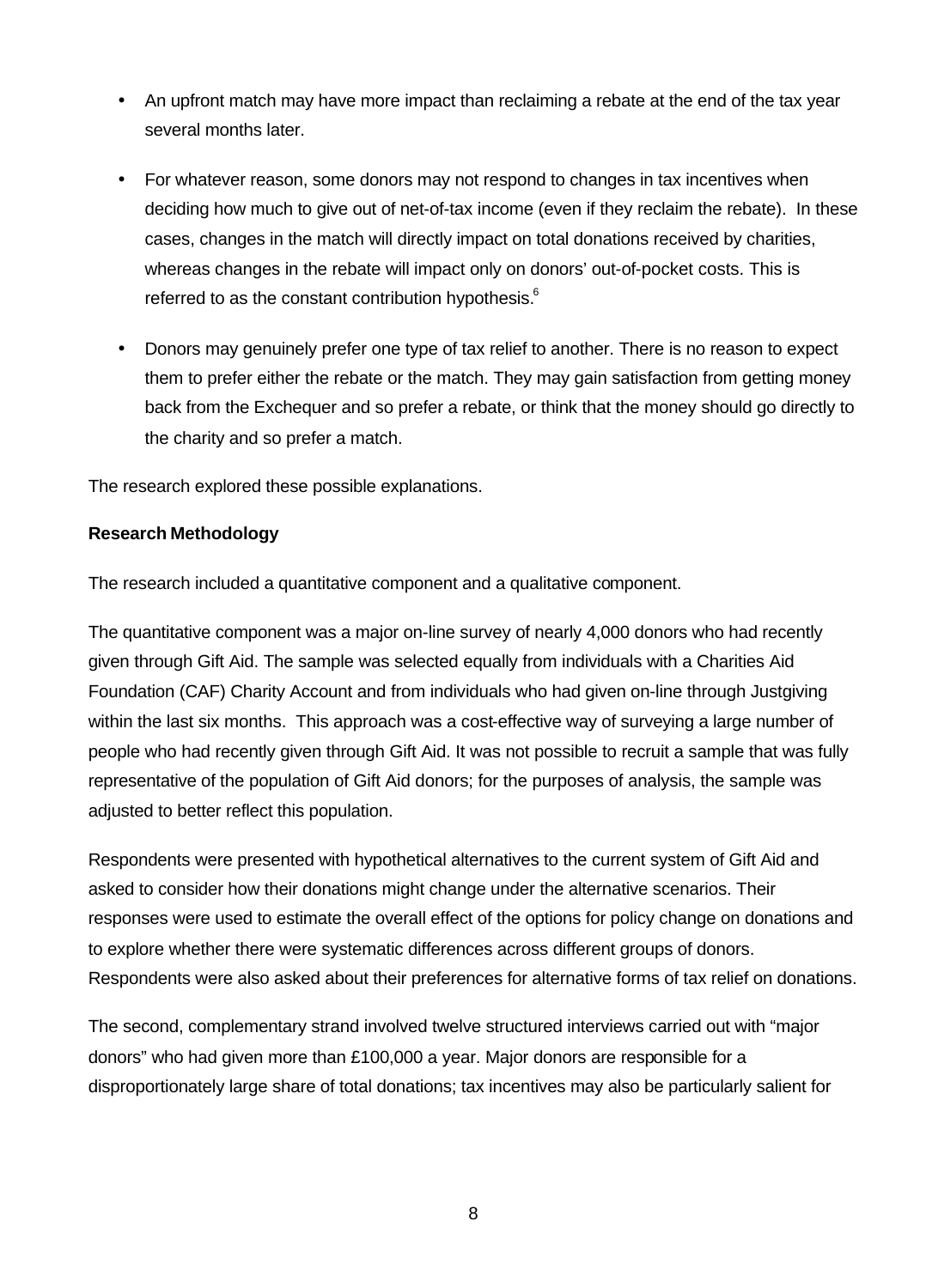this group. The interviews therefore sought to understand the use of tax incentives among major donors and their reactions to the possible policy changes in more detail; they were not intended to provide any quantitative analysis of the options for reform. Major donors were included in the quantitative analysis (including ten who had given more than £100,000 during the previous 12 months) but this sub-sample was too small for separate statistical analysis.

#### **Main findings**

Many higher-rate donors do not claim the rebate (Section 3.3). Based on the survey responses and analysis of HMRC statistics on the value of tax relief claimed, it is assumed in this research that 35 per cent of higher-rate donors actually reclaim the higher-rate relief,<sup>7</sup> although reclaimers are estimated to account for nearly 80 per cent of the value of donations from higher-rate donors.

The survey showed that many people are not aware that they can reclaim higher-rate relief – this was the most common reason cited for not reclaiming – while more than 30 per cent of nonreclaimers said that they did not know how to claim it back. A strategy to increase the amount of money going to charities should include measures to increase awareness and take-up of tax incentives.

Nearly one-third of those who did not reclaim said that it took too much time and effort. Not surprisingly, the proportion reclaiming is strongly related to size of donations – increasing from fewer than 20 per cent of those who give a few pounds a year through Gift Aid to around 75 per cent of those who give more than £2,000 a year. This is to be expected – those who give larger amounts would have more to gain from reclaiming higher-rate relief and would thus see it as being worth the time and effort. Although only 35 per cent of higher-rate taxpayers, reclaimers are estimated to account for nearly 80 per cent of the value of donations from higher-rate donors.

For all possible changes to Gift Aid presented in the survey and for all three taxpayer groups (basicrate, higher-rate non-reclaimers and higher-rate reclaimers), the majority of donors reported that they would not change their donations out of net-of-tax income if faced with changes to Gift Aid. In practice this means that if the amount of tax relief going to charities increases, charities benefit by the full amount; while if the amount of tax relief going to the individual donor increases, charities see little benefit (Section 4.3).

l

<sup>6</sup> This implies that *total donations* may be more responsive to changes in the match than to changes in the rebate because *donors* are equally unresponsive in adjusting their cash donations.

 $7$  See Appendix 2 for further details.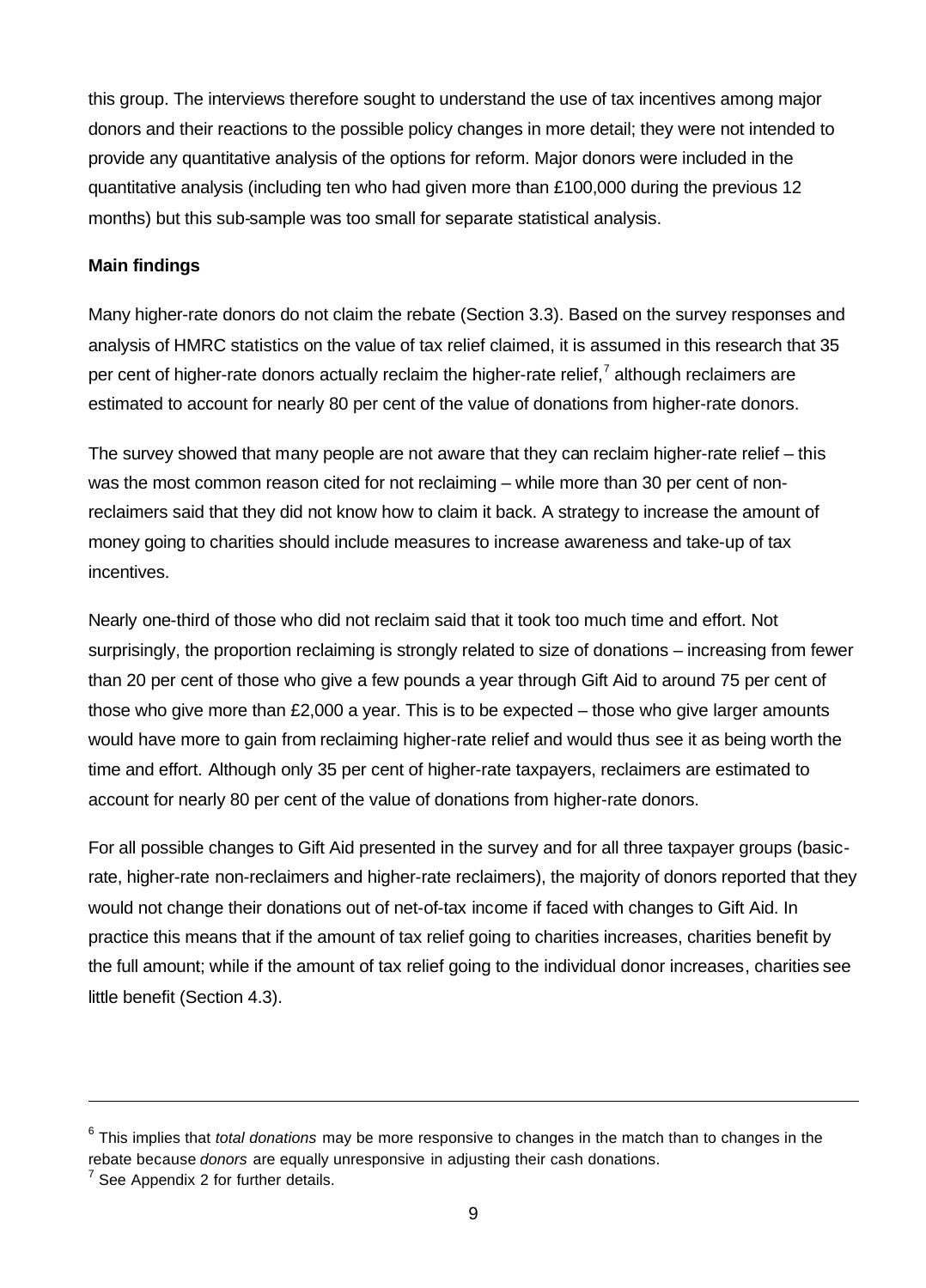When asked why they would not adjust their donations if the tax system were to change, the majority said that it was because they decided how much to give before thinking about the tax incentives. This may be a consequence of the complexity of the current system. One of the major donors who had calculated the effect of the tax system on net and gross donations described working it out as "a long and painful process". Around one-fifth of those who said they would not adjust their donations said that tax incentives did not matter at all.

Given a choice, most higher-rate donors would appear to prefer a system that channelled all higher rate relief to charities over the current system with a match plus a rebate (Section 6.2). This may reflect a desire for simplicity. It may also reflect the fact that there are lower costs for the donor if the charity reclaims all the relief. But also more higher-rate donors appear to put a weight on how much the charity can reclaim than put a weight on how much they can reclaim.

A key theme from the qualitative interviews was that changing the tax system would make little difference to donations from major donors (Section 7). Some would simply adjust their giving to maintain their level of net donation; others thought it would have little effect even on their cash donations. This chimes with the findings from the quantitative research that, even among donors who give more than £10,000 a year, gross donations are more sensitive to changes in the amount that goes to charity than to changes in the rebate.

#### **Estimated effects on donations and Exchequer cost**

Estimates of the likely effects of redirection and the two composite rates considered by the research are presented in the table below. Full details on how these are calculated are given in Section 4.4. The estimates are for the effects on total cash donations out of net-of-tax income, on total gross donations received by charities (including the value of the tax relief) and on the cost of tax relief to the Exchequer. Note that the latter do not include implementation or compliance costs and may differ from HM Revenue and Customs' estimates of the costs.

It is important to emphasise that these results are meant to be indicative. They are derived from a hypothetical survey carried out on a sample of donors and the responses are subject to sampling error. The population estimates also rest on assumptions about the proportions of higher-rate and basic-rate taxpayers giving through Gift Aid and the proportion of higher-rate donors reclaiming the rebate. Nevertheless, the results give a reasonable insight into how the possible options for reform might be expected to impact on total donations. The central assumptions are that 80 per cent of Gift Aid donors are basic-rate taxpayers, 13 per cent are non-reclaiming higher-rate taxpayers and 7 per cent are reclaiming higher-rate taxpayers. These assumptions are subject to sensitivity analysis (reported in the table on page 12).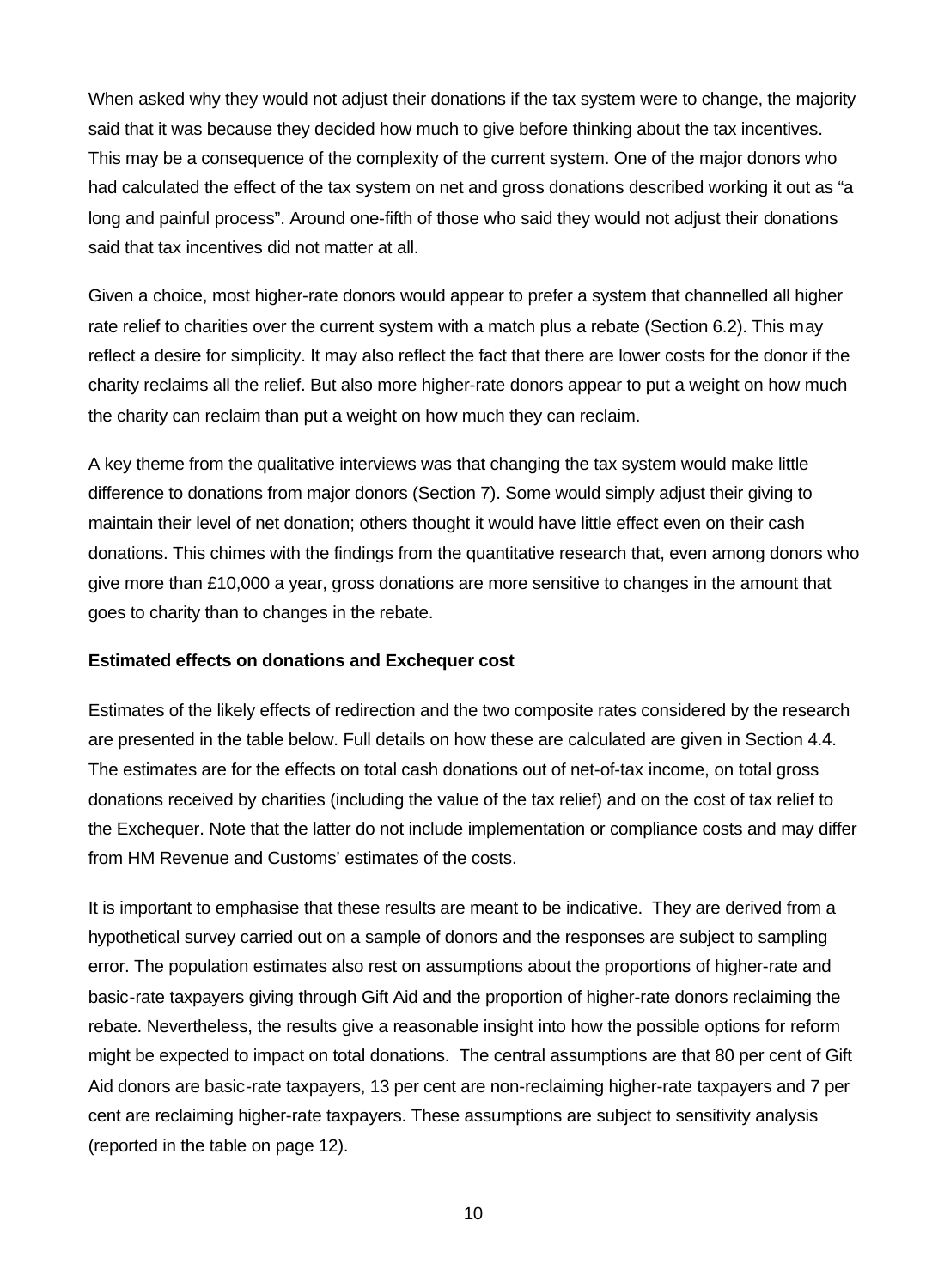#### *Redirection*

The option of redirection (a match of 50p and a rebate of zero) affects only higher-rate taxpayers (a minority of all Gift Aid donors) but the percentage changes are expressed relative to all Gift Aid donations from all donors. Higher-rate donors are estimated to reduce their cash donations in response to the redirection of higher-rate relief with donations out of net-of-tax income falling by nearly 4 per cent. However, this fall in cash donations is more than offset by the increase in the match rate, implying an increase in the amount of money received by charities (gross donations) of more than 4 per cent. There is an estimated increase in the cost to the Exchequer of nearly 6 per cent. There is a cost saving from those who currently reclaim both because of the withdrawal of the rebate and because cash donations are reduced. However, there is an increase in the cost associated with donations made by non-reclaimers because of the higher match. The sensitivity analysis shows that these findings are reasonably robust to changes in the underlying assumptions.

#### *Composite rates*

The research considered composite rates of 37 pence and 30 pence per £1 donated out of net-of-tax income. The composite rates directly affect both higher-rate donors and basic-rate donors.

- A composite rate of 37 pence is estimated to result in a small overall increase in cash donations of 0.7 per cent (a reduction in donations from higher-rate reclaimers is more than offset by increases in donations from basic-rate donors and higher-rate non-reclaimers). With a higher proportion of higher-rate donors and/or reclaimers, the positive effect on cash donations is reduced and even reversed. Gross donations, including the value of the tax relief to the charity, are estimated to rise by just over 10 per cent. The cost to the Exchequer is estimated to increase by 21.5 per cent – the Exchequer saves the cost of the rebate on donations from reclaimers but this is more than offset by an increase in the cost of financing the higher match for donations made by all taxpayers. The Exchequer cost is more sensitive to the underlying assumptions on the distribution of higher rate taxpayers and reclaimers than is the percentage change in gross donations.
- A composite rate of 30 pence is estimated to result in a small reduction in cash donations accompanied by a small increase in gross donations of 2.4 per cent. There is an estimated cost saving to the Exchequer—a higher cost of the now higher match is more than offset by savings on the rebate. Changing the underlying assumptions does not affect the finding of a small increase in gross donations but does affect whether there is a saving or a net cost to the Exchequer.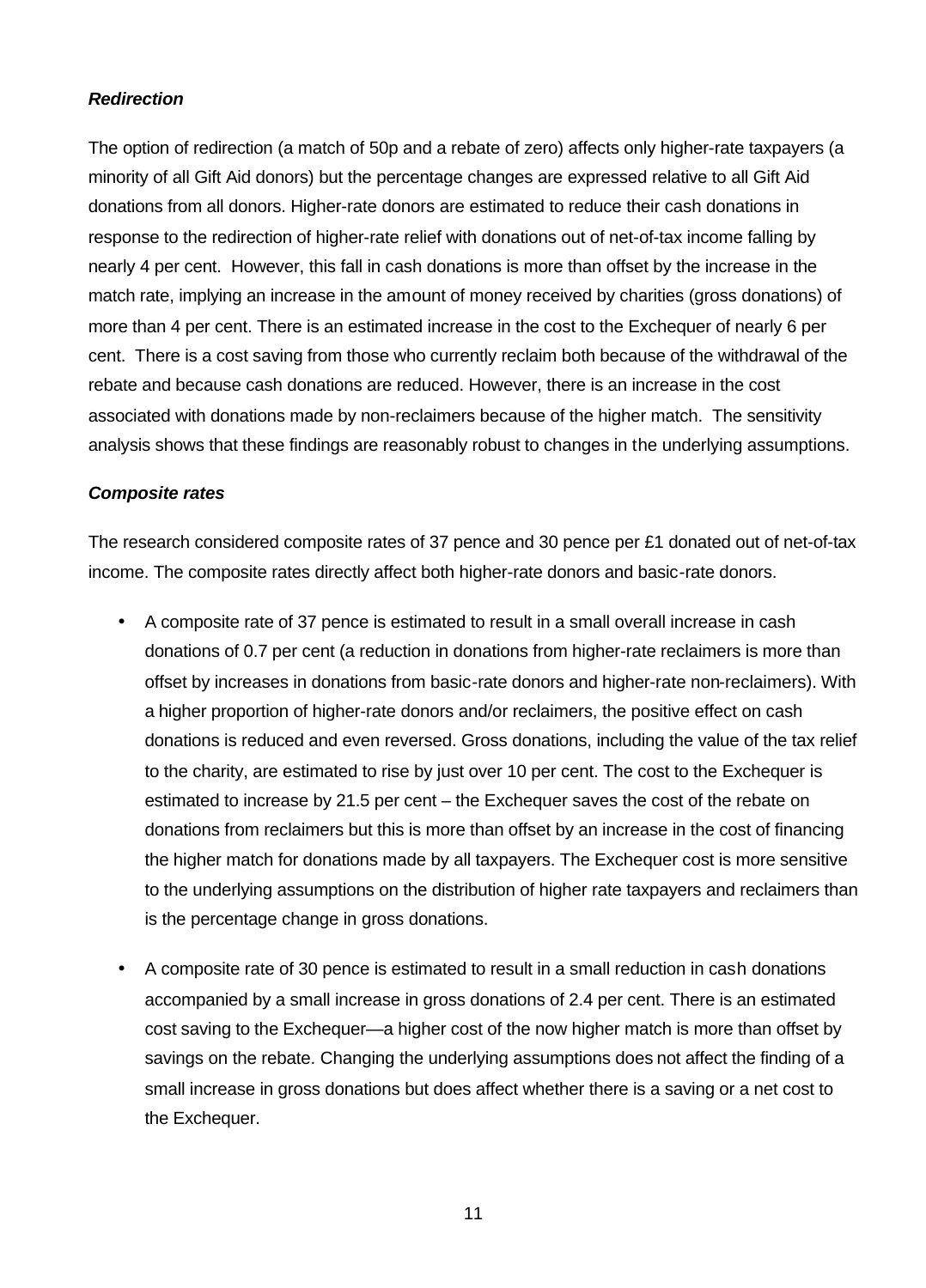#### **Estimated effects**

|                                       | Estimated    | Estimated     | Estimated      |
|---------------------------------------|--------------|---------------|----------------|
|                                       | change, cash | change, gross | change,        |
|                                       | donations    | donations     | Exchequer cost |
| Match of 50p and rebate of zero       |              |               |                |
| <b>Main estimate</b>                  | $-3.8%$      | 4.2%          | 5.9%           |
| Sensitivity analysis:                 |              |               |                |
| Assume 10% higher-rate donors         | $-2.2%$      | 2.4%          | 3.8%           |
| Assume 30% higher-rate donors         | $-4.9%$      | 5.5%          | 7.3%           |
| Assume 25% higher-rate donors reclaim | $-3.0%$      | 4.4%          | 10.3%          |
| Assume 45% higher-rate donors reclaim | $-4.4%$      | 4.0%          | 2.4%           |
| Match of 37p and rebate of zero       |              |               |                |
| <b>Main estimate</b>                  | 0.7%         | 10.3%         | 21.5%          |
| Sensitivity analysis:                 |              |               |                |
| Assume 10% higher-rate donors         | 2.0%         | 11.8%         | 34.5%          |
| Assume 30% higher-rate donors         | $-0.5%$      | 9.0%          | 11.9%          |
| Assume 25% higher-rate donors reclaim | 1.3%         | 11.1%         | 28.2%          |
| Assume 45% higher rate donors reclaim | 0.0%         | 9.6%          | 15.9%          |
| Match of 30p and rebate of zero       |              |               |                |
| <b>Main estimate</b>                  | $-1.5%$      | 2.4%          | $-4.3%$        |
| Sensitivity analysis                  |              |               |                |
| Assume 10% higher-rate donors         | 0.1%         | 4.1%          | 6.6%           |
| Assume 30% higher-rate donors         | $-2.9%$      | 1.0%          | $-12.2%$       |
| Assume 25% higher-rate donors reclaim | $-0.7%$      | 3.2%          | 1.2%           |
| Assume 45% higher-rate donors reclaim | $-2.2%$      | 1.7%          | $-8.8%$        |

Note: Cash donations refer to the amount given by individuals out of net-of-tax income. Gross donations refer to the total amount received by charities, including the value of tax relief. Exchequer cost refers to the cost of tax relief and does not include any costs related to implementation or compliance. The main estimates assume that 20 per cent of Gift Aid donors are higher-rate taxpayers and that 35 per cent of higher-rate donors reclaim additional relief. The sensitivity analysis looks at what happens when each of these assumptions is adjusted separately (holding the other constant)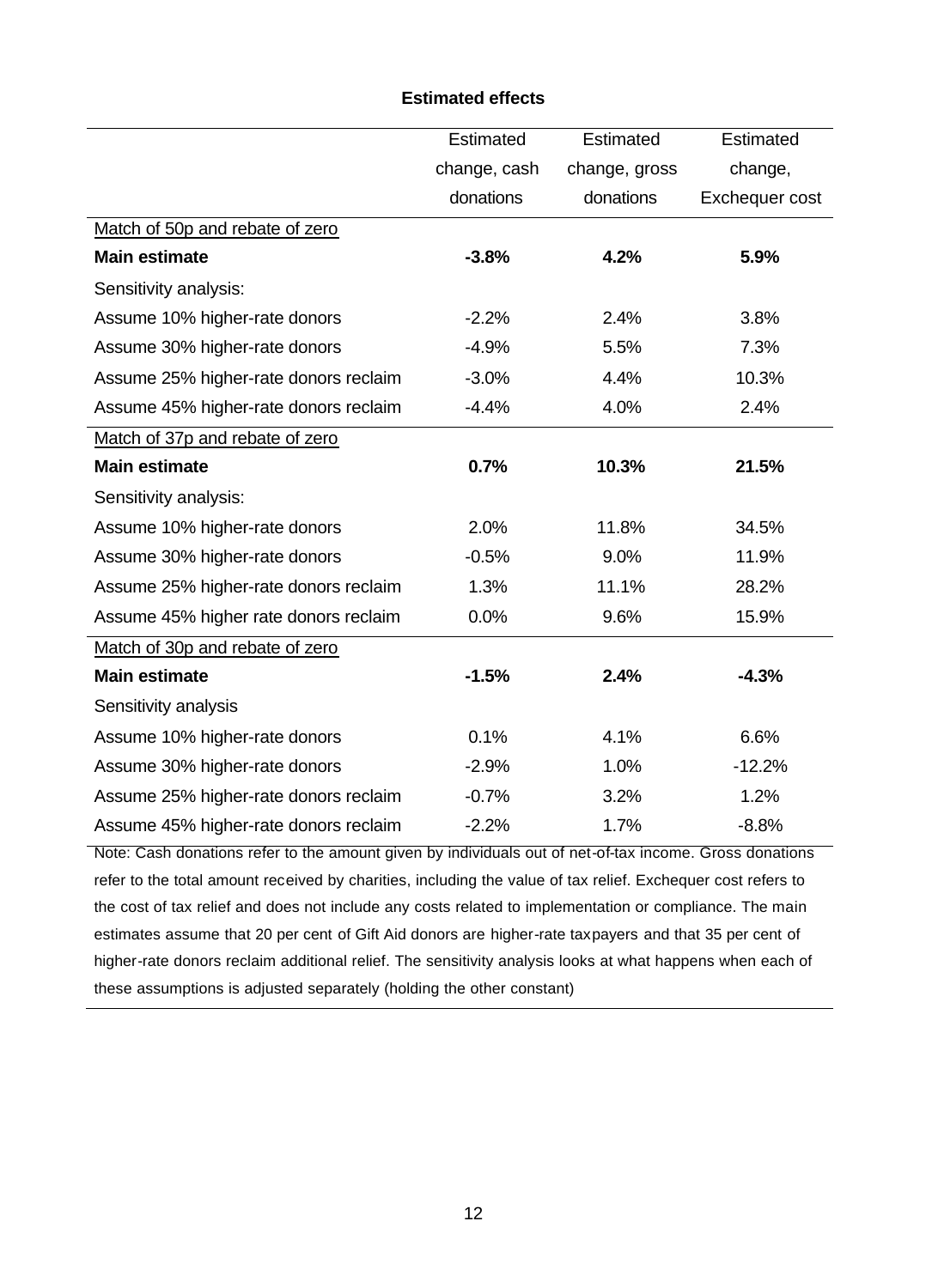#### **Other issues**

The research also highlighted some potential risks in channelling higher-rate relief from individual donors to charities:

- A small but sizeable minority (14 per cent of reclaimers in the sample) do appear to prefer a system with a rebate (Section 6.2). Some would even prefer a system with a rebate over an alternative system with all the relief going to the charity that generated a larger gross donation. These people were typically characterised by low levels of trust in institutions, suggesting that they may prefer to have the money themselves than trust the government to give the money to charities. Among the twelve major donors interviewed, one expressed cynicism about where the reforms might lead and thought it might result in the gradual erosion of tax incentives if the money was taken out of donors' hands.
- For some higher-rate donors, giving is part of a tax-planning exercise, i.e. they decide whether and how much to give partly in order to offset their tax liability. Incorporating giving into a process of tax planning may also act as a prompt to give and a spur to action. In both cases, removing the option of reclaiming relief may lead to a fall in giving. The qualitative interviews with major donors showed that these are real concerns (Section 7). They give little firm indication of how widespread these effects are likely to be in practice although the responses suggested that they affect only a minority.
- Any changes would be likely to have winners and losers. The introduction of a composite rate, for example, would involve channelling more of the government support for donations to charities supported by basic-rate taxpayers and non-reclaimers and away from those supported by higher-rate taxpayers who reclaim. To the extent that individual charities and charitable causes draw their support from different taxpayer groups, both options will lead to distributional ramifications within the sector and it is possible that some charities could experience a serious loss of funding (Section 4.7).

Finally, it is also important to bear in mind the limitations of the research.

• First, the quantitative sample may not be representative of the population of Gift Aid donors. In the analysis, the relative weight of the three taxpayer groups is adjusted in order to reflect their proportions in the wider population of Gift Aid donors. But this does not correct for the fact that the sample may also be unrepresentative in terms of its unobservable characteristics. Those who responded to the survey are likely to be more interested and informed than average on issues pertaining to the tax treatment of giving, they may also be more likely to give regularly to charity. This suggests that the estimated responses may over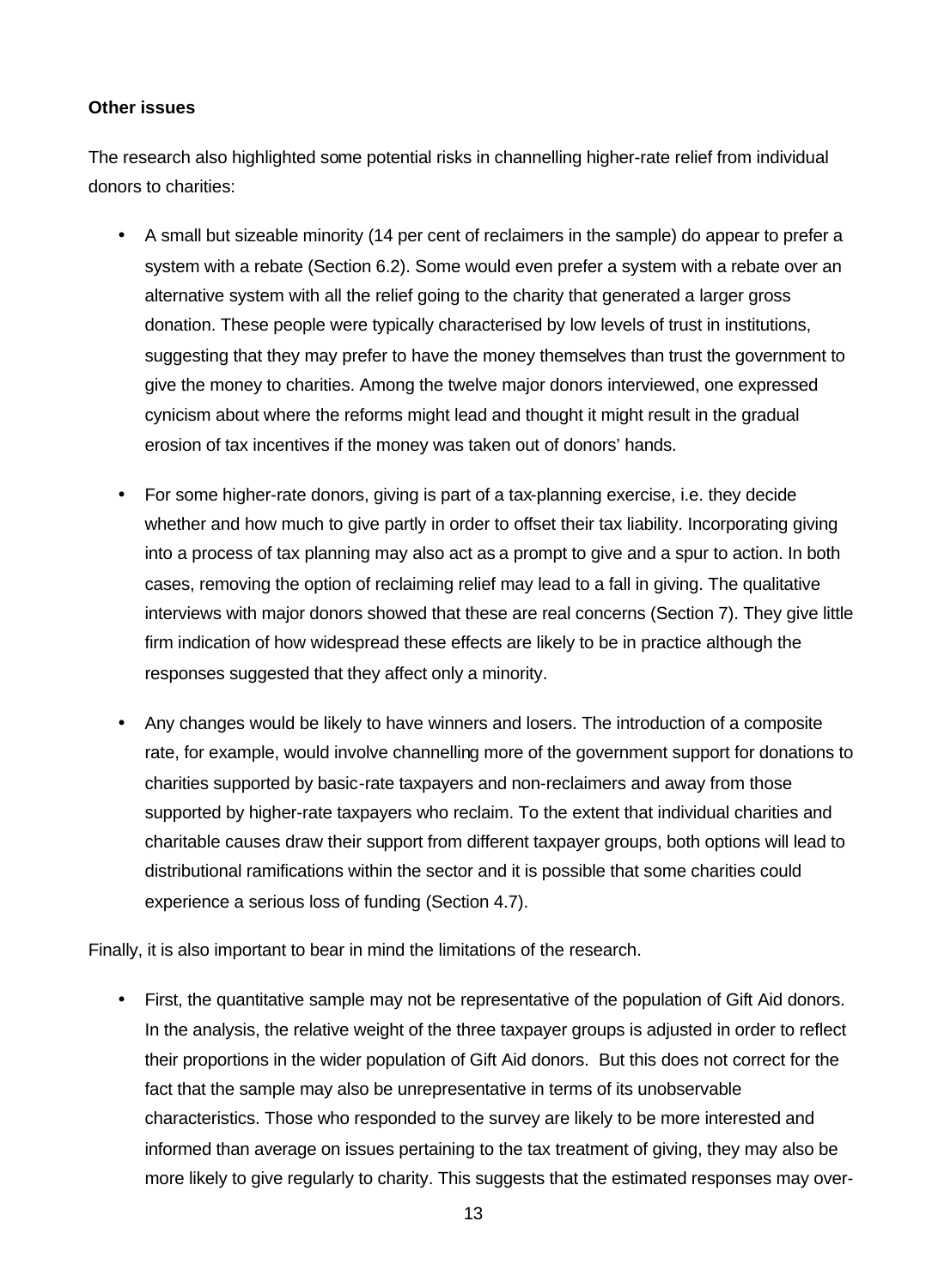state the extent to which people are likely to respond to changes in the tax system. If anything, therefore, there are likely to be bigger increases in gross donations, albeit at greater Exchequer cost.

- Second, the research is conducted on people who use Gift Aid. It therefore considers the effect that changes have on people's decisions about how much to give through Gift Aid, but not the effect on whether or not to give through Gift Aid in the first place. Sensitivity analysis tests the effect of people switching to other tax schemes for giving (Section 4.6) but not of more people potentially being encouraged to give through Gift Aid. This might be the case if, for example, as a result of making Gift Aid more generous, charities devote more effort to encouraging people to give through Gift Aid.
- Third, there are a number of practical issues relating to the implementation of any changes that are outside the scope of this research. When asked whether they would tick a box allowing the charity to claim a higher rate of relief, most higher-rate donors said that they were fairly likely or very likely to do this (Section 4.5). This is indicative of a high level of takeup, although the true effect may differ from this. There is the possibility that basic-rate donors may also tick the box. Decisions such as whether to make higher-rate donors opt-in to tick the box if they want the charity to reclaim, or to make basic-rate donors (and higher-rate donors who do not want the charity to reclaim) opt out are likely to affect both compliance and false claims. When it comes to implementation these practical issues would be crucial in determining the effect on both gross donations and Exchequer cost.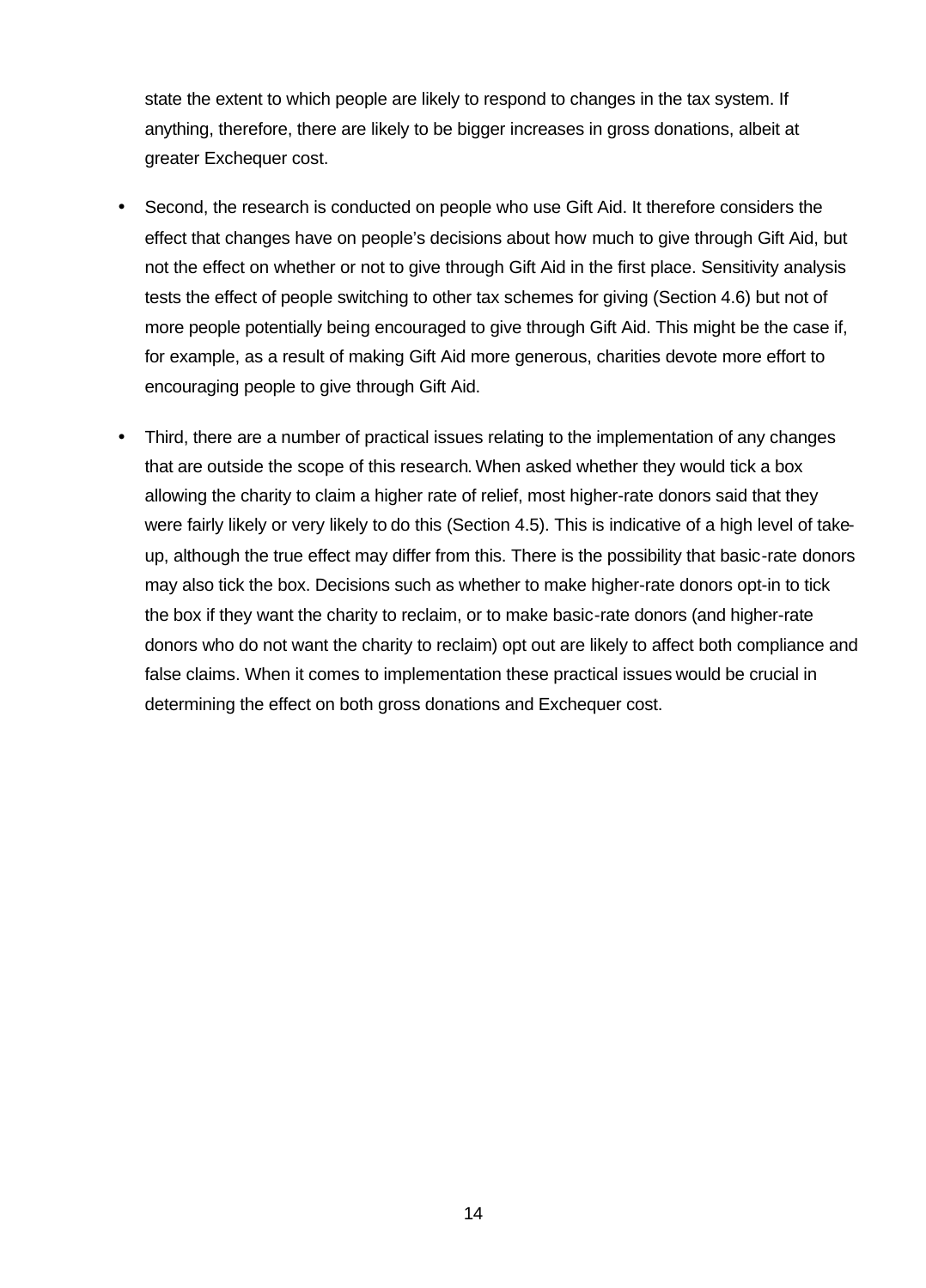# **Introduction**

l

This report summarises the findings of research into the likely effects of changes to the system of Gift Aid on donations to charities.

Currently, Gift Aid combines two types of tax relief:

- i. A "match" component whereby charities can reclaim tax relief at the basic rate of tax;  $8<sup>8</sup>$
- ii. A "rebate" component whereby higher-rate donors can reclaim additional higher-rate relief. Higher-rate taxpayers can claim back the difference between the higher rate of tax at 40 per cent<sup>9</sup> and the basic rate of tax at 20 per cent on the 'gross' equivalent donation, i.e. the amount before basic-rate tax was deducted.<sup>10</sup>

In practice this means that, for every £1 donated to charity out of net-of-tax income (by either a higher-rate donor or a basic-rate donor), the charity can reclaim 25 pence in the form of a match, equating to a 20 per cent rate of relief on the gross equivalent donation. In addition, higher-rate donors can reclaim 25 pence as a rebate on income tax. This equates to a 20 per cent rebate on the gross equivalent donation.

This research investigated the likely effect on donations of possible changes in Gift Aid that would remove income tax relief for higher-rate taxpayer donors and replace it with an increase in the tax relief to be claimed directly by charities. It was asked to consider two possible options of channelling current higher-rate tax relief to charities:

• *Redirection*. Under redirection, higher-rate taxpayers would no longer be able to reclaim the additional 25 pence higher-rate relief; instead charities could reclaim 50 pence for every £1 donated out of net-of-tax income by higher*-*rate taxpayers through a mechanism such as a tick box for higher-rate donors. For basic-rate taxpayers, charities would still reclaim 25

 $^8$  In addition, charities can reclaim 3 pence transitional relief on donations made before 6/4/11 if a claim is made within 2 years of the end of the tax year in which the donation is made.

 $9$  Relief is claimed at the higher-rate taxpayer's marginal rate. This may not always equate to 25 pence on every £1 donated, because of reasons such as the impact of investment income. From 2010/11 some higherrate taxpayers will face a 50 per cent marginal rate.

 $10$  In this report, we use the terms match and rebate as convenient shorthand for the upfront tax relief that charities can reclaim and the tax relief that individuals can claim back. These terms are not used in relation to the scheme in practice and these terms were not used at any point in the quantitative survey or the qualitative research.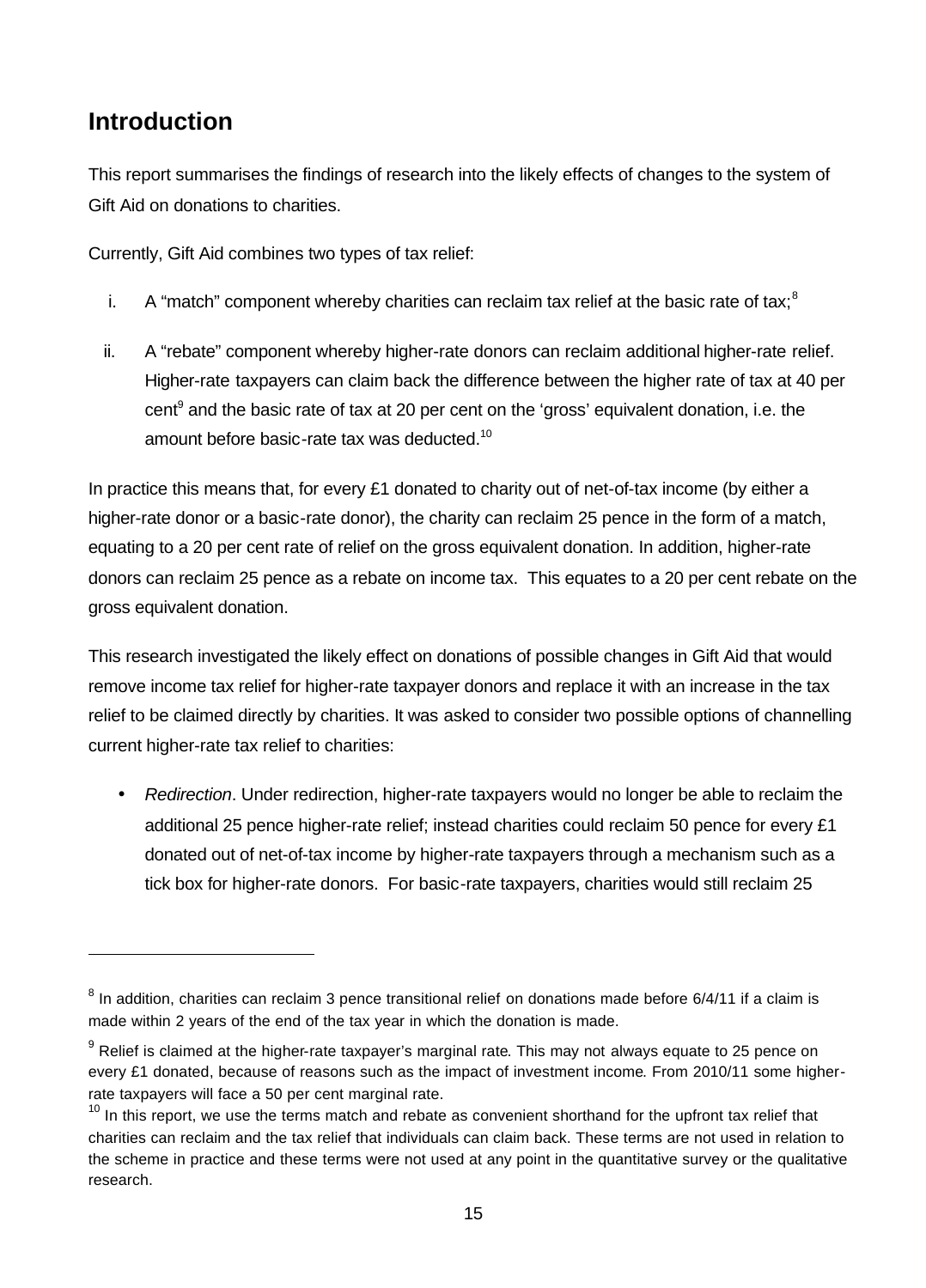pence for every  $£1.^{11}$  Redirection eliminates the rebate component of Gift Aid and increases the match for higher-rate taxpayers only.

• *Composite rate*. Under a composite rate, higher-rate relief would be eliminated and charities could reclaim at some rate (to be specified) that would apply equally to higher-rate and basicrate donors (the match would be increased on donations made by *all* taxpayers). This composite rate could lie anywhere between 25 pence and 50 pence per £1 donated out of net-of-tax income. This research focuses on specific composite rates of 30 pence and 37 pence per £1 pound donated out of net-of-tax.<sup>12</sup> Any composite rate option for reform eliminates the rebate and increases the match for both higher-rate and basic-rate taxpayers.

The research set out to address the following questions:

l

- How would these possible changes to Gift Aid be likely to affect donations both the amount given by donors and gross donations received by charities (including the value of tax relief)?
- Why would donors and donations respond to the possible changes in the way they do? Do donations respond differently to changes in how much the charity can reclaim compared to how much donors can reclaim, and if so why is this?
- Do responses vary across different sub-groups of donors?

The changes in match and rebate rates and the possible impacts on the level of donations have implications for the cost of the Gift Aid scheme to the Exchequer. The report estimates the effect of the alternative options on the cost of tax relief; these costs do not include implementation or compliance costs and may differ from HM Revenue and Customs' estimates of the costs., which the study also considers.

The research involved two elements. The first, quantitative component was a major on-line survey of nearly 4,000 donors who had recently given through Gift Aid. The sample was selected equally from individuals with a Charities Aid Foundation (CAF) Charity Account and individuals who had given online through Justgiving within the last six months. This approach was a cost-effective way of surveying a large number of people who had recently given through Gift Aid. It was not possible to

<sup>&</sup>lt;sup>11</sup> A match of 50 pence for every £1 donated out of net-of-tax income equates to a 40% rate of relief on donations grossed up by taxes already paid while a match of 25 pence for every £1 donated out of net-of-tax income equates to a 20% rate of relief on donations grossed up by taxes already paid. Unless otherwise stated, we express our rates in terms of donations made from net-of-tax income.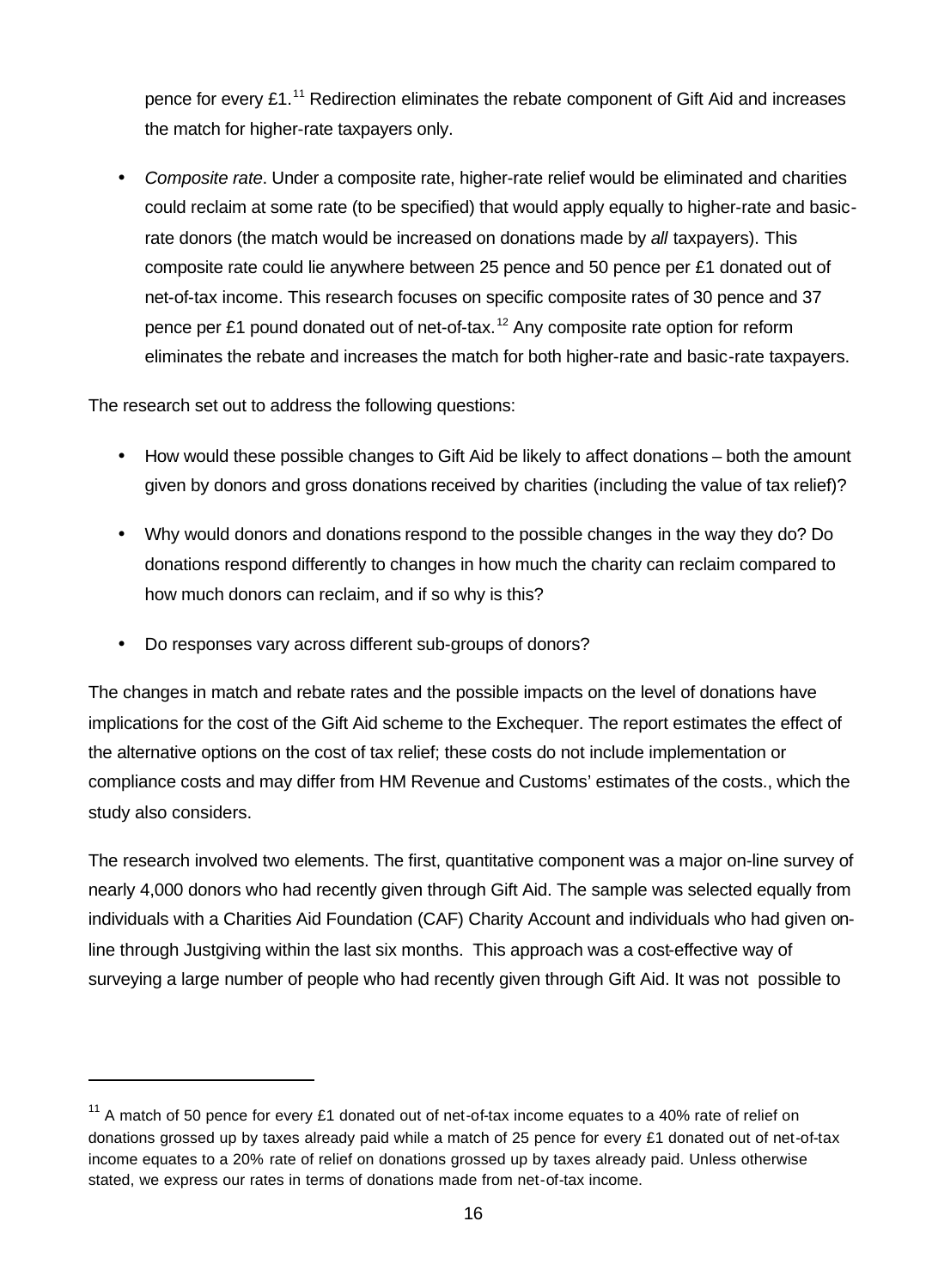recruit a sample that was fully representative of the population of Gift Aid donors; for the purposes of analysis, the sample was adjusted to better reflect this population.

Respondents were presented with hypothetical alternatives to the current system of Gift Aid and asked to consider how their donations would change. Their responses were used to estimate the overall effect of the options for policy change on gross donations and the implications for Exchequer cost and to explore whether there were systematic differences across different groups of donors. Respondents were also asked about their preferences for alternative forms of tax relief on donations.

The second, complementary strand involved twelve structured interviews carried out with major donors (who had given more than £100,000 a year). This group is responsible for a disproportionately large share of total donations; tax incentives may also be particularly salient. The interviews therefore sought to understand their use of tax incentives and their reactions to the options in more detail and were not intended to provide a quantitative analysis of the options for reform.

The plan of the report is as follows:

l

- Section 1 describes the current system of tax incentives for individual donations in the UK. It also discusses the options for policy changes in more detail and how they might be expected to affect donations.
- Section 2 describes the research methodology and the quantitative sample.
- Section 3 presents descriptive statistics on the quantitative sample.
- Section 4 estimates the effect of the options for reform on (cash and gross) donations and the implications for Exchequer cost.
- Section 5 presents summary estimates of the responsiveness of gross donations to changes in the amount of relief that the charity can reclaim and to changes in how much the taxpayer can reclaim (price elasticities).
- Section 6 analyses donors' stated preferences for alternative variations of the Gift Aid system.
- Section 7 presents the main findings from the qualitative analysis.

 $12$  Equivalently, 30 pence for every £1 donated from net-of-tax income equates to a 23% composite rate on grossed-up donations; and 37 pence for every £1 donated out of net-of-tax income is equivalent to a 27%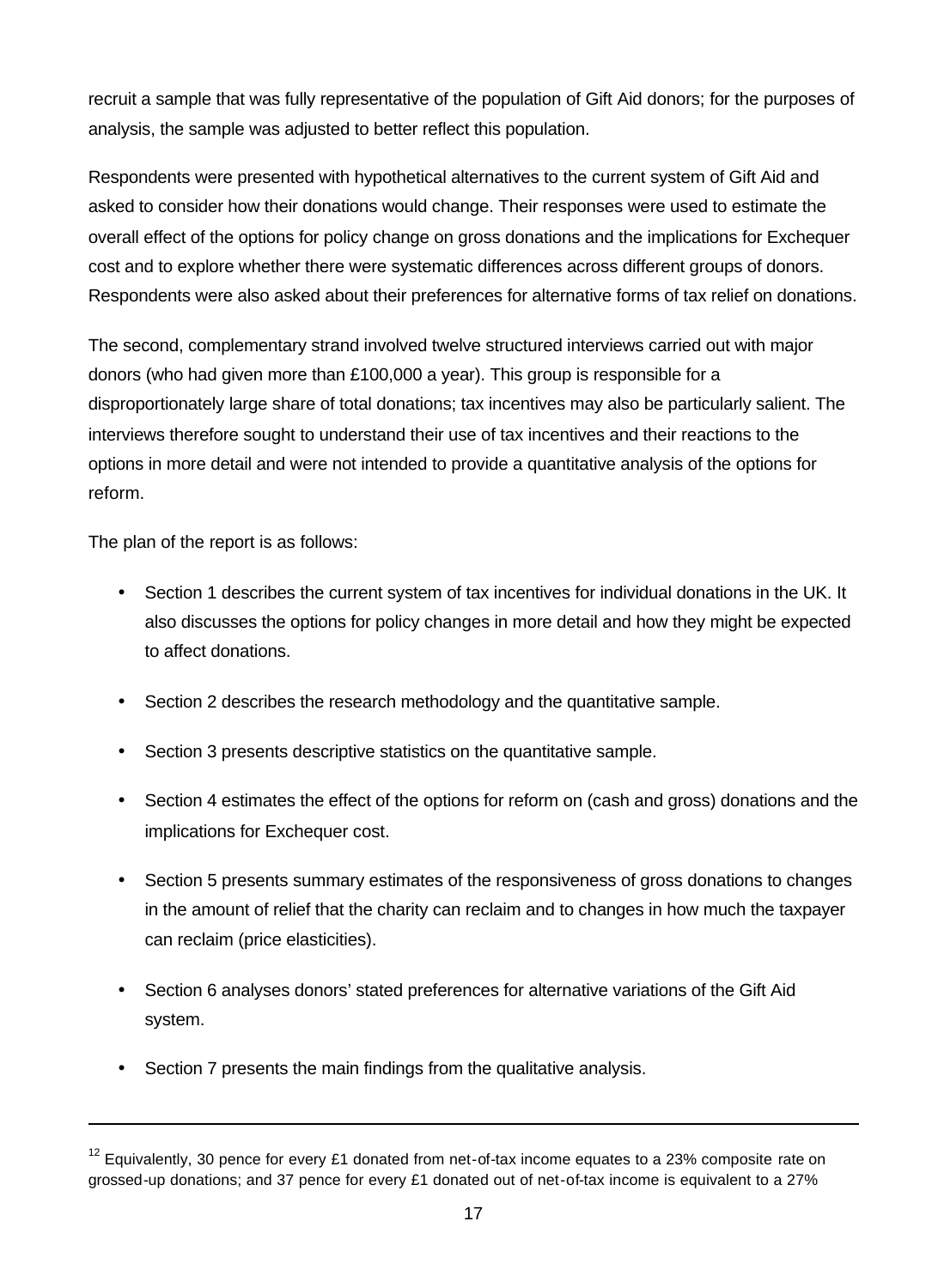# **1. Background**

## *1.1 The current system of tax reliefs on charitable donations*

Apart from bequests, Gift Aid is one of three schemes in the UK through which individuals can get tax relief on gifts to charities; payroll giving and gifts of shares and property are the other two. As Table 1 shows, Gift Aid is the most widely used scheme – with charities receiving an estimated £4.3 billion through Gift Aid in 2008-09.

|                                  | Gross donations    | Cost of tax relief            |  |
|----------------------------------|--------------------|-------------------------------|--|
| Gift Aid                         | £4,305 million     | £1,217 million <sup>(1)</sup> |  |
| Payroll Giving                   | £104 million       | £30 million $(2)$             |  |
| Tax relief on shares or property | £266 million $(3)$ | £70 million $(3)$             |  |
| <b>ALAN ARASH</b>                |                    |                               |  |

## **Table 1: Tax relief on charitable donations, 2008-09**

Notes to table:

1. The cost of Gift Aid tax relief comprises Gift Aid repayments to charities, including transitional relief payments, and the estimated cost of higher-rate relief.

2. Estimated

3. The most recent statistics are for 2007-08

Source: HM Revenue and Customs

#### **Gift Aid**

l

Gift Aid was established in 1990 as a way for individuals (and companies)<sup>13</sup> to get tax relief on oneoff donations of money to charities. When it was originally established, tax relief was only given for donations exceeding a minimum threshold. This threshold was initially set at £600, reduced to £400 from May 1992 and to £250 from March 1993 and abolished altogether in 2000.

Donations via Gift Aid are made out of net-of-tax income. The charity can reclaim tax relief at the basic rate of tax, currently 20%. This means that for every £1 donated to charity out of net income, the charity can reclaim 25 pence of basic-rate tax relief. In addition, transitional relief is offered as a compensation for the cut in the basic rate of income tax in 2008—until April 2011, HMRC will pay an additional 3 pence of transitional relief for every £1 given on donations made before April 6, 2011 if a claim is made within two years of the end of the tax year in which the donation is made. Higher-rate

composite rate on grossed-up donations.

 $13$  This report focuses only on individual giving responses.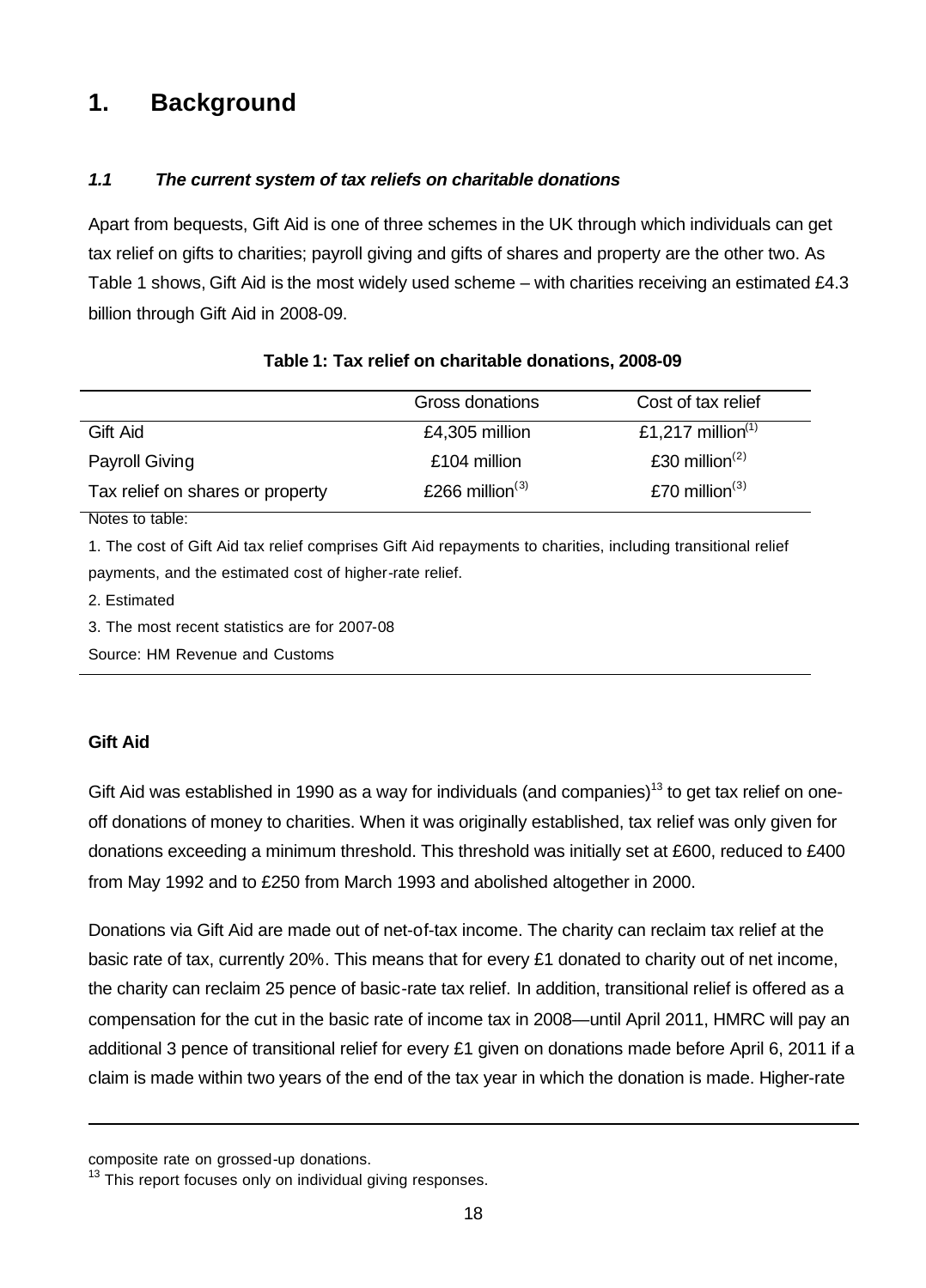taxpayers can claim back the difference between the higher rate of tax at 40 per cent<sup>14</sup> and the basic rate of tax at 20 per cent on the 'gross' equivalent donation, i.e. the amount before basic-rate tax was deducted. This means that for every £1 donated out of net income, a higher-rate taxpayer can reclaim an extra 25 pence.

As shown in Figure 1, the total amount of gross donations (i.e. including the basic-rate tax relief) given through Gift Aid has increased year-on-year since 2000-01 and now exceeds £4 billion per year.





#### Source: HM Revenue and Customs

## **Payroll giving**

l

The payroll-giving scheme was established in 1987. It allows employees to donate to charity from their wages or pension before deducting any tax. This reduces the effective cost of giving to charity since the individual gives to charity the tax they would otherwise pay on their earnings or pension. For a basic-rate taxpayer, a donation of £10 through the payroll-giving scheme costs them £8 in net income foregone because they save £2 in tax. For a higher-rate taxpayer, a donation of £10 out of gross income costs £6 since they would otherwise pay £4 in tax.

 $14$  Relief is claimed at the higher-rate taxpayer's marginal rate. This may not always equate to 25 pence on every £1 donated, because of reasons such as the impact of investment income.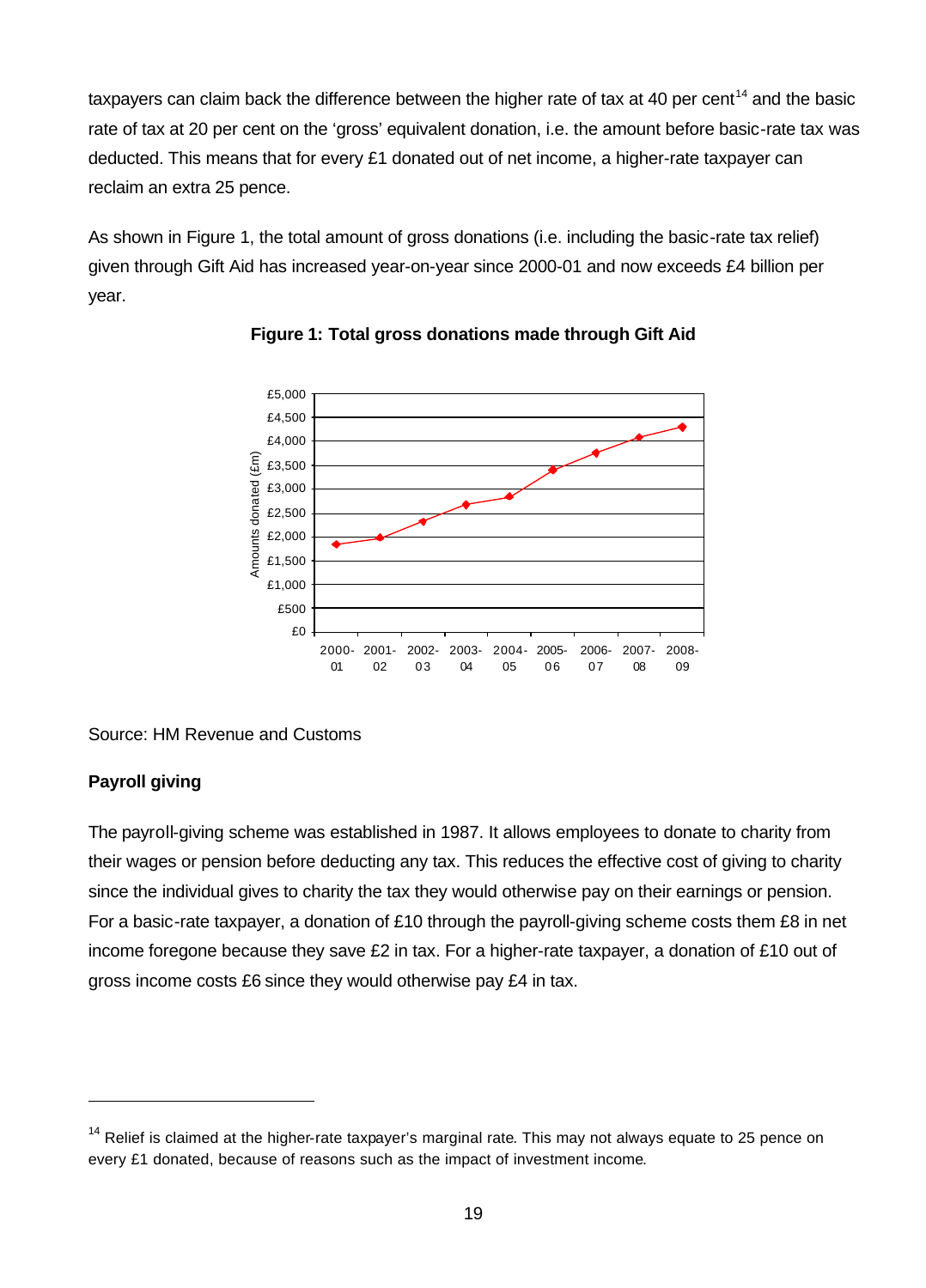### **Tax relief on assets**

l

This scheme provides income tax relief on gifts of shares or property to charities. Such gifts are also exempt from capital gains tax that would otherwise be payable when the shares and property are sold. A higher-rate taxpayer donating a property or shares worth £10,000 under the scheme can deduct £4,000 from their income tax bill.

## *1.2 Fiscal incentives and the economic effects on giving*

By definition, charitable activities produce public benefits. Sometimes these spill over to only a small (local) group of individuals – as may be the case with a ballet company, for example – while others may affect entire nations or even groups that transcend national boundaries (the Red Cross or UNICEF are two examples). While the presence of socially desirable benefits provides a case for the government to subsidise charities, it does not imply anything about the form of (or level of) subsidisation. However, the vast majority of developed countries offer tax relief for private donations to charitable organizations – in part with the aim of encouraging private giving.  $15$ 

The effect of tax relief is to lower the "price" of giving to charity. If individuals care about how much funding charities receive (i.e. gross donations, see Box 1), then, in the absence of any tax relief, it would cost £1 (out of net-of-tax income) to give £1 worth of resources to charity. The effect of tax relief would be to reduce the price of giving £1 worth of resources to less than £1. If the charity can reclaim basic-rate relief, as under the current system of Gift Aid and claim 25 pence for every £1 given (of donations made out of net-of-tax income), then each £1 the charity receives costs the taxpayer only 80 pence (=1.00/1.25). Likewise, if a higher-rate taxpayer can reclaim an additional 25 pence for every £1 donated out of their net income then it costs them only 60 pence for the charity to receive £1 (=0.75/1.25).

 $15$  The question of why governments would want to encourage private giving has been the source of much debate in the economics literature and in the policy debate, and continues to be so. Examples are Feldstein and Clotfelter (1977), Warr (1982), Scharf (2000).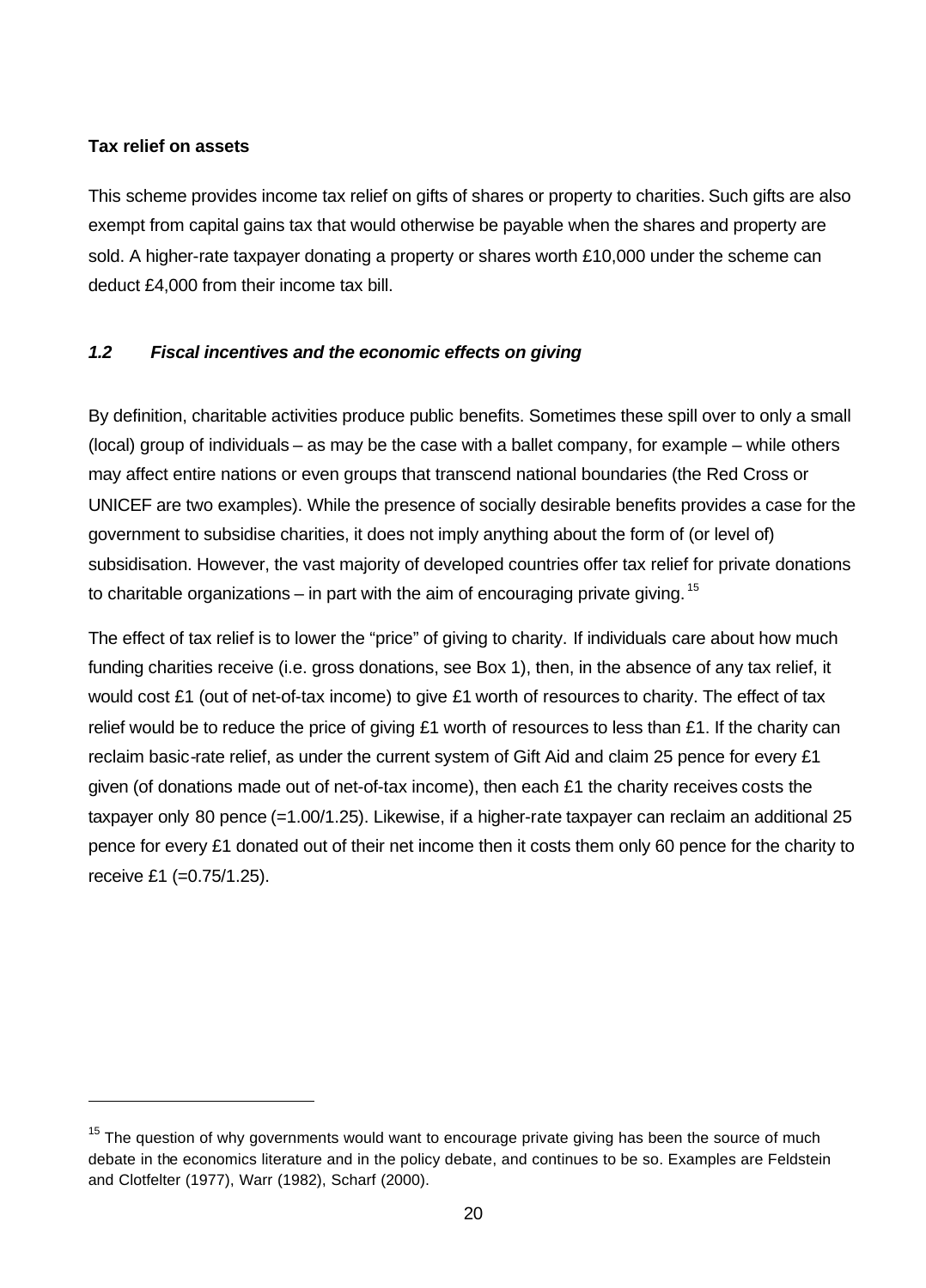If the price of a good falls, then, all other things equal, economic theory predicts that the quantity demanded is likely to increase. So, if the government chooses to lower the price of gross donations by introducing tax relief then the amount of provision that the donor would choose to fund would be expected to increase.<sup>16</sup>

However, gross donations comprise the amount given by the individual out of net income (referred to in this report as a cash donation) **plus** the value of the tax relief received by the charity. At least some of the increased donation will be the government subsidy if the charity can reclaim tax relief. It is less clear that the individuals' own cash donations will increase following the introduction of tax relief. In fact the opposite may occur. Donors may take advantage of the fact that the government has increased the value of the subsidy to charity to reduce the value of their cash donation (an effect referred to as crowd out). Overall, gross donations to charity may increase because of the introduction of tax relief, but individuals' donations may fall.

The price elasticity of gross donations measures how responsive gross donations are to changes in the price. If the elasticity is -1, this means that a 1% reduction in the price of giving will result in a 1% increase in gross donations. In this case, changes in the value of tax relief have no effect on individuals' cash donations and gross donations to charity change by exactly the amount of the tax relief. If the elasticity is greater than 1 in absolute value (-1.50, say) then a 1% reduction in the price of giving results in a more than 1% increase in gross donations. In this case, the effect of lowering the price of giving would be to encourage people to increase their gross donations by more than the value of the tax relief—the tax relief is an effective way of encouraging donations. But, if the elasticity is less than 1 in absolute value then a 1% fall in the price of donations results in a less than 1%

l

 $16$  When the price of a private good falls there are two effects: an income effect and a substitution effect. A fall in price leads to an increase in real income as a consumer can buy the same amount of the commodity for less of their total income and this frees up income to spend on other things. If the good is normal, then some of the extra income will be used to purchase the good that experienced a fall in price so quantity demanded will increase. If the good is inferior then the increase in real income will lead to a fall in quantity demanded. The substitution effect is the change in quantity demanded that results from the fact that the good has become cheaper (holding real income constant). Consumers will increase quantity demanded through this effect – they will substitute away from relatively more expensive goods towards the relatively cheaper good that has experienced the fall in price. The total effect of a fall in price on quantity demanded is the combination of the income and price effect. A fall in price will always lead to an increase in quantity demanded when the good is normal (income and substitution effects work in the same direction); if the good is inferior then income and price effects work in opposite directions and a fall in price could lead to an increase in quantity demanded, no change, or a decrease in quantity demanded. However, while a decrease in quantity is a theoretical possibility, there is little empirical evidence to support the existence of such "Giffen" goods (as they are called). These arguments apply to private goods. Although charitable giving may have some public good properties, some private benefits are usually invoked to explain why individuals do not simply free-ride on others' donations.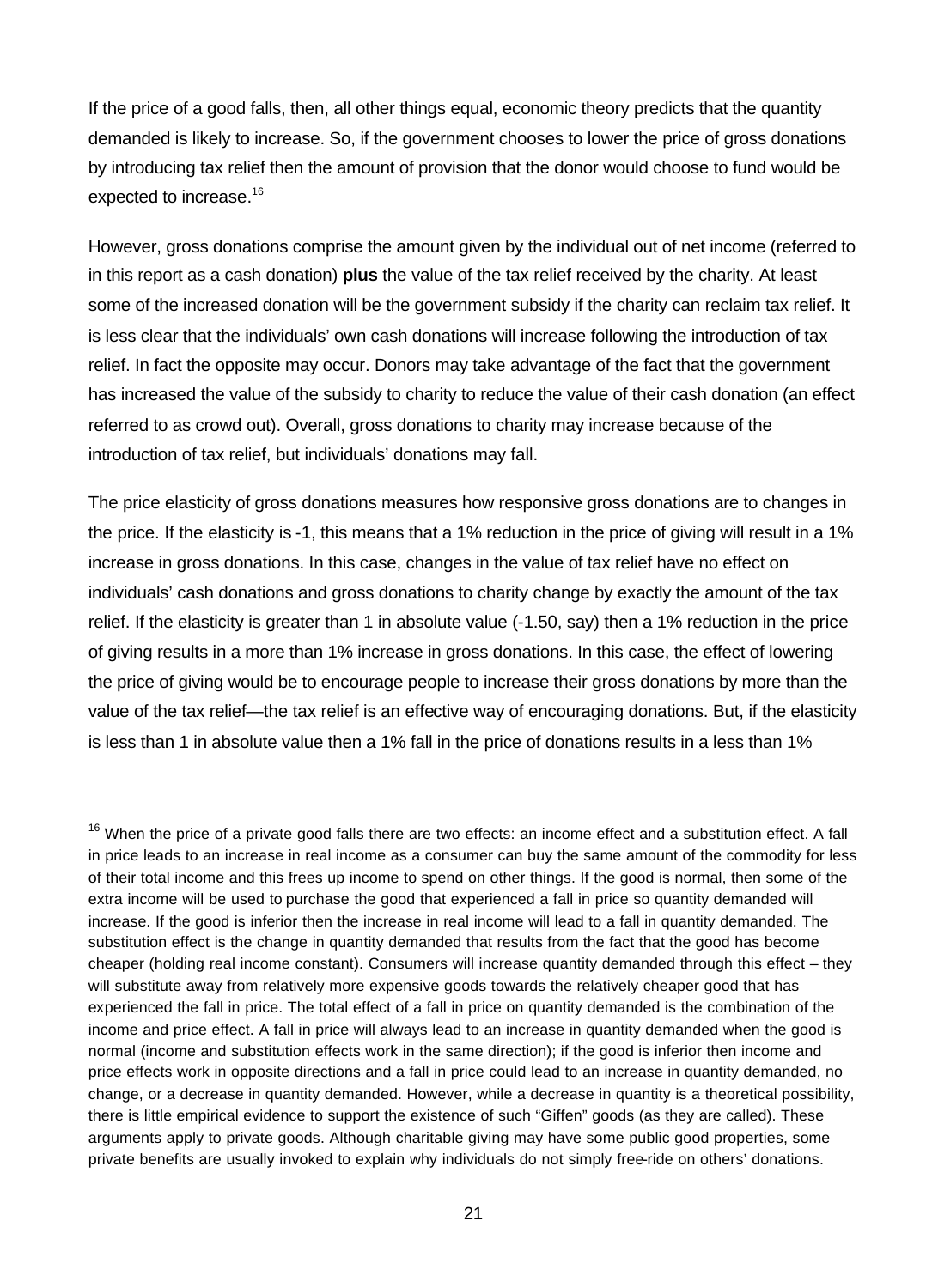increase in gross donations which means that the tax incentive is not as effective as it would aim to be. This relationship is summarised in Table 2.

### **Box 1: Key terms**

**Cash donation (D)**: the amount given by the individual out of net-of-tax income

**Match (M)**: how much additional money the charity receives in tax relief from the government when an individual gives a cash donation of £1

**Rebate (R)**: how much money individuals can claim back in tax relief from the government when they give a cash donation of £1

**Gross donation (G)**: the total amount received by the charity, including the value of any tax relief that the charity can claim  $(G = D + M)$ 

**Net donation (N)**: the amount given by the individual, net of any tax relief reclaimed (N =  $D - R$ )

**Price of giving (P)**: how much it "costs" an individual for the charity to receive £1 in funding, including the value of any tax relief. If the donation attracts tax relief then the cost is less than £1 because the charity receives extra money in the form of tax relief for each £1 donated, while the donor may also be able to claim back tax relief. The price of giving is equal to:

$$
P = \frac{N}{G} = \frac{D(1 - R)}{D(1 + M)} = \frac{(1 - R)}{(1 + M)}
$$

**Price elasticity of gross donations**: a measure of how sensitive gross donations are to changes in the price of giving. The elasticity measures the percentage change in gross donations that results from a 1% change in the price:

$$
e = \frac{\Delta G/G}{\Delta P/P}
$$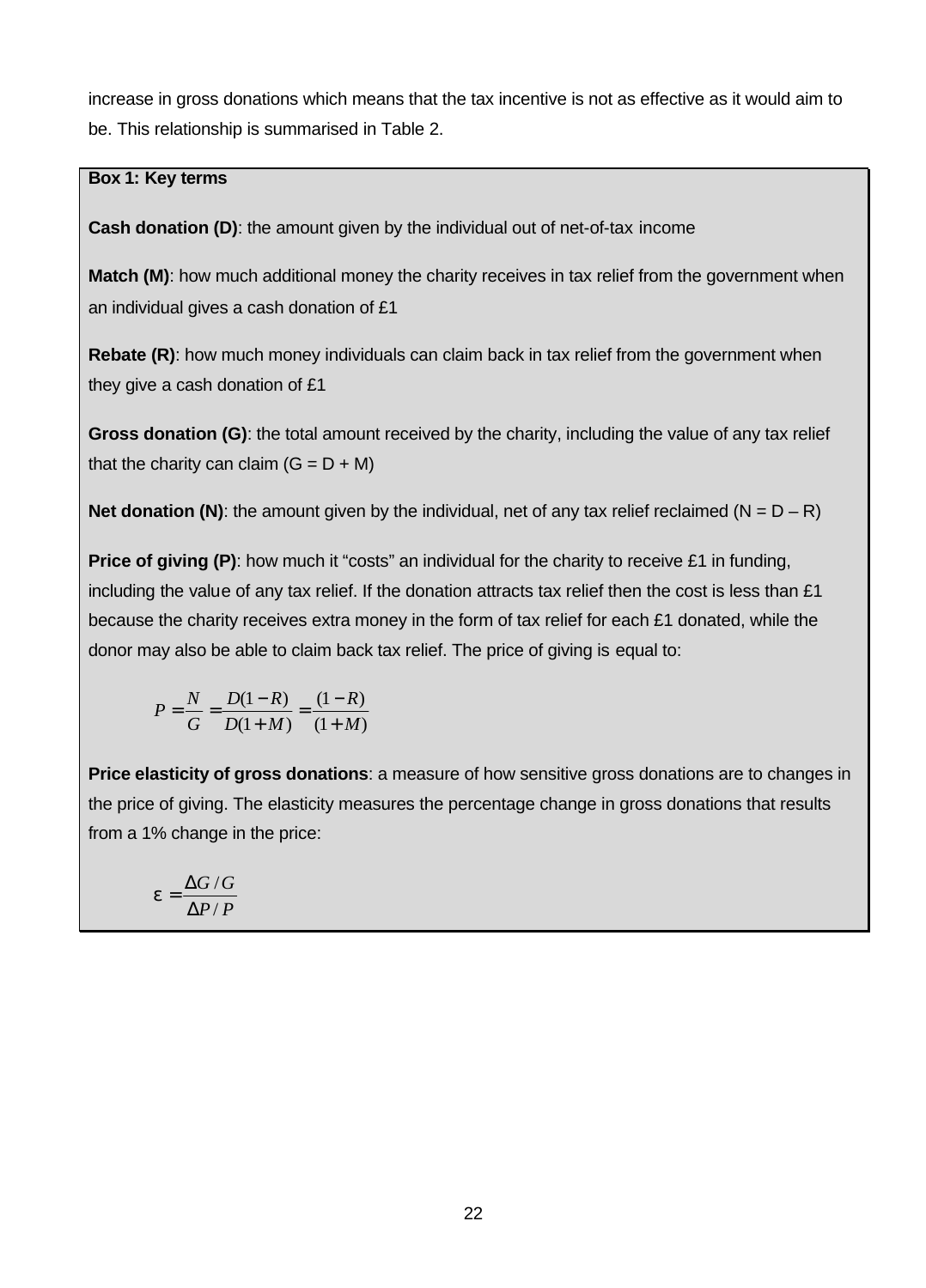|                 | If the price elasticity of gross donations is |                      |                       |
|-----------------|-----------------------------------------------|----------------------|-----------------------|
|                 | Less than 1 in                                | Exactly 1 in         | More than 1 in        |
|                 | absolute value                                | absolute value       | absolute value        |
| Gross donations | Will increase by less                         | Will increase by     | Will increase by more |
|                 | than the value of the                         | exactly the value of | than the value of the |
|                 | price reduction                               | the price reduction  | price reduction       |
| Cash donations  | Will decrease when                            | Will be constant     | Will increase when    |
|                 | the price falls                               |                      | the price falls       |

**Table 2: What happens to gross and cash donations when the price of giving is reduced?**

To summarise – if the elasticity of gross donations with respect to price is greater than 1 in absolute value then tax relief is a relatively effective way for the government to subsidise charities; every £1 spent will generate more than a £1 increase in charities' receipts. In practice, a full assessment of the effectiveness of tax incentives would also take into account evidence on crowding out of private giving by direct grants in order to compare the effectiveness of tax incentives for giving with that of grants: Even if subsidies to private giving are found to leave net donations unchanged or to reduce them, they may still dominate direct grants as a way of channeling government funds if direct grants crowd out donations (see Roberts, 1987). This comparison of direct grants with tax incentives is beyond the scope of this study, which is concerned only with evaluating the effectiveness of different forms of tax relief.

What does the evidence have to say about price elasticities of giving and hence the effectiveness of tax incentives for giving? Empirical analyses have produced conflicting answers about the magnitudes of price elasticities of giving and are studies based mainly upon US data.<sup>17</sup> Early studies used cross-sectional data with price elasticities of gross donations found to be negative and greater than one in absolute value. The policy implications of these early results would be to view tax incentives for giving as effective instruments to use to encourage donations to charity. But more recently, studies that used panel data to correct for short-term price effects have found mixed results with some price elasticities of gross donations estimated to be less than one in absolute value.<sup>18</sup> The

l

 $17$  This is a different country with a different tax system and social norms and attitudes towards government that may differ from those of the UK and the results may not apply directly to the UK.

<sup>&</sup>lt;sup>18</sup> A summary of early results can be found in Clotfelter (1985) and Steinberg (1990) and Triest (1998). Randolph (1995) uses panel data to find a long-run price elasticity of giving of -.51. Using a longer but similar panel to that used by Randolph but a different estimation technique, Auten, Sieg and Clotfelter (2002), arrive at the significantly higher estimate of -1.26. More recently, Bakija and Heim (2008) find a long-run value of -.7 – close to Randolph's estimate.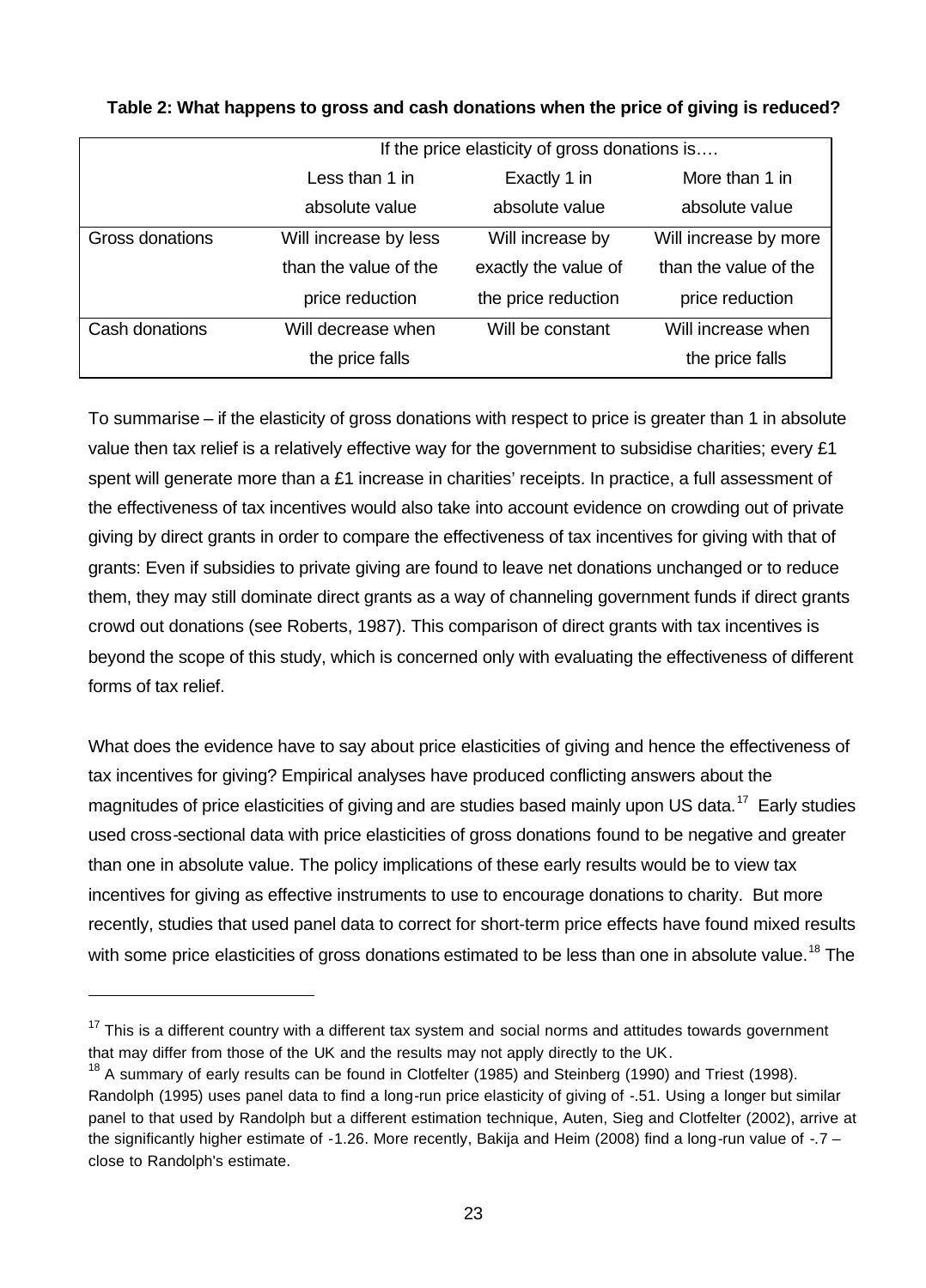jury appears to be out on whether or not tax incentives for giving are effective mechanisms for encouraging donations. As Andreoni (2007) concludes "… sensitivity of the estimates to the estimation technique and the identification strategy has left the literature unsettled as to the true values of price elasticities."

So far this discussion has focused on pure price effects and has assumed that there is no effect of the *form* in which tax relief is given. In other words, allowing the charity to reclaim tax relief on donations is assumed to have the same effect on donations as allowing donors to reclaim tax relief. However, as discussed in section 1.4.2 below, there is evidence that the form in which tax relief is given may have an effect on donations and that donations may not respond in the same way to changes in the amount of tax relief that the charity can reclaim as to changes in the amount of tax relief that donors can reclaim. Changes in the system of tax relief can therefore affect donations not only through price effects but also through these so-called framing effects. Section 1.4.2 discusses possible reasons why donations may respond differently to changes in the match than to changes in the rebate; this is explored in detail in the empirical analysis.

#### *1.3 Possible options for reform of Gift Aid*

l

The current system of Gift Aid (summarized in Table 3) allows charities to reclaim tax relief at the basic rate on donations from basic-rate taxpayers and higher-rate taxpayers and, additionally, allows higher-rate taxpayers to reclaim the difference between the higher and basic rates. In effect, it provides a "match" of 25 pence for every £1 donated out of net-of-tax income (ignoring the additional, transitional 3 pence relief) and offers higher-rate taxpayers an additional tax "rebate" of 25 pence for every £1 donated out of net-of-tax income.<sup>19</sup>

|                    | Higher-rate taxpayers      | Basic-rate taxpayers       |
|--------------------|----------------------------|----------------------------|
| Match              | The charity can reclaim 25 | The charity can reclaim 25 |
|                    | pence for every £1 donated | pence for every £1 donated |
|                    | out of net-tax income      | out of net-tax income      |
| Rebate             | The donor can reclaim 25   | Zero                       |
|                    | pence for every £1 donated |                            |
|                    | out of net-tax income      |                            |
| Price of giving £1 | £0.60                      | £0.80                      |

#### **Table 3: Current Gift Aid scheme**

<sup>&</sup>lt;sup>19</sup> Relief is claimed at the higher-rate taxpayer's marginal rate. This may not always equate to 25 pence on every £1 donated, because of reasons such as the impact of investment income. From 2010/11 some higherrate taxpayers will face a 50% marginal rate.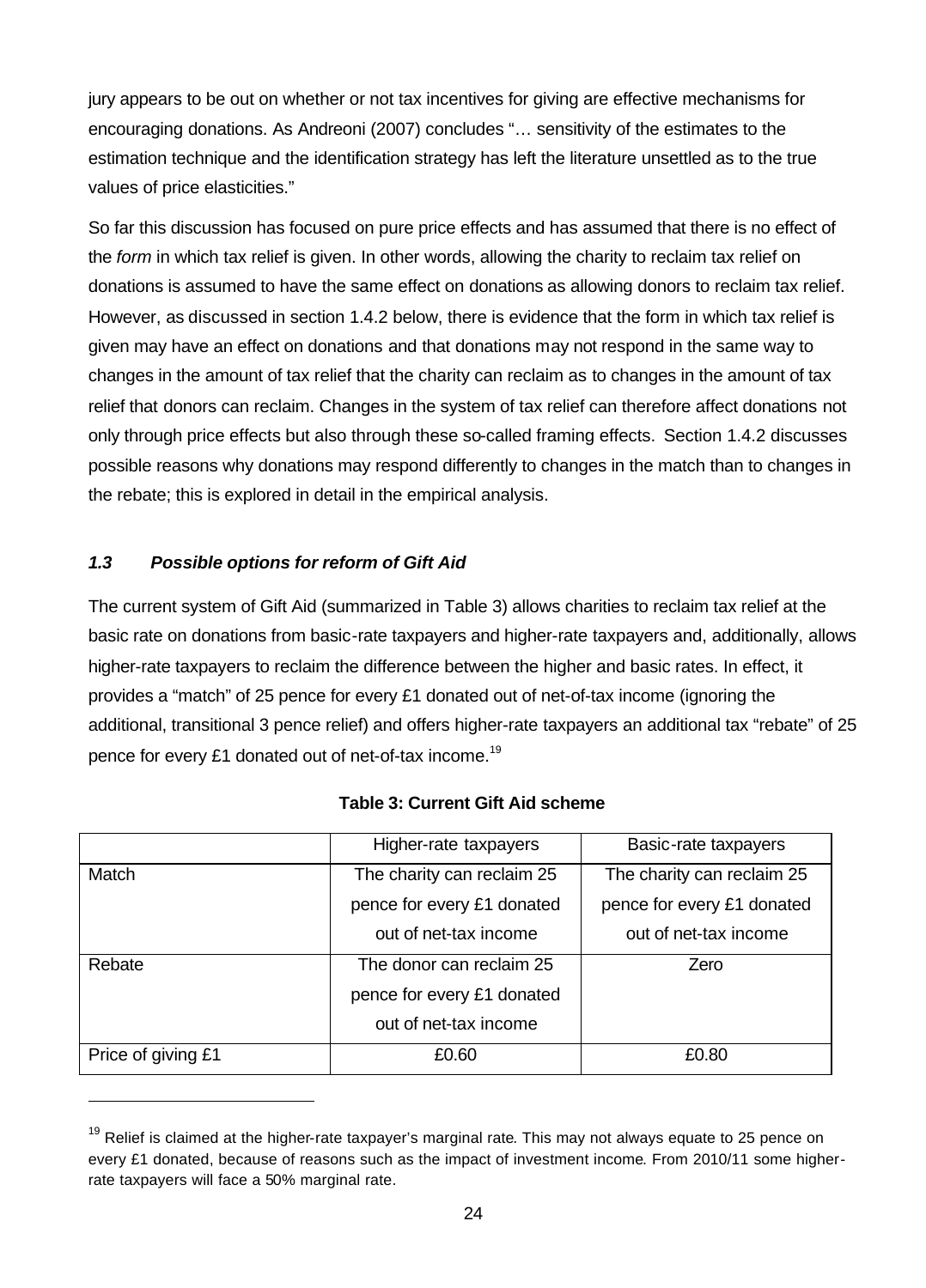### *Option 1: Redirection*

The first option involves redirecting the higher-rate relief from the donor to the charity. Rather than the charity being able to reclaim 25 pence and higher-rate donors being able to reclaim 25 pence for every £1 donated out of net-of-tax income, the charity would be able to reclaim 50 pence on each £1 donated out of net-of-tax income by higher-rate taxpayers. The system for basic-rate donors would remain as it currently is. Using the terminology of match and rebate, this reform would in effect, remove the rebate currently available to higher-rate taxpayers and increase the value of the match from 25 pence to 50 pence for every £1 donated out of net-of-tax income. Note that under this option, the price of giving £1 rises for higher-rate taxpayers – from a current price of 60 pence  $(=0.75/1.25)$  to a new price of 67 pence  $(=1.00/1.50)$ . The price for basic-rate taxpayers stays the same at 80 pence.

|                    | Higher-rate taxpayers      | Basic-rate taxpayers       |
|--------------------|----------------------------|----------------------------|
| Match              | The charity can reclaim 50 | The charity can reclaim 25 |
|                    | pence for every £1 donated | pence for every £1 donated |
| Rebate             | Zero                       | Zero                       |
| Price of giving £1 | £0.67                      | £0.80                      |

**Table 4: Redirection of higher-rate relief**

## *Option 2: Composite Rate*

l

The second option involves introducing a composite rate for basic-rate and higher-rate donors. Rather than the charity being able to reclaim 25 pence and higher-rate donors being able to reclaim 25 pence for every £1 donated out of net-of-tax income, the charity would be able to reclaim X pence on donations made by both basic and higher-rate donors where X is greater than the current 25 pence, but less than 50 pence. The research considered rates of 37 pence and 30 pence for each £1 pound donated out of net-of-tax income as possible composite rate options.<sup>20</sup> Using the terminology of match and rebate, the effect of introducing a composite rate for higher-rate taxpayers would be to remove the rebate and increase the value of the match from 25 pence to X pence for every £1 donated out of net-of-tax income. For higher-rate donors the price of giving would increase – from 60

<sup>&</sup>lt;sup>20</sup> Ideally several composite rates would be looked at; for practical reasons, the research focused on two. They were chosen for demonstration purposes and because prior to this research on behavioural responses and before full consideration of compliance issues, HMRC thought the approximate revenue neutral rate might lie within this range.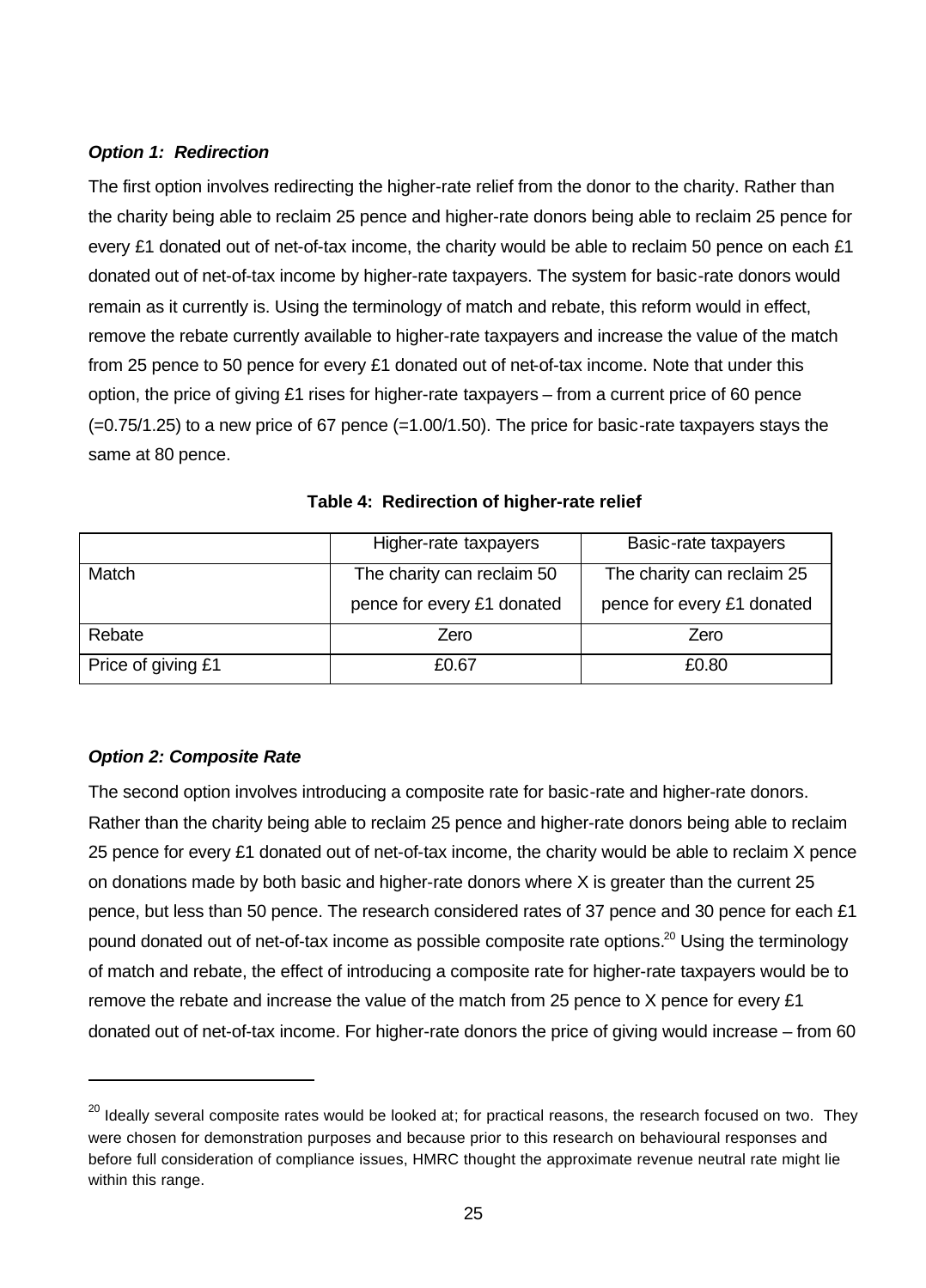pence to 73 pence in the case of a 37 pence composite rate and to 77 pence in the case of a 30 pence composite rate. For basic-rate donors, the effect would be to increase the value of the match and to reduce the price of giving from 80 pence to 77 pence and 73 pence.

|                         | Higher-rate taxpayers      | Basic-rate taxpayers       |  |
|-------------------------|----------------------------|----------------------------|--|
| 37 pence composite rate |                            |                            |  |
| Match                   | The charity can reclaim 37 | The charity can reclaim 37 |  |
|                         | pence for every £1 donated | pence for every £1 donated |  |
|                         | out of net-of-tax income   | out of net-of-tax income   |  |
| Rebate                  | Zero                       | Zero                       |  |
| Price of giving £1      | £0.73                      | £0.73                      |  |
| 30 pence composite rate |                            |                            |  |
| Match                   | The charity can reclaim 33 | The charity can reclaim 33 |  |
|                         | pence for every £1 donated | pence for every £1 donated |  |
|                         | out of net-of-tax income   | out of net-of-tax income   |  |
| Rebate                  | Zero                       | Zero                       |  |
| Price of giving £1      | £0.77                      | £0.77                      |  |

### **Table 5: Composite rates**

## *1.4 Understanding the possible effects of the options*

Both the option of redirection and the option of a composite rate involve changes in the price of giving which may result in changes in gross donations, all other things being equal. Additionally, both options involve changes to the form of tax relief that may also affect gross donations.

## *1.4.1 Possible effect of the options: Pure price effects*

The pure price effects of the options are summarised in Table 6.

Both redirection of higher-rate relief and the introduction of a composite rate increase the price of giving for higher-rate donors who previously reclaimed higher-rate relief. This would be expected to lead to a reduction in gross donations.

For higher-rate taxpayers who do not reclaim, all options lower the price of giving since the match rates are higher than the basic rate (and transitional relief). In this case, gross donations would be expected to increase.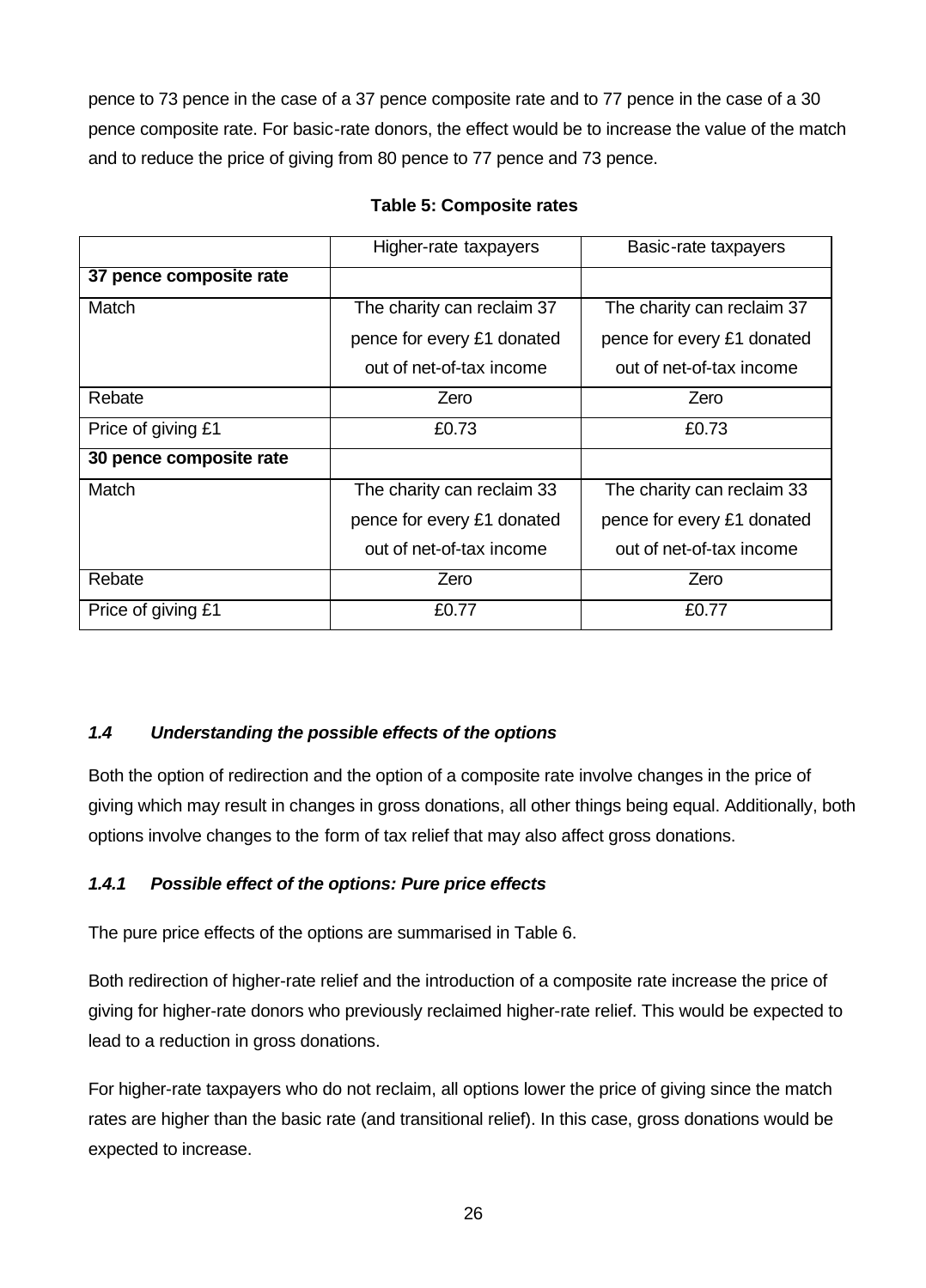Redirection of higher-rate relief has no effect on the price of giving for basic-rate taxpayers – and is assumed to have no effect on their donations. This would not be the case if, for example, basic-rate taxpayers felt that it was unfair that the charity could reclaim more on donation from higher-rate donors. The assumption is that there is no such effect. The introduction of a composite rate higher than the basic rate (and transitional relief) reduces the price of giving for basic-rate taxpayers. This would be expected to lead to an increase in gross donations.

The overall effect of redirection will therefore depend on the reactions of these two groups – higherrate donors who currently reclaim and higher-rate donors who do not reclaim – and on the total amounts donated by these two groups. Similarly, the overall effect of introducing a composite rate depends on the relative responses and amounts donated by higher-rate donors who reclaim, higherrate donors who do not reclaim and basic-rate donors.

|                             | Higher-rate      | Higher-rate      | Basic-rate         |
|-----------------------------|------------------|------------------|--------------------|
|                             | taxpayers who    | taxpayers who do | taxpayers          |
|                             | reclaim          | not reclaim      |                    |
| <b>Current system</b>       | £0.60            | £0.80            | £0.80              |
| Redirection                 | £0.67            | £0.67            | £0.80              |
|                             | Price increases  | Price falls      | No change in price |
|                             | Gross donations  | Gross donations  | No expected        |
|                             | expected to fall | expected to rise | change in gross    |
|                             |                  |                  | donations          |
| Composite rate $=$ 37 pence | £0.73            | £0.73            | £0.73              |
|                             | Price increases  | Price falls      | Price falls        |
|                             | Gross donations  | Gross donations  | Gross donations    |
|                             | expected to fall | expected to      | expected to        |
|                             |                  | increase         | increase           |
| Composite rate = 30 pence   | £0.77            | £0.77            | £0.77              |
|                             | Price increases  | Price falls      | Price falls        |
|                             | Gross donations  | Gross donations  | Gross donations    |
|                             | expected to fall | expected to      | expected to        |
|                             |                  | increase         | increase           |

#### **Table 6: Pure price effects**

#### *1.4.2 Possible effect of the options: Framing effects*

For higher-rate taxpayers the options would change the form of tax relief from a combination of a match and a rebate to a (higher) match. Framing effects are the effects that (changes in) form might have on real outcomes, such as donations. There is some evidence from the US to suggest that such framing effects might be likely (see Box 2). In particular, a number of studies suggest that gross donations are more responsive to changes in match rates (how much the charity receives for each £1 of cash donation) than to changes in rebates (how much individuals can claim back for each £1 of cash donation). The findings come from experiments carried out in the laboratory and in the field.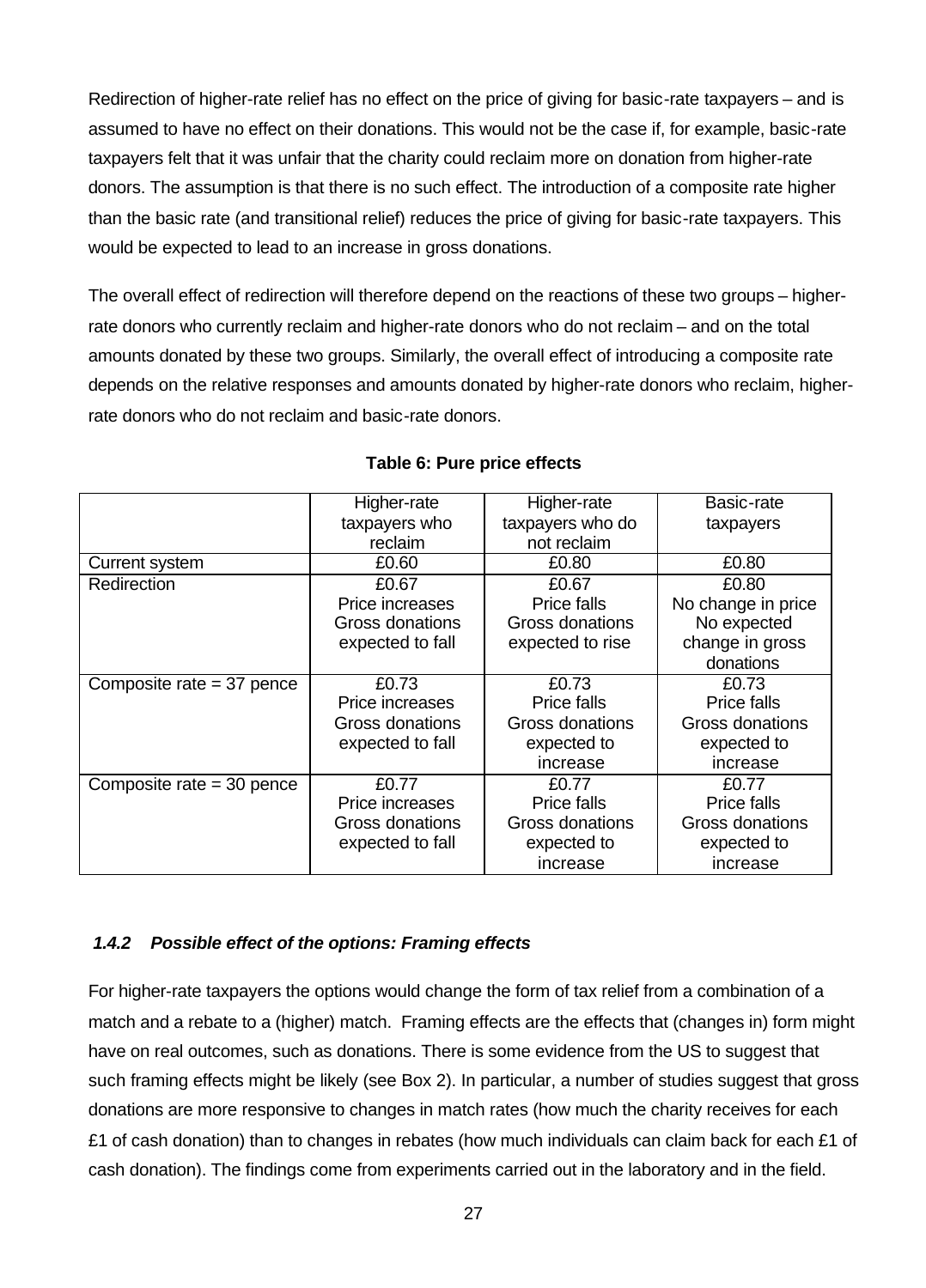The experiments did not involve changes to fiscal incentives; this study tests whether this is also the case for tax reliefs.

It is important to understand why there might be framing effects; why gross donations may be more responsive to match rates than to rebate rates. There are several possible reasons that will be explored in the empirical analysis.

### *Discounting of future rebates*

One possibility is that the difference arises because of the different timing of the two types of incentives. Match rates are usually applied at the time of the cash donation, whereas rebates are typically received in the future. Because individuals typically discount the future (£1 received in a year's time is worth less than £1 received today), the (discounted) value of a rebate may be less than the value of an equivalent-size match. However, assuming a standard discount rate, the resulting effect on the price of giving would be very small and unlikely to explain the large difference in responses that have been observed in practice. Moreover, in the lab experiment reported in Box 2, the rebate was given immediately, suggesting that discounting could not have played a role.

#### *Box 2: US evidence on framing effects from the lab and from the field*

Eckel and Grossman (2003) carried out an experiment in the lab to test responses to equivalentvalue match and rebates. Their experiment involved 181 undergraduate students who were each given twelve allocation problems – how to allocate an initial endowment between themselves and a charity of their choice when faced with varying amounts of the endowment and varying match and rebate rates. The results showed that match rates resulted in gross donations that were  $1.2 - 2$  times greater than the equivalent-value rebate. The estimate of the price elasticity of gross donations was also higher in absolute value under the match (-1.14) compared to under the rebate (-0.36). Cash donations were higher under a rebate than under an equivalent value match in four out five cases, but this difference was statistically significant at the 5 per cent level in only two cases, lending some support to the constant contribution hypothesis (defined below).

Eckel and Grossman (2008) also ran an experiment in the field to test how donors responded to equivalent value match and rebates. On behalf of Minnesota Public Radio they mailed out 370,000+ donor solicitations, offering differing values of match rate and rebate on a random basis. The findings mirrored those from the lab. Based on approximately 7,000 responses, they found that the match rates resulted in a higher level of gross donations than equivalent-value rebates. The estimated elasticity of gross donations was -1.05 in the case of the match rate and -0.11 in the case of the rebate rate.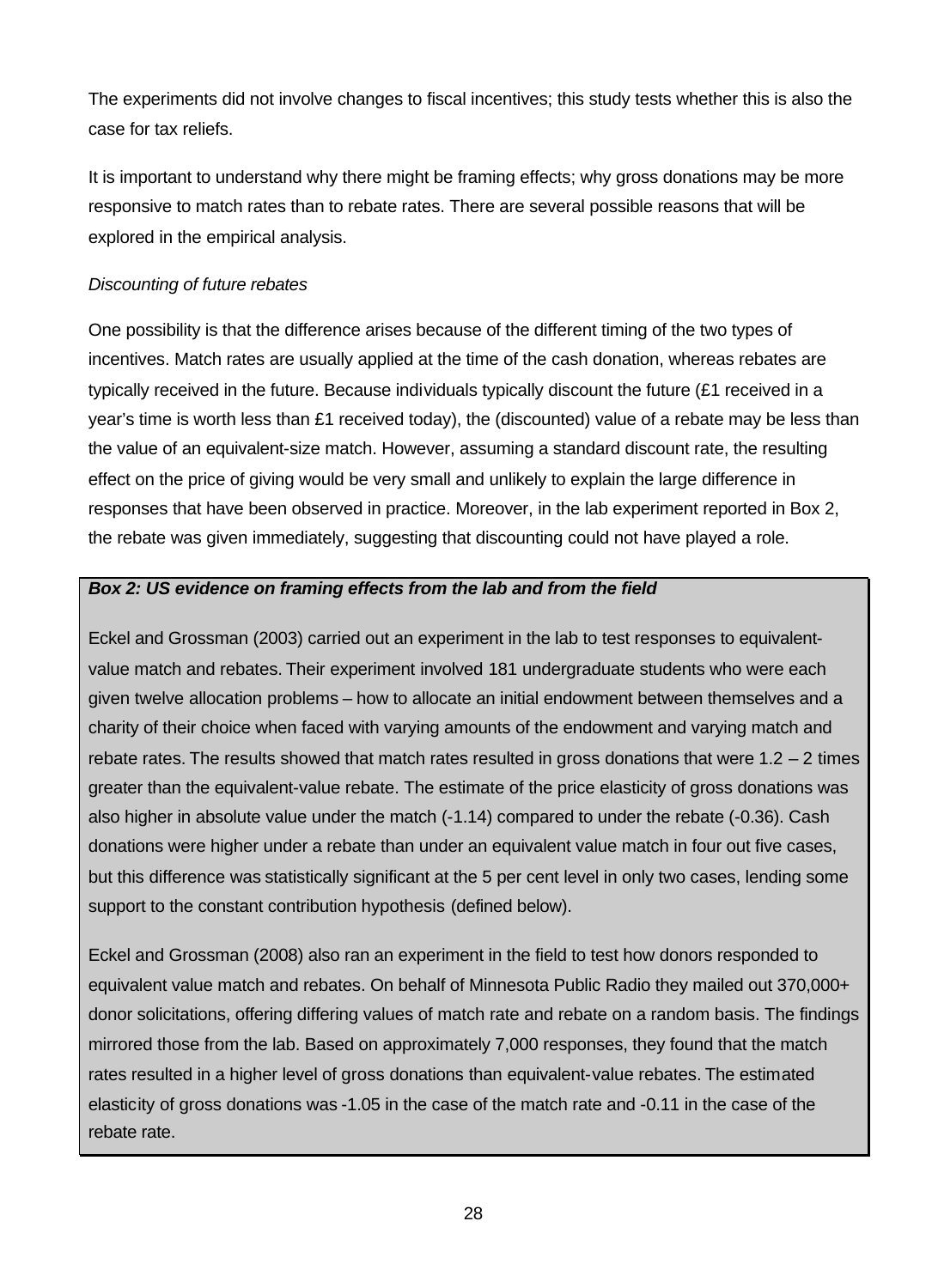#### *Higher-rate taxpayers do not reclaim*

In practice, many higher-rate taxpayers do not actually reclaim higher-rate relief under the current system – whether through ignorance or because it is not really worth them doing so (see section 3.3). Changes in the rebate rate may have an effect on donations among those who do reclaim. They may also affect the decision over whether or not to reclaim (an increase in the rebate rate would be expected to make it worthwhile for more people to reclaim, for example). However, for those people who still do not find it worthwhile to reclaim, changes in the rebate rate are unlikely to have much effect on their donations.

#### *Lack of adjustment in cash donations (the constant contribution hypothesis)*

If donors do not adjust their cash donations in response to a change in the match rate then gross donations would change by the full amount of the change in match. If donors do not adjust their cash donations in response to a change in the rebate rate, however, then there would be no change in gross donations – the change in rebate would instead change the net cost to the individual. Gross donations would therefore be more sensitive to changes in the match than to changes in the rebate simply if all or some donors are completely unresponsive to changes in incentives. This is referred to as the constant contribution hypothesis.

So why might donors not adjust their cash donations in response to a change in incentives? There are a number of possible reasons:

One explanation is simply that donors do not factor fiscal incentives into their decision about how much to give. For whatever reason, people may care not about how much the charity can reclaim, or about how much they can reclaim, but only about their cash donation. This may because this is the simplest thing to think about rather than factoring in the effect of a complicated system of reliefs. Alternatively, it has been suggested that individuals care about their cash contribution (and not about the unobserved amount that the charity receives) because it acts as a signal of their generosity or underlying wealth.

Secondly, donors may simply not know about the change in incentives, or not fully understand what the change means. For example, they may not perceive the change in price associated with redirection. In the experiments discussed in Box 2, it seems unlikely that donors did not know about the changes since they were explicitly informed. However, there may have been some misunderstanding. Further research has shown that providing very clear information about exactly what the changes in incentives mean does lead to more people adjusting their behaviour (Davis et. al., 2005).

29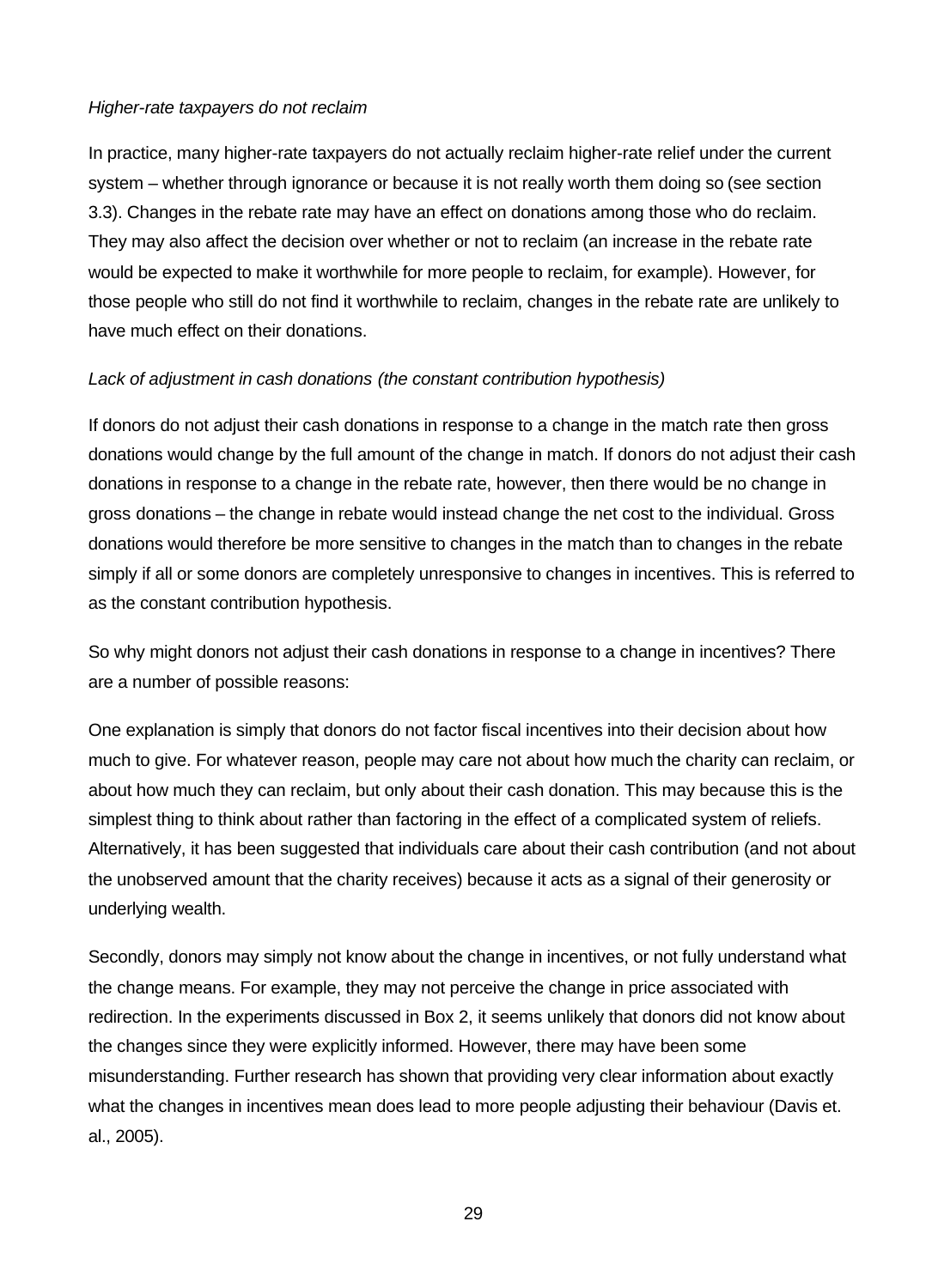Finally, donors may suffer from inertia when it comes to changing their giving behaviour. There may be genuine adjustment costs. For example, people giving through standing orders or direct debits will have to take action to change the amount of their regular donation. It may also be that people prefer to give in rounded amounts – giving £5.00 rather than £4.66, for example. This may mean that people do not adjust smaller donations to relatively small changes in incentives. This effect may also be reinforced by "menu effects" that may be present when tick boxes for contributions are employed.<sup>21</sup>

#### **Box 3: Framing effects**

In order to illustrate the idea of framing effects more formally, gross donations (G) are assumed to depend on the price of giving (P)

$$
G_i = \boldsymbol{q}_i P^a
$$

where  $\boldsymbol{q}_i$  is an individual-specific effect that captures the effect of observed and unobserved characteristics on donations,  $\alpha$  is the price elasticity of gross donations and P, the price of giving, is given by the following expression

$$
P = \frac{(1 - R)}{(1 + M)^g}
$$

l

This is similar to the expression given in Box 1, but the additional term  $\gamma$  reflects the relative weight given to the match rate (compared to the rebate) in the price of giving.

If  $\gamma = 1$  then there are no framing effects; donations respond in the same way to a change in the match as to a change in the rebate. If  $\gamma \neq 1$  then it indicates the presence of framing effects. If  $\gamma > 1$ then gross donations will be more responsive to changes in the match than to changes in the rebate. If  $\gamma$  < 1 then gross donations will respond more to a change in the rebate. Note that these framing effects might be due to any of the possible explanations discussed in section 1.4.2 including higherrate taxpayers not reclaiming, inertia in adjustment, donors having different preferences for the match and the rebate and caring about cash donations not gross donations.

Section 5.1 discusses how the model can be estimated to provide estimates of  $\alpha$  and  $\gamma$ .

 $21$  "Menu effects" refers to the fact that individuals' donations may be influenced by the menu of options presented to them, for example, the size of the donations associated with different tick boxes. Previous CAF research has shown that individuals do not increase their donations in line with inflation, but continue to give in rounded amounts (see CAF and NCVO, 2009).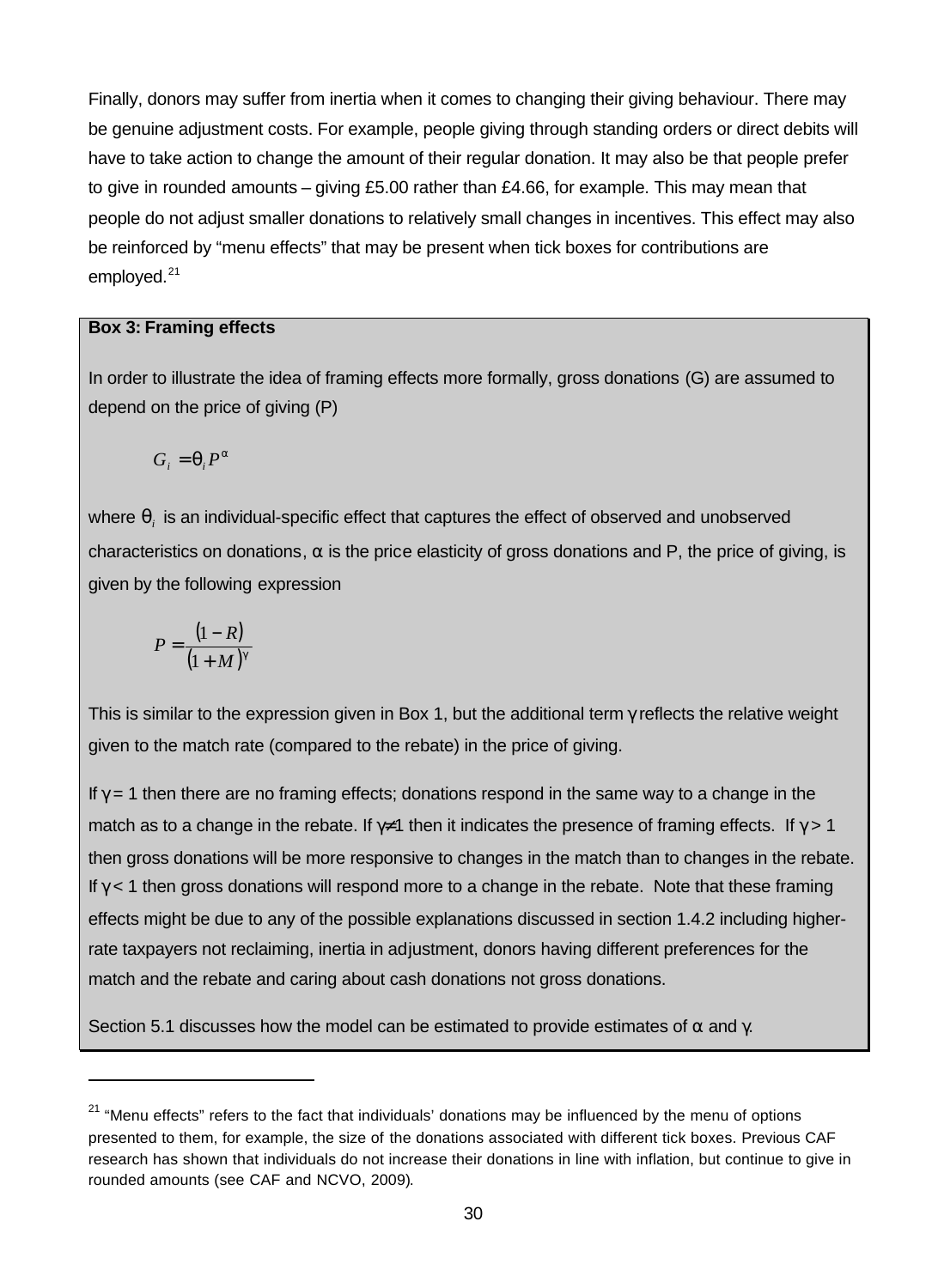#### *Preferences for match versus rebate*

Another reason why donations may respond differently to changes in the match compared to changes in the rebate is that donors really do value the two things differently. It has been suggested that rebates may reduce the good feeling ("warm glow") that someone gets from giving because they are associated with a feeling of greed (trying to get something back for themselves). Match rates on the other hand may create a warmer glow for a given donation (and lower the price) by inducing a "cooperation frame" rather than a "reward frame" (see Benabou and Tirole, 2006). Of course, the opposite may also be true – individuals may derive additional satisfaction from "beating the Exchequer"; being able to claim a rebate would therefore give greater satisfaction than a more anonymous upfront match does. A related explanation suggested by recent research<sup>22</sup> is that some contributions are part of an individual's tax planning at the end of the financial year.

l

<sup>&</sup>lt;sup>22</sup> See HMRC/IPSOS-Mori (2007).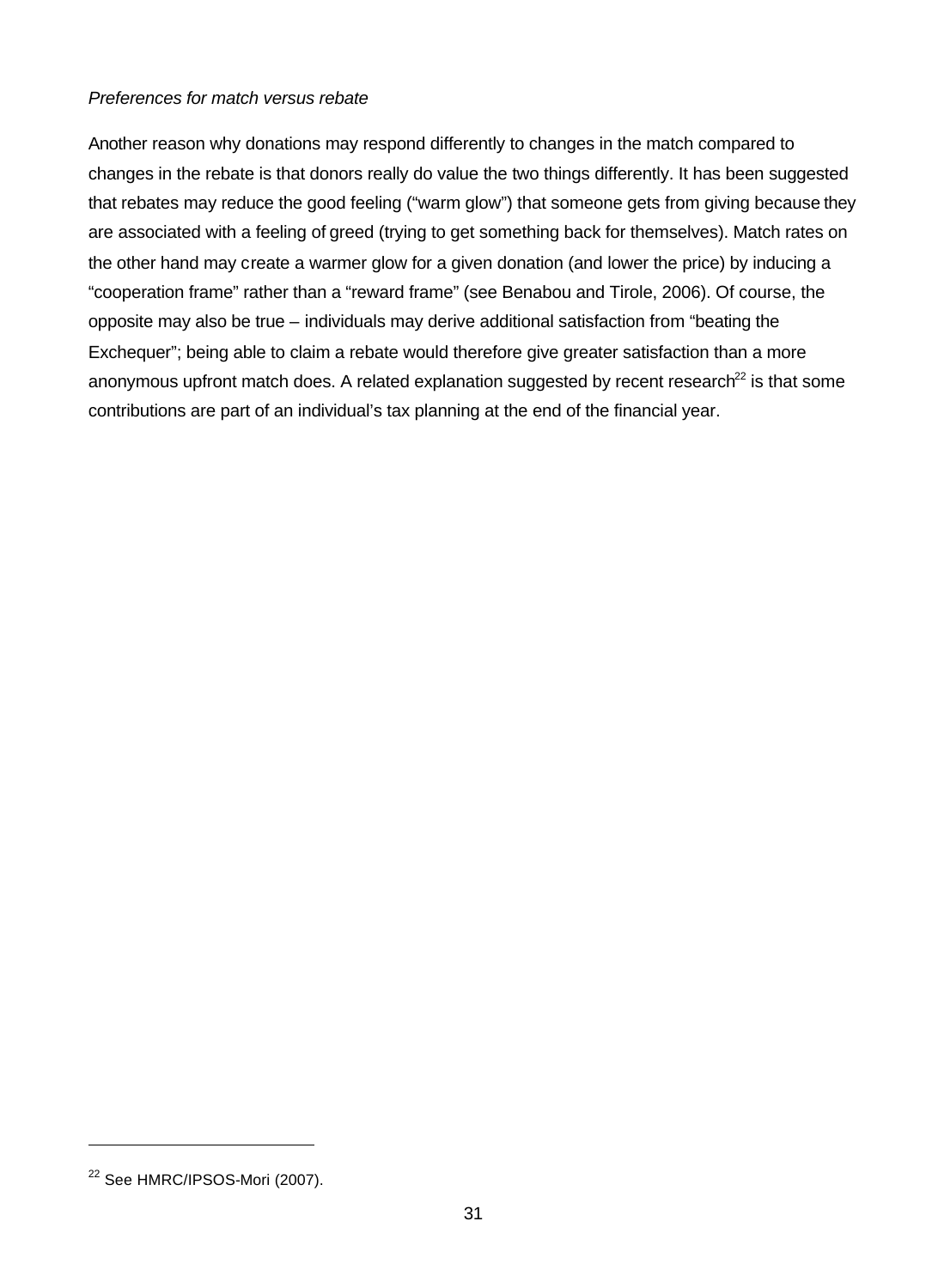# **2. Research design**

### *2.1 Research questions*

The main aim of the research was to understand the effect on donations of the options for changes to Gift Aid – redirection of the higher-rate and introduction of a composite rate.

The main research questions were:

### **1. How – and why – are the options for policy change likely to affect donations?**

The research set out to produce estimates of the effect of the changes on total, i.e. gross, donations received by charities and cash donations given by donors.

It also set out to understand the underlying behaviour underpinning the overall response by addressing the following questions:

- Is there evidence that gross donations are more responsive to changes in the match (upfront relief reclaimed by charities) than to changes in the rebate (tax relief that donors can claim back)?
- If so, why are gross donations more sensitive to changes in the match than to changes in the rebate? Is it possible to find support for the different explanations discussed in the previous section (non-reclaimers, constant contribution hypothesis, preference for match versus rebate)?

#### **2. Do the responses vary across different sub-groups of donors?**

As well as looking at the likely overall effect of possible changes, the research set out to understand whether there was variation in responses across different sub-groups, including:

- taxpayer status basic-rate donors, higher-rate non-reclaimers and higher-rate reclaimers
- size of donation
- income.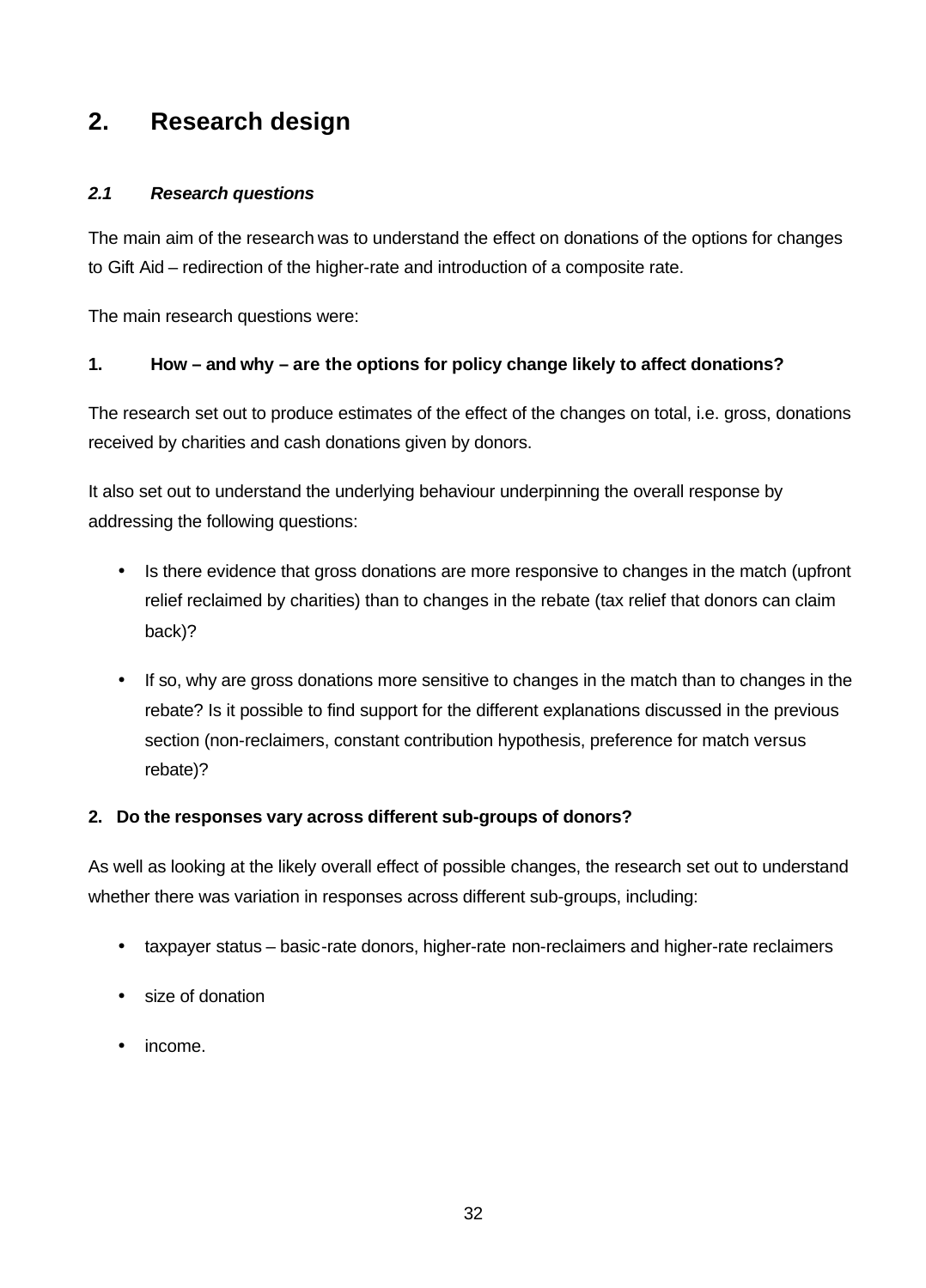### *2.2 Research methodology*

The research consisted of two elements. The main element was a major on-line survey of current Gift Aid donors designed to explore how they would be likely to respond to the options for reform. The full questionnaire is given as Annex 1. The sample used for the quantitative survey is discussed below. This was complemented by a small, focused piece of qualitative research to explore attitudes to tax and giving among a sample of twelve major donors. Further details on the qualitative sample is given in Section 7.

## **2.2.1 Quantitative survey**

The on-line survey was carried out on two samples of donors who were likely to have recently used Gift Aid. These were individuals with a Charities Aid Foundation (CAF) Charity Account and individuals who had recently made an on-line donation via Justgiving.

The Charities Aid Foundation (CAF) is a registered charity that, among a range of services it provides for individuals and charities, facilitates tax-efficient giving for individuals through CAF charity accounts. The accounts work in the following way: Individuals open and pay into a charity account, their payment is a Gift Aid donation which attracts tax relief at the basic rate (assuming they are a taxpayer) and this tax relief is added to their account. They can then make donations to any registered charity out of the grossed up funds by phone, online, by direct debit or standing order or in person using a special cheque book. CAF charges a fee for providing the service – equal to 4 per cent of grossed up donations up to £16,500 and 1 per cent for donations above this level. Over 60,000 individuals have a live CAF charity account (defined as one actively used within the last twelve months). For the survey, the relevant population consisted of 32,339 live accounts with an email address. E-mail invites were sent to a randomly selected sample of 20,000 individuals within this population.

Justgiving is an on-line giving portal that processes donations from individuals direct to charity or individual sponsorships of charity fundraisers. Justgiving reclaims tax relief at the basic rate of tax (assuming the donor is a taxpayer) and passes on the donations and the tax relief to member charities, charging a fee of 5 per cent on its services. For the survey, a random sample of 20,000 people who had donated via Justgiving in the past six months were sent an e-mail invite out of a total population of 2.56 million.

The survey was trialled in a small-scale pilot that sent e-mail invites to 3,000 donors (drawn equally from the CAF and Justgiving populations). The pilot tested survey design and response rates, and found that a small financial inducement had no statistically significant effect on response. For the

33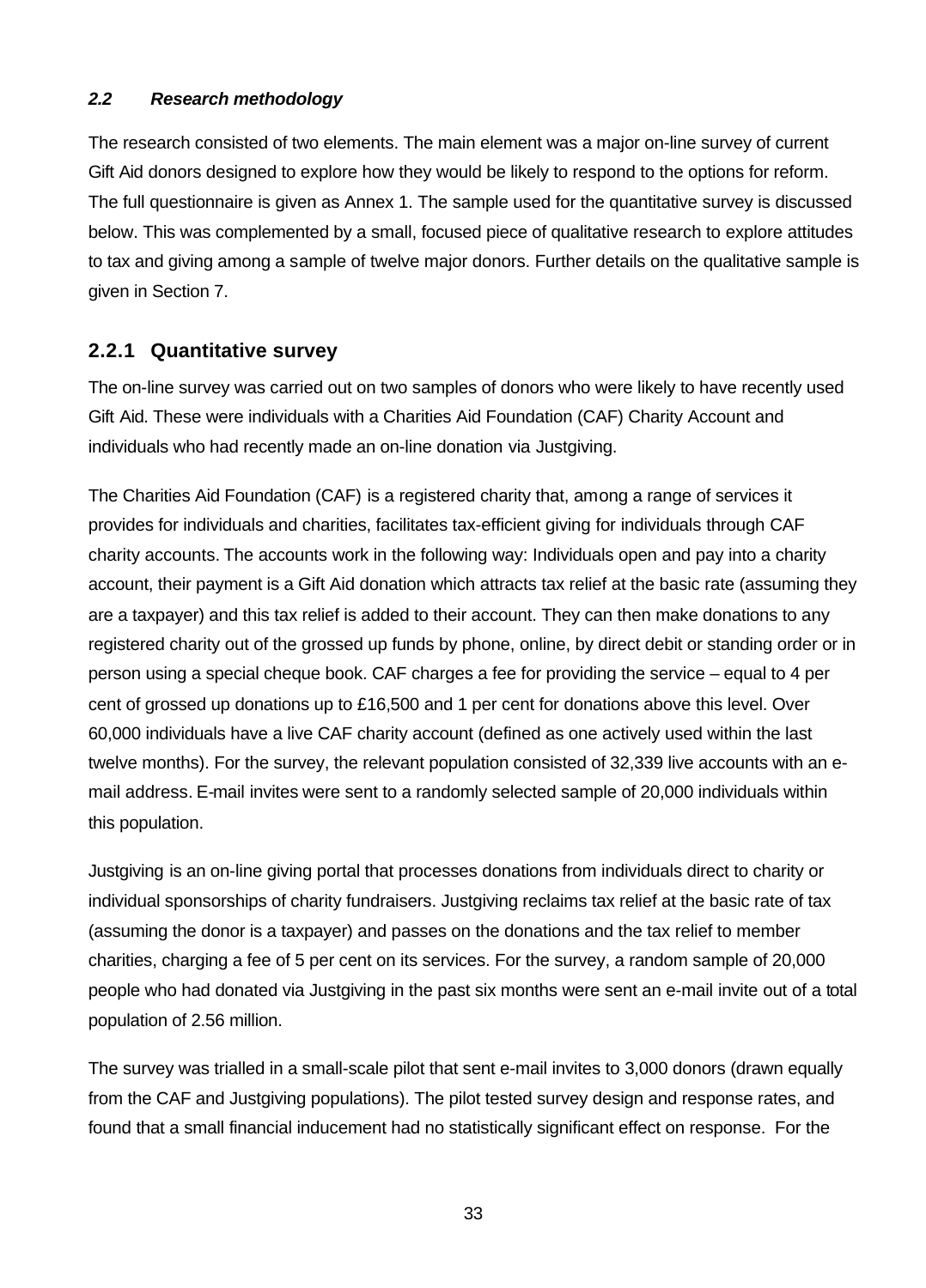main survey, 40,000 e-mails were sent on  $14<sup>th</sup>$  May 2009 and the survey was left open until  $25<sup>th</sup>$  May. More than half of the responses came on the first day.

The response rates in both samples were fairly similar – 9.86 per cent among the CAF sample and 9.19 per cent among the Justgiving sample. This was in line with expectations based on the pilot and previous mailings done by both organisations.

|            | Population                   | E-mail invites  | Responses |
|------------|------------------------------|-----------------|-----------|
| <b>CAF</b> | 32,339 live account holders  | 20,000 randomly | 1,972     |
|            | with an e-mail address       | selected        | (9.86%)   |
| Justgiving | 2.56 million distinct donors | 20,000 randomly | 1,837     |
|            | who had given in the last 6  | selected        | (9.19%)   |
|            | months                       |                 |           |

The main advantage of using the CAF and Justgiving samples was that they provided a costeffective way of targeting a large number of people who had given through Gift Aid. However, it was thought unlikely that they would produce a sample that was completely representative of the wider population of Gift Aid donors. CAF charity account holders are likely to give more than the average Gift Aid donor (the mean level of donations made through the accounts in the last financial year was £2,138, while the median was £420). They are also likely to be more knowledgeable about and interested in the tax treatment of donations than the average person using Gift Aid. Opening a CAF charity account may well be motivated by a desire to give tax efficiently. For higher-rate taxpayers, one of the potential attractions of opening an account is that it provides a record of donations that they can use for the purposes of reclaiming the higher rate of tax. Sampling a group of higher value donors has some potential advantages since this is a group of interest to charities. But, it is also important to understand the overall effect on Gift Aid donations of the possible options for change.

To some extent, the inclusion of the Justgiving sample was thought likely to reduce the sampling bias. Individuals donating via Justgiving typically give much smaller amounts than CAF account holders and may not primarily be motivated by tax considerations, particularly those who are sponsoring people. However, there is no reason to expect the inclusion of the Justgiving sample to completely offset the bias and so, for the purposes of analysis, further adjustment was made to make the sample more representative of the population of Gift Aid donors. This is explained further in the next section.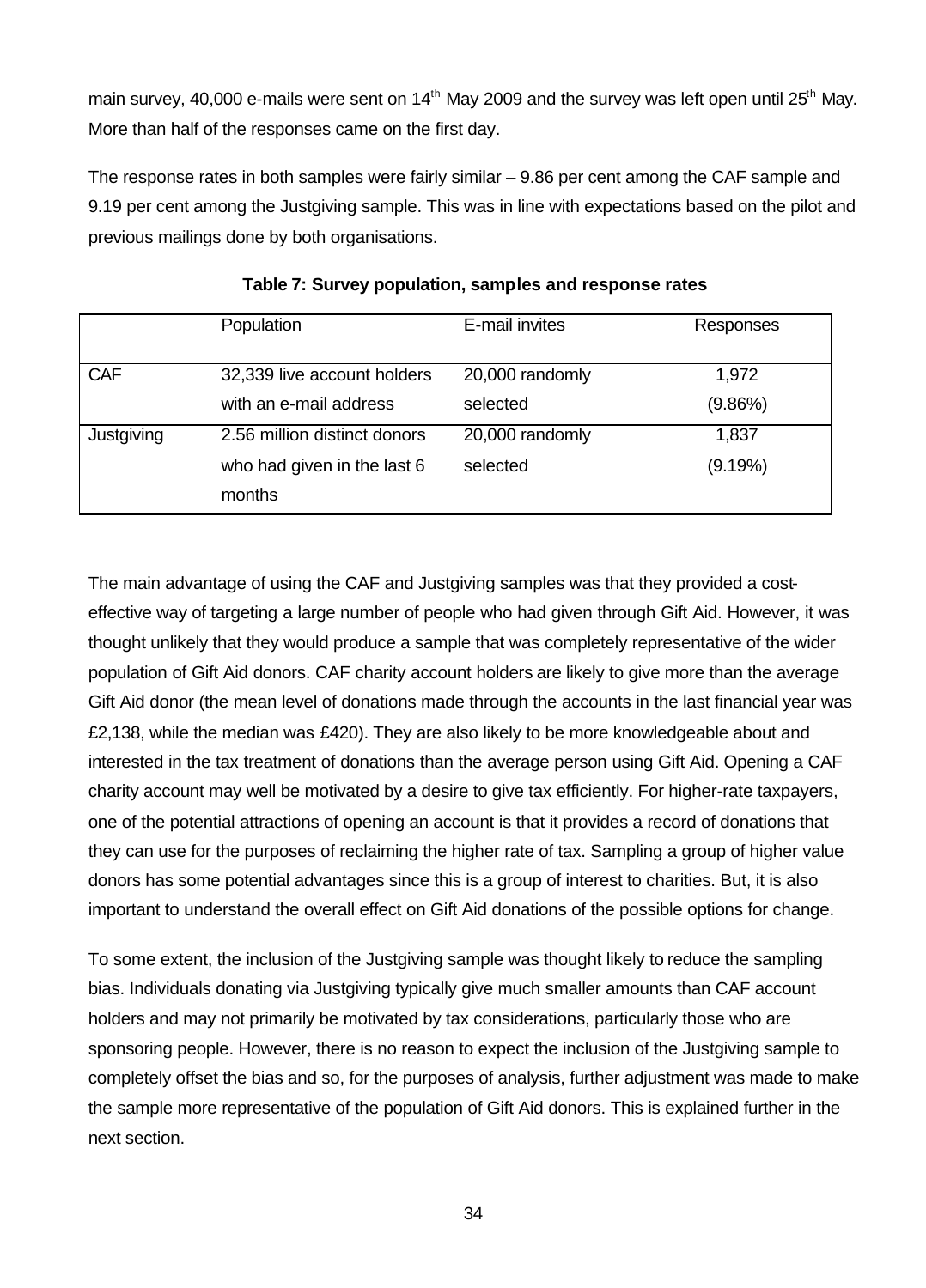# 3**. Donor characteristics – quantitative survey**

### *3.1 Sample characteristics*

There were a total of 3,809 responses to the on-line survey. This analysis focuses on a sub-sample of 3,286 respondents. The following were dropped from the sample – 233 individuals who reported that they did not use Gift Aid, 10 who did not know or refused to say how much they gave in the last 12 months and 23 for whom key demographic information was missing (including gender and age). Also one donor who gave £3 million was dropped since this amount would otherwise dwarf the rest of the sample. Finally, 256 people who reported that they were not likely to give in the next six months and had not given in the last six months were dropped because they were not asked the hypothetical scenarios (see next section).

Table 8 provides basic summary information on donations by taxpayer status – basic-rate taxpayers, higher-rate taxpayers who said that they did not reclaim the additional higher-rate relief and higherrate taxpayers who did reclaim. A full set of sample, descriptive statistics is given in Appendix 1. Across the sample as a whole, total donations over the last 12 months were high, averaging more than £2,000. Donations were highest among higher-rate taxpayers who reclaim. For all groups, the majority of donations were made through Gift Aid, although there is also extensive use of other schemes for giving tax-free. High use of payroll giving may explain the relatively low average Gift Aid donation among non-reclaiming higher-rate taxpayers.

Just over half of the sample were basic-rate taxpayers (53.7 per cent) but they accounted for 28.8 per cent total Gift Aid donations in the sample, by value. More than half of all higher-rate taxpayers in the sample were reclaimers (55.9 per cent of higher-rate taxpayers and 25.8 per cent of the total sample). This group accounted for 63.8 per cent of total Gift Aid donations in the sample, by value.

In the analysis, the relative weight of each of these three groups is adjusted in order to reflect their proportions in the wider population of Gift Aid donors. Unfortunately, there is no comprehensive information available on this population that can be used as the definitive benchmark for adjustment. The Individual Giving Survey is a population-based survey that collects information on giving, including the use of Gift Aid, and this is used to define the assumed proportions of higher-rate and basic-rate taxpayers among the population of Gift Aid donors (20 per cent and 80 per cent, respectively). Further information about this survey is given in Appendix 2. However, it is important to be aware that the data from the Individual Giving Survey are themselves subject to response bias and may not reflect the (unknown) true population of Gift Aid donors. The estimates of the effects of the options for reform on donations are therefore presented with sensitivity analysis.

35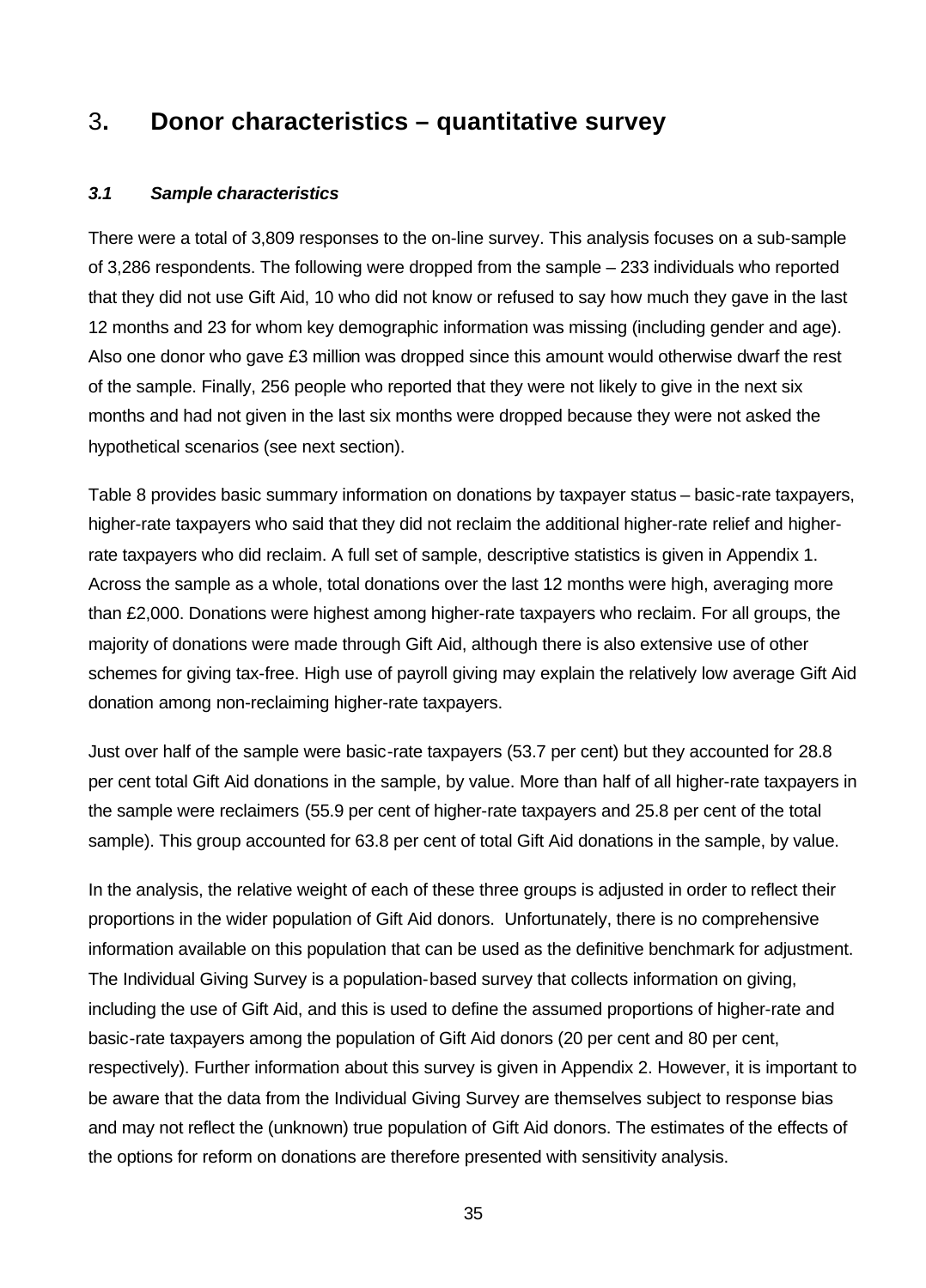In the CAF/ Justgiving sample, 55.9 per cent of higher-rate taxpayers reported that they reclaimed the additional higher-rate relief. The inclusion of the CAF sample means that this is likely to be an over-estimate of the proportion in the population. One of the motivations for opening a CAF account is that it provides a record of donations that can be used for the purposes of reclaiming higher-rate relief, suggesting that this group is more likely to reclaim than the average Gift Aid donor. Instead, an assumption is made that 35.0 per cent of higher-rate taxpayers reclaim. This is based on analysis of the Justgiving sample and HMRC statistics on the value of tax relief claimed.<sup>23</sup> Again, sensitivity analysis is carried out in relation to this assumption.

The adjusted proportions in each taxpayer group are therefore: 80 per cent basic-rate taxpayers, 13 per cent non-reclaiming higher-rate taxpayers and 7 per cent reclaiming higher-rate taxpayers. Adjusting the proportions of the sample in each of the three taxpayer groups in line with these assumptions, the percentage of the value of total donations given by basic-rate taxpayers increases from 28.8 per cent to 66.1 per cent. The percentage given by non-reclaiming higher-rate taxpayers remains at 7.4 percent, while the percentage given by reclaiming higher-rate taxpayers falls from 63.8 per cent to 26.5 per cent. These figures suggest that higher-rate taxpayers who reclaim account for 35 per cent of higher-rate donors, but for nearly 80 per cent of the value of donations from higherrate taxpayers.

|                                          | Basic-rate | Higher-rate    | Higher-rate       |
|------------------------------------------|------------|----------------|-------------------|
|                                          | taxpayers  | taxpayers:     | taxpayers:        |
|                                          |            | Non-reclaimers | <b>Reclaimers</b> |
| Mean total donations                     | £994       | £1,079         | £5,870            |
| Mean Gift Aid donations                  | £841       | £565           | £3,891            |
| Raw sample                               |            |                |                   |
| Percentage of sample                     | 53.7%      | 20.4%          | 25.8%             |
| Percentage of total Gift Aid donations   | 28.8%      | 7.4%           | 63.8%             |
| Percentage giving through payroll giving | 15.9%      | 35.5%          | 26.3%             |
| Percentage giving shares/ property       | 1.6%       | 0.9%           | 2.4%              |
| Adjusted sample                          |            |                |                   |
| Proportion of sample                     | 80.0%      | 13.0%          | $7.0\%$           |
| Percentage of total Gift Aid donations   | 66.1%      | 7.4%           | 26.5%             |

#### **Table 8: Sample characteristics**

l

 $23$  See Appendix 2 for further details.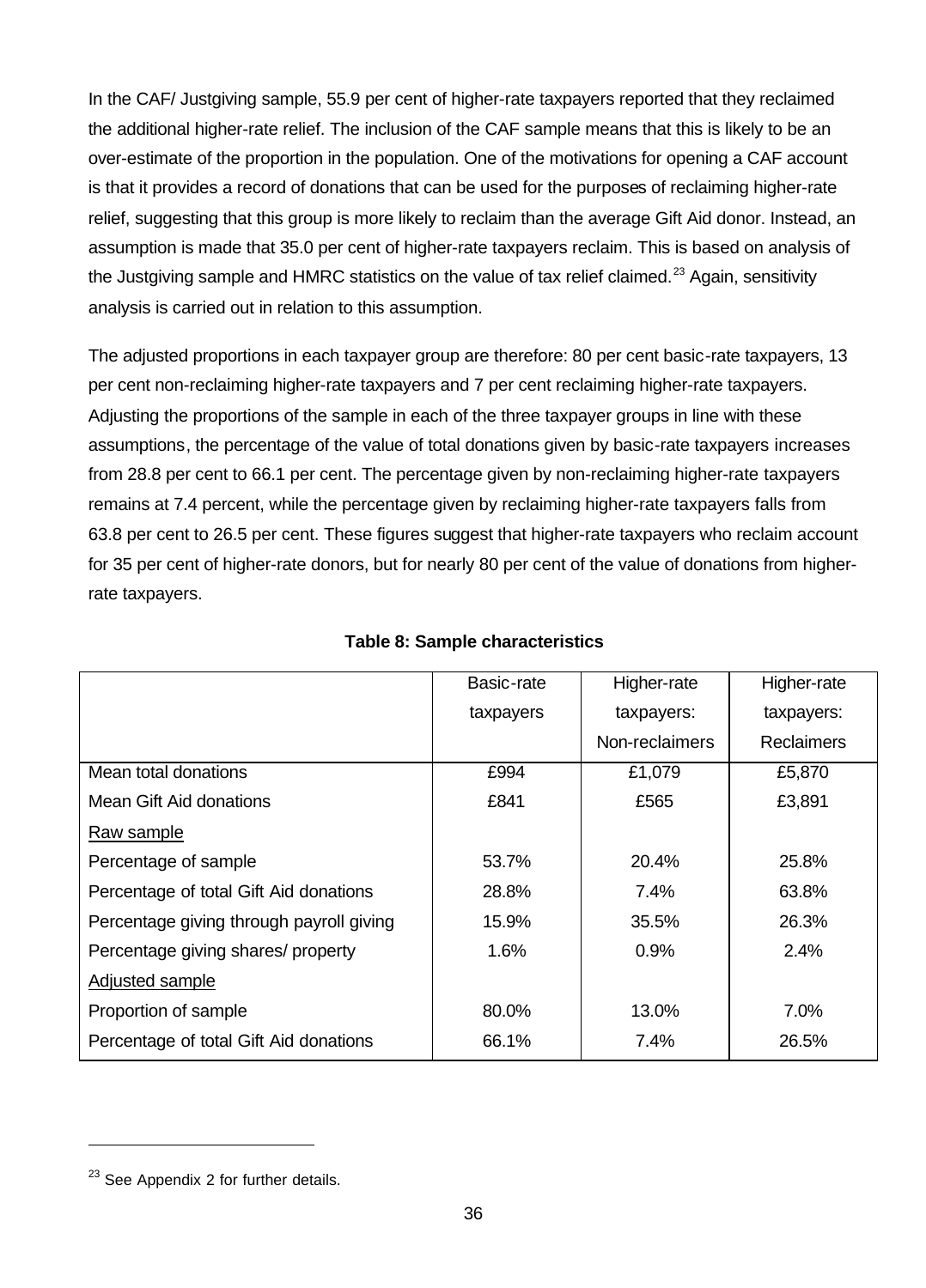## *3.2 Determinants of giving*

l

As a basic check on the validity of the sample data, regression analysis was used to analyse which characteristics are correlated with the level of giving. A simple OLS regression was run of the amount of cash donations that individuals have made in the previous 12 months on their characteristics (age, individual and household income, education, employment, type of charity supported, motivations for giving etc). The results are reported in Appendix 3.

As in previous studies, the level of cash donations rises with age. $^{24}$  Giving is positively correlated with income; those with individual incomes of more than £200,000 give more than twice as much as those with individual incomes of less than £30,000 (although, as with previous studies we find that those on lower incomes are typically more generous, giving a higher proportion of their incomes). The level of giving also rises with household income. After controlling for the effect of income on giving, higher-rate taxpayers were found to give more than basic-rate taxpayers which may reflect the lower price of giving for this group. Also, controlling for income differences, those with a higher degree (Masters, PhD or equivalent) give significantly more.

Those who are in full-time employment appear to give less than those who are employed part-time, self-employed, retired or other non-working. However, this is conditional on giving through Gift Aid at all (given the sample selection). Those who are married give more than those who are not married, including those who are currently cohabiting. Ever having had children reduces the level of donations.

"Understanding of the tax system" is defined as knowing that charities can reclaim 25 pence (or 28 pence including the transitional relief) for every £1 given out of net-of-tax income. People who give more have a higher level of understanding. Also, those who give regularly ("the majority of donations are regular donations to the same charities") typically give more. People who are associated with charities through paid or unpaid employment do not give more, but those who serve as committee members do.

There are differences in how much people give according to the type of charities that they support. The reference group is defined as medical charities since this is the most commonly supported type of charities in the sample (although any reference group could have been chosen). Compared to people who give to medical charities, people supporting the following types of charities typically give more: religion, education, community, arts, environment housing, overseas aid, welfare, homeless and disaster.

 $24$  The discussion of the results focuses on those that are statistically significant at the 5 per cent level. This is typically used as the critical threshold for statistical significance.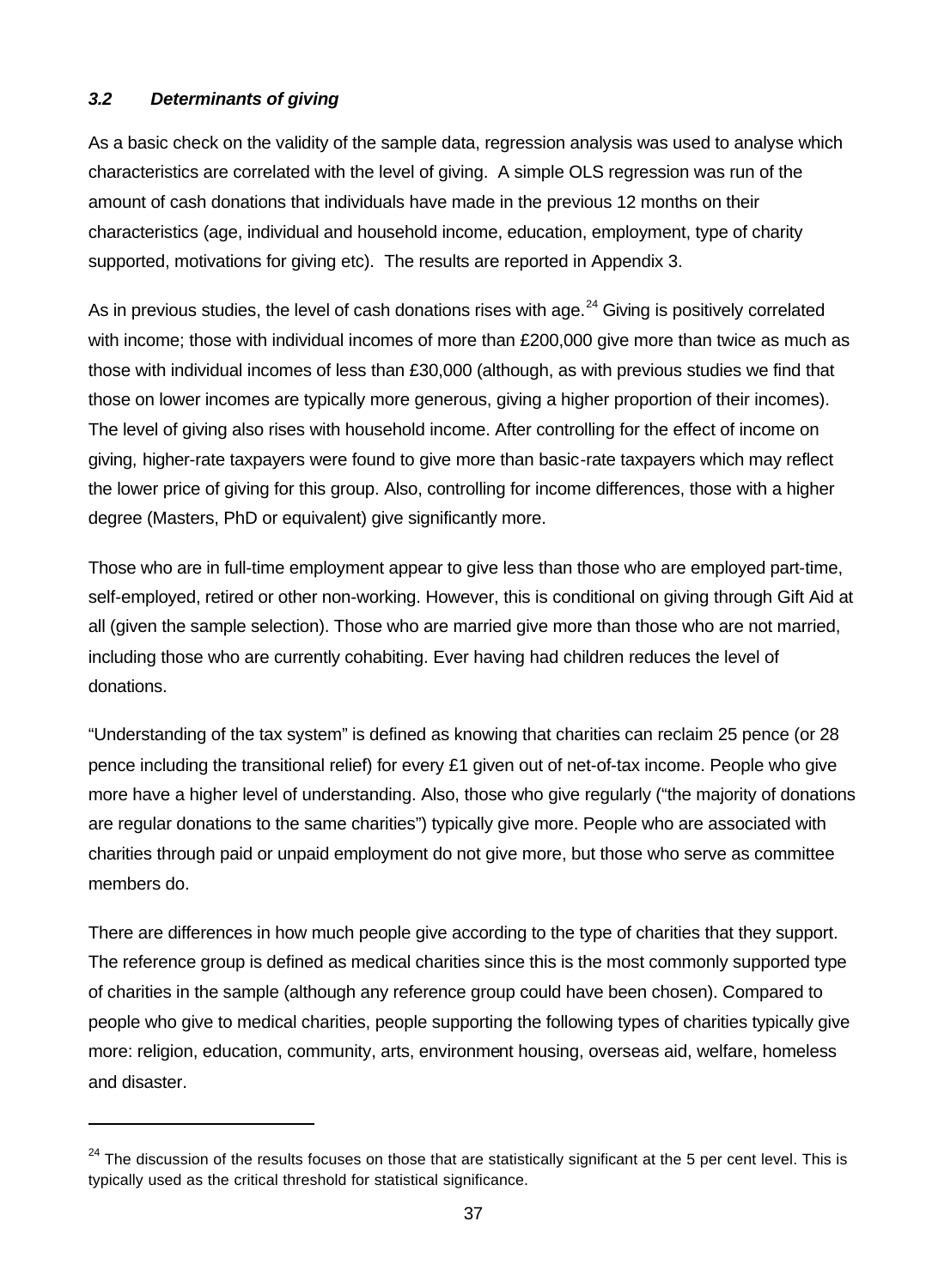Finally, there are differences in how much people give according to their stated motivations for giving to charity. People who say that they give because "the work of charity is important", "giving to charity is the right thing to do" and "for religious reasons" typically give more. Those who respond to appeals or to their friends and family were found to give less.

## *3.3 Determinants of reclaiming*

In the unadjusted sample, 55.9 per cent of higher-rate taxpayers reported that they reclaimed the additional higher-rate relief. As discussed in section 3.1, this is likely to over-represent the (unknown) true proportion of reclaimers among higher-rate taxpayers in the population. Based on analysis of the Justgiving sample and HMRC statistics on the value of tax relief claimed, $^{25}$  it is assumed that 35 per cent of higher-rate donors reclaim.

Of those who reclaimed, 81.2 per cent said that they reclaimed through the self-assessment form, while 18.8 per cent said that they reclaimed through their PAYE code.

Lack of awareness appears to be a key factor in understanding why people do not reclaim. More than one-third of all higher-rate taxpayers said that they were not aware that higher-rate taxpayers could reclaim higher-rate relief. Among those who said that they did not reclaim, it was the most commonly cited reason for not reclaiming – cited by more than half of those who did not reclaim (see Table 9). A further 31.6 per cent of non-reclaimers said that they did not know how to claim back.

The "hassle factor" also appears to be important. Nearly one third of those who did not reclaim cited the time and effort it would take, while a further 19.0 per cent said that it was too complicated. Onequarter said that they did not reclaim because they would only get a small amount of money back.

|                                                  | All non-reclaimers |
|--------------------------------------------------|--------------------|
| I was not aware that I could claim it back       | 51.4%              |
| I do not know how to claim it back               | 31.6%              |
| It takes too much time and effort                | 32.9%              |
| It is too complicated                            | 19.0%              |
| I am paying the higher-rate of tax for the first | 4.4%               |
| I would only get a small amount of money back    | 24.6%              |
| Number of observations                           | 589                |

## **Table 9: Reasons for not reclaiming higher-rate relief**

Note to table: individuals asked to tick all reasons that applied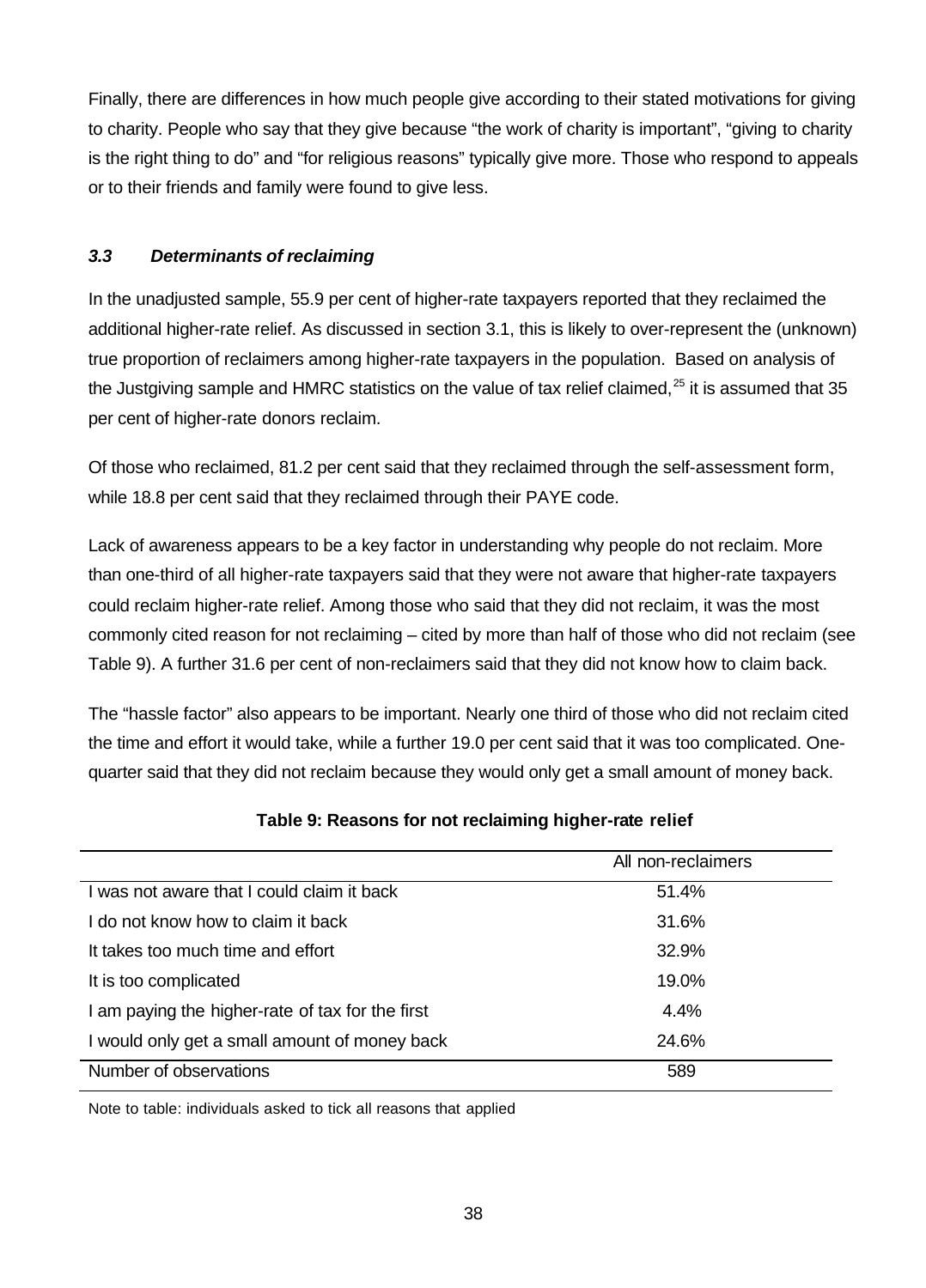As indicated in Table 8, the probability of reclaiming is linked to the total amount given through Gift Aid. This relationship is shown in more detail in Figure 2 which shows the proportion of higher-rate taxpayers who said that they reclaim, according to the size of Gift Aid donations. The proportion who said that they reclaimed rises rapidly with donations – from fewer than 20 per cent of those who give a few pounds a year through Gift Aid to around 75 per cent of those who give more than £2,000 a year.<sup>26</sup> This is to be expected – those who give larger amounts have more to gain from reclaiming higher-rate relief and will see it as being worth the time and effort. This relationship means that reclaimers account for an estimated 35 per cent of higher-rate Gift Aid donors, but for nearly 80 per cent of total Gift Aid donations made by higher-rate donors.



**Figure 2: Proportion who reclaim, by total Gift Aid donations**

Note to figure: Shows the proportion who reclaim, according to total Gift Aid donations together with a smoothed, non-parametric estimator of the relationship between Gift Aid donations and probability of reclaiming.

Regression analysis was used to investigate whether other factors, besides size of donation, were systematically related to the probability of reclaiming. The results, reported in Appendix 4, confirm that the probability of reclaiming is increasing in the total amount given through Gift Aid even when other covariates are included.<sup>27</sup> Age also has a positive relationship with the probability of reclaiming.

l

 $25$  See Appendix 2 for further details.

 $26$  Those who give more than £10,000 are not shown in this Figure; 97 per cent of this group said that they reclaimed.

 $27$  The discussion of the results focuses on those that are statistically significant at the 5 per cent level. This is typically used as the critical threshold for statistical significance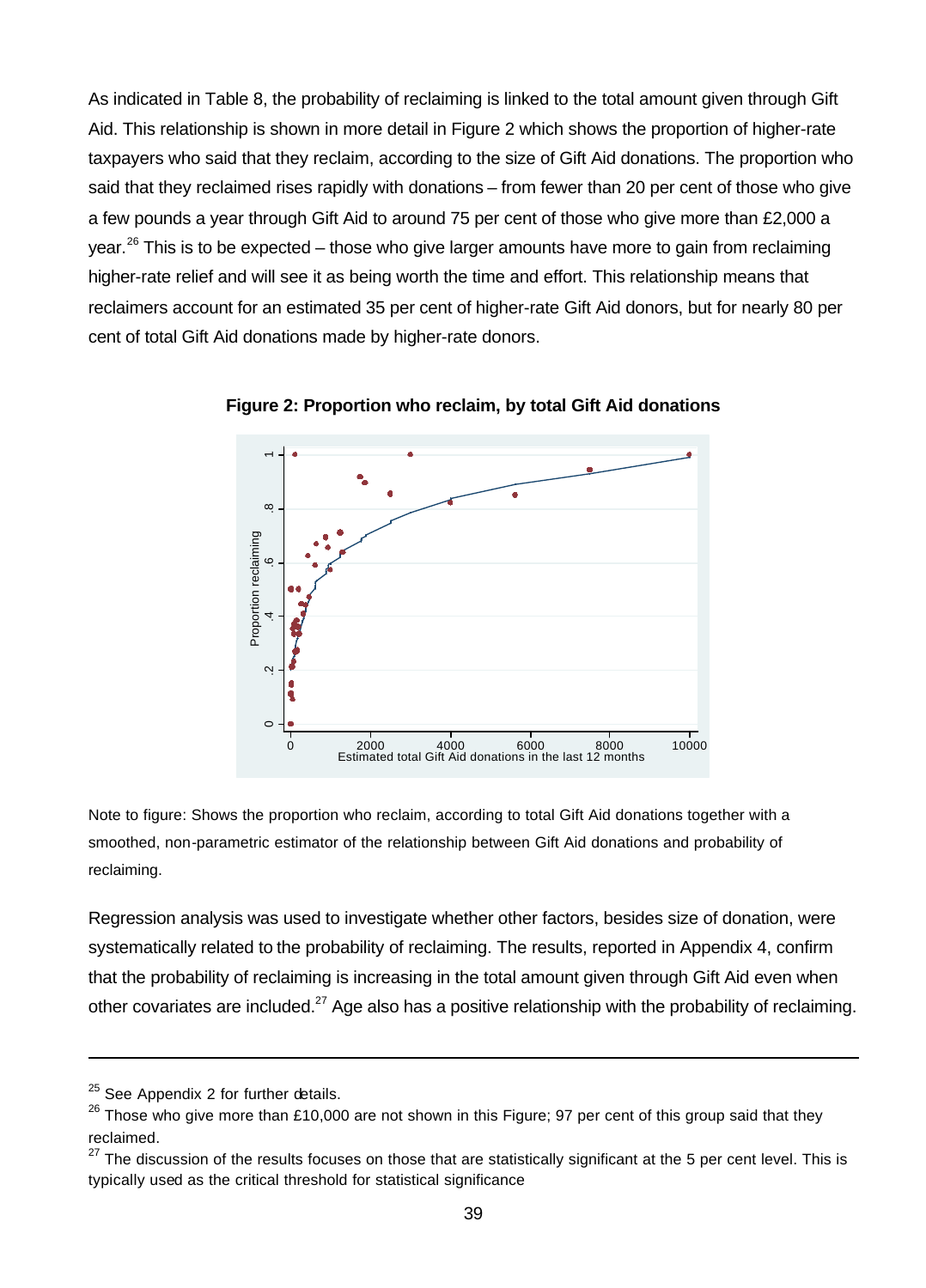In general, individual income does not have a positive effect, although individuals with incomes of £100K - £200K are significantly more likely to reclaim. People working part-time, the self-employed and those who are retired or not working are more likely to reclaim; this may be because they are more likely to complete a self-assessment form. Not surprisingly, those with higher levels of understanding and regular givers are more likely to reclaim. There is no effect of being associated with a charity as an employee, a volunteer or a committee member. None of the charity types is significant, nor are individual motivations for giving.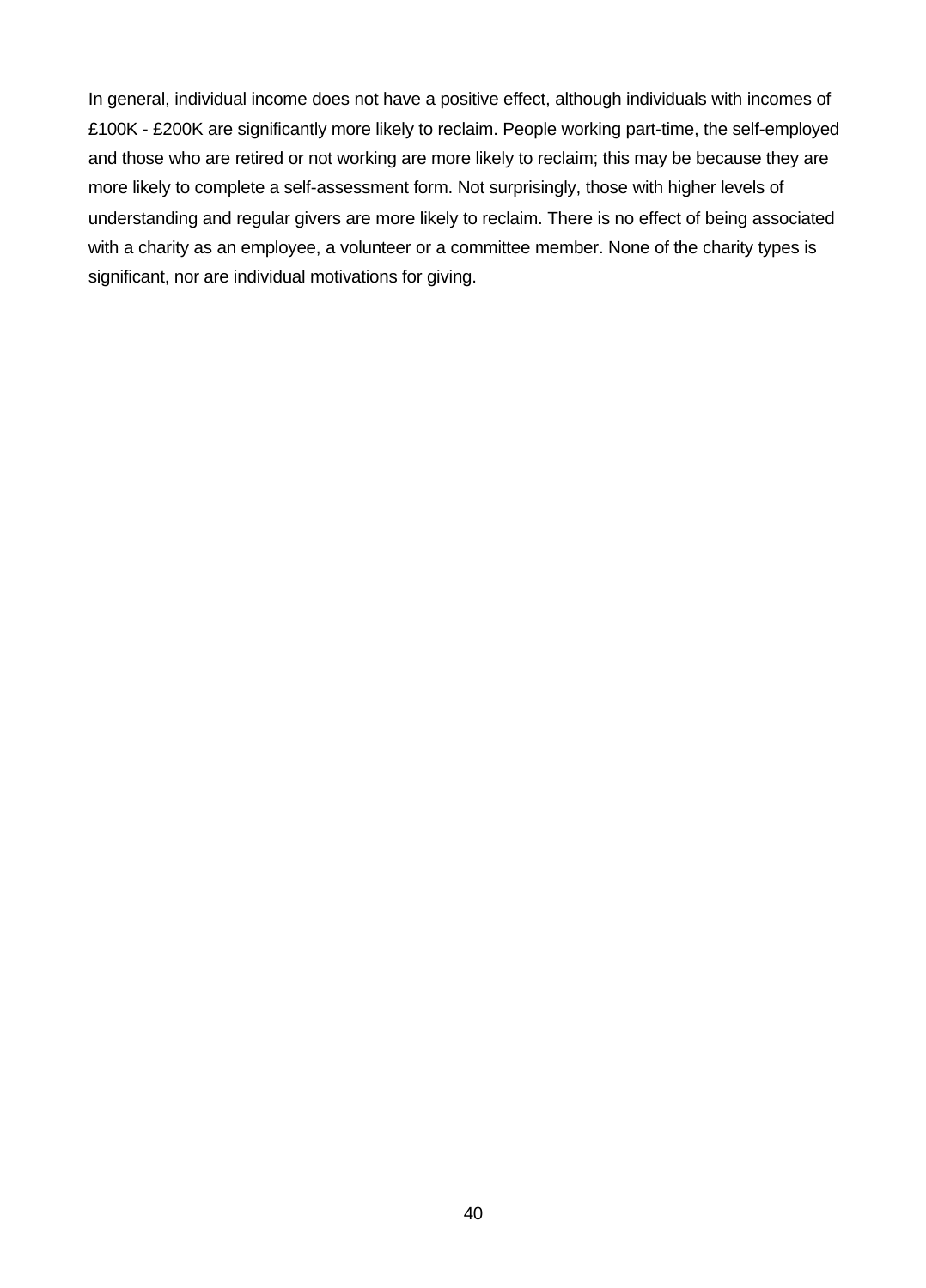# **4. Estimating the effect on donations**

# *4.1 Using hypothetical scenarios to estimate policy responses*

A series of hypothetical scenarios was used to explore how individuals might respond to the possible options for reform. Respondents were asked whether (and how) their donations would be affected by a change in the way those donations were taxed under Gift Aid, allowing estimation of total donations under each of the different options.

Ideally, individuals' actual choices would be observed in relation to real changes in the tax system, but this was not practical. A potential concern with hypothetical choices is that they may not accurately reflect how individuals would really behave.

The validity of so-called stated preference methods has been much debated and analysed particularly in relation to environmental economics where such methods are often used to obtain estimates of consumer willingness to pay for non-market goods and services.<sup>28</sup> In the absence of prices that reflect how much consumers are actually willing to pay, contingent valuation methods use surveys to ask people how much they would hypothetically be willing to pay. Compared to revealed choice methods, stated choice methods typically over-estimate willingness-to-pay (referred to as "hypothetical bias"). In this case, individuals were asked how they might respond to hypothetical scenarios and answering the questions truthfully costs effort, particularly if they respond that they would change their donations. There might be a bias towards not changing donations, which is arguably mitigated by sampling from a group of motivated and informed donors.

Another potential problem with the contingent valuation method is the embedding effect – the problem that individuals' valuations of particular goods depend on how those goods are presented to them in the survey (including the question order and what other goods and services are included in the survey). A classic example is that consumers' willingness to pay to clean up five lakes is the same as their willingness to pay for one lake to be cleaned up, a finding that is at odds with traditional economic theory which predicts that total willingness to pay varies in quantity.<sup>29</sup> In this case, a potential danger is that donors respond in a similar way to all the options, not allowing us to identify the effect of particular options with any accuracy.

Strategic bias may also be an issue. In a purely hypothetical survey where respondents have no incentive to answer carefully or honestly, they may actually have an incentive to manipulate their

l

<sup>&</sup>lt;sup>28</sup> See Harrison and Rutstrom (forthcoming 2009).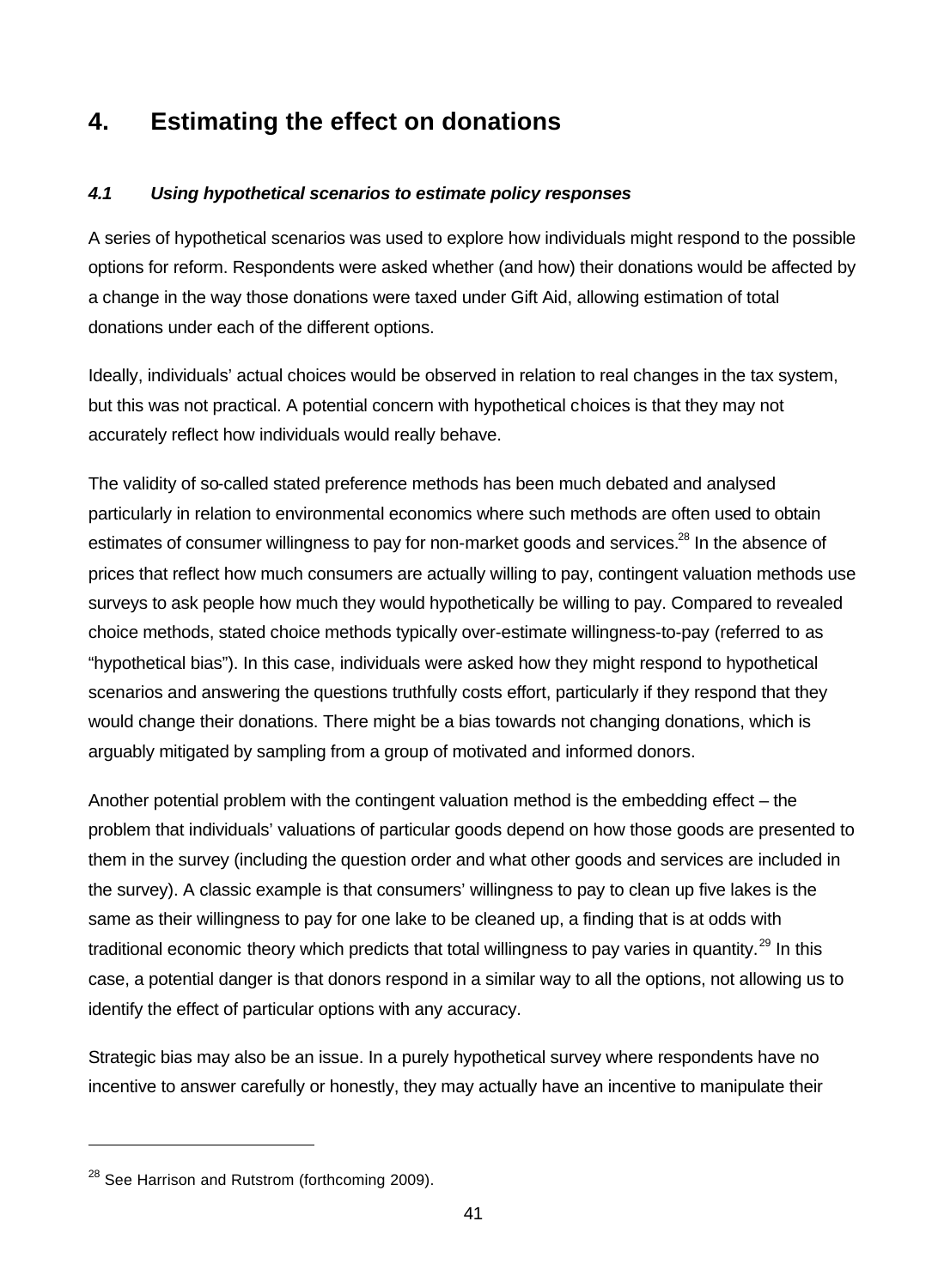answers if they think that the results of the survey will influence policy. In this case they may over- or under-state their responses according to whether they support either the current system or the options for change.

These potential problems were mitigated in a number of ways.

First, the importance of the survey was emphasised at the start. In the e-mail inviting them to take part, respondents were told that the survey was being carried out on behalf of HM Treasury and at the start of the survey they were requested to do the following. "Please answer the questions as carefully and honestly as you can; this will help to ensure that any changes in the tax treatment of donations are designed to help both donors and charities." This should help to reduce the problem of hypothetical bias, although arguably it may increase the problem of strategic bias if respondents are aware that their answers may inform policy choices.

Second, the hypothetical scenarios were made more meaningful by relating them to a particular donation. Respondents were asked whether they were likely to give through Gift Aid in the next six months. If so, they were then asked how much they were likely to give. In the hypothetical scenarios respondents were asked to consider how the changes in tax treatment would affect this specific donation (see Figure 3). $^{30}$ 

Finally, a number of checks were done to ensure that individuals had answered in a meaningful and consistent fashion. For example, tests were done on whether individuals' responses varied across the options and whether the responses were affected by the order in which the same options were presented to them (the so-called embedding effect discussed above). These are described in more detail in the next section.

l

 $29$  See Diamond and Hausman (1994).

 $30$  Only 10 per cent of respondents said that they were unlikely to give in the next six months. Where this was the case, they were asked about a specific donation they had made within the past six months.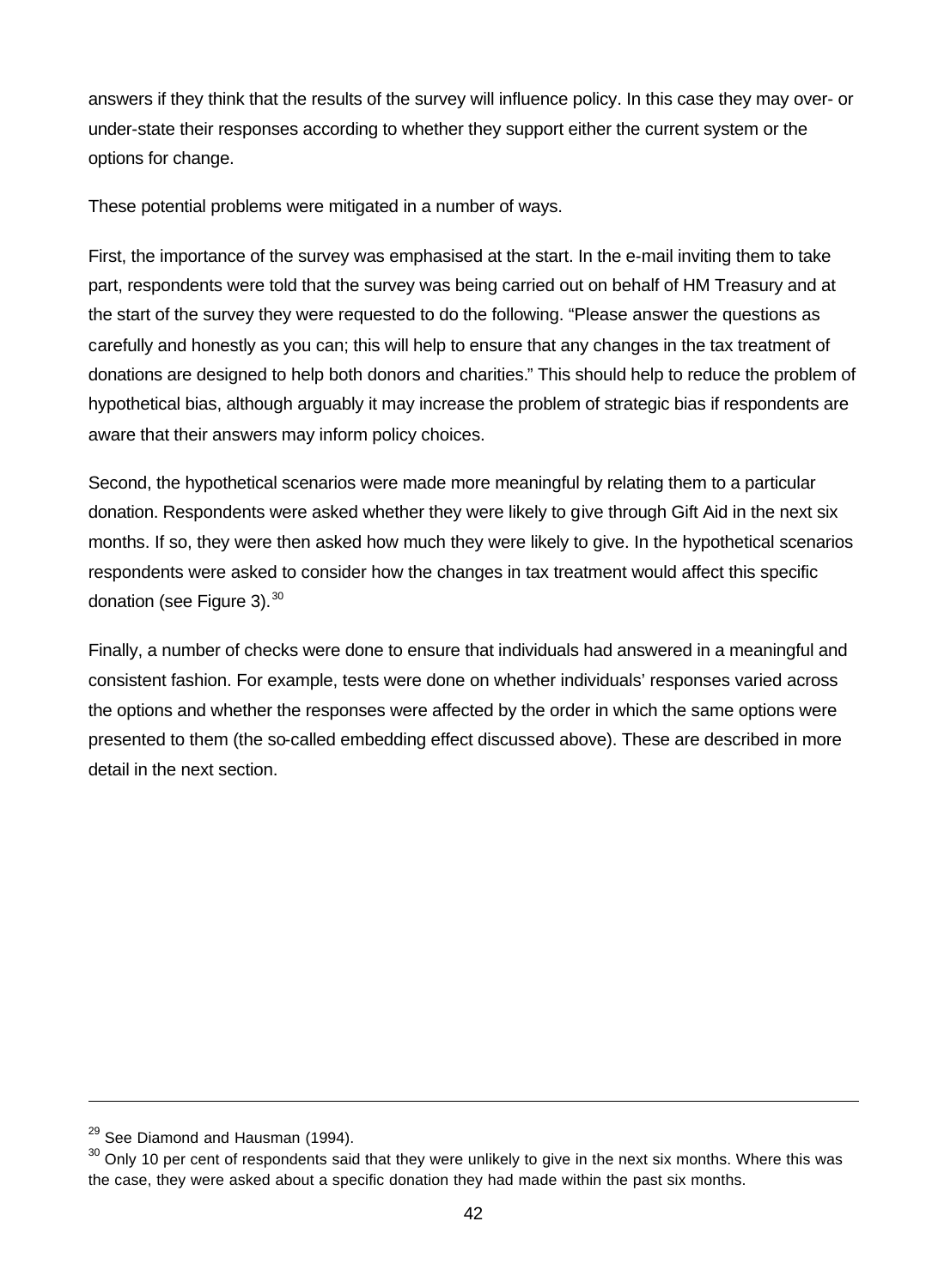| Address   23 http://surveys.globalepanel.com/wixb361240783.aspx                                                                 |                                            | $C$ favorites $C$ $C$ $\rightarrow$ $C$ $C$ $A$ $A$ |                                                                                                                                                                                                                                                                                                                                                                                                  |     |      | $=$ $\frac{1}{2}$ Go Links <sup>30</sup> |
|---------------------------------------------------------------------------------------------------------------------------------|--------------------------------------------|-----------------------------------------------------|--------------------------------------------------------------------------------------------------------------------------------------------------------------------------------------------------------------------------------------------------------------------------------------------------------------------------------------------------------------------------------------------------|-----|------|------------------------------------------|
| University of<br><b>BRISTOI</b>                                                                                                 | THE UNIVERSITY OF<br>WARWICK               |                                                     |                                                                                                                                                                                                                                                                                                                                                                                                  |     |      | <b>HM TREASURY</b>                       |
|                                                                                                                                 | 0%                                         | 25%                                                 | 50%                                                                                                                                                                                                                                                                                                                                                                                              | 75% | 100% |                                          |
| Scenario 1                                                                                                                      |                                            |                                                     |                                                                                                                                                                                                                                                                                                                                                                                                  |     |      |                                          |
|                                                                                                                                 |                                            |                                                     | Through the Gift Aid scheme, the charity you are donating to reclaims the basic rate income tax on your donation. This is worth 25<br>pence for every £1 you donate. As a higher rate taxpayer you can also claim back higher rate relief, worth an additional 25 pence for<br>every £1 you donate. This means that it "costs" a higher rate taxpayer 75 pence for the charity to receive £1.25. |     |      |                                          |
|                                                                                                                                 |                                            |                                                     |                                                                                                                                                                                                                                                                                                                                                                                                  |     |      |                                          |
|                                                                                                                                 |                                            |                                                     | Suppose instead that the charity received 30 pence for every £1 you donate, but that you could no longer claim back any additional                                                                                                                                                                                                                                                               |     |      |                                          |
|                                                                                                                                 |                                            |                                                     | Thinking about your donation of £60 would this change affect the amount you are likely to give?                                                                                                                                                                                                                                                                                                  |     |      |                                          |
|                                                                                                                                 |                                            |                                                     |                                                                                                                                                                                                                                                                                                                                                                                                  |     |      |                                          |
|                                                                                                                                 |                                            |                                                     |                                                                                                                                                                                                                                                                                                                                                                                                  |     |      |                                          |
| C Yes - I would give more than £60<br>C Yes - I would give less than £60<br>C No - I would give the same amount<br>C Don't know |                                            |                                                     |                                                                                                                                                                                                                                                                                                                                                                                                  |     |      |                                          |
|                                                                                                                                 |                                            |                                                     | next.                                                                                                                                                                                                                                                                                                                                                                                            |     |      |                                          |
| higher rate relief.<br>Please choose one answer.                                                                                | About lpsos MORI Privacy Policy Contact Us |                                                     |                                                                                                                                                                                                                                                                                                                                                                                                  |     |      |                                          |

# **Figure 3: How the hypothetical scenarios were presented to respondents**

# *4.2 The hypothetical scenarios*

There were seven sets of hypothetical scenarios, each with two different tax treatment scenarios. There were five sets of scenarios for higher-rate taxpayers and two sets of scenarios for basic-rate taxpayers—there were more sets of scenarios for higher-rate taxpayers so that the research could explore responses to changes in both the rebate (only available to higher rate taxpayers) and the match. Conditional on their taxpayer status, respondents were randomly allocated to the different sets.

The details of the sets of hypothetical scenarios are summarized in Table 10 together with the current system. They involved combinations of changes to the amount that the charity could reclaim (the match) and/or changes to the amount that higher-rate taxpayers could reclaim (the rebate). The table also reports the price of giving under each of the scenarios calculated according to the formula given in Box 1. The final column reports sample sizes for each scenario.

Sets A – E were asked only of higher-rate taxpayers. Set A and Set B test responses to changes in either the match or the rebate (but not both). Set C, scenario 1 and Set E, scenario 2 test the redirection option. The point of including the same scenario twice is to test whether individuals' responses depend on the other options that are presented to them (the embedding effect referred to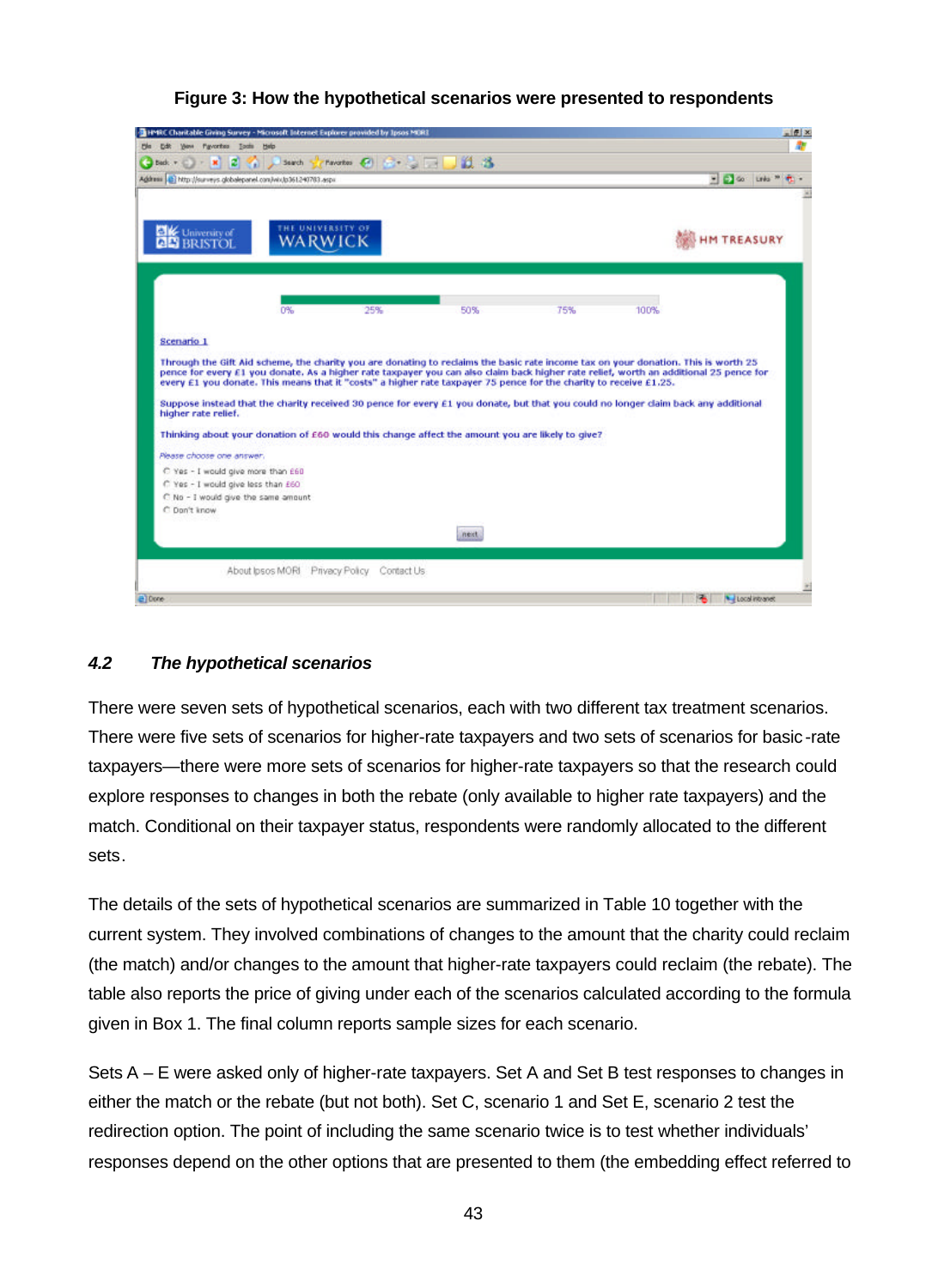in the previous section). Set C, scenario 2 and set D, scenario 1 introduce the composite rate of 30 pence. Again the same option was included twice to test for embedding effects. Set D, scenario 2 tests the composite rate of 37 pence. Set E scenario 1 offers higher-rate taxpayers a match rate of 66 pence. This option keeps the price of giving at the current level of 60 pence for every £1 donated. It therefore tests how donors would respond to a change purely in the form of tax relief.

For basic-rate taxpayers, there are four scenarios, but only two different options – composite rates of 30 pence and 37 pence. The ordering was reversed to test whether the order of the questions influences the estimated effect.

|                              | How much the charity | How much the individual | Price of £1 gross                         |              |
|------------------------------|----------------------|-------------------------|-------------------------------------------|--------------|
|                              | receives             | can claim back          |                                           |              |
|                              | "Match" = $M$        | "Rebate" = $R$          | donation = $\left(\frac{1-R}{1+M}\right)$ | $\mathsf{N}$ |
| <b>Higher-rate taxpayers</b> |                      |                         |                                           |              |
| <b>Current system</b>        | £0.25                | £0.25                   | 0.600                                     | 1521         |
| Set A: Scenario1             | £0.30                | £0.25                   | 0.577                                     | 305          |
| Set A: Scenario 2            | £0.25                | £0.30                   | 0.560                                     | 305          |
| Set B: Scenario 1            | £0.20                | £0.25                   | 0.625                                     | 302          |
| Set B: Scenario 2            | £0.25                | £0.20                   | 0.640                                     | 302          |
| Set C: Scenario 1            | £0.50                | £0.00                   | 0.667                                     | 307          |
| Set C: Scenario 2            | £0.30                | £0.00                   | 0.769                                     | 307          |
| Set D: Scenario 1            | £0.30                | £0.00                   | 0.769                                     | 304          |
| Set D: Scenario 2            | £0.37                | £0.00                   | 0.730                                     | 304          |
| Set E: Scenario 1            | £0.66                | £0.00                   | 0.600                                     | 303          |
| Set E: Scenario 2            | £0.50                | £0.00                   | 0.667                                     | 303          |
| <b>Basic-rate taxpayers</b>  |                      |                         |                                           |              |
| <b>Current system</b>        | £0.25                | £0.00                   | 0.800                                     | 1765         |
| Set F: Scenario 1            | £0.30                | £0.00                   | 0.769                                     | 883          |
| Set F: Scenario 2            | £0.37                | £0.00                   | 0.730                                     | 883          |
| Set G: Scenario 1            | £0.37                | £0.00                   | 0.730                                     | 882          |
| Set G: Scenario 2            | £0.30                | £0.00                   | 0.769                                     | 882          |

## **Table 10: The hypothetical scenarios**

As discussed in the previous section, a potential concern with using hypothetical scenarios is that individuals have no incentive to report truthfully and could simply give the same answer across all scenarios. However, a regression of donation size on a set of indicators for each scenario,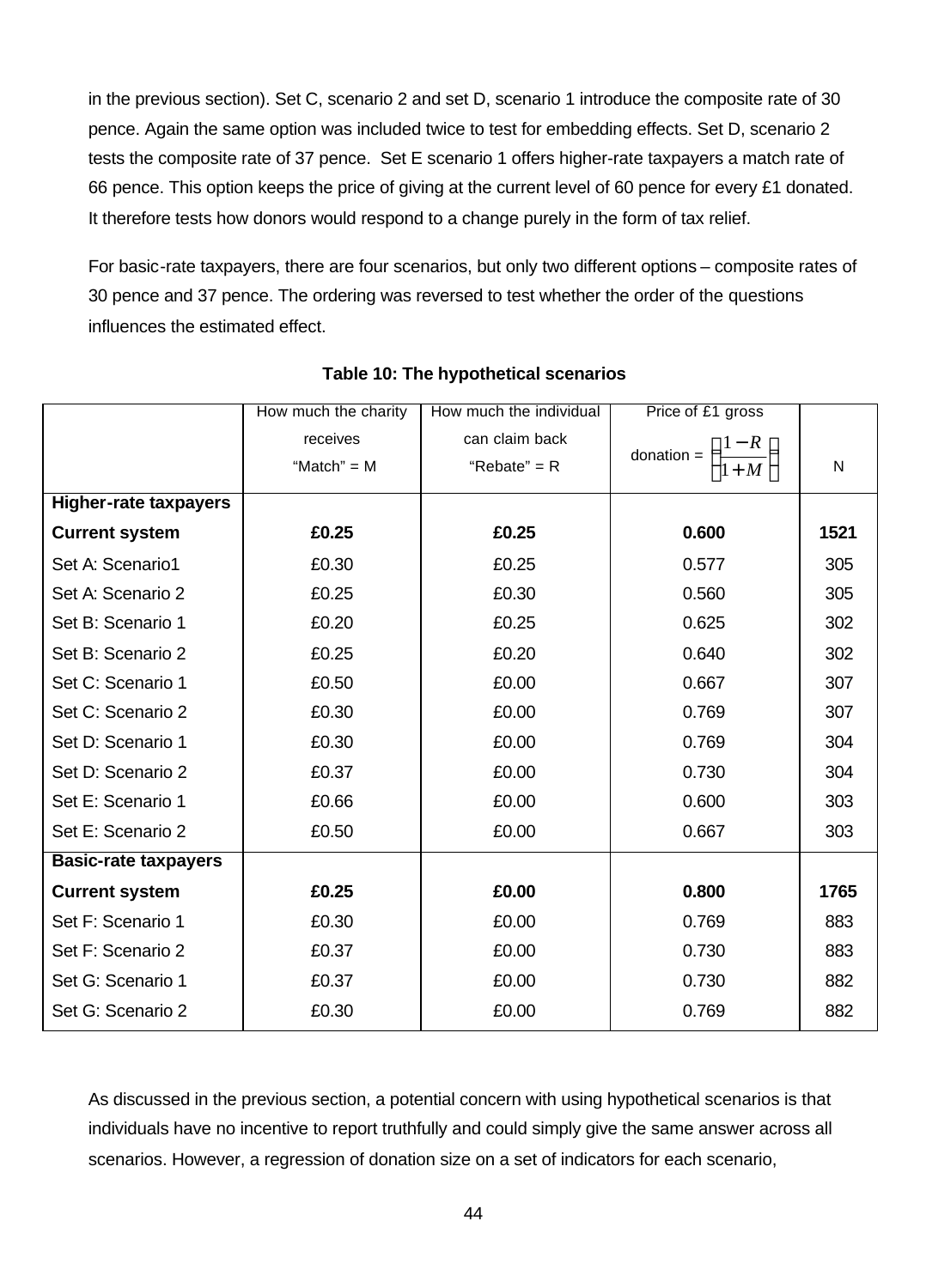summarized in Appendix 5, shows that the different options generally do yield significant differences in gross donations. However, there is no significant difference when respondents are faced with the same option, but in a different order: For higher-rate taxpayers, gross donations are the same under set C, scenario 1 as under Set E, scenario 2 and the same under set C, scenario 2 as under set D, scenario 1. For basic-rate taxpayers, gross donations are the same under set F, option 1 as under set G, option 2 and the same under set F, option 2 as under set G, option 1. This suggests that embedding effects are not affecting the results in practice. Given these findings, results are reported for each of the ten distinct tax relief options (eight for higher-rate taxpayers and two for basic-rate taxpayers), rather than for all 14 hypothetical scenarios.

#### *4.3 Individual responsiveness to changes in Gift Aid*

Table 11 summarises the initial responses to each of the possible changes in the tax treatment of donations – whether individuals reported that they would give more, give less or give the same. This refers to adjustments in cash donations (i.e. those made out of net-of-tax income. The overall effect on donations will also depend on the size of donations adjusted, the magnitude of adjustment and also, for the effect on total donations received by charities, the changes in the tax reliefs (discussed further below).

#### **Table 11: Would individuals respond to tax changes by adjusting their cash donations?**

|                        | Non-reclaimers |       |           |           | <b>Reclaimers</b> |           |
|------------------------|----------------|-------|-----------|-----------|-------------------|-----------|
| Option                 | Give less      | Same  | Give more | Give less | Same              | Give more |
| Match 50p; rebate zero | 5.7%           | 89.8% | 13.0%     | 23.1%     | 71.8%             | 5.0%      |
| Match 37p; rebate zero | 2.3%           | 86.2% | 11.5%     | 30.0%     | 65.6%             | 4.4%      |
| Match 30p; rebate zero | 3.8%           | 83.3% | 6.4%      | 27.6%     | 72.0%             | 0.3%      |
| Match 66p; rebate zero | 4.4%           | 81.4% | 12.3%     | 23.6%     | 71.3%             | 5.2%      |
| Match 30p; rebate 25p  | 1.4%           | 92.9% | 5.7%      | 0.0%      | 83.6%             | 16.4%     |
| Match 25p; rebate 30p  | 1.5%           | 89.7% | 8.8%      | 0.6%      | 60.5%             | 38.9%     |
| Match 20p; rebate 25p  | 3.0%           | 93.9% | 3.0%      | 4.1%      | 89.9%             | 5.9%      |
| Match 25p; rebate 20p  | 4.7%           | 85.3% | 10.1%     | 12.0%     | 84.3%             | 3.6%      |

#### **(a) Higher-rate taxpayers**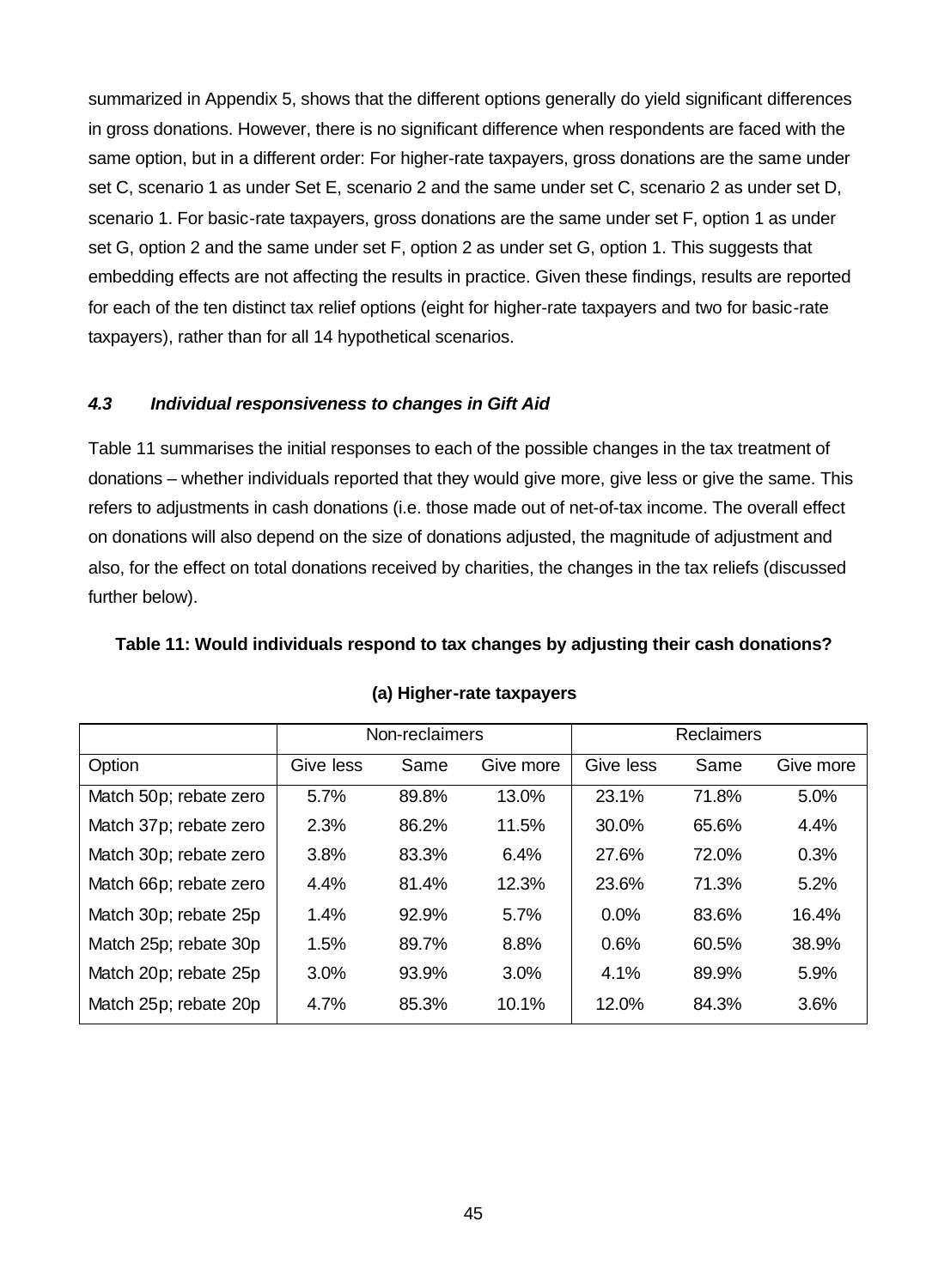#### **(b) Basic-rate taxpayers**

| Option                 | Give less | Same  | Give more |
|------------------------|-----------|-------|-----------|
| Match 37p; rebate zero | $0.8\%$   | 88.0% | 11.2%     |
| Match 30p; rebate zero | $0.5\%$   | 92.3% | $7.2\%$   |

For all scenarios and for all three taxpayer groups, the majority of donors reported that they would give the same if faced with changes to Gift Aid. The proportion who said that they would give the same is lowest among higher-rate donors who reclaim.

The responses also indicate whether donors would be more likely to increase their donations or to decrease their donations. There is some sampling variation across each of the options, which may explain some of the apparently inconsistent results, but some patterns emerge. Non-reclaimers are more likely to increase their donations (than to reduce them) for the options which increase the match and remove the rebate altogether, whereas the effect goes the other way for reclaimers. Basic-rate taxpayers are also more likely to give more in response to the composite rates. Among higher-rate taxpayers, reclaimers and non-reclaimers are both more likely to give more (than to give less) when the match and rebate (singly) increase – perhaps a surprising result for non-reclaimers in the case of the rebate. They are also more likely to give less (than to give more) when the match and rebate are reduced. Cash donations appear to be more responsive to changes in the rebate than for the match – although the overall effect on gross donations (what the charities receive) will also depend on the changes in tax relief. There also appears to be more of a response to increases in tax reliefs than to reductions in tax reliefs.

Respondents who said that they would give the same were asked to give the main reason why this was the case (selecting from the reasons give in Table 12). More than half said it was because they made their decision about how much to give before considering the tax relief, while a further one-fifth said that the tax relief had no effect at all. There is support for the other possible explanations for constant contributions – some people had regular commitments to give that they did not want to change while a few agreed that it was because they preferred to give a rounded amount. These explanations are more likely among higher-rate reclaimers.

Whether respondents would be likely to adjust their cash donations depends on how much they give; individuals who give more are more likely to say they would respond to the tax changes by adjusting their donations. This means that the proportion of donations that is adjusted in response to tax changes is greater than the proportion of donors who adjust. To provide further insight into the likely response to alternative tax treatments, Table 13 summarizes the estimated percentage change in

46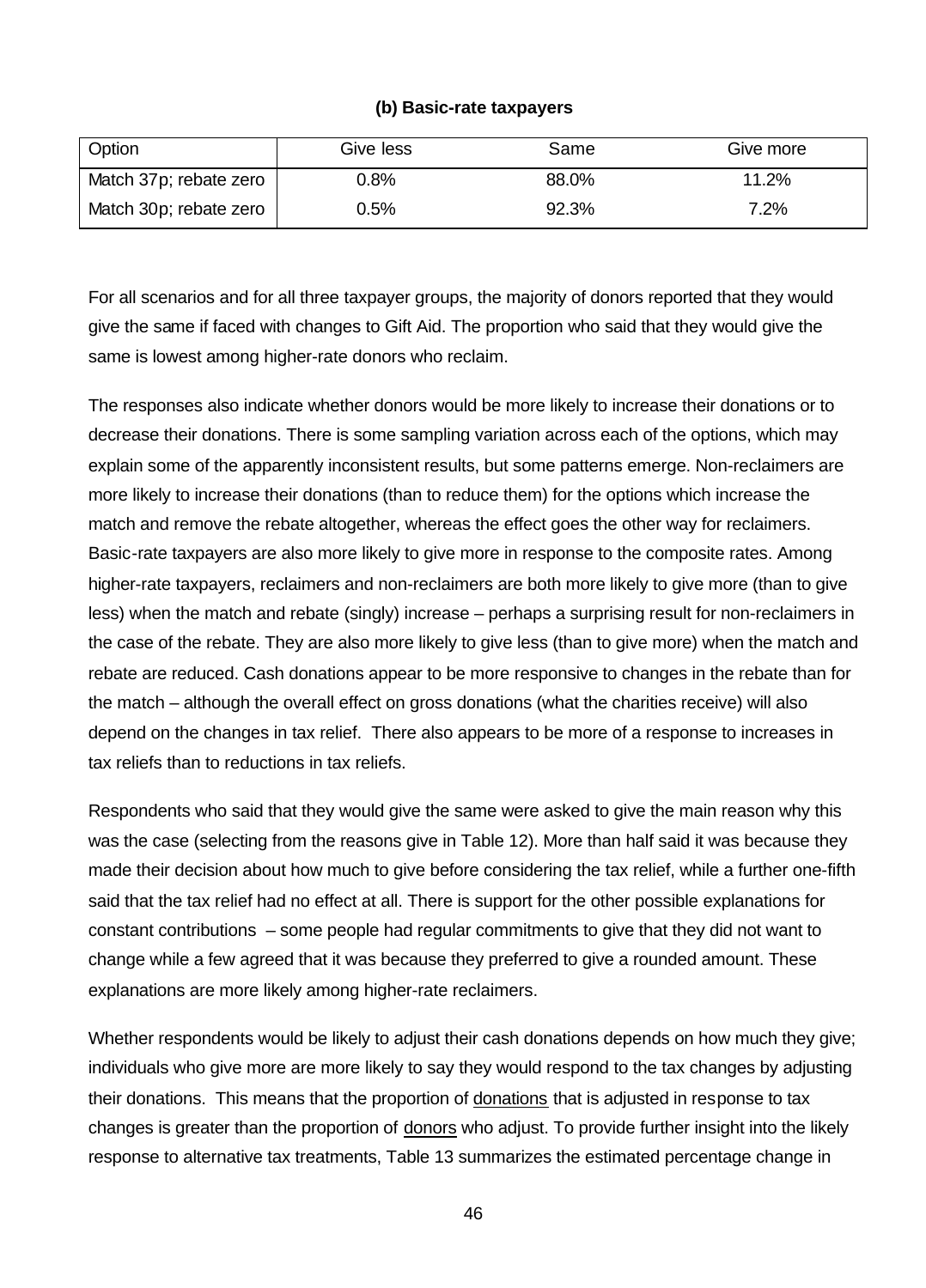donations for each taxpayer group for each scenario. Compared to Table 11, this additionally incorporates information on the size of donations being adjusted and the magnitude of adjustment. Cash donations refer to changes in donations made by individuals out of net-of-tax income, not taking account of the effect of the changes in tax reliefs on total donations received by charities. Gross donations additionally include this tax relief.

|                                                    | Basic-rate | Higher-rate    | Higher-rate       |
|----------------------------------------------------|------------|----------------|-------------------|
|                                                    | taxpayers  | Non-reclaimers | <b>Reclaimers</b> |
| make my decision about how much to give before     | 51.0%      | 55.8%          | 49.2%             |
| considering the tax relief                         |            |                |                   |
| The tax relief has no effect on my decision about  | 23.5%      | 20.1%          | 19.2%             |
| how much to give                                   |            |                |                   |
| I have a regular commitment to giving money that I | 16.7%      | 11.2%          | 20.0%             |
| don't want to change                               |            |                |                   |
| I prefer to give a rounded amount and not make     | 4.1%       | 5.5%           | 5.7%              |
| small adjustments                                  |            |                |                   |
| The change in tax is so small, it is not worth     | 0.7%       | 4.6%           | 3.6%              |
| bothering about                                    |            |                |                   |
| Other/ don't know                                  | 4.2%       | 2.9%           | 2.5%              |
| Number of observations                             | 1,556      | 583            | 647               |

**Table 12: Main reason reported for why individual would give the same**

Table 13 provides useful insights into the likely effects of possible changes to Gift Aid. There is some sampling variation across each of the options, which may explain some of the apparently inconsistent results, but some patterns emerge:

- The option of a 66 pence match and a zero rebate, which changes the form of tax relief but not the price for reclaimers, has a sizeable impact on gross donations among reclaimers. Cash donations fall, but the higher match more than offsets this. The same is true for reclaimers for the option of a 50 pence match and a zero rebate. For the two composite rates looked at, however, there is a negative overall effect on gross donations among reclaimers, although this is small in the case of the 37 pence composite rate.
- The options of a higher match and a zero rebate all increase gross donations among nonreclaimers. The effects on gross donations are larger than for reclaimers. The effects on cash donations among non-reclaimers are mixed, which may be due to sampling error.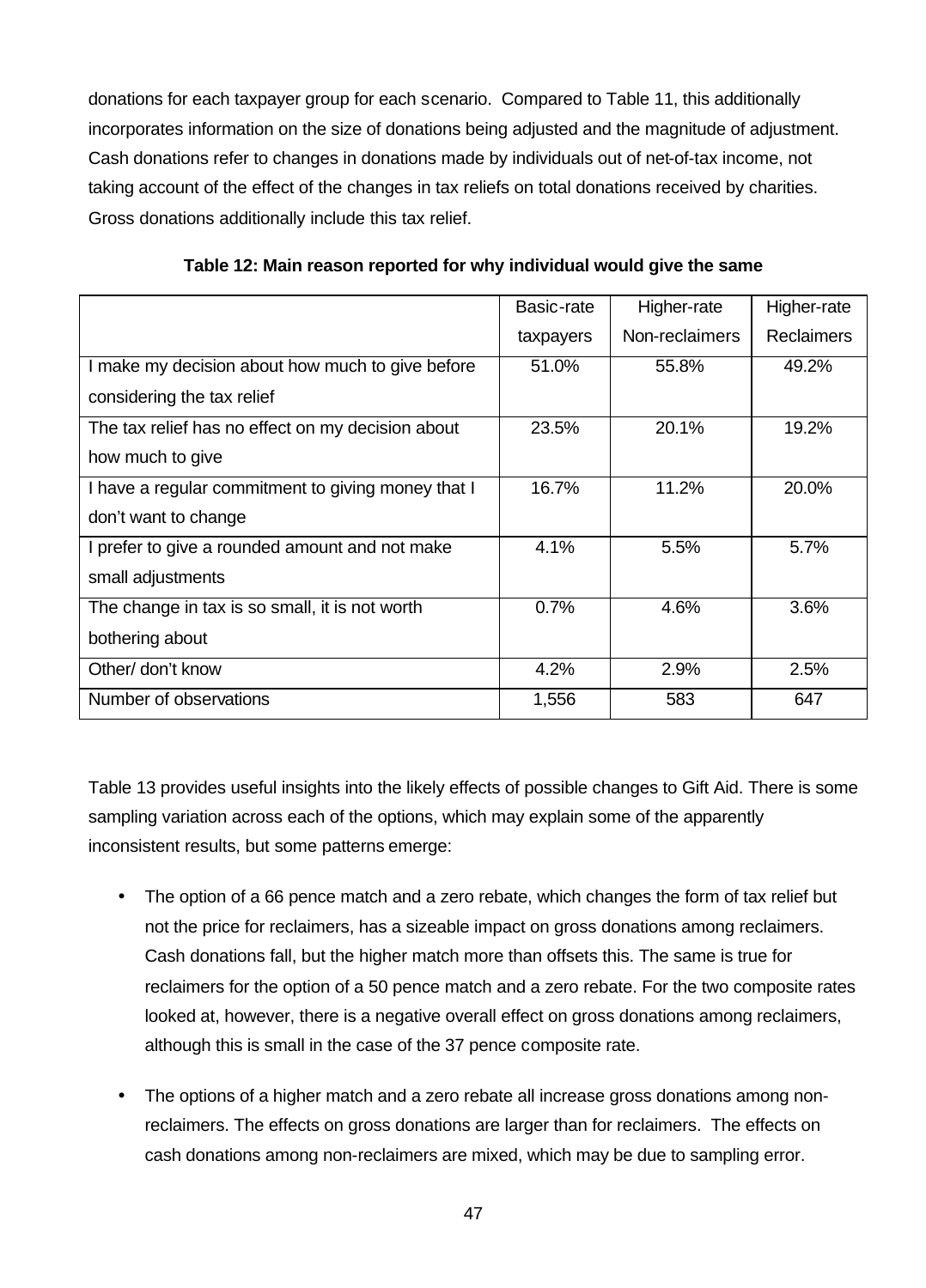- The two composite rates looked at increase both cash donations and gross donations among basic-rate taxpayers.
- Among non-reclaimers, gross donations appear to be more responsive to changes in the match than to changes in the rebate, as might be expected. This is less clear in the case of reclaimers. Among reclaimers, gross donations appear to be more sensitive to increases in tax relief than to reductions in tax relief.

Note that an estimate of the likely overall effect of the change in tax relief for the population needs to take into account the proportion of each taxpayer group in the population. This is done in the next section.

## **Table 13: Percentage change in donations, by taxpayer status**

|                        | Estimated change in donations |                 |                |                   |  |  |
|------------------------|-------------------------------|-----------------|----------------|-------------------|--|--|
|                        | Non-reclaimers                |                 |                | <b>Reclaimers</b> |  |  |
| Option                 | Cash donations                | Gross donations | Cash donations | Gross donations   |  |  |
| Match 50p; rebate zero | $-2.0\%$                      | 17.6%           | $-12.2%$       | $5.3\%$           |  |  |
| Match 37p; rebate zero | 2.6%                          | 12.5%           | $-9.0%$        | $-0.3\%$          |  |  |
| Match 30p; rebate zero | $-0.3%$<br>$3.7\%$            |                 | $-12.1%$       | $-8.5%$           |  |  |
| Match 66p; rebate zero | 0.2%                          | 33.6%           | $-9.7\%$       | 20.4%             |  |  |
| Match 30p; rebate 25p  | $0.4\%$                       | 4.4%            | 5.3%           | 9.5%              |  |  |
| Match 25p; rebate 30p  | 2.8%                          | 2.8%            | 10.3%          | 10.3%             |  |  |
| Match 20p; rebate 25p  | $-2.5%$                       | -6.4%           | 0.2%           | $-3.8%$           |  |  |
| Match 25p; rebate 20p  | $-3.9\%$                      | $-3.9%$         | $-2.6%$        | $-2.6\%$          |  |  |

#### **(a) Higher-rate taxpayers**

## **(b) Basic-rate taxpayers**

|                        | Estimated change in donations |       |  |  |  |
|------------------------|-------------------------------|-------|--|--|--|
| Option                 | Cash donations                |       |  |  |  |
| Match 37p; rebate zero | $3.6\%$                       | 13.5% |  |  |  |
| Match 30p; rebate zero | 2.0%                          | 6.1%  |  |  |  |

The probability of adjusting cash donations is also related to individuals' other characteristics, besides the size of their donations. This can be shown by means of a regression of the probability of adjusting on individual donations (reported in Appendix 6). There is no effect of age on the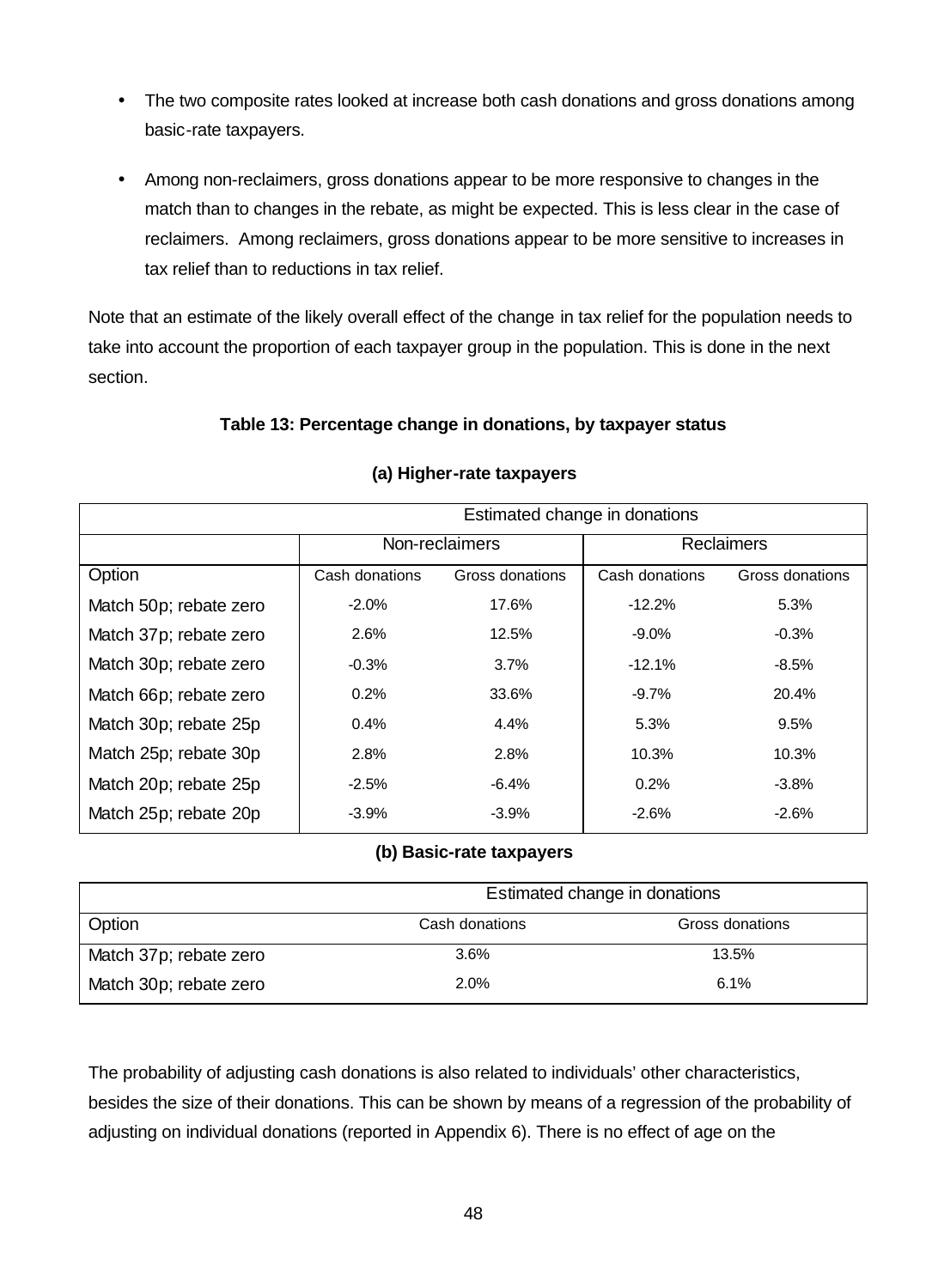probability of adjusting, and only a weak relationship with income.<sup>31</sup> However, whether or not the individual reclaims is significant, but not their understanding of the tax system nor whether or not they give regularly. People who currently make use of the payroll giving scheme are 10 percentage points more likely to adjust. Finally there is some evidence that the probability of adjustment varies according to the types of charity that individuals support and their reasons for giving. Not surprisingly, compared to people who do not report a strong motive for giving to charity, people who give to charity in order to reduce their tax bill are more responsive to tax changes (9 percentage points more likely to adjust their cash donations), also people who say they give because a service is under-provided by the government. Compared to people who give to medical charities, people who give to religious charities are more likely to adjust, while people giving to rescue services are less likely to change their donations. This will affect the impact of the possible changes to Gift Aid across different types of charity, investigated in the next section.

#### *4.4 Estimating the likely effect of tax changes for the population*

The effects for each taxpayer group are aggregated to form an estimate of the percentage change in donations for the population as a whole. This is done using the approach summarised in Box 4. Note that even where the option directly affects only higher-rate taxpayers – such as redirection – the estimated effect is expressed as a percentage change in all donations, including donations from basic-rate taxpayers.

#### **Main results**

l

The estimated effects for the population are summarised in Table 14. Cash donations refer to the amount given by donors out of net-of-tax income, while gross donations refer to the amount received by the charities, including the value of the tax relief. "Exchequer cost" is an estimate of the value of tax relief that is paid and does not include implementation or compliance costs, which may be sizeable; they may differ from HM Revenue and Customs' estimates of the costs.

It is important to emphasise that these results are meant to be indicative. They are derived from a hypothetical survey carried out on a sample of donors and the responses are subject to sampling error. The population estimates also rest on assumptions about the proportions of higher-rate and basic-rate taxpayers giving through Gift Aid and the proportion of higher-rate donors reclaiming the rebate. Nevertheless, the results give a reasonable insight into how the possible options for reform might be expected to impact on total donations. As discussed in section 3.1, the central

 $31$  The discussion of the results focuses on those that are statistically significant at the 5 per cent level. This is typically used as the critical threshold for statistical significance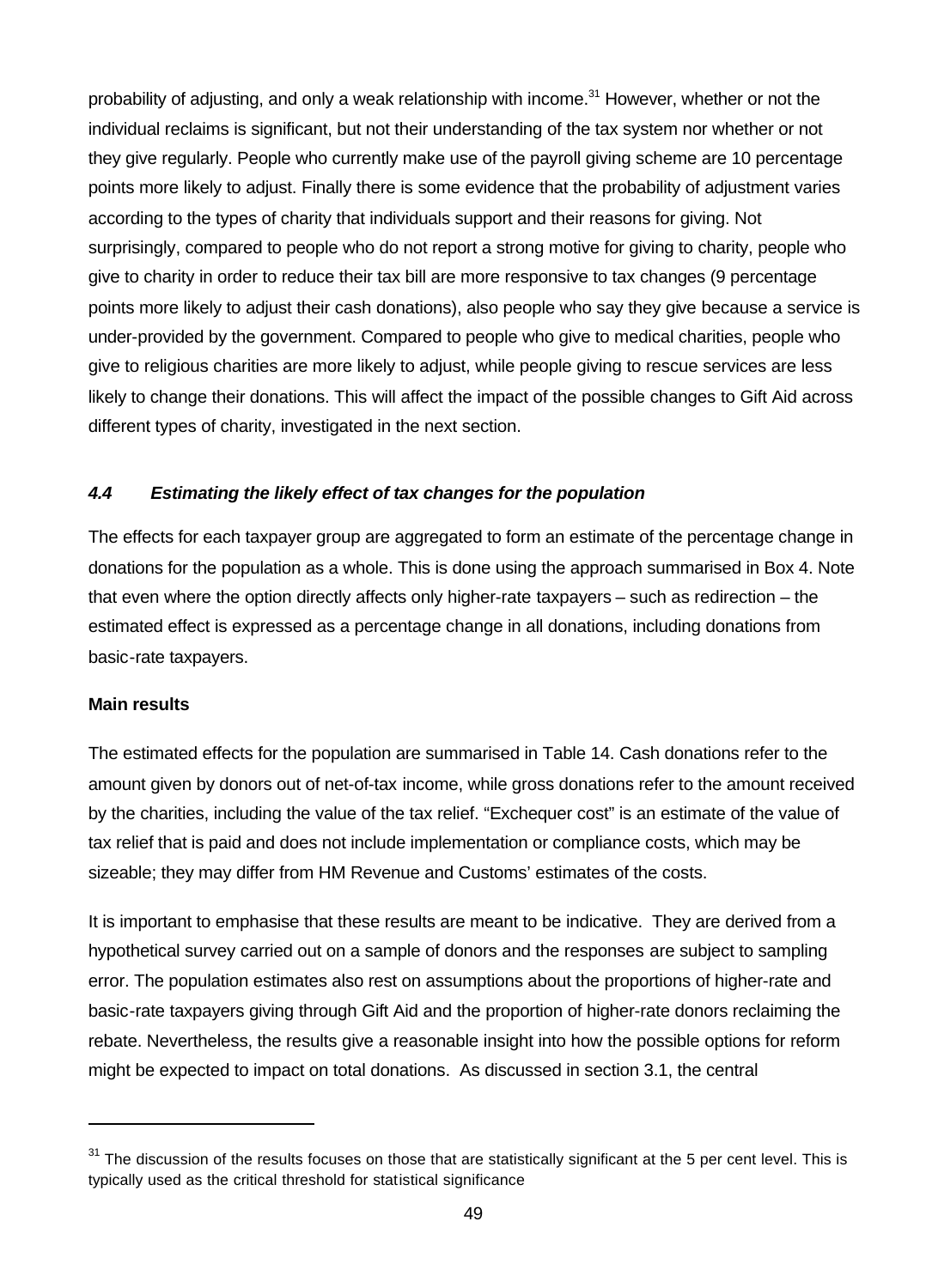assumptions are that 80 per cent of Gift Aid donors are basic-rate taxpayers, 13 per cent are nonreclaiming higher-rate taxpayers and 7 per cent are reclaiming higher-rate taxpayers. These assumptions are subject to sensitivity analysis below.

#### **Box 4: Estimating the total change in donations**

The estimated percentage change in donations for the population is calculated according to the following formula (shown for gross donations):

$$
\frac{w_{BRT} \Delta G_{BRT} + w_{HRT-N} \Delta G_{HRT-N} + w_{HRT-R} \Delta G_{HRT-R}}{w_{BRT} G_{_{BRT}}^0 + w_{_{HRT-N}} G_{_{HRT-N}}^0 + w_{_{HRT-R}} G_{_{HRT-R}}^0}
$$

where *w* is the weight given to each taxpayer group i (basic-rate taxpayers (BRT), higher-rate taxpayers who don't reclaim (HRT-N) and higher-rate taxpayers who reclaim (HRT-R)). The weights for each group are: (0.80/0.54) for basic-rate taxpayers, (0.13/0.20) for non-reclaimers and (0.07/0.26) for reclaimers. These weights are adjusted in the sensitivity analysis.

*Gi* is the sum of gross donations for taxpayer group *i*. Superscripts 0 and 1 refer to initial and postreform donations respectively.  $\Delta G_i = G_i^1 - G_i^0$ 

Note that individuals report cash donations; these are grossed up using the appropriate match rates for each scenario.

The same approach is used to calculate the likely effect on Exchequer cost. The Exchequer cost associated with the initial and post-reform donations is calculated based on how much individuals say they are likely to give and the appropriate rebate and match rates for each scenario (and information about whether individuals reclaim the rebate). This takes no account of implementation and compliance costs which may be sizeable in practice.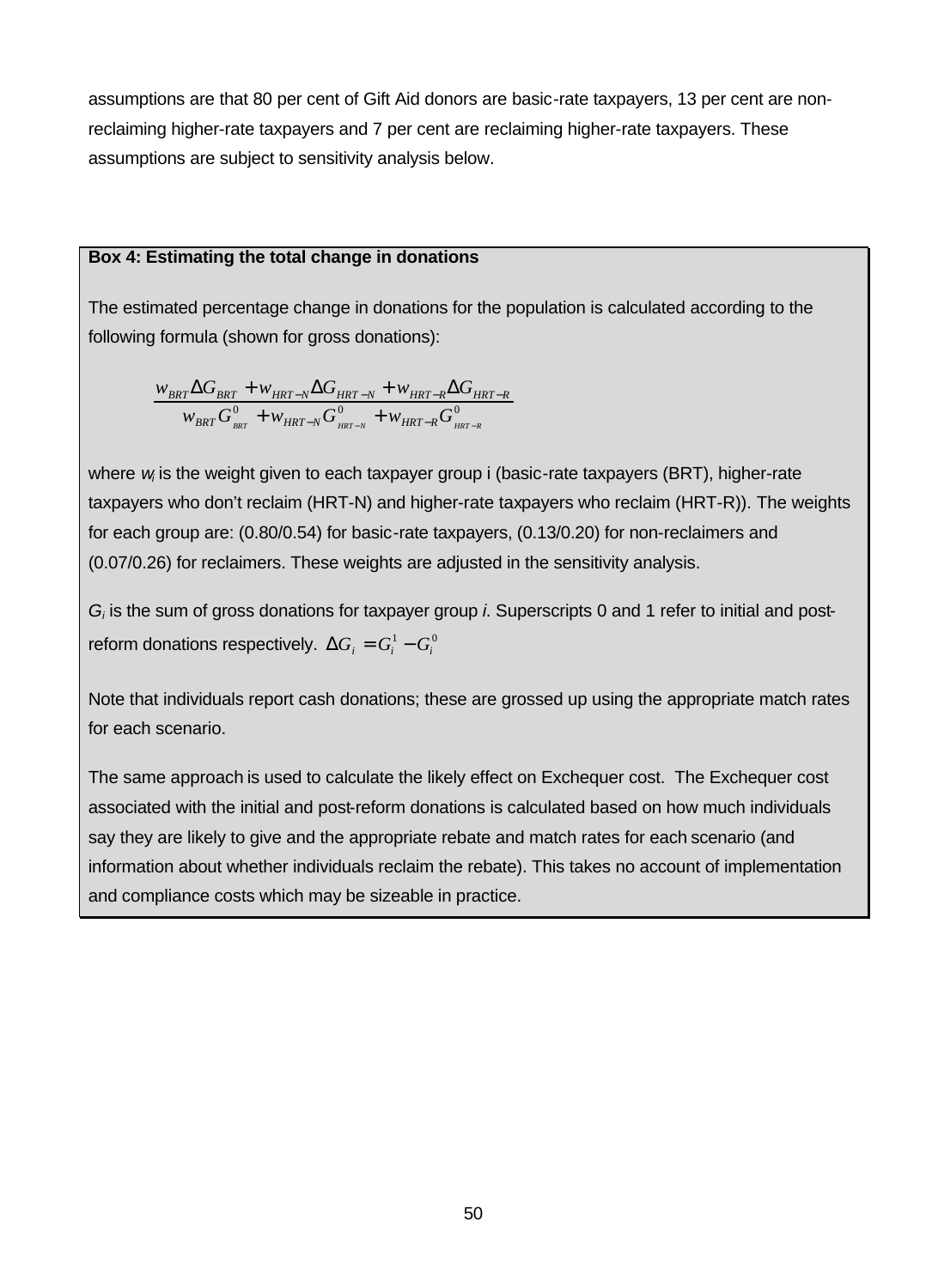|                                                                                                       | <b>Estimated</b> | Estimated     | Estimated      |  |  |
|-------------------------------------------------------------------------------------------------------|------------------|---------------|----------------|--|--|
|                                                                                                       | change, cash     | change, gross | change,        |  |  |
|                                                                                                       | donations        | donations     | Exchequer cost |  |  |
| Options affecting basic and higher-rate taxpayers                                                     |                  |               |                |  |  |
| Match 37p; rebate zero                                                                                | 0.7%             | 10.3%         | 21.5%          |  |  |
| Match 30p; rebate zero                                                                                | $-1.5\%$         | $2.4\%$       | $-4.3\%$       |  |  |
| Options affecting higher-rate taxpayers only                                                          |                  |               |                |  |  |
| Match 50p; rebate zero                                                                                | $-3.8\%$         | 4.2%          | 5.9%           |  |  |
| Match 66p; rebate zero                                                                                | $-2.9\%$         | 13.1%         | 35.7%          |  |  |
| Match 30p; rebate 25p                                                                                 | 1.1%             | 2.5%          | 7.7%           |  |  |
| Match 25p; rebate 30p                                                                                 | 2.4%             | 2.4%          | 7.5%           |  |  |
| Match 20p; rebate 25p                                                                                 | $-0.2%$          | $-1.6%$       | $-5.7\%$       |  |  |
| Match 25p; rebate 20p                                                                                 | $-1.1\%$         | $-1.1\%$      | $-5.5\%$       |  |  |
| Note: This assumes that 20 per cent of Gift Aid donors are higher-rate taxpayers and that 35 per cent |                  |               |                |  |  |
| of higher-rate taxpayers reclaim the additional relief                                                |                  |               |                |  |  |

## **Table 14: Estimated effects of tax changes for the population (weighted)**

The research considered composite rates of 37 pence per £1 donated and 30 pence per £1 donated. The composite rates directly affect both higher-rate donors and basic-rate donors.

- A composite rate of 37 pence is estimated to result in a very slight increase in cash donations (0.7 per cent) but a much larger increase in gross donations of just over 10 per cent. As shown in Table 13, gross donations increase among basic-rate taxpayers and non-reclaimers and fall only slightly among reclaimers. As shown in Table 15 below, this finding on gross donations is fairly robust to changes in the underlying assumptions about the proportion of higher-rate taxpayers and the proportion of reclaimers. The cost to the Exchequer is estimated to increase by 21.5 per cent – the cost saving from eliminating the rebate is more than offset by the cost increase of the match. The magnitude of the increase in Exchequer cost is more sensitive to the underlying assumptions.
- A composite rate of 30 pence is estimated to result in a fall in cash donations of 1.5 per cent and an increase in gross donations 2.4 per cent. There is an estimated cost saving to the Exchequer; while the cost of tax relief for basic-rate taxpayers and non-reclaimers increases slightly, the cost of the rebate is eliminated. Changing the underlying assumptions does not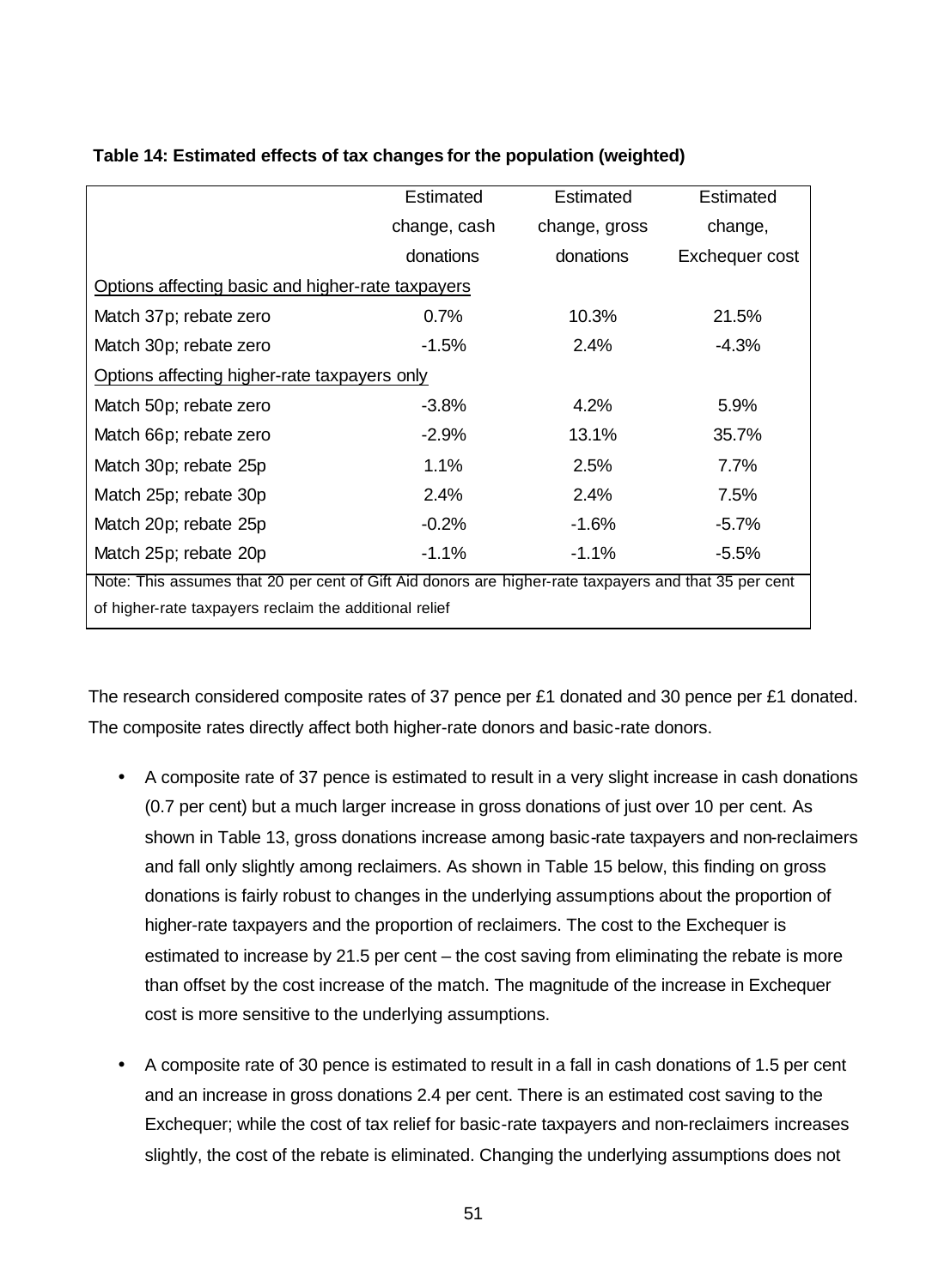affect the finding of a small increase in gross donations but does affect whether there is a saving or a net cost to the Exchequer (see Table 15 below).

The option of redirection (a match of 50p and a rebate of zero) affects only higher-rate taxpayers (a minority of all Gift Aid donors) but the percentage changes are expressed relative to all Gift Aid donations from all donors. This option is estimated to result in a reduction in cash donations, but an increase in gross donations – of just over 4 per cent – because of the larger match. There is an estimated increase in net cost to the Exchequer of nearly 6 per cent. There is a cost saving on tax reliefs offered to those who currently reclaim, but an increase in the cost of tax reliefs offered to nonreclaimers. The sensitivity analysis shows that these results are reasonably robust to changes in the underlying assumptions.

The option of a 66 pence match and a zero rebate maintains the current price of 60 pence for £1 of gross donation for reclaimers. Although there is no change in the price of giving, the results suggest that there is a substantial effect on gross donations (which increase by 13 per cent) and on Exchequer cost (which increases by 35 per cent). This reflects the increase in generosity of tax reliefs for non-reclaimers.

The other scenarios shed further light on how donations respond to changes in *either* the match *or* the rebate. Gross donations appear to be slightly more sensitive to changes in the match than to changes in the rebate. The underlying changes in cash donations are greater in response to changes in the rebate than to changes in the match but the size of the changes in cash donations does not translate into bigger changes in gross donations. There is also evidence that gross donations respond more to increases in tax relief than to decreases.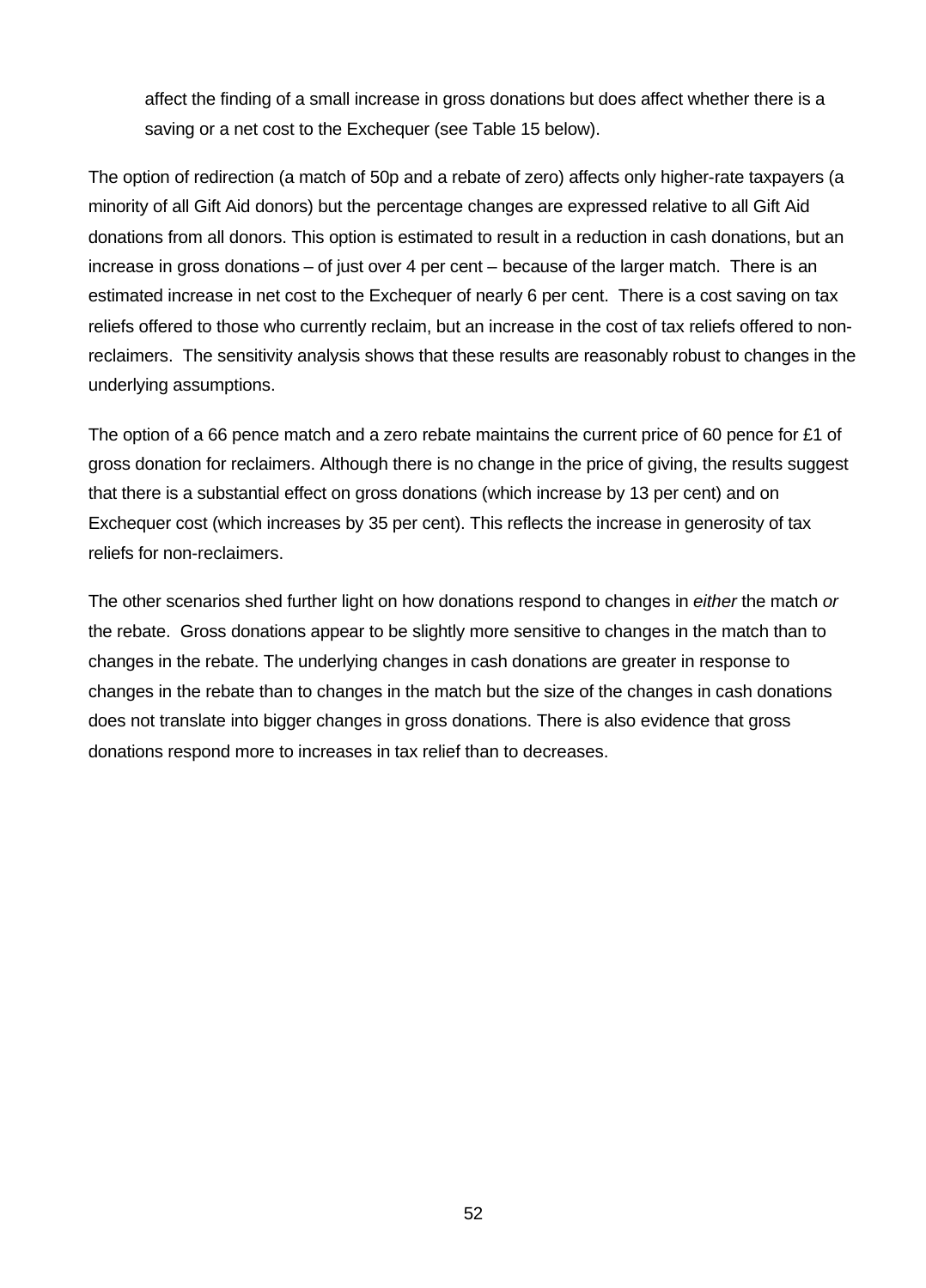#### **Sensitivity analysis**

Table 15 shows how sensitive the results are to changes in the assumptions about the proportion of higher-rate taxpayers in the Gift Aid population and the proportion of higher-rate taxpayers who reclaim. The central assumptions of 20 per cent higher-rate donors and 35 per cent of higher-rate taxpayers reclaiming are each adjusted by 10 percentage points up and down to illustrate the sensitivity of the results. The sensitivity analysis adjusts each assumption one at a time, holding the other constant. So, for example, the estimate assuming 10% of Gift Aid donors are higher-rate taxpayers assumes that 35 per cent reclaim higher-rate relief. The estimate assuming that 25 per cent of higher-rate donors reclaim assumes that 20 per cent of Gift Aid donors are higher-rate taxpayers. Results are shown for the two composite rates and the option of redirection.

|                                                                                                        | Estimated change, | Estimated change, |  |  |  |
|--------------------------------------------------------------------------------------------------------|-------------------|-------------------|--|--|--|
|                                                                                                        | gross donations   | Exchequer cost    |  |  |  |
| Match of 37p and rebate of zero                                                                        |                   |                   |  |  |  |
| Main estimate                                                                                          | 10.3%             | 21.5%             |  |  |  |
| Assume 10% higher-rate donors                                                                          | 11.8%             | 34.5%             |  |  |  |
| Assume 30% higher-rate donors                                                                          | 9.0%              | 11.9%             |  |  |  |
| Assume 25% higher-rate donors reclaim                                                                  | 11.1%             | 28.2%             |  |  |  |
| Assume 45% higher rate donors reclaim                                                                  | 9.6%              | 15.9%             |  |  |  |
| Match of 30p and rebate of zero                                                                        |                   |                   |  |  |  |
| Main estimate                                                                                          | 2.4%              | $-4.3%$           |  |  |  |
| Assume 10% higher-rate donors                                                                          | 4.1%              | 6.6%              |  |  |  |
| Assume 30% higher-rate donors                                                                          | 1.0%              | $-12.2%$          |  |  |  |
| Assume 25% higher-rate donors reclaim                                                                  | 3.2%              | 1.2%              |  |  |  |
| Assume 45% higher-rate donors reclaim                                                                  | 1.7%              | $-8.8%$           |  |  |  |
| Match of 50p and rebate of zero                                                                        |                   |                   |  |  |  |
| Main estimate                                                                                          | 4.2%              | 5.9%              |  |  |  |
| Assume 10% higher-rate donors                                                                          | 2.4%              | 3.8%              |  |  |  |
| Assume 30% higher-rate donors                                                                          | 5.5%              | 7.3%              |  |  |  |
| Assume 25% higher-rate donors reclaim                                                                  | 4.4%              | 10.3%             |  |  |  |
| Assume 45% higher-rate donors reclaim                                                                  | 4.0%              | 2.4%              |  |  |  |
| Note: the main estimates assume that 20 per cent of Gift Aid donors are higher-rate taxpayers and that |                   |                   |  |  |  |
| 35 per cent of higher-rate donors reclaim additional relief. The sensitivity analysis looks at what    |                   |                   |  |  |  |
| happens when each of these assumptions is adjusted separately (holding the other constant)             |                   |                   |  |  |  |

#### **Table 15: Sensitivity analysis of estimated effects (weighted)**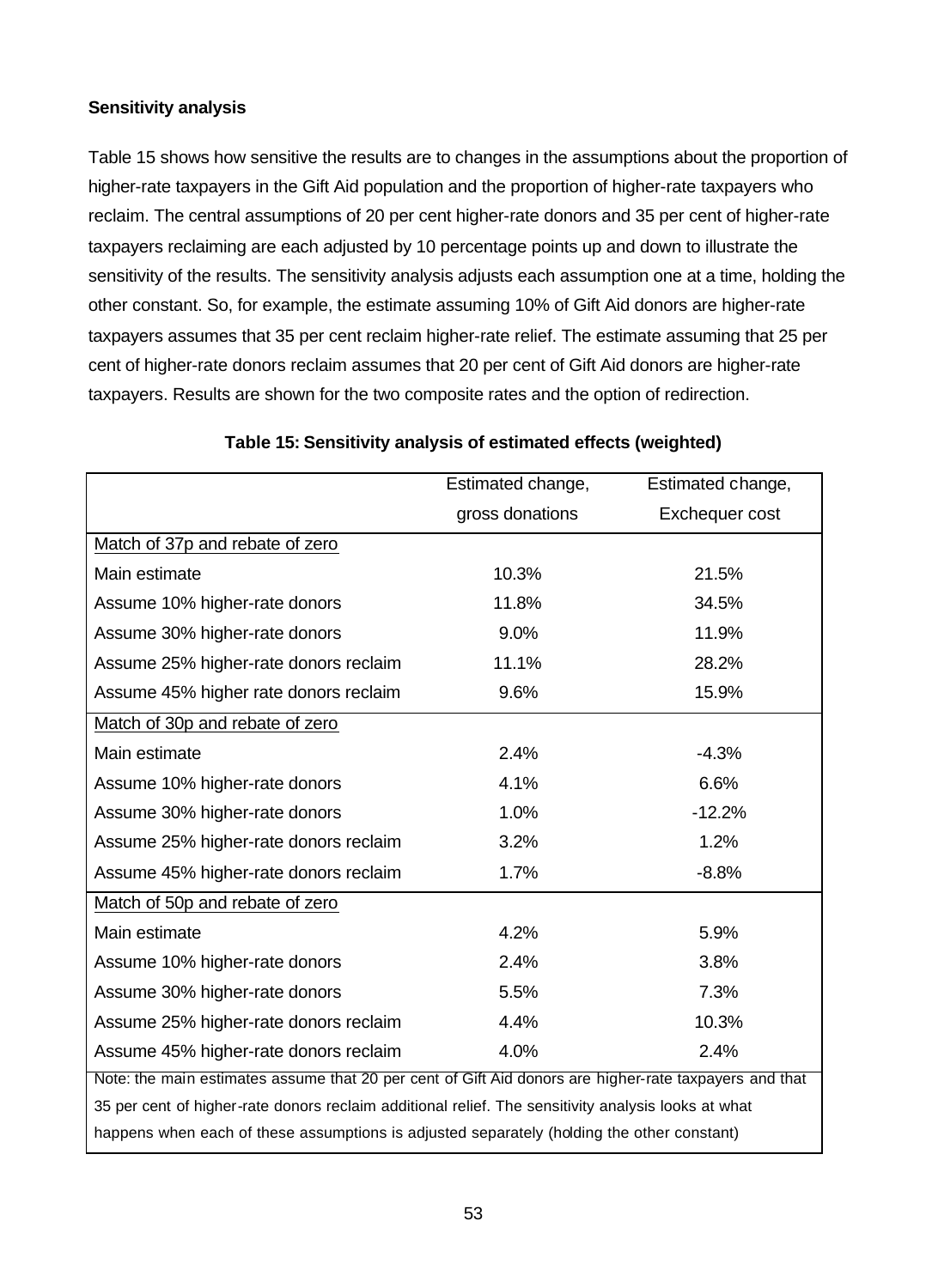In general, the estimated effects on gross donations are reasonably robust to changes in the underlying assumptions. The positive effect of the composite rates on gross donations becomes larger as the proportions of higher-rate taxpayers and reclaimers fall. For redirection, there is more of a positive effect as the proportion of higher-rate taxpayers increases, but a smaller effect with more reclaimers. Changing the underlying assumptions changes Exchequer cost in a similar direction to gross donations, but the Exchequer cost estimates are much more sensitive to changes in the underlying assumptions. In the case of the 30 pence composite rate, changing the assumptions can mean that the estimated effect can switch from being positive to negative or vice versa.

Sections 4.5 and 4.6 below present further sensitivity analysis testing how individuals might behave if redirection were implemented in practice: whether higher-rate taxpayers would be likely to choose a tick-box option and the likely incidence of individuals switching to alternative forms of tax-effective giving (payroll giving and gifts of shares and property).

## *4.5 Implementation issues – the tick-box*

In order to implement redirection of higher-rate relief (i.e. a 50 pence match rate for higher-rate taxpayers), higher-rate taxpayers will need to declare their tax status to the charity. The full set of issues around how this will be implemented and enforced – and at what cost – to avoid false claims from basic-rate donors is an important issue, but is beyond the scope of this study. However, one element of implementation that the research did consider was whether higher-rate taxpayers would be willing to tick the box in practice.

Higher-rate taxpayers were asked the following question:

l

*Suppose that there was a tick-box on the Gift Aid form to allow the charity to reclaim the higher-rate income tax on your donation and that you could not reclaim any higher-rate relief via the Self Assessment form or the PAYE code whether or not you ticked the box. How likely would you be to tick the box?<sup>32</sup>*

The responses, summarized in Table 16, suggest that the overwhelming majority of higher-rate taxpayers would be likely to tick the box. This proportion is higher among non-reclaimers than among reclaimers.

 $32$  This option requires higher-rate taxpayers to "opt in" for the charity to reclaim the higher rate. An alternative might be to require people to "opt out" if they are basic-rate taxpayers or higher-rate taxpayers who do not want the charity to reclaim the higher rate. Research suggests that such framing effects have important effects on behaviour. There may be a trade off – opting out is likely to result in a higher compliance rate among higher-rate taxpayers, but also more false claims from basic-rate taxpayers.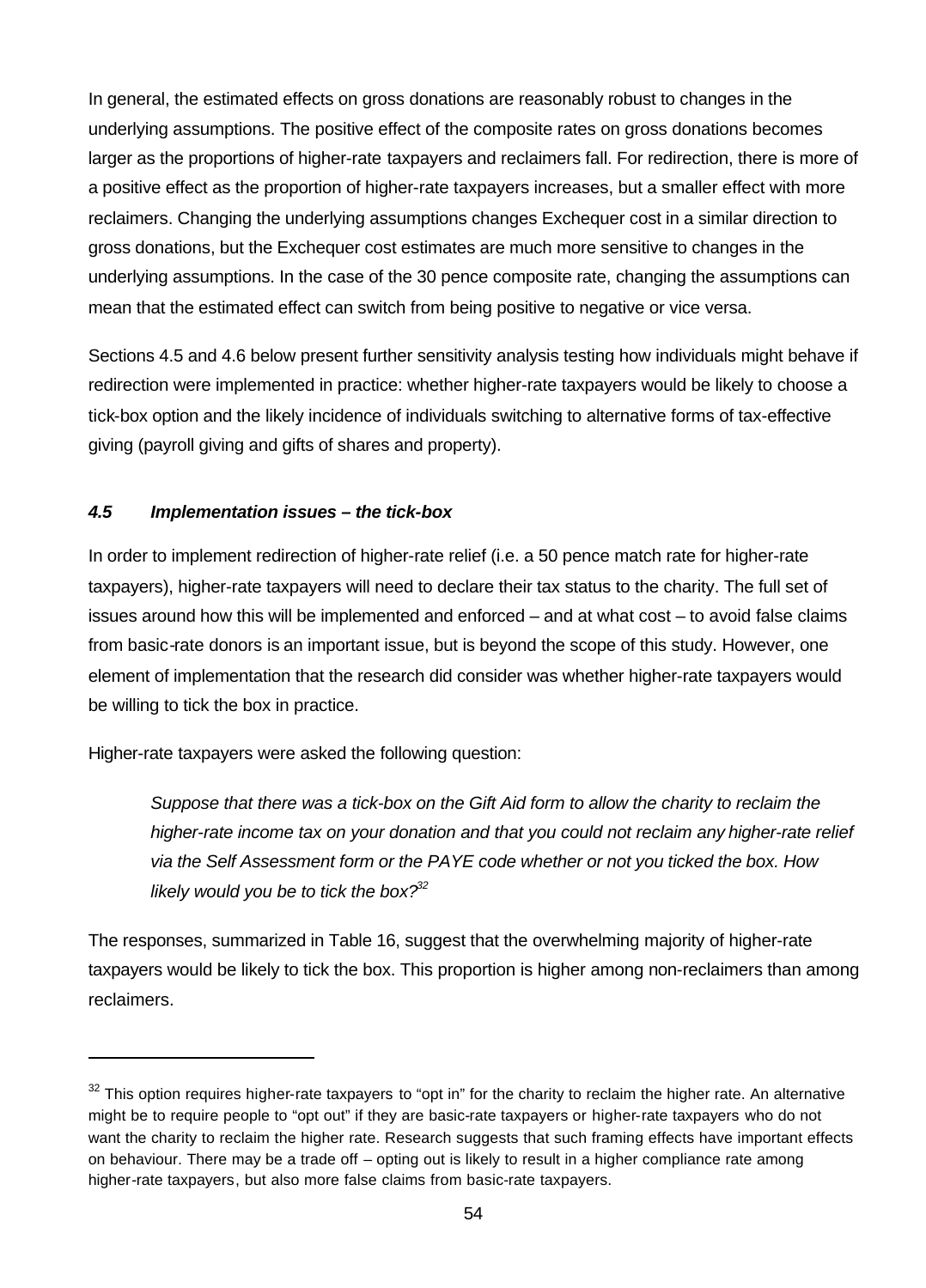|                        | Non-reclaimers | <b>Reclaimers</b> |
|------------------------|----------------|-------------------|
| Very likely            | 80.8%          | 59.1%             |
| <b>Fairly likely</b>   | 12.8%          | 20.9%             |
| Not very likely        | 1.6%           | 10.4%             |
| Not at all likely      | 1.0%           | 4.7%              |
| Don't know             | 3.7%           | 4.9%              |
| Number of observations | 671            | 850               |

## **Table 16: Would higher-rate donors be likely to tick a box to redirect relief?**

Among those who said that they were not very likely or not at all likely to tick the box, the most common reason (cited by 64 per cent) is that they would prefer to reclaim the higher-rate relief themselves. One-quarter would not want to reveal their taxpayer status, 14 per cent would be concerned that the charity may target them for money, while 12 per cent would not be sure of their taxpayer status.

What effect might people not ticking the box have on the impact of redirection? This can be analysed by assuming that those who said that they were not very likely or not at all likely to tick the box do not do so and that charities reclaim only basic-rate relief on their donations. They are assumed not to be eligible to reclaim any further tax relief.

Under these assumptions, the positive impact of redirection on gross donations is reduced from 4.2 per cent to 3.5 per cent since the effective match rate is lower for donors who do not tick the box (25 pence not 50 pence). The estimated cost of the tax relief (excluding costs of compliance) is estimated to increase by 3.9 per cent rather than 5.9 per cent.

# *4.6 Possible switching effects*

Higher-rate donors, particularly reclaimers, may respond to a change to Gift Aid that increases the "price" of giving by switching their donations to one of the other schemes for getting tax relief on donations – payroll giving or gifts of shares and property. To explore the extent to which this might happen in practice, the following question asked:

*"If the government reduced the amount of tax relief on Gift Aid donations, would you be more likely to use one of the other methods of giving that allow the charity to claim tax relief on your donations? Assume that the tax treatment of these other methods would not be changed."*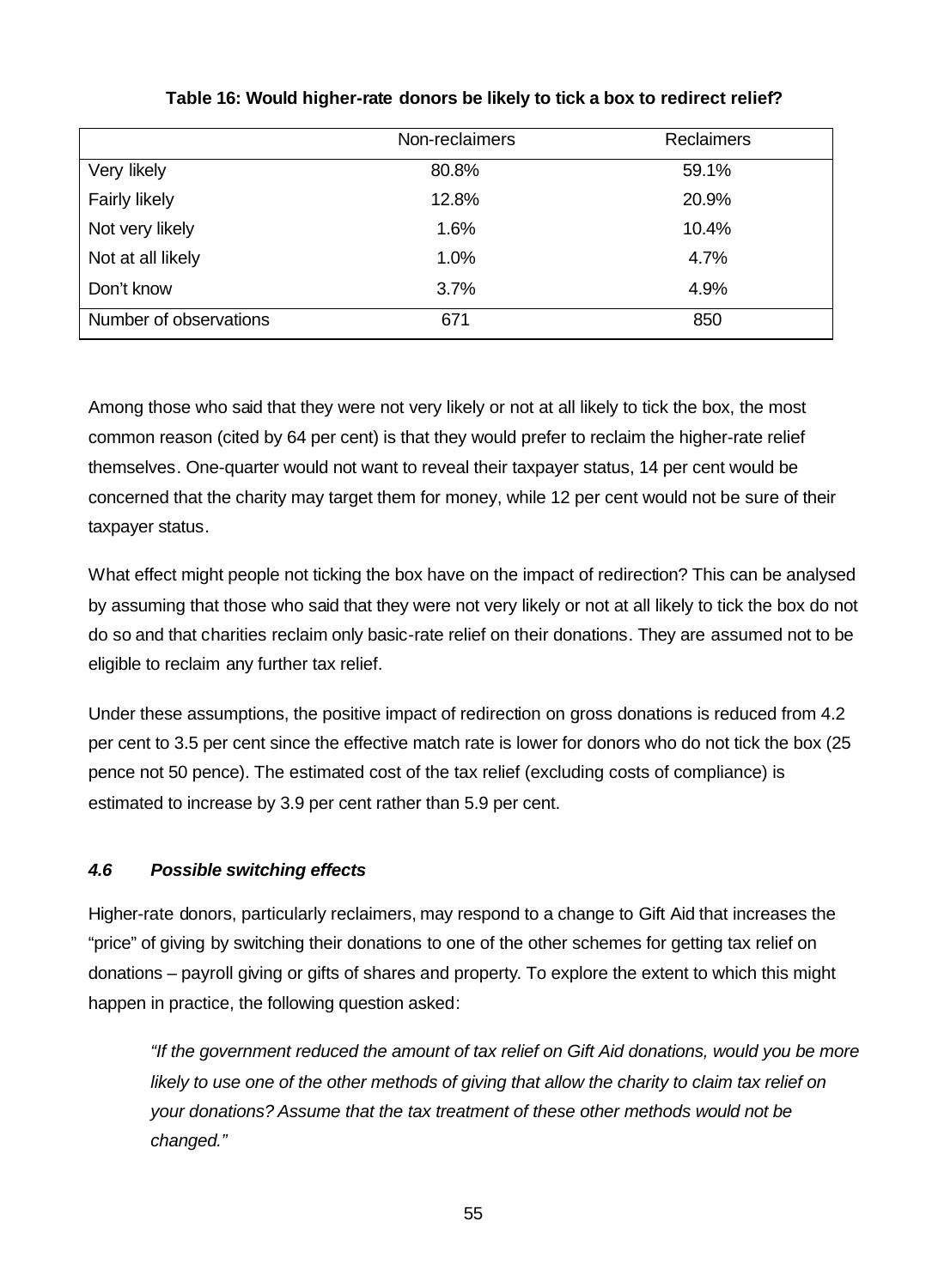Note that the question starts from the premise that tax relief has been reduced on Gift Aid donations. Not all higher-rate taxpayers would perceive the changes as reductions in tax relief. This is particularly true for non-reclaimers, but among reclaimers, there may also be some who do not see redirection as a reduction in tax relief. The analysis is therefore likely to over-estimate the extent to which switching occurs; in practice people may also be less likely to switch from Gift Aid to alternatives than they say because of the costs associated with switching, as well as inertia. Finally, the analysis did not consider the extent to which either non-reclaimers or basic-rate taxpayers might be likely to switch their donations to Gift Aid from other schemes.

The responses among higher-rate taxpayers (reclaimers and non-reclaimers) are summarized in Table 17. Around 70 per cent of each group said that they would not consider switching. Payroll giving is by far the most common alternative considered. Among those who have given through payroll giving in the previous twelve months, the proportions that would consider switching are considerably higher. This is also true of those who have given shares/property in the last 12 months although the sample sizes are too small to allow for detailed analysis. In regression analysis of whether or not someone is likely to switch (reported in Appendix 7), these two variables are among the only ones that are statistically significant.<sup>33</sup> The probability of switching is not significantly related to size of Gift Aid donations, age, income nor whether the individual reclaims.

|                                              | All        |            | Given via payroll giving |                   |
|----------------------------------------------|------------|------------|--------------------------|-------------------|
|                                              | Non-       | Reclaimers | Non-                     | <b>Reclaimers</b> |
|                                              | reclaimers |            | reclaimers               |                   |
| Would not switch                             | 69.9%      | 72.0%      | 45.4%                    | 43.8%             |
| Switch to payroll giving                     | 28.8%      | 24.6%      | 53.4%                    | 53.8%             |
| Switch to payroll giving and shares/property | 0.8%       | 1.2%       | 0.8%                     | 2.4%              |
| Switch to gifts of shares/property           | 0.6%       | $2.2\%$    | $0.4\%$                  | $0.0\%$           |
| Number of observations                       | 671        | 850        | 238                      | 249               |

**Table 17: Whether individuals would consider switching**

l

 $33$  The discussion of the results focuses on those that are statistically significant at the 5 per cent level. This is typically used as the critical threshold for statistical significance. Other significant variables include being selfemployed which is negatively related to the probability of switching, giving motivated by religion which is positively related to the probability of switching and giving to hospices which is positively related to the probability of switching.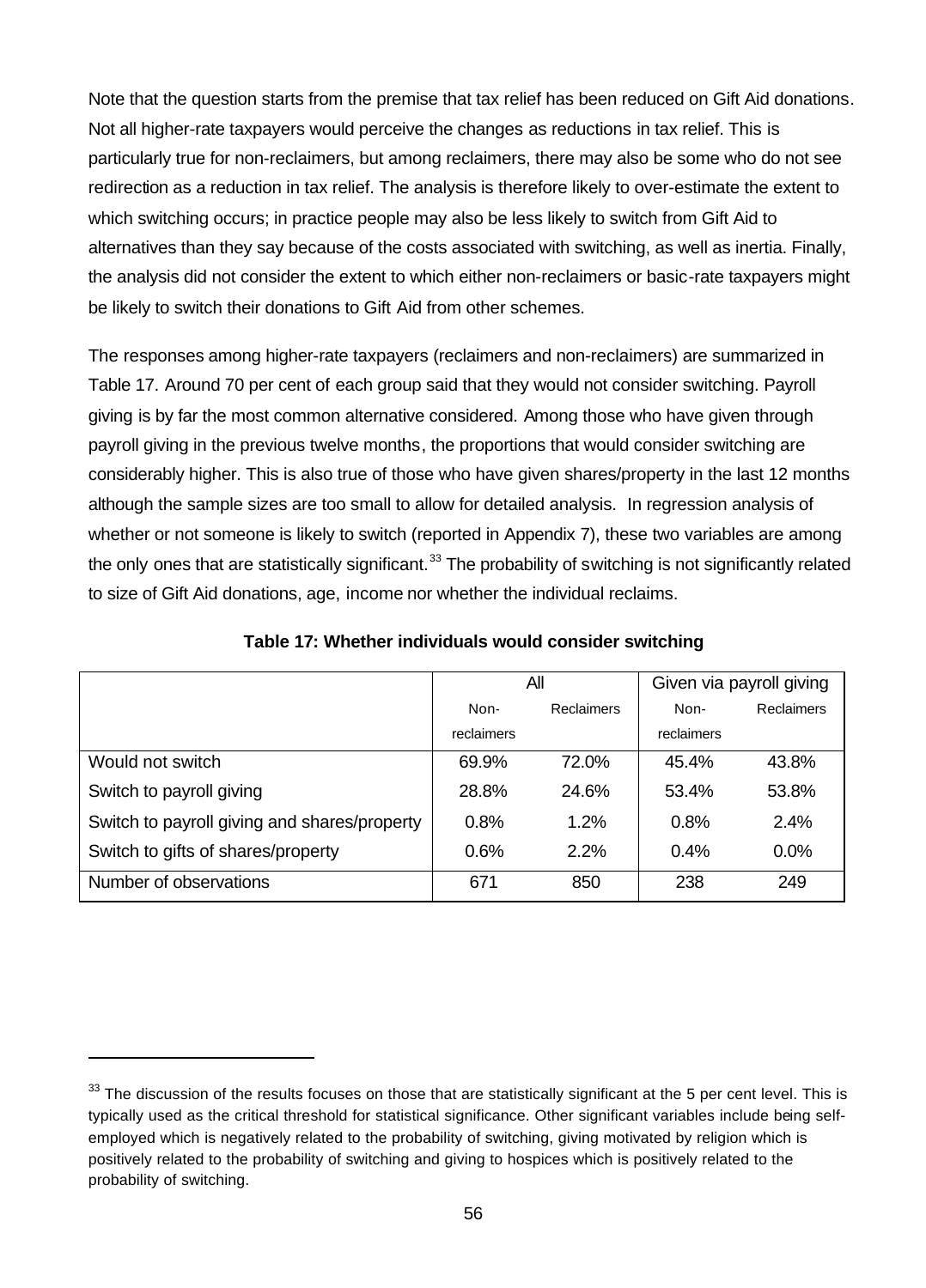Individuals who said they would consider switching were then asked how much of their current Gift Aid donations they would consider switching. The responses, summarized in Table 18, show that most would be likely to switch the majority of their Gift Aid donations.

|                        | Non-reclaimers | <b>Reclaimers</b> |
|------------------------|----------------|-------------------|
| All                    | 23.3%          | 21.4%             |
| <b>Most</b>            | 32.7%          | 43.7%             |
| Half                   | 13.4%          | 14.7%             |
| Between 25% and half   | 7.9%           | 5.0%              |
| Between 10% and 25%    | 3.0%           | 1.7%              |
| Less than 10%          | 2.0%           | 1.3%              |
| Don't know             | 17.6%          | 12.2%             |
| Number of observations | 202            | 238               |

**Table 18: How much of current Gift Aid donations would people switch?**

This information can be used to explore how the impact of the policy options might be affected by donors switching in response to the policy changes. The most basic approach is to omit the switched donations in calculating total donations, post-reform (column (1) of Table 19). Note that only reclaimers are assumed to switch since the question asked about switching in response to a reduction in tax relief. Not surprisingly, the effect of allowing for switching is to reduce the positive effect of the composite rates and redirection on gross donations – in the case of the 30 pence composite rate and redirection, the effect on donations through Gift Aid becomes negative as donations are switched away. The estimated cost to the Exchequer is also reduced compared to no switching.

However, these switched donations will not be lost but made through alternative tax schemes. The total effect on donations is therefore also calculated by assuming that individuals maintain their prereform donations with a similar tax treatment (but now make them through a different scheme). These estimates are shown in columns (2) of Table 19. The percentages are based on a comparison of total post-reform Gift Aid plus switched donations with initial donations made through Gift Aid in order to make them comparable with the numbers in column (1). In this case, the overall negative effect on gross donations of switching is dampened – and indeed reversed in the case of the 30 pence composite rate as people choose to switch their donations rather than reducing them. Taking account of switching to other schemes also increases the estimated Exchequer cost.

This is a very rough indication of how sensitive the estimates are to switching. It is assumed, for example, that the extent to which donors switch their Gift Aid donations is the same across the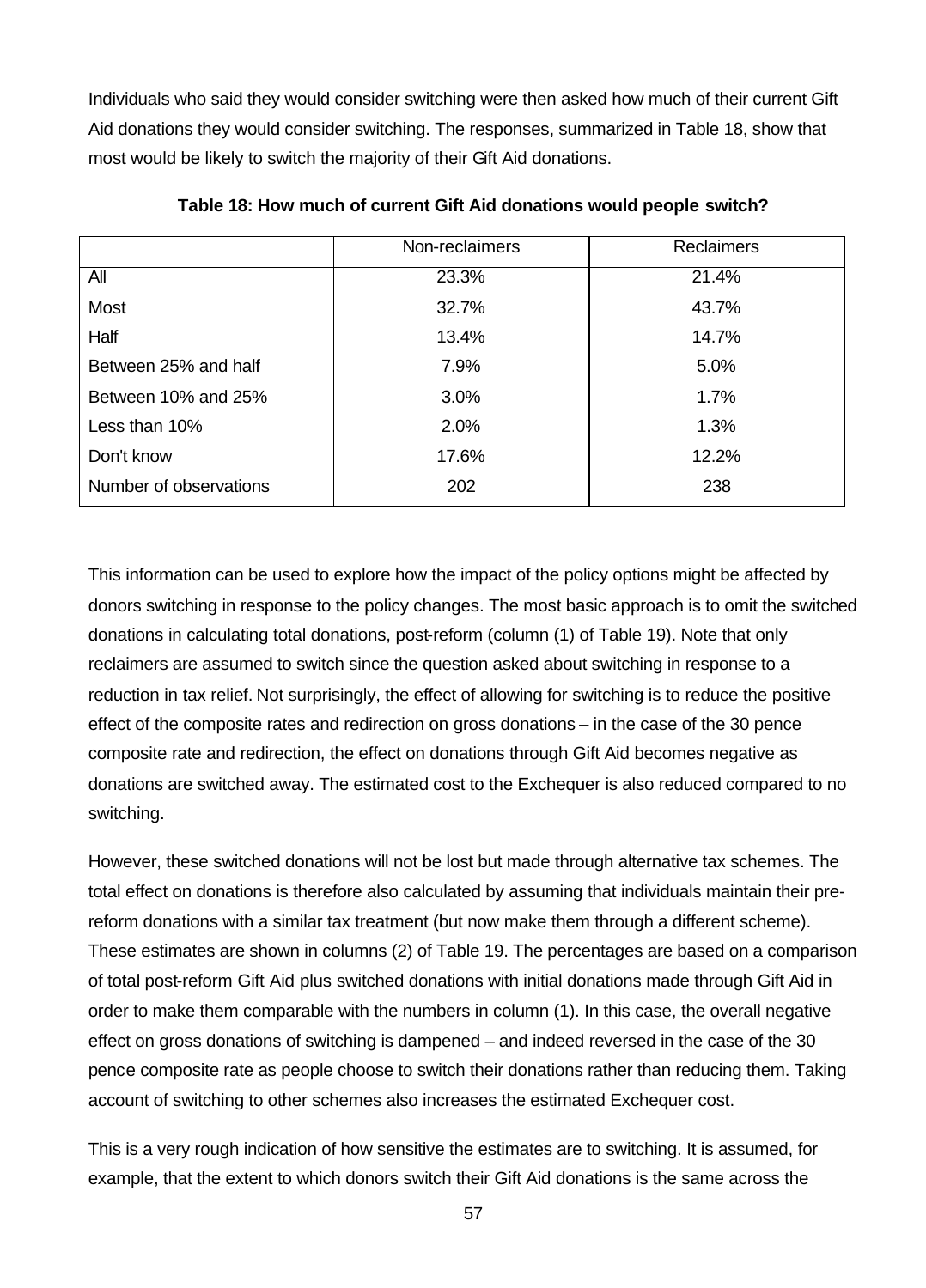different options; in fact, donors may switch more of their donations in response to the introduction of a composite rate compared to redirection of higher-rate relief because of the larger effect on price. Also, the prevalence of payroll giving and gifts of shares and property is relatively high in the CAF/Justgiving sample. Since this is the key determinant of whether people would be likely to switch, the overall incidence in the population is likely to be lower than these results indicate.

|                                 |                              |                                        | Comparing pre-reform Gift<br>(2)       |           |  |
|---------------------------------|------------------------------|----------------------------------------|----------------------------------------|-----------|--|
|                                 | (1) Comparing pre- and post- |                                        | Aid donations with post-reform         |           |  |
|                                 |                              | reform Gift Aid donations <sup>1</sup> | donations via all schemes <sup>1</sup> |           |  |
|                                 | Gross                        | Exchequer                              | Gross                                  | Exchequer |  |
|                                 | donations                    | cost                                   | donations                              | cost      |  |
| Match of 37p and rebate of zero |                              |                                        |                                        |           |  |
| Main estimate                   | 10.3%                        | 21.5%                                  | 10.3%                                  | 21.5%     |  |
| With switching                  | 4.8%                         | 15.3%                                  | 10.2%                                  | 24.2%     |  |
| Match of 30p and rebate of zero |                              |                                        |                                        |           |  |
| Main estimate                   | 2.4%                         | $-4.3%$                                | 2.4%                                   | $-4.3%$   |  |
| With switching                  | $-3.4%$                      | $-9.7\%$                               | 3.0%                                   | 0.6%      |  |
| Match of 50p, rebate of zero    |                              |                                        |                                        |           |  |
| Main estimate                   | 4.2%                         | 5.9%                                   | 4.2%                                   | 5.9%      |  |
| With switching                  | $-5.3\%$                     | $-6.4%$                                | 3.2%                                   | 6.9%      |  |

**Table 19: Estimated effects of tax changes, allowing for switching (weighted)**

Note 1. Suppose that the pre-reform donation is £15 and that, post-reform, £10 is given through Gift Aid and £5 switched to payroll giving. In column (1), post-reform donations are £10 (i.e. the reform leads to a decline in giving through Gift Aid). In column (2), post-reform donations are £15 (i.e. the reform leads to no change in donations taking account of all schemes). In both cases, the change is expressed relative to the initial £15 Gift Aid donation for comparability.

# *4.7 Distributional analysis*

As illustrated in Table 13, the effect of the possible options for change to Gift Aid impact differently on the three taxpayer groups. The introduction of composite rates of 30 pence and 37 pence redirect government support for charities from (donations from) higher-rate taxpayers who reclaim to (donations from) non-reclaimers and basic rate taxpayers.

Depending on how charities draw their support from these taxpayer groups, there are also likely to be distributional effects across charities. The effect for an individual charity or a charitable cause may differ from that for the sector as a whole. To get an indication of this, preliminary analysis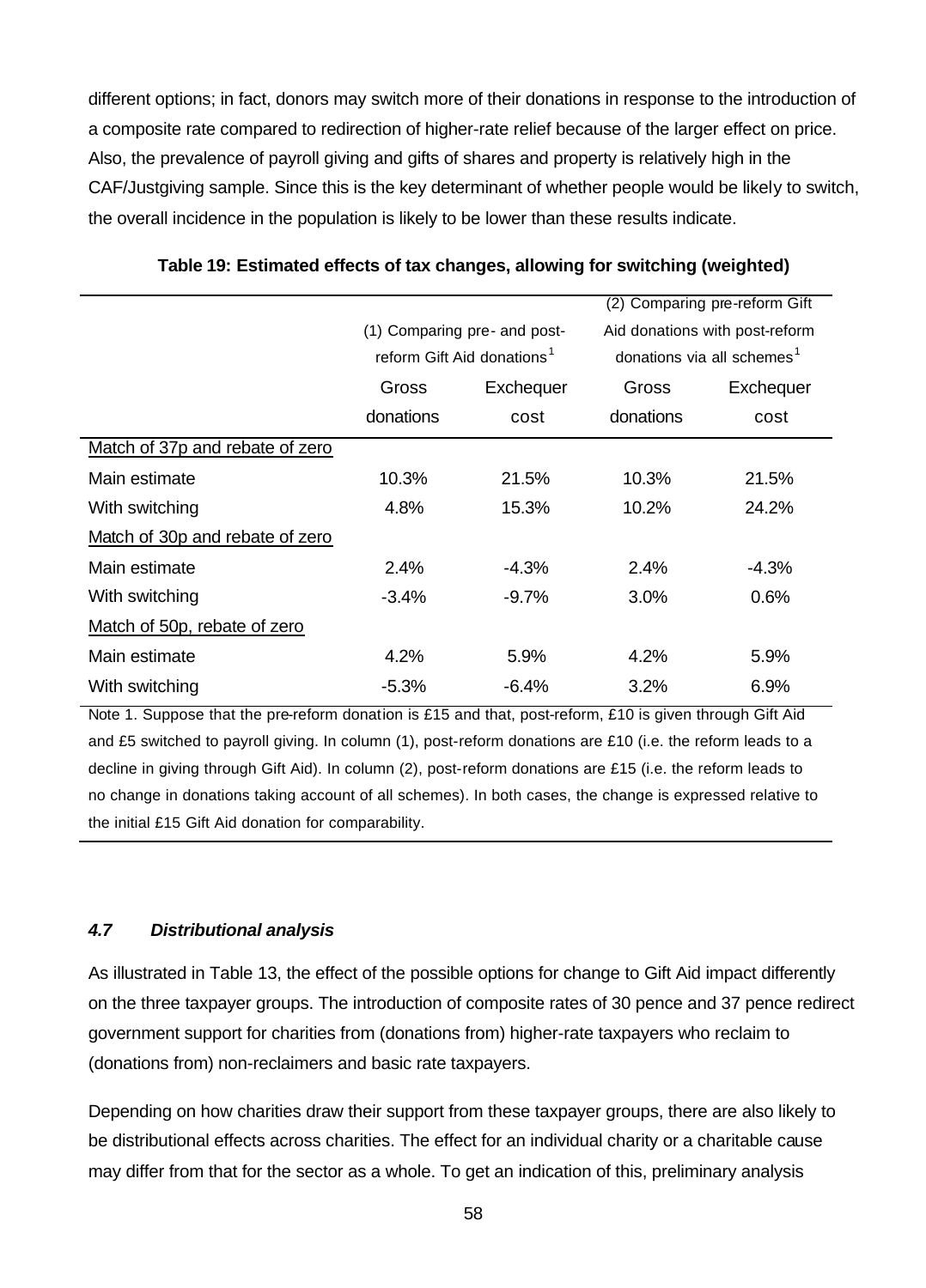explored how the options for change might impact on different charitable causes. This was done on the basis of the types of charities that individuals said they supported; the results are only indicative since individuals are assumed to respond in the same way across all their donations.

The estimated effects on gross donations by charitable cause are reported in Table 20. Note that these effects are likely to be estimated with greater sampling error than for charities as a whole since they are based on fewer observations. They will also be sensitive to the underlying assumptions. The aim is to show that the effects of changing Gift Aid would be likely to vary across different charitable causes and to give an indication of the likely pattern of effects. All charitable causes get the biggest increase in gross donations under the 37 pence composite rate, but the size of the effect varies from +7.5 per cent (welfare) to +14.4 per cent (animals). For the composite rate of 30 pence and for redirection, the analysis highlights that there are some causes that are losers as well as (bigger) winners. This is likely to be even more the case for individual charities than for types of charities.

|                 | 37 pence       | 30 pence       | Redirection |
|-----------------|----------------|----------------|-------------|
|                 | composite rate | composite rate |             |
| Overall         | 10.3%          | 2.4%           | 4.2%        |
| Medical         | 7.6%           | 1.0%           | 3.1%        |
| Education       | 8.8%           | 0.0%           | 5.6%        |
| Religious       | 9.6%           | 2.8%           | 5.8%        |
| Community       | 8.8%           | 1.8%           | 1.6%        |
| Arts            | 9.8%           | $-0.4%$        | 2.1%        |
| <b>Sports</b>   | 10.8%          | 2.4%           | $-3.7%$     |
| Hospices        | 10.0%          | 2.6%           | 2.3%        |
| <b>Rights</b>   | 10.9%          | 2.6%           | 3.6%        |
| Environment     | 11.6%          | 3.3%           | $-0.4%$     |
| Housing         | 9.3%           | 2.4%           | 2.0%        |
| Overseas aid    | 9.7%           | 2.7%           | 4.8%        |
| Welfare         | 7.5%           | 0.6%           | 4.4%        |
| Animals         | 14.4%          | 6.4%           | 4.3%        |
| <b>Homeless</b> | 6.4%           | 2.3%           | 5.5%        |
| <b>Disaster</b> | 11.5%          | 3.7%           | 3.4%        |
| Rescue          | 8.7%           | 1.4%           | 3.0%        |

| Table 20: Estimated effect on gross donations by charitable cause (weighted) |  |  |  |
|------------------------------------------------------------------------------|--|--|--|
|------------------------------------------------------------------------------|--|--|--|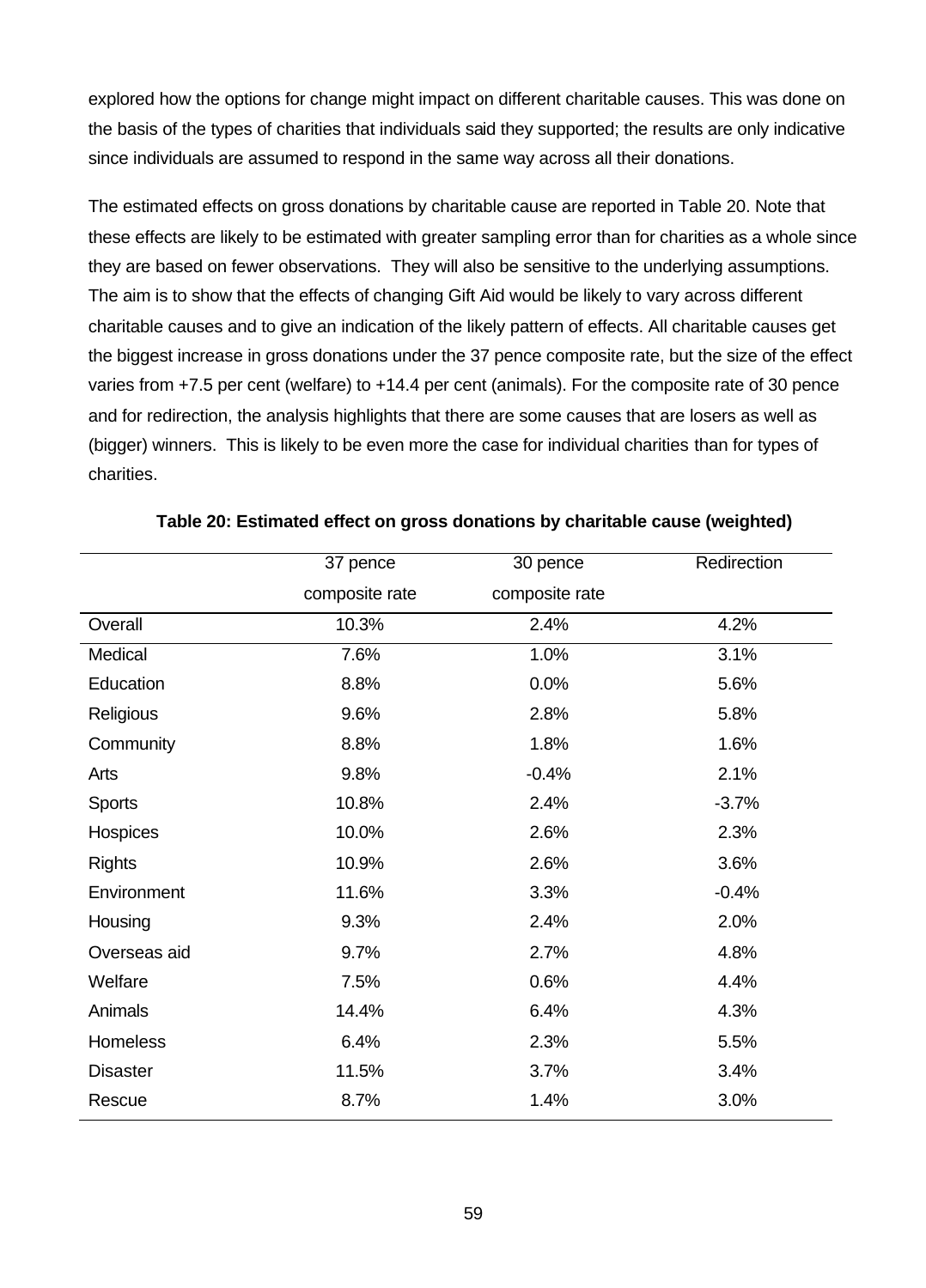# **5. Price elasticities of giving**

## *5.1 Estimating match and rebate elasticities*

This section presents summary measures of how donations respond to changes in the amount of tax relief that charities can reclaim (the match) and to changes in the amount of tax relief that higher-rate donors can claim back (the rebate). These summary measures are match and rebate elasticities. They measure the percentage change in donations for a one percentage change in price associated with a change in the match/ rebate. Because the amount of provision that is funded is expected to increase (decrease) when the price of giving falls (rises), price elasticities of giving are negative numbers.

An advantage of estimating elasticities is that they provide single measures of how responsive donations are to changes in the match and rebate that can easily be compared to each other and to estimates to those from previous studies (such as those described in Box 2). They can also be compared across different sub-groups of the population to see whether some groups are more responsive than others. The approach to estimating the elasticities is described in Box 5.

This approach rests on a number of assumptions about how donations respond to changes in the match and rebate. First, it assumes that the proportionate change in donations is the same irrespective of the magnitude of the change in match or rebate. Of course, larger changes in tax reliefs will stimulate larger (absolute) changes in donations, but this specification does not allow larger price changes to trigger proportionately larger changes in donations. Second, the initial assumption is that the effect of changes in the match/rebate are the same whether the changes are made only to the match/rebate rate or whether, as with redirection and the composite rate, changes to the match and rebate are combined. This is tested in practice by comparing the magnitude of estimated rebate and match elasticities across alternative hypothetical scenarios.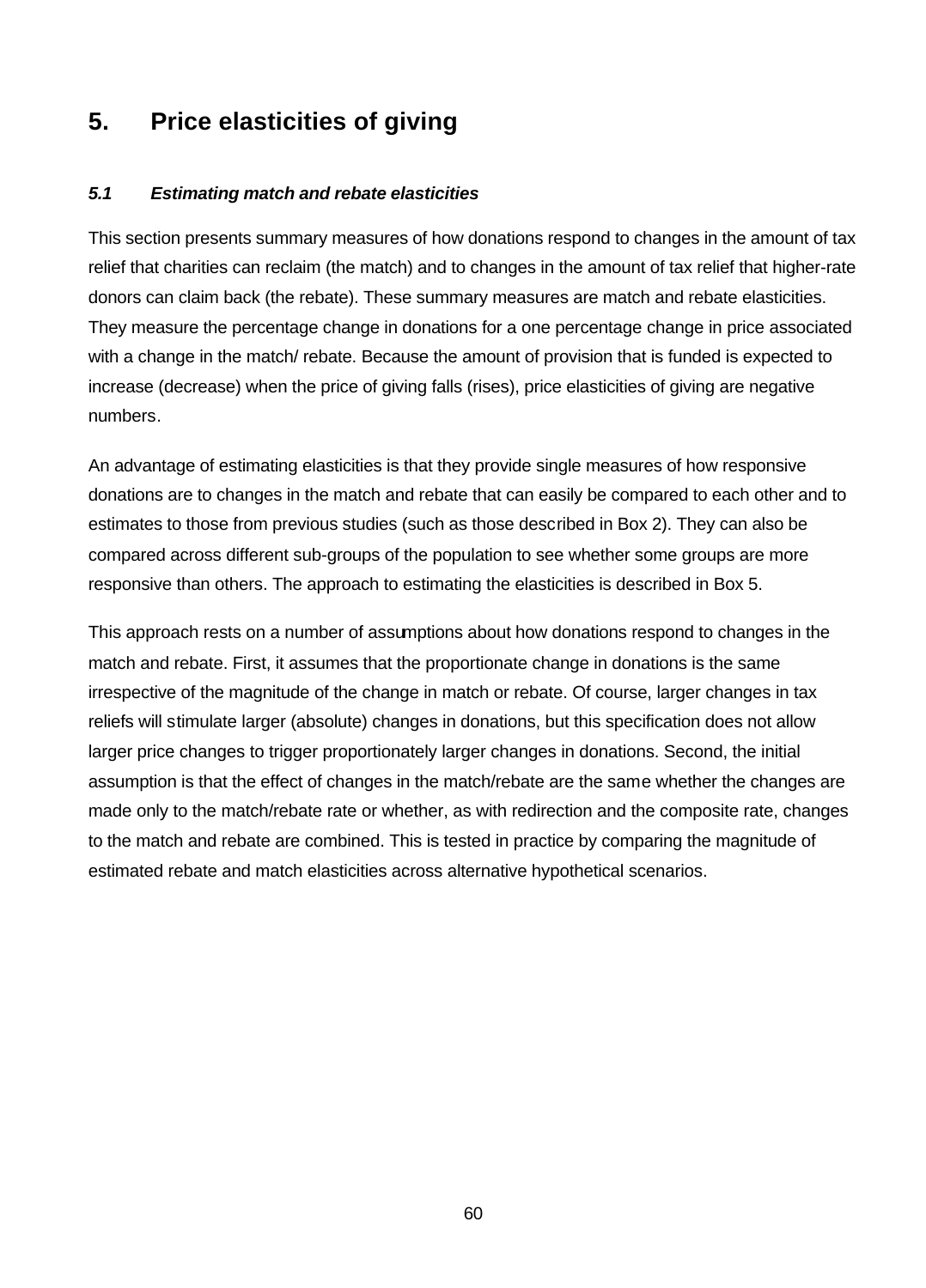#### **Box 5: Estimating match and rebate elasticities**

The regression specification follows directly from the framework in Box 3.

$$
G_i = \boldsymbol{q}_i P^a = \boldsymbol{q}_i \left( \frac{1 - R}{\left(1 + M\right)^g} \right)^a
$$

Taking logs:

$$
\ln(G_{is}) = \ln(q_i) + a \ln(1 - R_s) - b \ln(1 + M_s) + u_{is},
$$

*Gis* is the gross donation of individual *i* under hypothetical scenario s, *q<sup>i</sup>* is an individual-specific term capturing the individual's observed and unobserved characteristics that might affect how much they give, *R<sup>s</sup>* is the rebate rate associated with hypothetical scenario s, while *M<sup>s</sup>* is the match rate associated with hypothetical scenario s. *uis* is a random error term associated with each level of donations for each individual and can be thought of as capturing reporting or rounding error.

The coefficient *a* captures the rebate elasticity of gross donations, while the coefficient *b* captures the match elasticity of gross donations. *b* is equal to *ga* where *g* is the relative weight given to the match rate (compared to the rebate).

The elasticity measures the percentage change in donations in response to a 1 per cent change in the price of donations. For example, for reclaimers, the estimated rebate elasticity with respect to gross donations is -0.33. This implies that a 1 per cent increase in the price of donations associated with a change in the rebate would cause gross donations to fall by 0.33 per cent. The estimated match elasticity with respect to gross donations is -1.16. This implies that a 1 per cent increase in the price of donations associated with a change in the match would cause gross donations to fall by 1.16 per cent.

The sample consists of 9,630 observations. Each individual has an initial donation and (up to) two hypothetical donations under each of the two scenarios. A random effects model is estimated. This is efficient and unbiased if the rebate and match terms are unrelated to individuals' characteristics. Since the rebate and match terms are randomly allocated to individuals this should be true by assumption.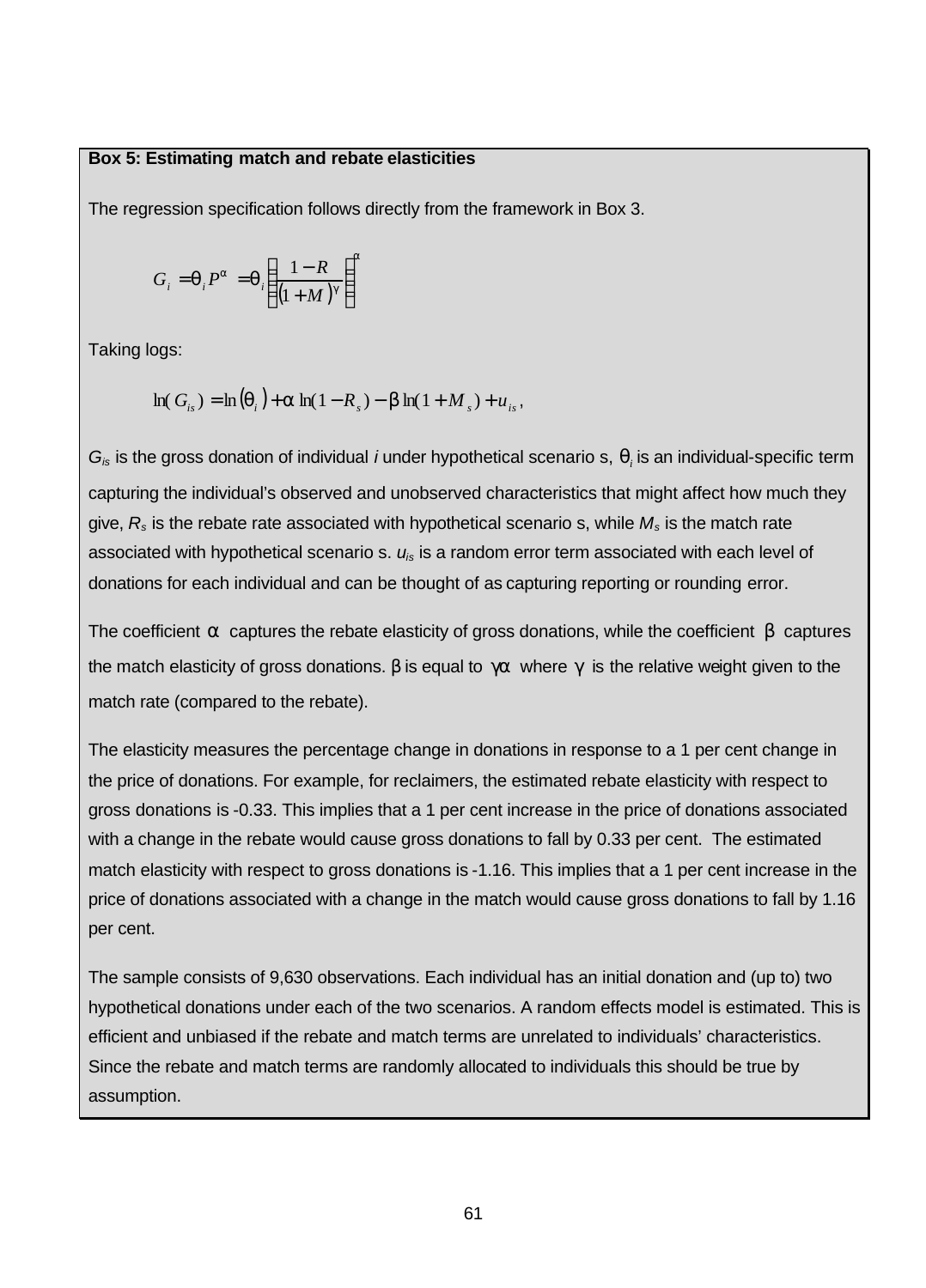#### *5.2 Estimated elasticities*

The elasticity estimates for each taxpayer group are summarised in Table 21. In each case the elasticity measures the percentage change in donations for a 1 per cent change in the price associated with a change in the match or rebate – separate estimates are reported for gross donations and cash donations. The existing empirical literature on match and rebate elasticities (summarised in Box 2) has estimated elasticities of gross donations and these are likely to matter for total donations received by charities; the elasticity of cash donations is informative about individuals' adjustment in donations out of net-of-tax income.

The results show that, for higher-rate taxpayers, gross donations are more sensitive to changes in the match than to changes in the rebate. Not surprisingly, gross donations among non-reclaimers do not respond to changes in the rebate; the estimated rebate elasticity is not statistically significantly different to zero for this group. For reclaimers, the estimated rebate elasticity for gross donations is greater (-0.33) than for non-reclaimers but is still significantly lower than the match elasticity. The estimated match elasticities for reclaimers and non-reclaimers are the same.

|                                                                                                                 | Gross donations |            |                  | Cash donations |            |                  |  |
|-----------------------------------------------------------------------------------------------------------------|-----------------|------------|------------------|----------------|------------|------------------|--|
|                                                                                                                 | Rebate          | Match      | <b>Test</b>      | Rebate         | Match      | Test             |  |
|                                                                                                                 | elasticity      | elasticity | $\alpha = \beta$ | elasticity     | elasticity | $\alpha = \beta$ |  |
|                                                                                                                 | $(\alpha)$      | $(\beta)$  |                  | $(\alpha)$     | $(\beta)$  |                  |  |
| Basic-rate taxpayers                                                                                            |                 | $-1.27**$  |                  |                | $-0.27**$  |                  |  |
|                                                                                                                 |                 | (0.02)     |                  |                | (0.02)     |                  |  |
| Non-reclaimers                                                                                                  | $-0.03$         | $-1.16***$ | <b>No</b>        | $-0.03$        | $-0.16**$  | <b>No</b>        |  |
|                                                                                                                 | (0.04)          | (0.06)     |                  | (0.04)         | (0.06)     |                  |  |
| <b>Reclaimers</b>                                                                                               | $-0.33**$       | $-1.16***$ | <b>No</b>        | $-0.33**$      | $-0.16**$  | <b>No</b>        |  |
|                                                                                                                 | (0.04)          | (0.07)     |                  | (0.04)         | (0.07)     |                  |  |
| Note: Standard errors are reported in parentheses. ** denotes that the coefficient is statistically significant |                 |            |                  |                |            |                  |  |
| to zero at the 5% level. "Test" is a test of whether the rebate and the match elasticities are the same, "no"   |                 |            |                  |                |            |                  |  |
| indicates that the two elasticities are statistically significantly different to each other.                    |                 |            |                  |                |            |                  |  |

#### **Table 21: Estimated elasticities**

The estimates of gross match and rebate elasticities are similar to those in the earlier US studies (see Box 2). The estimated match elasticity is -1.16 compared to previous estimates of -1.14 and - 1.05. The estimated rebate elasticity is -0.33 compared to previous estimates of -0.36 and -0.11. The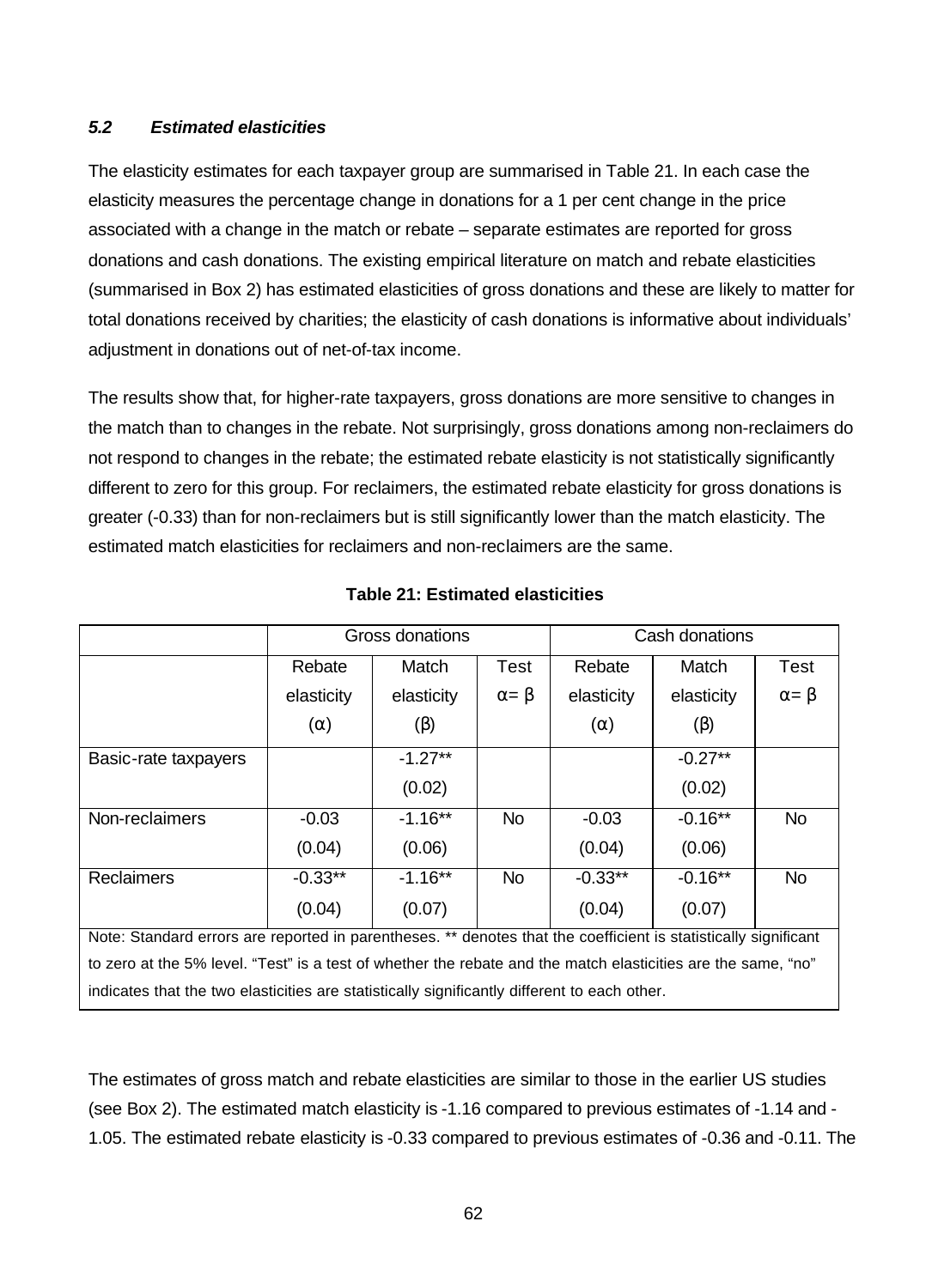implication of these findings is that changing the match is a more effective way of increasing the amount of money going to charity than changing the rebate.

The elasticity of gross donations will incorporate the effect of the change in tax relief. If donors did not adjust their cash donation out of net-of-tax income at all, the match and rebate elasticities would be -1.0 and 0.0 respectively. The elasticity of cash donations is informative about the extent of donors' adjustments. The results show that, among non-reclaimers, cash donations are more sensitive to changes in the match than to changes in the rebate, but that the reverse is true among reclaimers. Reclaimers do adjust their donations out of net-of-tax income more in response to changes in the rebate than to changes in the match; but, overall, the extent of adjustment is not enough to offset the (larger) effect of the change in tax relief on gross donations in the case of the match.

Perhaps more surprising is that the estimated match elasticity for basic-rate taxpayers is greater (in absolute value) than that for higher-rate taxpayers. The existing empirical literature has mixed findings on how the sensitivity of donations varies with individuals' incomes. Some studies find that donations from low-income groups are more sensitive (see for example Boskin and Feldstein, 1977). Other studies have found that donations from low-income groups are less sensitive (see for example Auten, Cilke, and Randolph, 1992). Conducting a meta-analysis of all available studies, Peloza and Steele (2005) conclude that sensitivity of donations among high-income individuals appears to be slightly greater than among low-income donors, but that this result is not statistically significant. The results here appear out of line with this.

However, in this case, the price changes for basic-rate taxpayers and higher-rate taxpayers are not strictly comparable. In the hypothetical scenarios basic-rate taxpayers faced only changes in the match rate whereas higher-rate taxpayers faced some changes in the match rate that are combined with changes in the rebate rate. It may be that the response to changes in the match rate may be different when there are also changes in the rebate occurring at the same time.

Therefore, separate elasticities were estimated for the options that made changes to *either* the match *or* the rebate rate (Sets A and B in Table 10) and for the options that made changes to both the match rate and the rebate rate at the same time (sets C, D and E in Table 10). The results, reported in Table 22, suggest that responses of gross donations to changes made only to the match/rebate rate are greater than the responses when changes are made to both at the same time. This is particularly the case for the rebate. However, considering the elasticity estimates in column (I) it remains the case that the estimated rebate elasticity is significantly lower (in absolute) value than the match elasticity, implying that changes in the match are more effective at increasing the amount of money going to charity than changes in the rebate.

63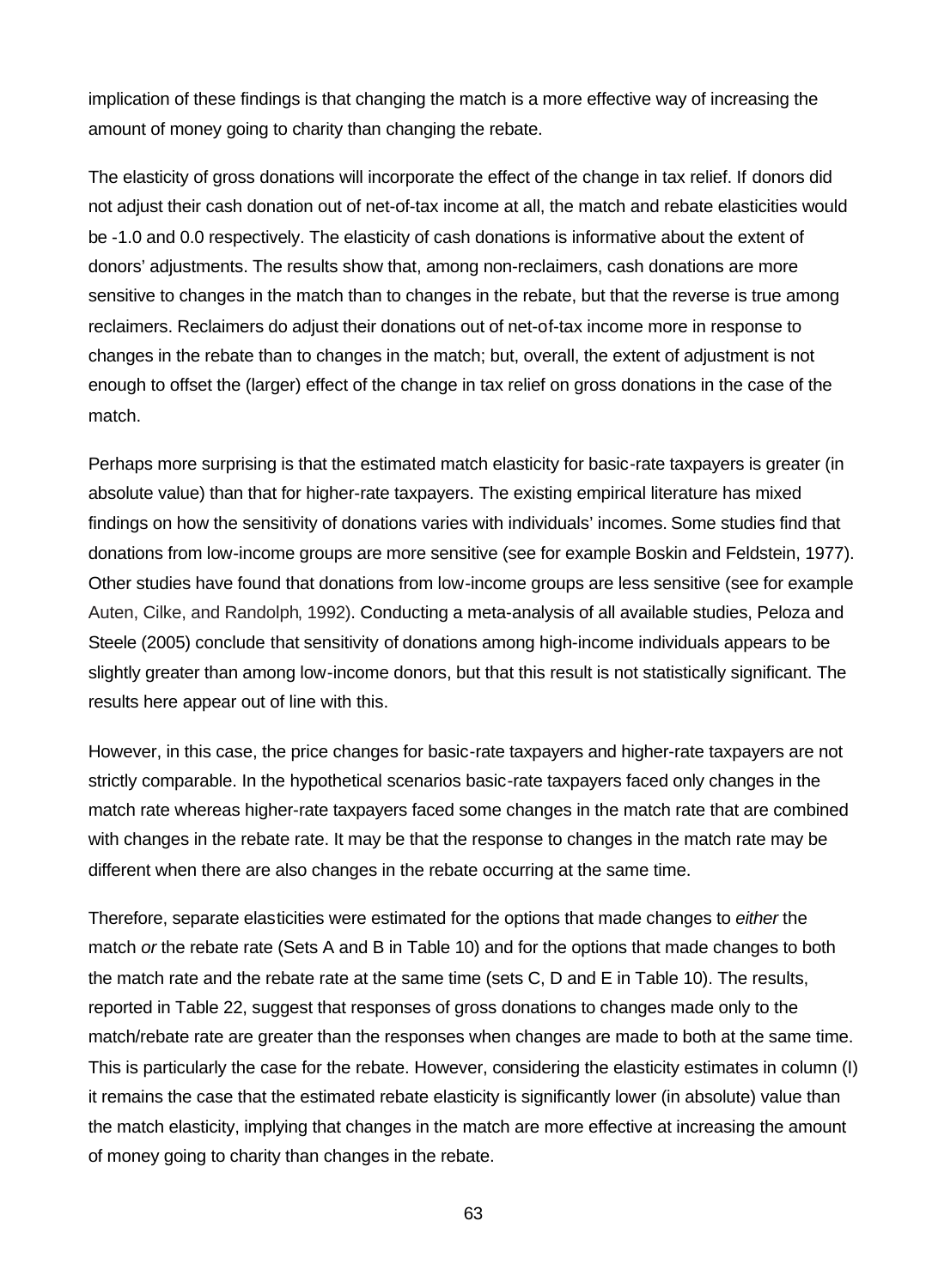The estimated match elasticities for higher rate taxpayers in column (I) Table 22 are more directly comparable with the elasticity for basic-rate taxpayers in Table 21. This comparison confirms the general finding that higher income groups are (slightly) more responsive. This positive relationship between income and sensitivity to price changes is supported by estimating elasticities by income level within the group of reclaimers. As shown in Figure 4 the estimated match and rebate elasticities are increasing (in absolute value) in income. In general, donations from higher income givers appear to be more sensitive to changes in both the match and rebate.

|                                                                                                                 |            | (I) Options that change either the |                  | (II) Options that change both the |                                    |                  |
|-----------------------------------------------------------------------------------------------------------------|------------|------------------------------------|------------------|-----------------------------------|------------------------------------|------------------|
|                                                                                                                 |            | match or the rebate but not both   |                  |                                   | match and rebate – redirection and |                  |
|                                                                                                                 |            |                                    |                  | composite rates                   |                                    |                  |
|                                                                                                                 | Rebate     | Match                              | Test             | Rebate                            | Match                              | <b>Test</b>      |
|                                                                                                                 | elasticity | elasticity                         | $\alpha = \beta$ | elasticity                        | elasticity                         | $\alpha = \beta$ |
|                                                                                                                 | $(\alpha)$ | $(\beta)$                          |                  | $(\alpha)$                        | $(\beta)$                          |                  |
| Non-reclaimers                                                                                                  | $-0.31$    | $-1.31***$                         | <b>No</b>        | $-0.02$                           | $-1.15**$                          | No.              |
|                                                                                                                 | (0.19)     | (0.33)                             |                  | (0.03)                            | (0.05)                             |                  |
| <b>Reclaimers</b>                                                                                               | $-0.75**$  | $-1.39**$                          | <b>No</b>        | $-0.30**$                         | $-1.13**$                          | <b>No</b>        |
|                                                                                                                 | (0.14)     | (0.23)                             |                  | (0.05)                            | (0.07)                             |                  |
| Note: Standard errors are reported in parentheses. ** denotes that the coefficient is statistically significant |            |                                    |                  |                                   |                                    |                  |
| to zero at the 5% level. "Test" is a test of whether the rebate and the match elasticities are the same, "no"   |            |                                    |                  |                                   |                                    |                  |
| indicates that the two elasticities are statistically significantly different to each other.                    |            |                                    |                  |                                   |                                    |                  |

**Table 22: Estimated gross elasticities**

Separate elasticities were also estimated according to the size of Gift Aid donations given in the previous 12 months. These results are shown in Figure 5. As with income, the rebate elasticity increases (in absolute value) with the size of donation, but the match elasticity decreases. In general, therefore larger donations are more sensitive to changes in the rebate than smaller, but not necessarily more sensitive to changes in the match. Given the fact that income and size of donations are positively correlated, this result on the match elasticity may seem surprising. In practice, however, other factors besides income (e.g. wealth) also explain size of donations and these are likely to account for the observed pattern. Unfortunately, insufficient sample sizes prevent more detailed breakdowns by both income and donation size.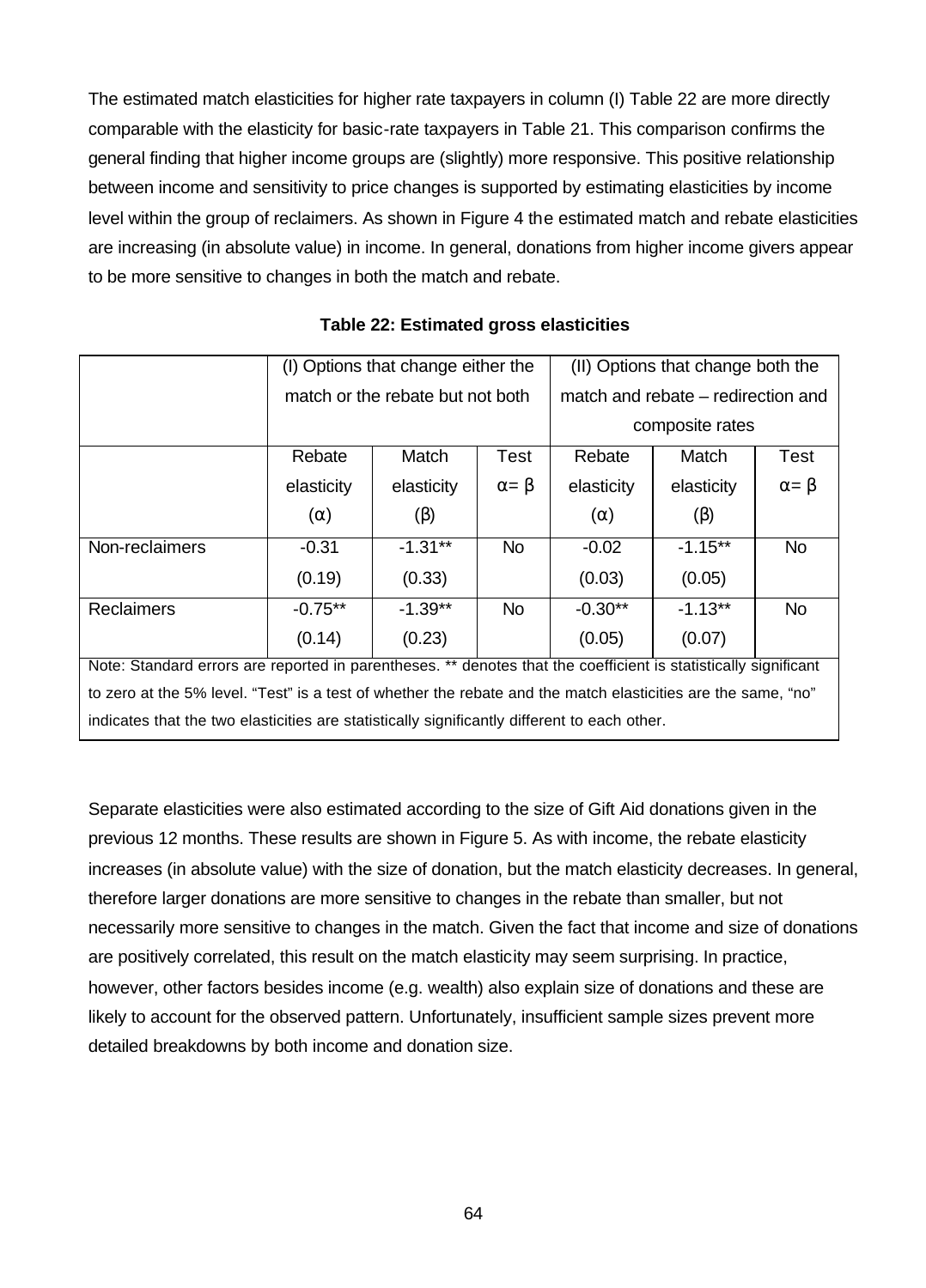

**Figure 4: Estimated gross elasticities, by income (Reclaimers)**

**Figure 5: Estimated gross elasticities, by size of donations (Reclaimers)**

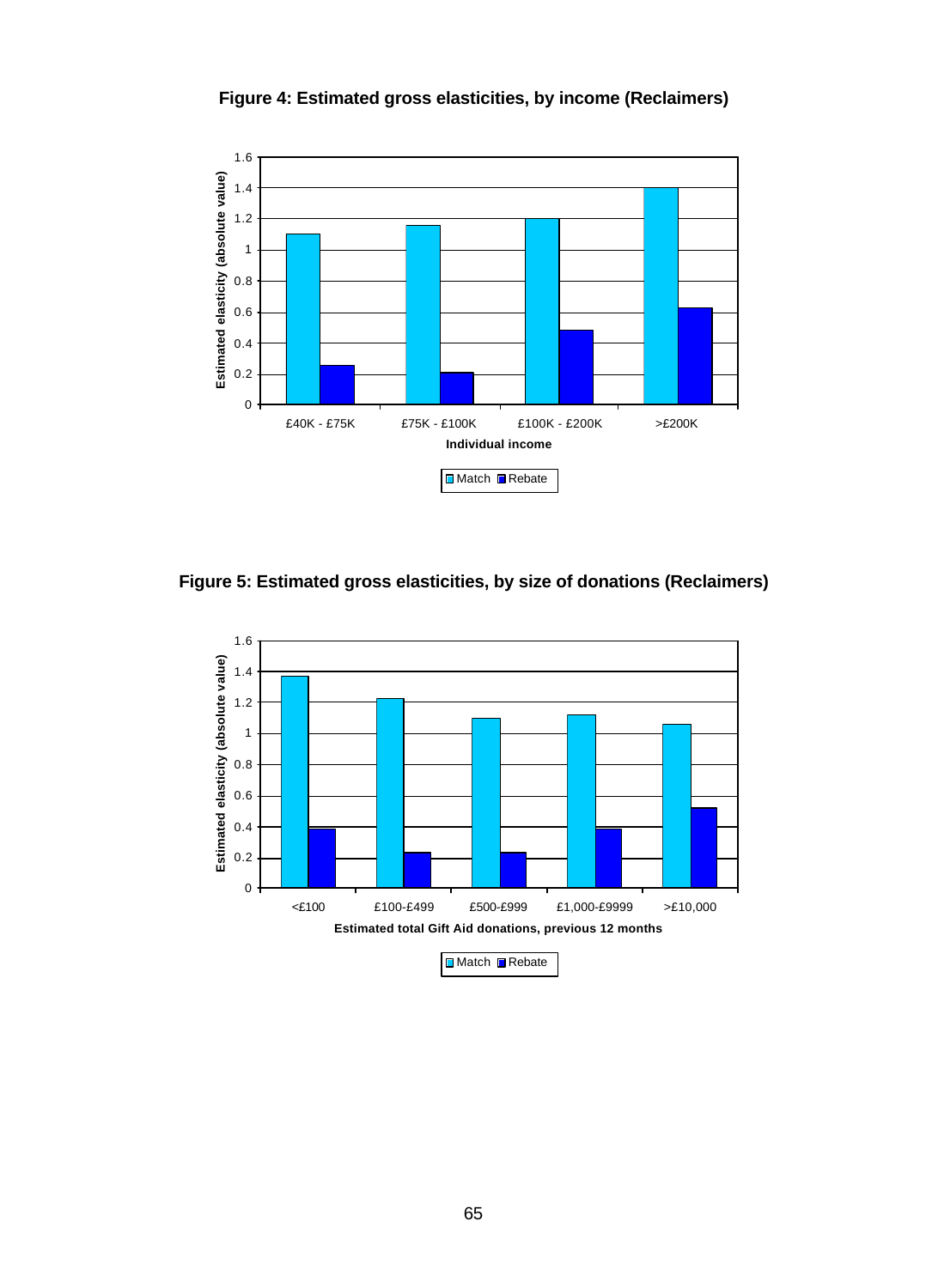# **6. Donors' preferences**

# *6.1 Using discrete choice questions to understand donor preferences*

This section analyses the responses to questions on individuals' preferences for different types of tax treatment of donations. A set of "discrete choice" questions, summarised in Table 23, asked higherrate taxpayers to choose between (hypothetical) alternatives for getting tax relief on donations.<sup>34</sup> The aim was to understand not only how individuals might respond to, but also how they might feel about, alternative forms of tax relief.

# **Table 23: Discrete choice questions**

|                | A                          | В                        | C           |              |
|----------------|----------------------------|--------------------------|-------------|--------------|
|                | I give £80 to a charity    | give £60 to a charity    | genuinely   | Don't know / |
| Q1             | The charity reclaims £20   | The charity reclaims £40 | don't mind  | No opinion   |
|                | I can claim back £20       | I cannot claim anything  | between the |              |
|                |                            | back                     | two         |              |
|                | I give £80 to a charity    | I give £80 to a charity  | I genuinely | Don't know / |
| Q <sub>2</sub> | The charity reclaims £20   | The charity reclaims £20 | don't mind  | No opinion   |
|                | I can claim back £20       | I cannot claim anything  | between the |              |
|                |                            | back                     | two         |              |
|                | I give £100 to a charity   | give £60 to a charity    | I genuinely | Don't know / |
| Q <sub>3</sub> | The charity cannot reclaim | The charity reclaims £50 | don't mind  | No opinion   |
|                | anything                   | I cannot claim anything  | between the |              |
|                | I can claim back £40       | back                     | two         |              |
|                | I give £60 to a charity    | give £60 to a charity    | genuinely   | Don't know / |
| Q4             | The charity reclaims £40   | The charity reclaims £40 | don't mind  | No opinion   |
|                | I cannot claim anything    | can claim back £10       | between the |              |
|                | back                       |                          | two         |              |

*Which of these alternatives would you prefer?*

l

The analysis of the responses to the discrete choice questions addressed the following issues:

- Are there clear preferences among donors for different types of tax treatment?
- Do these preferences correspond to the responses identified in the previous section?

 $34$  The survey originally asked five discrete choice questions (see Annex 1). However, only four questions are analysed here since the fifth did not provide any additional information about preferences for match/ rebate.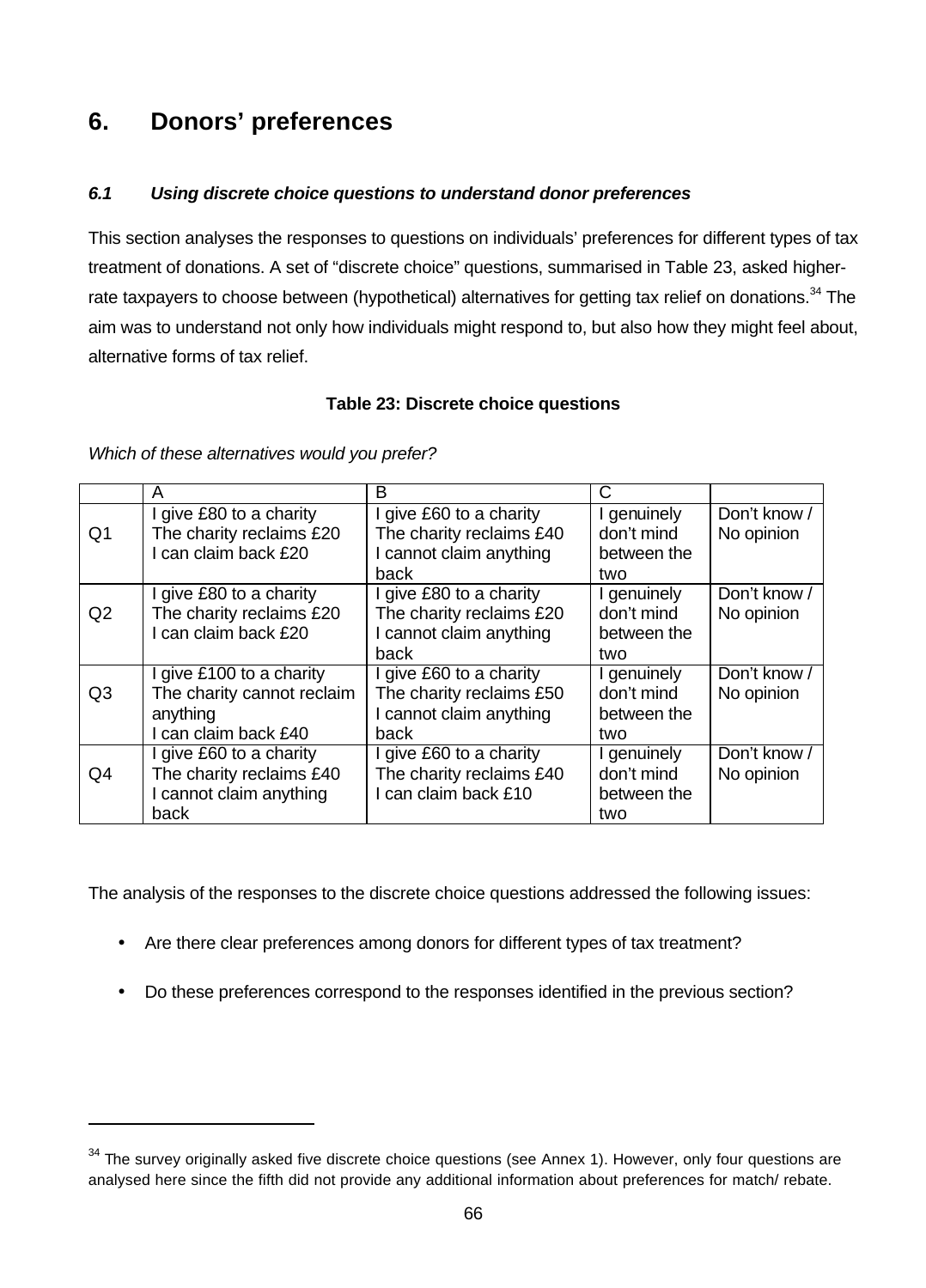## *6.2 Preferences for match versus rebate*

l

Table 24 summarises the responses to the discrete choice questions. In the first question, respondents were given a choice between the current system of match and rebate and a match-only system. Unlike the option of redirection, the match-only system maintains the same price of giving: In both cases it costs 60 pence for each £1 given. $35$ 

If individuals cared only about how much the charity gets and the cost to themselves and not about the form of tax relief, they would be indifferent between the two options (i.e. genuinely not mind between the two options). This was the case for nearly 30 per cent of reclaimers. However, 45 per cent of reclaimers (and nearly 80 per cent of non-reclaimers) said that they would prefer a system where all the relief was directed to the charity. Fewer than one-quarter of reclaimers preferred the current system; these were typically higher value donors.

Questions 2 and 4 tested whether people preferred the match even when the price of giving was lower under an alternative system with a match and a rebate. These questions offered choices between two systems involving identical cash donations and matches, but one system additionally offered a rebate. In both cases, a sizeable minority of people expressed a preference for the matchonly system. This may be because they preferred a simpler system and/or disliked aspects of the rebate. These respondents can be described as having a strong preference for a match-only system.

Question 3 tested whether there were people who have a strong preference for a system with a rebate. The responses show that a minority (14 per cent of those who reclaim) expressed a preference for having a rebate even though the price of giving was lower under a match-only alternative. They would prefer a system where they give  $£100$  and can reclaim  $£40$  to a system where they give £60 and the charity can reclaim an additional £50. This group is not strongly characterised by the size of their donations. But they do show high levels of distrust in institutions, including parliament, banks, the BBC and the NHS. In all these cases the proportion saying that they have "no trust at all" in the organisation is significantly higher among those who strongly prefer a rebate, compared to those who choose the match-only option. This lends some support to the hypothesis that those with a strong preference for the rebate may indeed derive some additional satisfaction from having the money in their own hands and "beating the Exchequer" (see section 2.4).

 $35$  In practice, donors were randomly allocated three variants of the question which varied by donation size (see Annex 1). There was little variation in responses across the three versions and the results are therefore pooled in the analysis.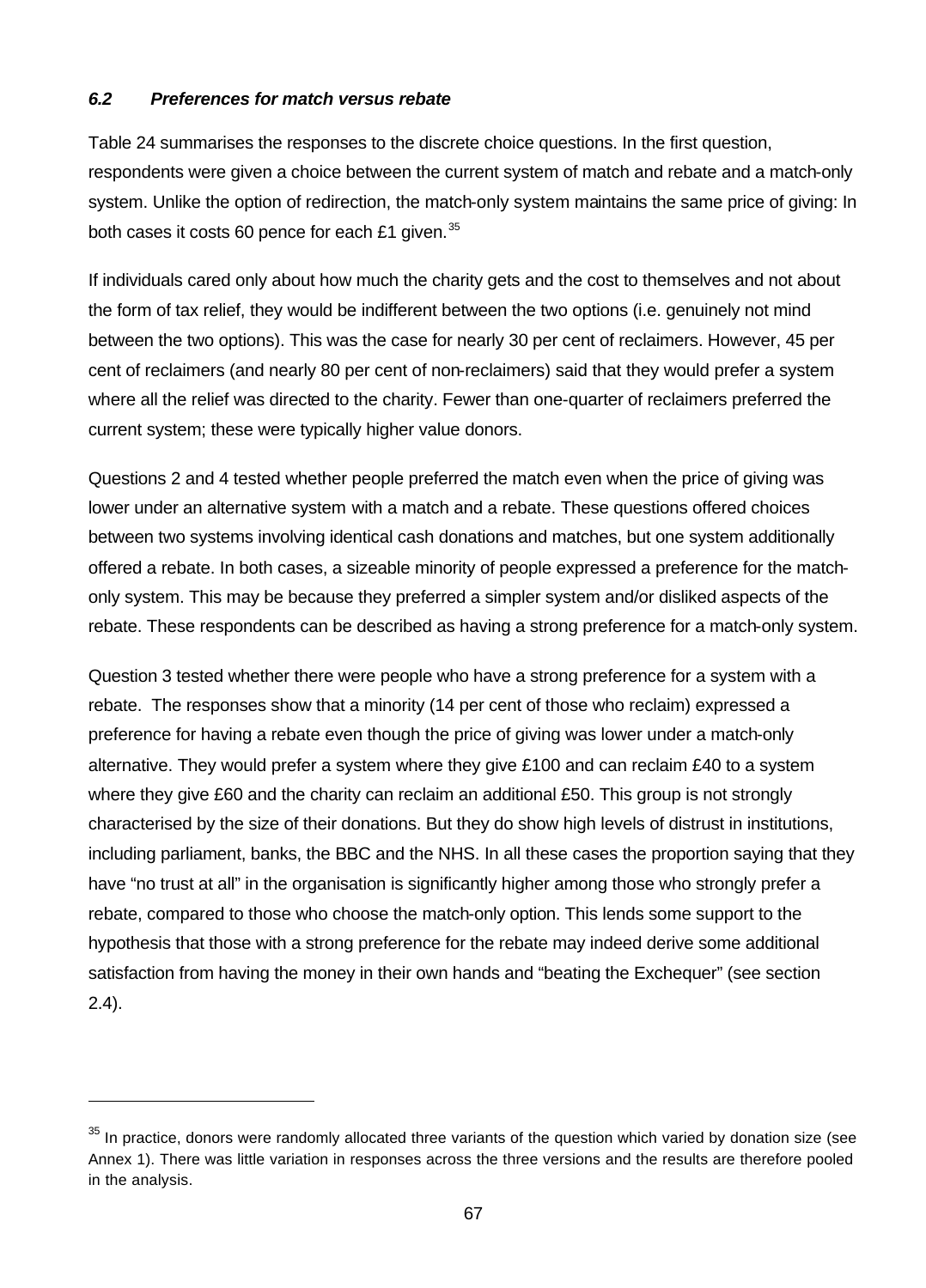## **Table 24: Responses to discrete choice questions**

| Q1                | give £80 to a charity<br>The charity reclaims £20<br>can claim back £20 |                  | give £60 to a charity<br>The charity reclaims £40<br>cannot claim anything<br>back |                  | I genuinely don't mind<br>between the two |                  |
|-------------------|-------------------------------------------------------------------------|------------------|------------------------------------------------------------------------------------|------------------|-------------------------------------------|------------------|
|                   | % sample                                                                | Mean<br>donation | % sample                                                                           | Mean<br>donation | % sample                                  | Mean<br>donation |
| Non-reclaimers    | 7.2%                                                                    | £820             | 78.8%                                                                              | £516             | 11.9%                                     | £491             |
| <b>Reclaimers</b> | 23.5%                                                                   | £5091            | 45.3%                                                                              | £2750            | 28.8%                                     | £4136            |

| Q <sub>2</sub>    | I give £80 to a charity<br>The charity reclaims £20<br>I can claim back £20 |                  | I give £80 to a charity<br>The charity reclaims £20<br>I cannot claim anything<br>back |                  | I genuinely don't mind<br>between the two |                  |
|-------------------|-----------------------------------------------------------------------------|------------------|----------------------------------------------------------------------------------------|------------------|-------------------------------------------|------------------|
|                   | % sample                                                                    | Mean<br>donation | % sample                                                                               | Mean<br>donation | % sample                                  | Mean<br>donation |
| Non-reclaimers    | 61.7%                                                                       | £573             | 22.8%                                                                                  | £439             | 13.3%                                     | £517             |
| <b>Reclaimers</b> | 80.4%                                                                       | £4074            | 8.5%                                                                                   | £1831            | $9.2\%$                                   | £3339            |

| Q3                | I give £100 to a charity<br>The charity cannot<br>reclaim anything<br>can claim back £40 |                  | give £60 to a charity<br>The charity reclaims £50<br>cannot claim anything<br>back |                  | I genuinely don't mind<br>between the two |                  |
|-------------------|------------------------------------------------------------------------------------------|------------------|------------------------------------------------------------------------------------|------------------|-------------------------------------------|------------------|
|                   | % sample                                                                                 | Mean<br>donation | % sample                                                                           | Mean<br>donation | % sample                                  | Mean<br>donation |
| Non-reclaimers    | 5.1%                                                                                     | £887             | 87.5%                                                                              | £513             | 4.6%                                      | £584             |
| <b>Reclaimers</b> | 13.7%                                                                                    | £3679            | 75.6%                                                                              | £3879            | 7.5%                                      | £3459            |

| Q4                | I give £60 to a charity<br>The charity reclaims £40<br>I cannot claim anything<br>back |                  | I give £60 to a charity<br>The charity reclaims £40<br>I can claim back £10 |                  | I genuinely don't mind<br>between the two |                  |
|-------------------|----------------------------------------------------------------------------------------|------------------|-----------------------------------------------------------------------------|------------------|-------------------------------------------|------------------|
|                   | % sample                                                                               | Mean<br>donation | % sample                                                                    | Mean<br>donation | % sample                                  | Mean<br>donation |
| Non-reclaimers    | 30.3%                                                                                  | £481             | 56.9%                                                                       | £579             | 10.2%                                     | £380             |
| <b>Reclaimers</b> | 11.1%                                                                                  | £2254            | 78.0%                                                                       | £4036            | 7.8%                                      | £3421            |

Note to tables: The numbers do not exactly add to 100% because of a small number of Don't Knows

Individuals' responses under the hypothetical scenarios corresponded to their stated preferences for the alternative tax systems in a consistent manner. Figure 7 shows the estimated match and rebate elasticities (as in the previous section) for those who preferred the match-only system in Question 1, those who said they genuinely didn't mind (described as neutral) and those who preferred the current system of match and rebate. There is clear variation in responsiveness to changes in the rebate across the three groups: Gross donations among those who prefer the match and rebate are more responsive to changes in the rebate than among the other two groups (these differences are statistically significant). The estimated match elasticity is also higher, although this difference is not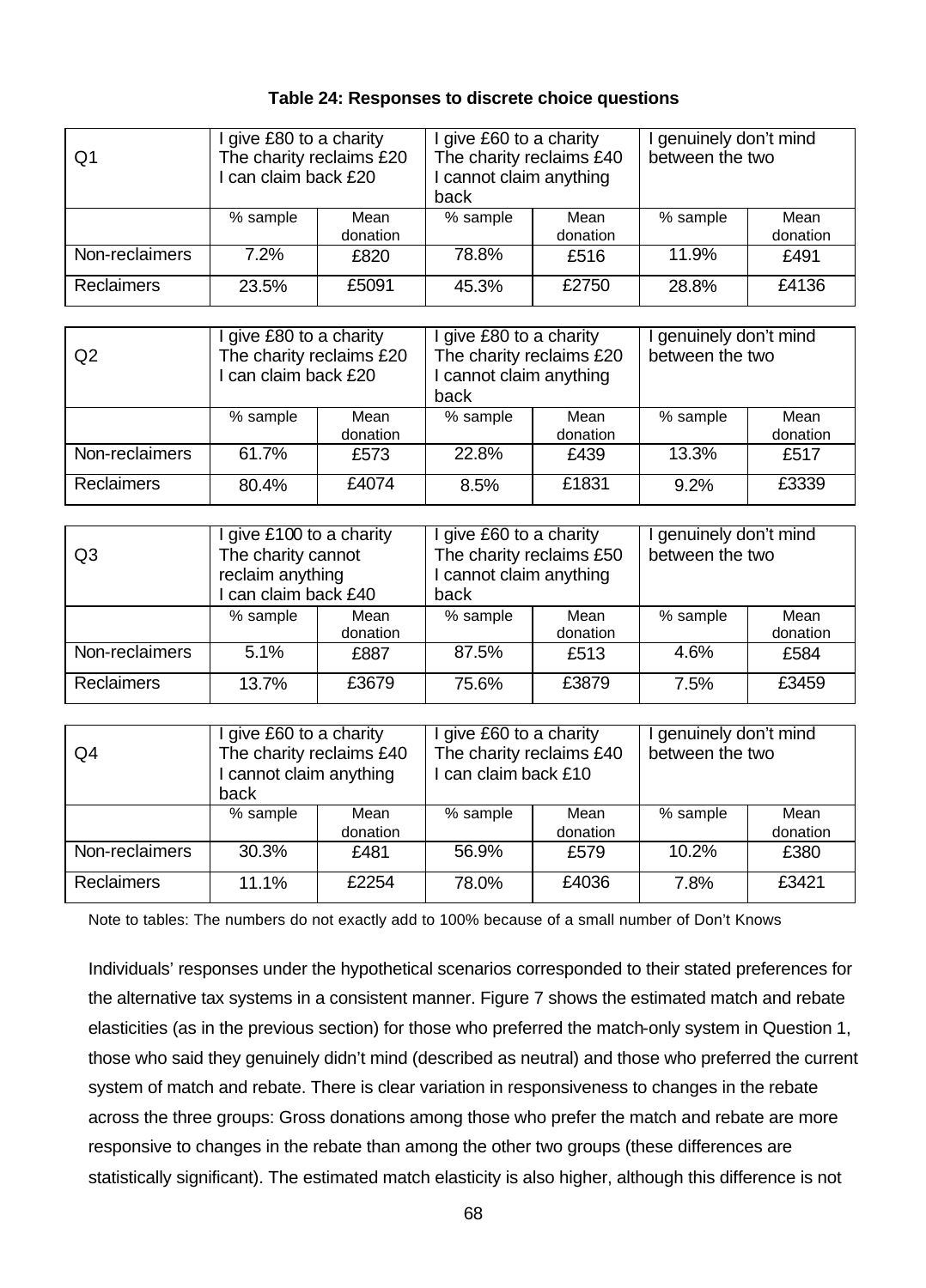significant. Gross donations from donors identified as having a strong preference for a match-only system (rejecting the option of a rebate in Questions 2 and 4) are the least responsive to the match. Gross donations from those who appear to have a strong preference for the rebate (from responses to Question 3) are the most responsive to the rebate, although they are also the most responsive to the match.





To gain further insight into individuals' preferences over the tax treatment of donations, a follow-up question asked:

*In making your choice between these hypothetical scenarios, what was the most important thing affecting your preferred choice?*

Respondents were asked to choose among a number of options that emphasised different components – and combinations of components – of the "price" of giving (the cash donation, the match and the rebate). The responses, summarised in Table 25, show that only a minority of donors (13 per cent of non-reclaimers and 9 per cent of reclaimers) cared only about their cash donation and not at all about either the match or the rebate elements. A high proportion of reclaimers (41 per cent) but a smaller proportion of non-reclaimers (14 per cent) said that they considered all three elements – the cash donation, the match and the rebate. More than half of non-reclaimers and more than one-quarter of reclaimers took into account of how much the charity can reclaim – either on its own, or together with how much they give. One conclusion to emerge from the responses is that, on average, there appears to be more weight put on what the charity can claim back than on what the individual can claim back. This is particularly the case for non-reclaimers as might be expected, but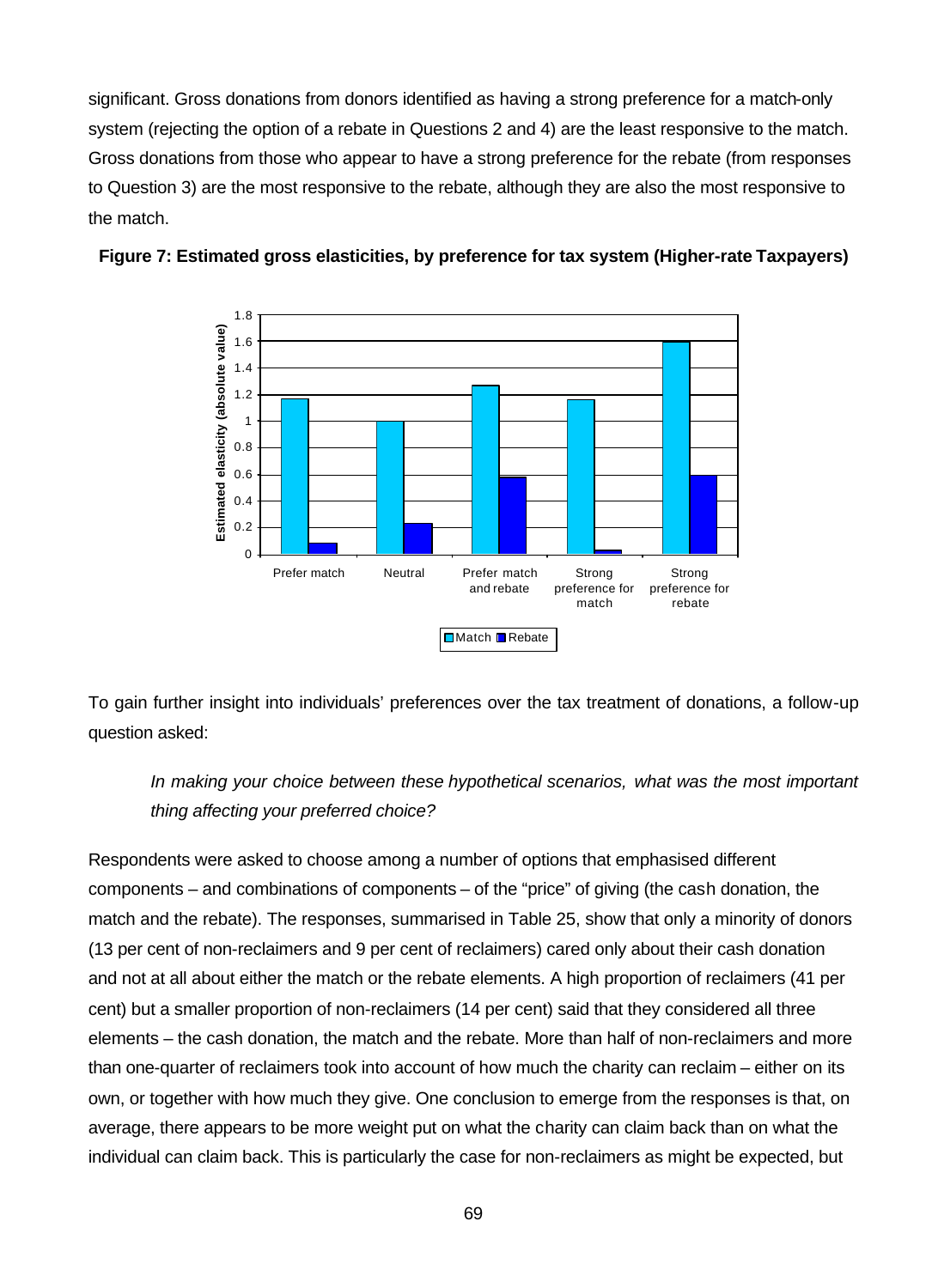is also true for reclaimers. This supports respondents' stated preferences for a system where all the relief is channelled to charities.

| In making your choice between [the different tax<br>treatments], what was the most important thing<br>affecting your preferred choice? | Non-reclaimers | <b>Reclaimers</b> |
|----------------------------------------------------------------------------------------------------------------------------------------|----------------|-------------------|
| Amount you give to charity                                                                                                             | 12.8%          | 8.6%              |
| Amount charity reclaims                                                                                                                | 22.8%          | 11.1%             |
| Amount you claim back                                                                                                                  | 0.6%           | 1.8%              |
| Amount you give less the amount you claim back                                                                                         | 0.5%           | 2.4%              |
| Amount you give plus amount charity reclaims                                                                                           | 30.1%          | 16.9%             |
| Amount you give, amount charity reclaims &                                                                                             |                |                   |
| amount you claim back                                                                                                                  | 13.9%          | 40.6%             |
| Simplest system                                                                                                                        | 11.3%          | 6.8%              |
| Don't know                                                                                                                             | 1.6%           | 2.0%              |
| Other                                                                                                                                  | 6.4%           | 9.9%              |
| Number of observations                                                                                                                 | 671            | 850               |

**Table 25: What do individuals care about?**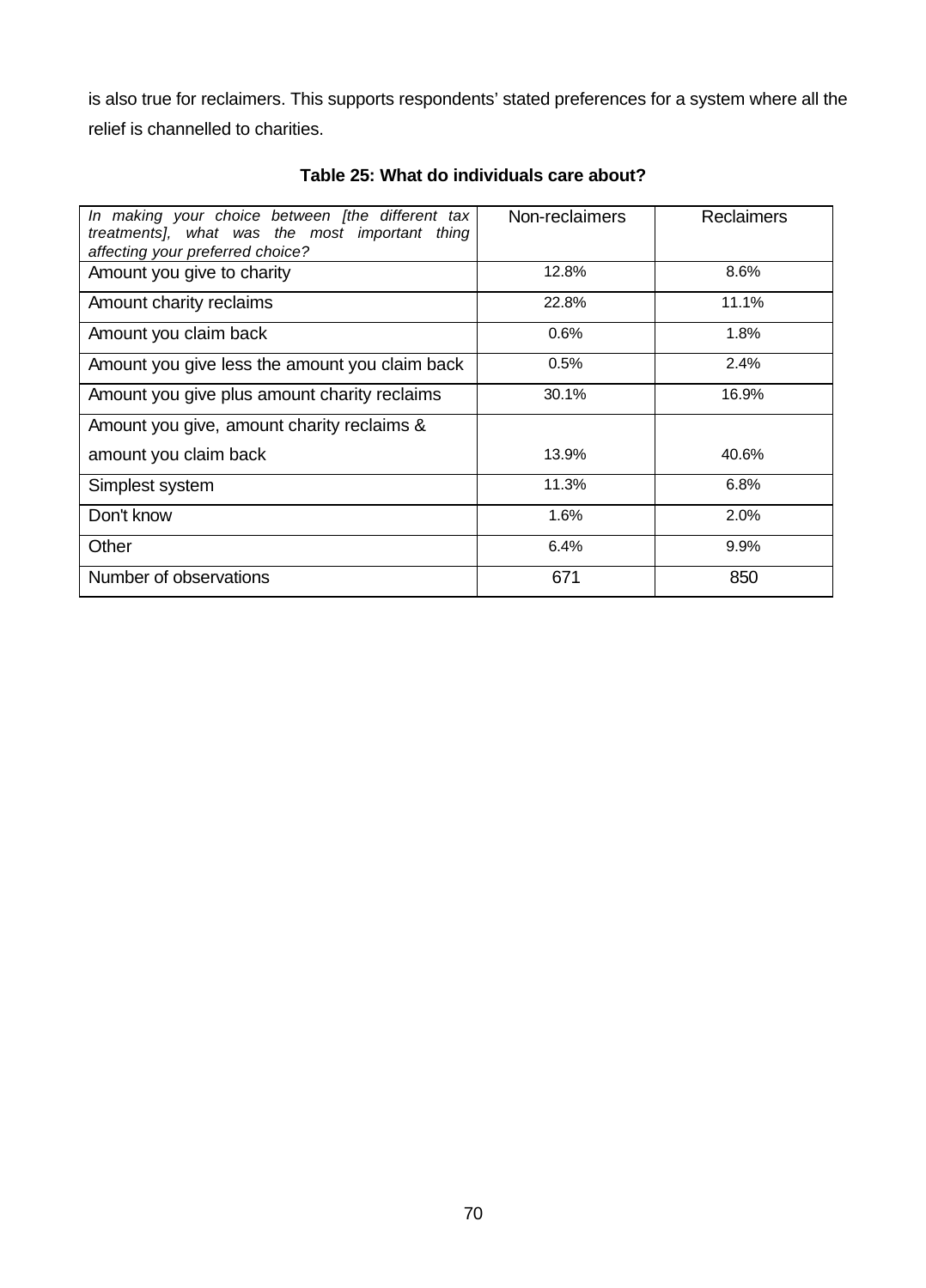# **7. Qualitative interviews with major donors**

The qualitative interviews were intended to explore in more detail how major donors might respond to any changes to Gift Aid. This is an important group because their donations make up a disproportionately large share of total giving. Major donors are also likely to be making extensive use of tax incentives and be reasonably well informed about tax issues.

The sample for the qualitative interviews came from a database of major donors held by New Philanthropy Capital (NPC). This is a charity that works to ensure that the charities with the best results attract the most funding. It does this through carrying out independent research, developing tools for measuring impact and providing consultancy advice to donors on which charities to give to. NPC's database comprises former and current clients and people who have expressed an interest in their research or consulting services. A sample of 20 major donors – known to give away at least £100,000 per year, often considerably more – was randomly selected from the database and approached and 12 interviews were conducted. All those interviewed are 'new philanthropists' in the sense that they have made their money, not inherited it and this may affect their attitudes to giving. Around half made their money in the financial services industry, the rest are entrepreneurs and one is an art dealer. In terms of their characteristics, all are under 60, the youngest is around 30. One is female, the rest males, though many give through charitable trusts which they perceive as family giving. They give to a wide range of charitable organisations – including universities, social investment organisations, environmental organisations, small-scale charities carrying out specific community projects and major overseas aid organisations. It should be borne in mind that the responses may reflect the particular characteristics of the sample; older donors or those with inherited wealth may respond differently.

The full topic guide is given as Annex 2. Key findings are reported under the following headings – the role of tax incentives in giving, the reactions to the option of redirecting higher-rate relief from donors to charities and other issues that were raised in relation to tax incentives and giving.

# *7.1 The role of tax incentives in giving*

l

All the major donors interviewed made extensive use of tax incentives for giving. All of them had used Gift Aid, many had also given shares and set up charitable trusts.<sup>36</sup> Not surprisingly, they viewed the tax incentives very positively:

 $36$  Two interviewees mentioned using CAF trust accounts.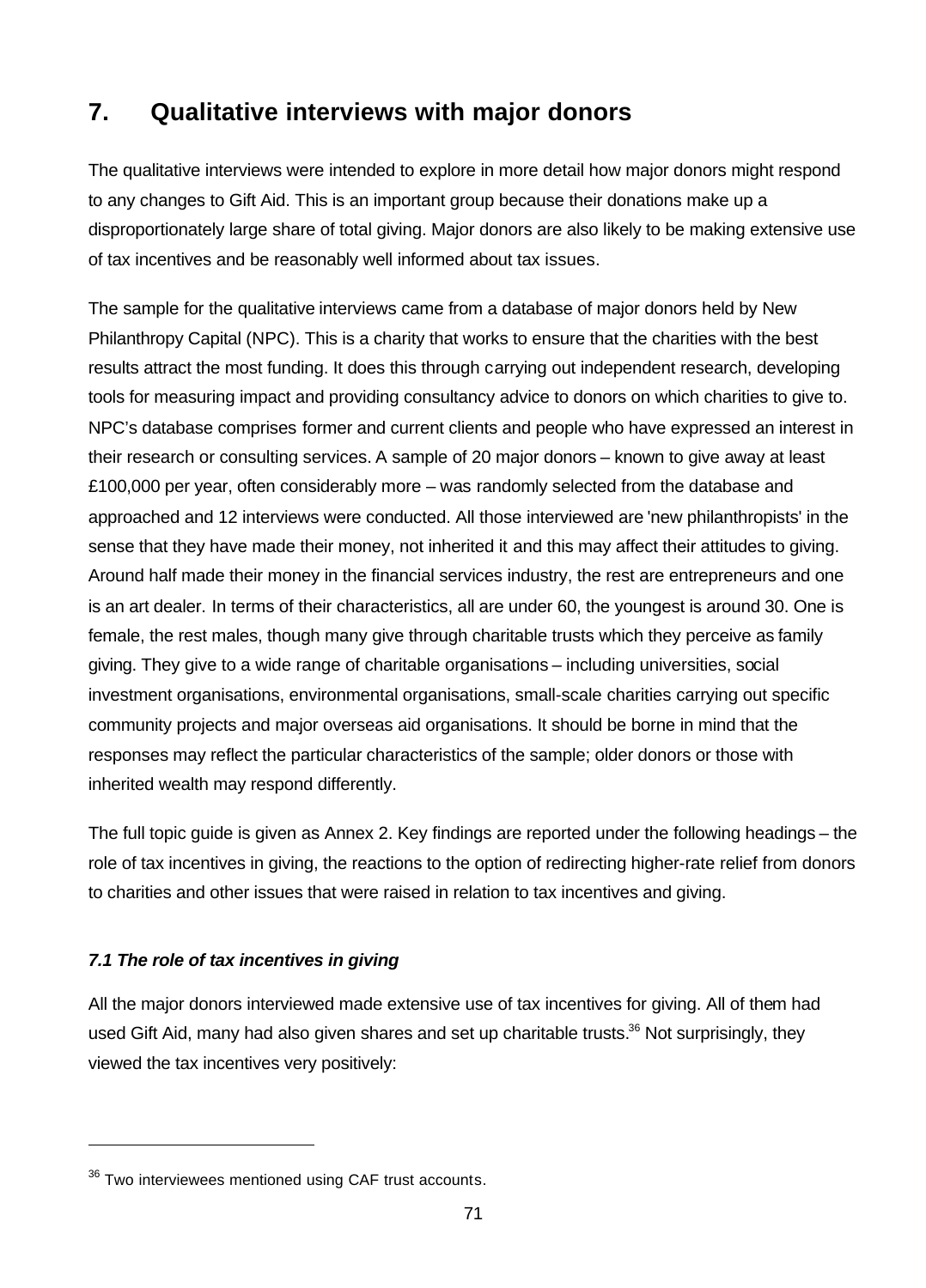"*I am very supportive of the tax incentives for giving; I don't know how well-used they are, but the economics are very compelling*".

Many found being able to make tax-free gifts of shares particularly attractive. One respondent said that the tax incentives were "fair" since the donation had social, not private, benefits.

However, many found the current system of tax incentives to be complicated:

"*I find [tax incentives] quite complicated. My main concern is that every time I give money I want to give the charity maximum benefit, and I'm never sure of the right way to go about that*."

One interviewee who had calculated the impact of the tax system on net and gross donations described it as "*a long and painful process of working it out*". Most interviewees used advisers and accountants. The responses suggested that the donors themselves were primarily responsible for making the decisions about giving but used advisers and accountants as facilitators. In many cases, the "professionals" were left to handle the details:

"W*e are careful about keeping note of our donations outside the trust, so I think our accountant deals with the rebates*".

*"I think you can give [the rebate] on the tax form – my accountant did that one year without letting me know, actually".* 

The donors were asked to say how important tax incentives were in their decisions whether to give, and how much to give. The responses varied quite considerably.

At one end, one respondent described their charitable giving as part of their annual tax-planning process:

"*I have an accountant. Typically towards the end of the year we work out my tax liability and whether I need to offset it by giving*."

If donations are motivated in this way, then there is a potential concern that withdrawing the rebate would remove the incentive for giving. This response shows that this is a real concern, but gives no indication of how widespread it might be in the wider population.

For one other interviewee, the tax planning process was not key to deciding whether to give, but did act as a useful prompt, reminding them to give more. Even among those who intend to give in the absence of tax incentives, the very fact of having to claim the rebate may be a spur to action.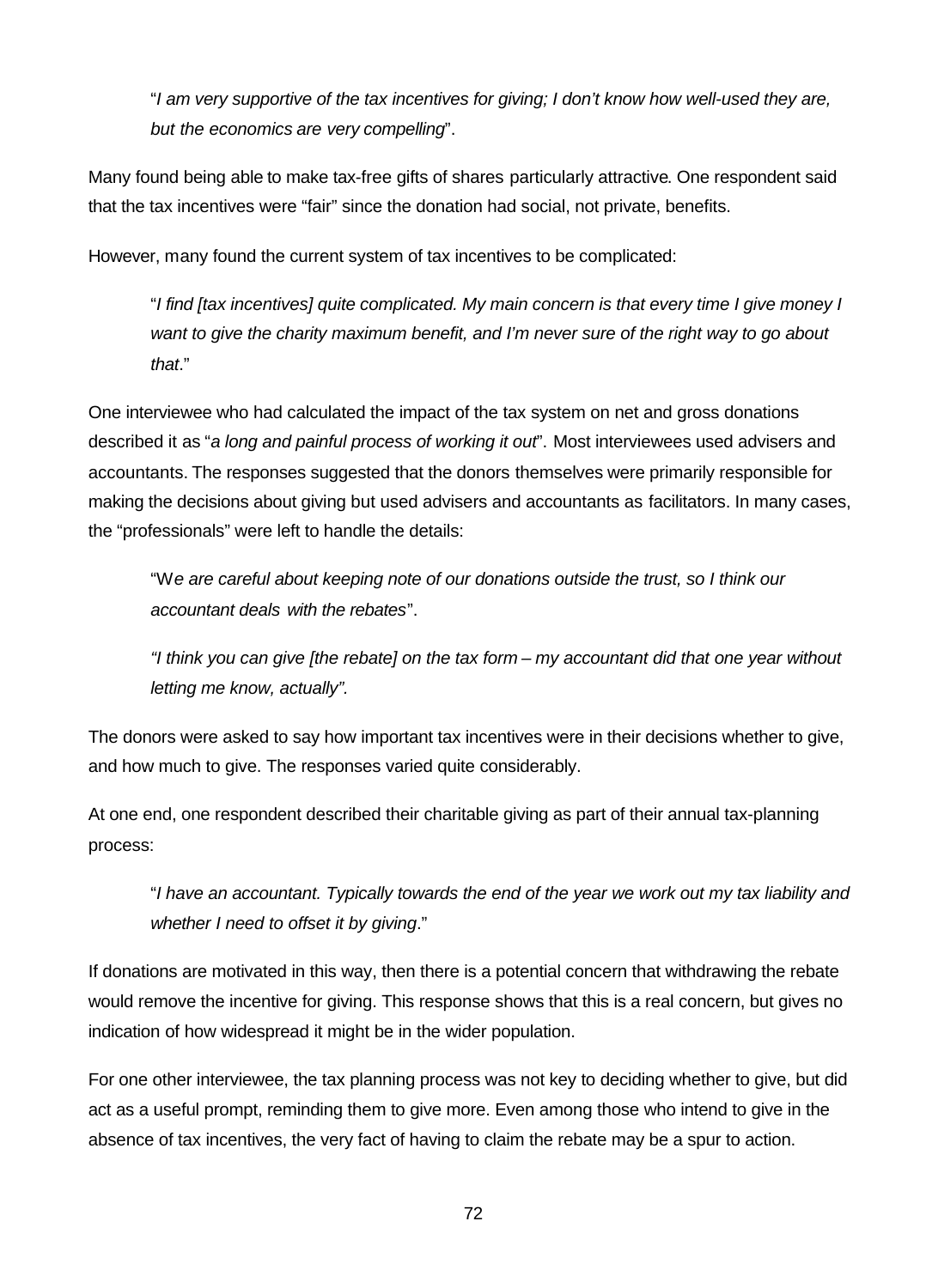However, all other interviewees were explicit that the decision whether to give was not affected by tax incentives. There was a strong level of personal commitment to the charities they gave to – most had built up long-term relationships with the charities they donated to and were often personally involved. This, more than tax incentives, motivated their decisions about giving:

*" [The presence of tax incentives] is not why people give to charities, is it? You either believe in charities or you don't, I think"*

Even among this group of donors giving more than £100,000, there were some for whom tax incentives seemed to have almost no effect on the decision about how much to give. One interviewee said they usually did not bother to reclaim the rebate. Another said that they only thought about how much they gave and not how much the charity got because it was otherwise just too complicated:

"*I just consider how much to give... and don't really take into account how much I am going to get back or what the charity gets in total. I know it sounds off but I didn't pay any attention to all that stuff. I don't get a spreadsheet out and work out my net, I just do it*"

The general response, however, was that tax incentives were important in deciding how much to give. A common theme was that the donors made use of tax incentives to do more for the charities they supported:

"*The motivation is to give donations and to utilise public funds to increase my donations through tax incentives*"

"*It effectively enables me to do more than I otherwise would be able to*"

"*I found I could give more than I had calculated*".

These responses are consistent with most of these donors having a strong, personal connection to the charities they give to.

## *7.2 Reaction to options for policy change*

Redirection of higher-rate relief from the taxpayer to the charity was described to the interviewees and they were asked to say what they thought. The option of giving a rebate to the taxpayer at the marginal rate was also discussed. Again, there was a wide range of responses.

Most interviewees expressed some kind of preference for the way tax relief is given on donations but there was a wide spread of views. Only one said that they genuinely did not mind about the tax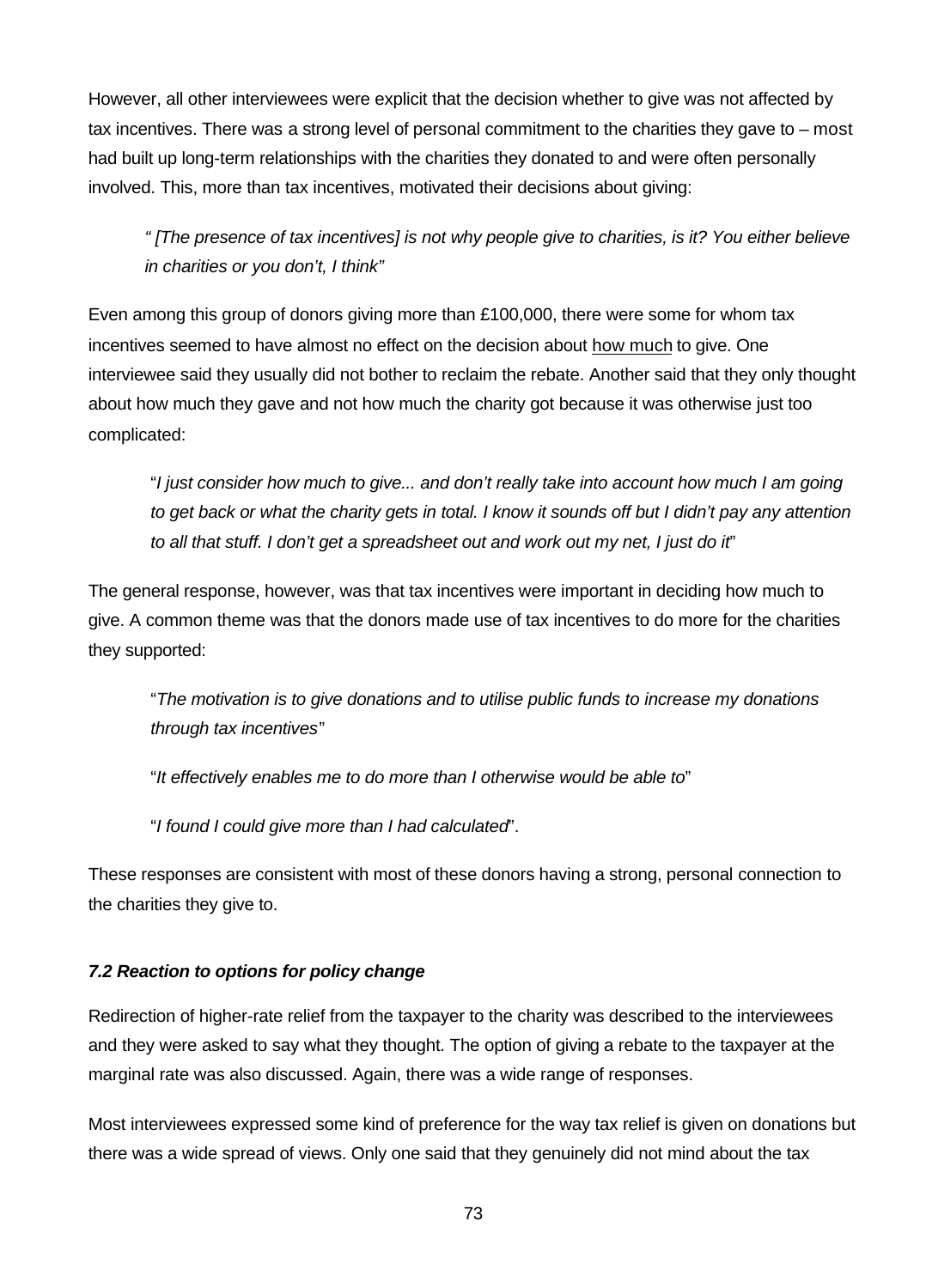system (although, as discussed below, more thought that changes to the tax system would have no effect on their donations):

"*I don't care personally if the money comes from me claiming the rebate and then giving to charity or if the charity claims the rebate. That doesn't matter to me*".

Almost all respondents supported some change to the current system, largely because Gift Aid is seen as being too complex. Only one respondent preferred the current system and liked the "balance", where "*the charity gets a bit more and you get a bit off your tax bill*".

One interviewee gave a very positive reaction to the idea of the change on the grounds that it was preferable for the government to give money to the charity than to the individual:

"*I think it's much better for the organisation than for the individual to get this tax break, and it says something about the way our nation values the work NGOs and charities do*".

Others supported this option because it would simplify the current system:

"*That sounds better because it's simpler. I always planned for the charity to get the Gift Aid and then to give away the rebate too, but I kind of lose track of the rebate*"

"*I've always had the ambition to give a certain percentage of my income, and I must say that's quite a difficult calculation to make. It would be better if the charity got the whole tax relief*"

"*I'm for that, for me that would be a much cleaner process*"

"*I'd much rather have a simpler process, I think the charity's better equipped than I am to handle that stuff*".

One interviewee who would prefer a marginal rebate to redirection, said that (as a second best) they would prefer redirection to the current system on the grounds that it would be "*good to simplify things*"

Two respondents spontaneously said that they would prefer changing to a system that gave the full marginal rebate to the taxpayer. There were several reasons for this. Most favouring the rebate felt that this would be simpler and clearer and one respondent thought that it would provide a "*powerful incentive*".

*"The hypothesis is that that would lead to a behaviour change, because it makes it much clearer to the individual paying the higher-rate of tax that this is a tax-effective way to give".*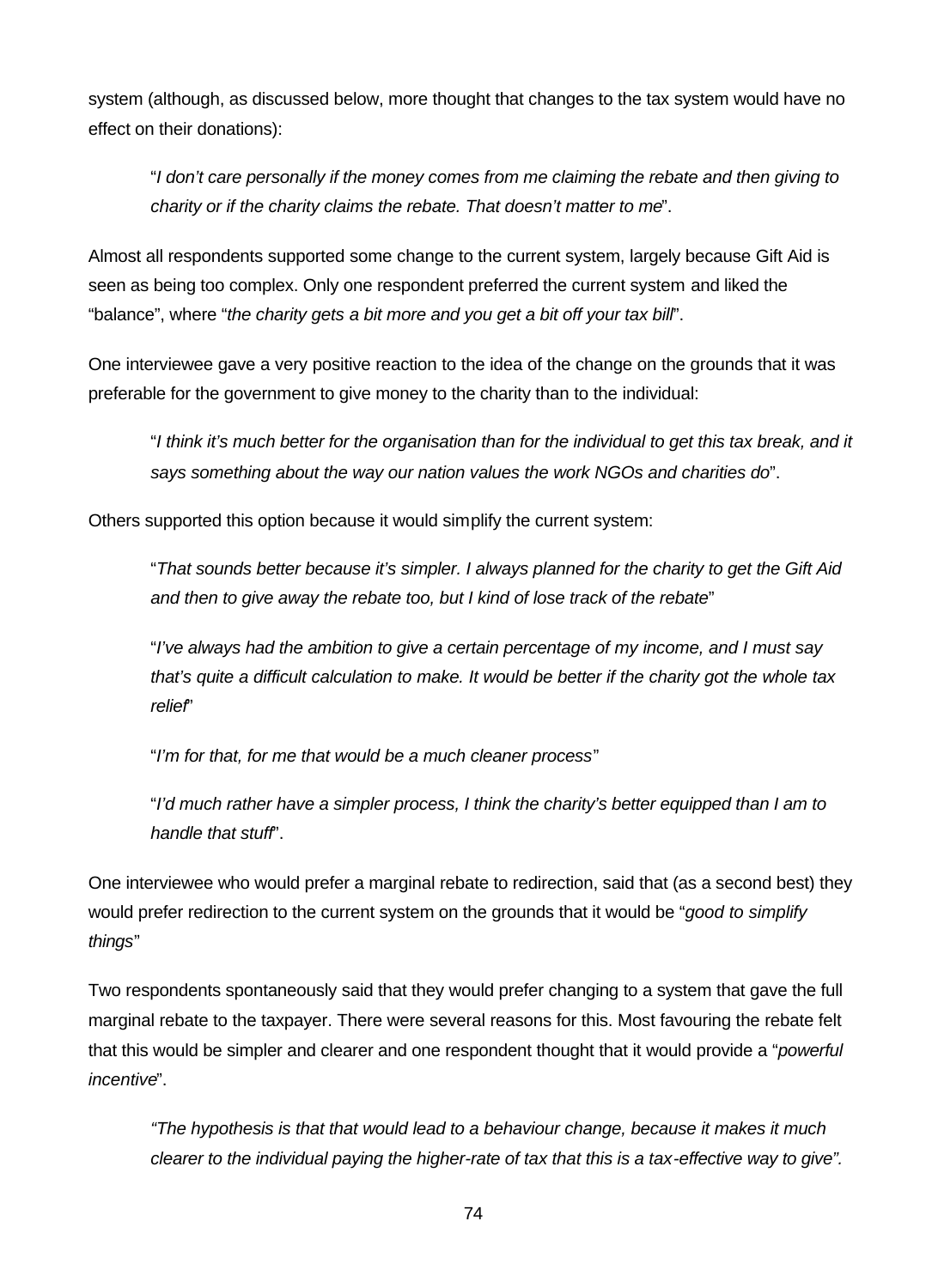The forthcoming rise in the rate of income tax to 50 per cent was a salient issue for a number of interviewees, with the presence of a marginal rebate seen as a "*logical trade-off*" for the increase in the top rate. As already discussed, the rebate was seen as providing a prompt to giving as part of the tax-planning process, reminding people that they need to give and this was felt to be particularly important with the rise in the top rate. Finally, one respondent was deeply cynical that the removal of the rebate might be motivated by a desire to reduce the generosity in tax relief and could mark the start of further reductions:

"*I'm not convinced it will remain in the hands of the charities – I'm concerned that this would be the beginning of the erosion of any tax relief on giving*".

Most respondents discussed what redirection might mean for donations – both for their own personal donations but also the potential wider impact it would have on charities (i.e. how other donors would respond). Again, this reinforces the idea that these major donors care a lot about what the charity gets.

Many of the interviewees said that they did not think that the change would affect them personally, with many saying it would make no difference. However, this response encompassed both those who said that they would maintain their current level of cash donations (which would mean that the charity would actually get more) and those who said they would maintain their current level of net donations (which would mean that the charity would get the same).

*"I don't think it would madly affect what I would give, frankly, which means the charities would get more money I suppose".* 

*"I think people get really worked up about tax changes but I'm not sure how much difference it all makes".* 

*"Would you get the same numbers? That wouldn't make any difference to me".*

*"If it's the same [tax subsidy], as a sophisticated investor I would see through that, and though it might possibly matter on the margin, it's a zero-sum game. When I give to charity I calculate what I've given on a post-tax basis. I may not be typical, but that's what I do. If they give more to charity straight away I will reduce my giving downwards to take that into account".*

These findings are consistent with the results from the quantitative analysis. The estimated price elasticities (Figure 5) suggested that gross donations would be more responsive to changes in the rebate among big donors than among donors giving smaller amounts, but that the level of responsiveness to changes in the match was likely to be greater still. If some major donors are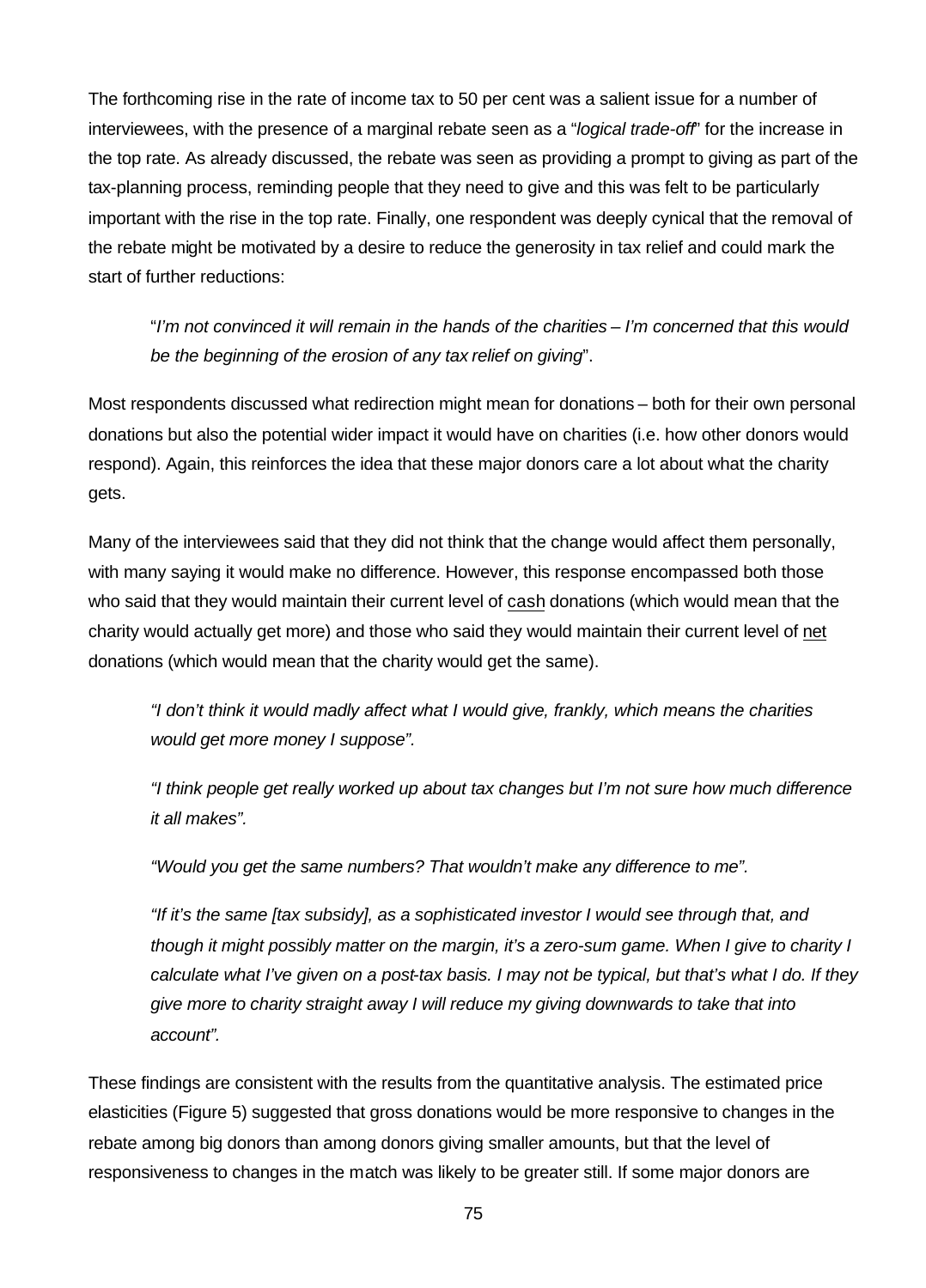unlikely to change their cash donations in response to redirection then charities are likely to get more following the change. This could be offset if some major donors withdraw their support but there is little evidence from the qualitative interviews that this would be the case. Even among the respondents who said that they would prefer a system that offered a rebate at the marginal rate, their responses on how the system of redirection would affect their level of donations suggested that it would not act as a major deterrent to giving in practice.

#### *7.3 Other issues in relation to tax incentives and donations*

Towards the end of the interview the donors were asked if they had any further thoughts about how the current system of tax incentives for giving should evolve. Many gave little by the way of concrete responses, saying that they did not really think about the tax issues in a lot of detail. This is revealing since it reinforces the overall impression that tax issues are not key to their decisions about giving. Among some of the themes that did emerge were the following:

In general, the system of tax incentives for giving is seen as having moved in a positive direction since 1997. More tax incentives have been introduced, such as tax relief on gifts of shares, and the current system of Gift Aid is seen as reasonably effective in giving relief on donations.

#### *"The changes since 1997 have helped to encourage a culture of giving"*

Some respondents felt that more could be done. The US was cited as having a more generous tax treatment of donations, giving a rebate at the donor's marginal rate. However, more emphasis was placed on giving greater publicity to existing schemes. It was felt that the current schemes were under-utilised. Among the potential barriers to take-up were the complexity of the current system, a lack of information and understanding of individual tax incentives.

*"There are some very good incentives that are too little known".*

*"Our system could always be more generous I guess, but I'm not really doing it for tax reasons. I just want the system to be simpler, so it's obvious how I can help the charity most. At the moment that's not always clear."*

*"I would like to see a lot more literature, I'd like people to be better informed… For me it's more about the education about what's already available than about the introduction of new things"*

This suggests that a wider strategy to increase the amount of money going to charities should include measures to increase awareness and take-up of tax incentives.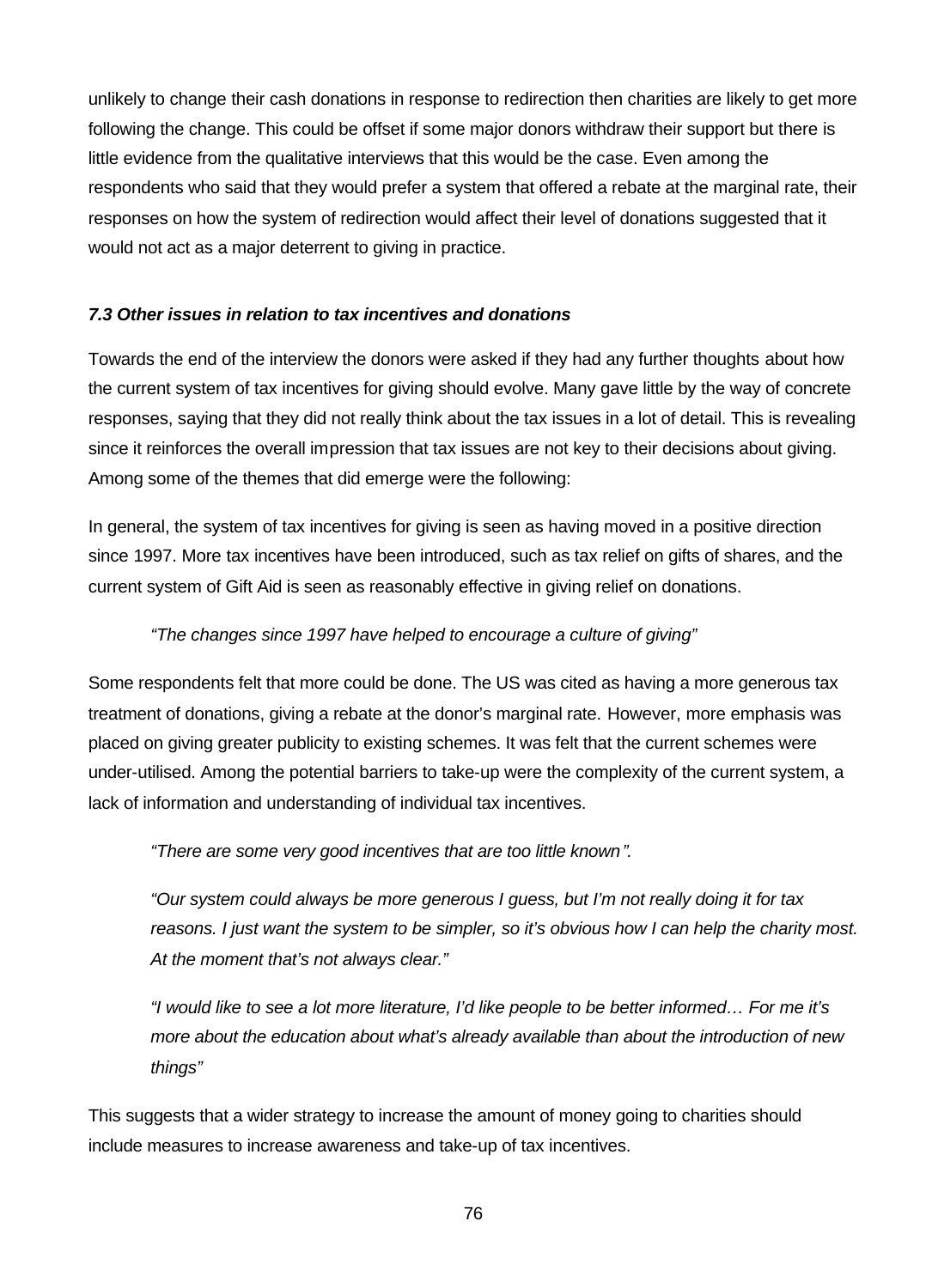## **References**

Andreoni, J., 1988. "Privately provided public goods in a large economy: the limits of altruism." *Journal of Public Economics*, 35: pages 57-73.

Andreoni, J., 1990. "Impure altruism and donations to public goods: a theory of warm-glow giving." *The Economic Journal*, 100: pages 464-477.

Andreoni, J. and A. Payne, 2001. "Do government grants to private charities crowd out giving or fundraising?" *American Economic Review* 93: pages 792-812.

Andreoni, J., 2006. "Philanthropy." In the Handbook of Giving, Reciprocity and Altruism, S-C. Kolm and J. Mercier Ythier, eds., Amsterdam: North Holland: pages 1201-69.

Andreoni, J., 2007. "Charitable giving." In the New Palgrave Dictionary of Economics, 2nd Edition, 2007.

Andreoni, J. and A. Payne, 2009. "Is crowding out due entirely to fundraising? Evidence from a panel of charities." http://econ.ucsd.edu/~jandreon/WorkingPapers/andreoni\_payne2.pdf

Auten, G., Sieg, H., and C. Clotfelter, 2002. "Charitable giving, income, and taxes: an analysis of panel data." *American Economic Review* 92: pages 371-82.

Auten, G., Cilke, J. and W. Randolph, 1992. "The Effects of Tax Reform on Charitable Contributions," *National Tax Journal* 45: pages 267-290.

Bénabou, R., and J. Tirole, 2006. "Incentives and Pro-Social Behavior," *American Economic Review* 96: pages 1652-1678.

Boskin, M. J. and M. Feldstein, 1977. "Effects of the Charitable Deduction on Contributions by Low Income and Middle Income Households: Evidence from the National Survey of Philanthropy," *Review of Economics and Statistics* 59: pages 351-354.

Charities Aid Foundaiton and National Council for Voluntary Organisations (2009) "What impact does inflation have on charitable giving?" UK Giving supplementary paper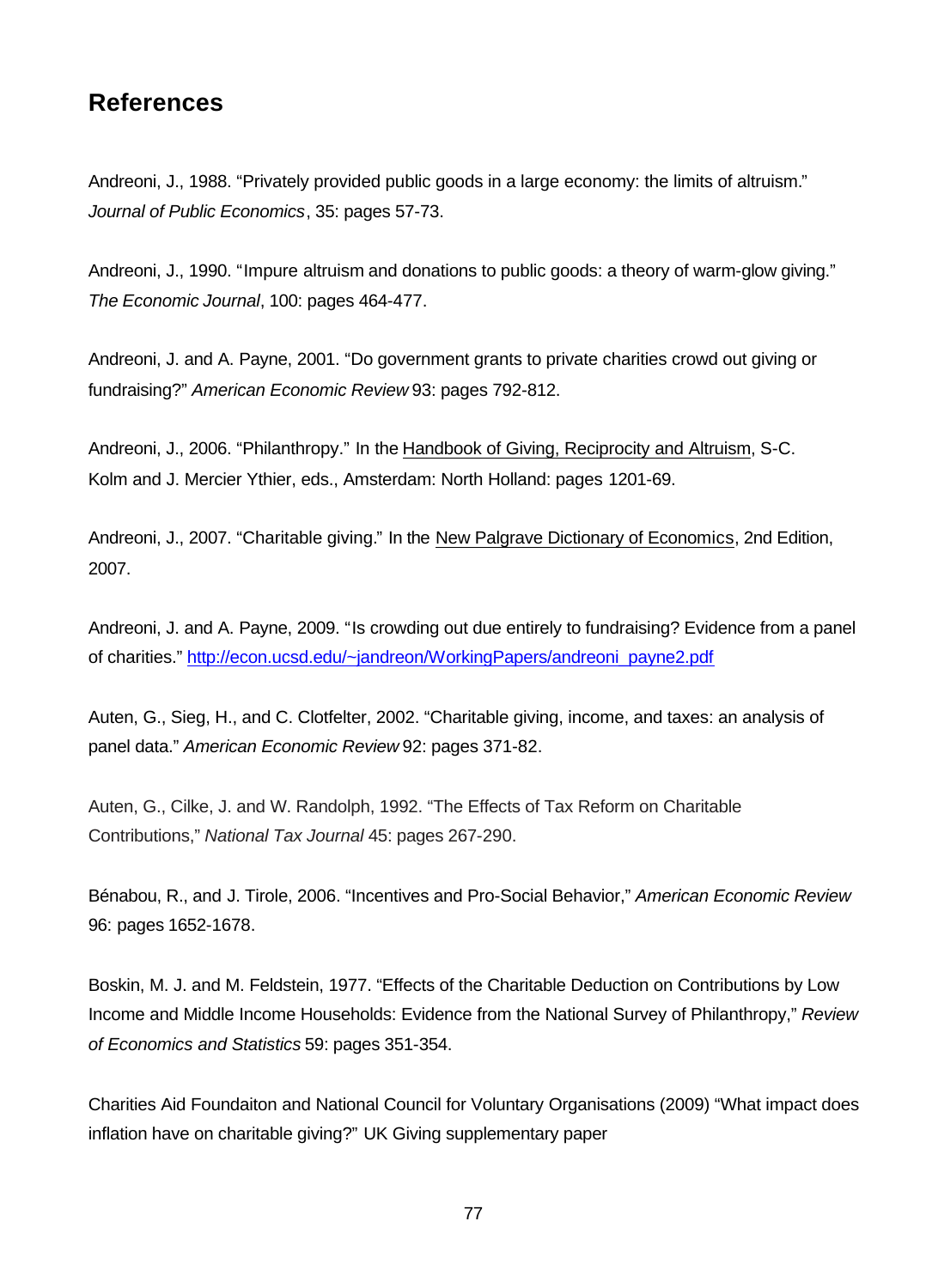Clegg, S., Goodey, E., Walls., P. and Wilding, K. (2008) *UK Giving 2008*, NCVO and CAF, available at http://www.ncvo-vol.org.uk/Research/index.asp?id=3291

Clotfelter, C., 1985. Federal tax policy and charitable giving. Chicago: University of Chicago Press.

Davis, D., Millner, E. and R. Reilly, 2005. "Rebates and matches and consumer behaviour" *Southern Economic Journal* 72: pages 410-421.

Diamond, P.A. and J. Hausman, 1994. "Contingent valuation: is some number better than no number?" *Journal of Economic Perspectives 8*: pages 45-64.

Eckel, C. and P. Grossman, 2003. "Rebate versus matching – does how we subsidize charitable contributions matter?" *Journal of Public Economic* 87: pages 681-701.

Eckel, C. and P. Grossman, 2008. "Subsidizing charitable contributions: a natural field experiment comparing matching and rebate subsidies." *Experimental Economics* 11: pages 234-252.

Feldstein, M. and C. Clotfelter, 1976. "Tax incentives and charitable contributions in the United States: a microeconometric analysis." *Journal of Public Economics*, 5: pages 1-26.

Harrison, G.W. and E. Rutstrom, forthcoming 2009. "Experimental evidence on the existence of hypothetical bias in value elicitation methods", in (C. Plott and V. L. Smith, eds.), Handbook of Experimental Economics Results, New York: Elsevier Science.

HMRC/IPSOS-Mori, 2007. "Charitable giving by wealthy people."

Izzo, T., 1993. "A full spectrum of light: rethinking the charitable contribution deduction." *University of Pennsylvania Law Review* 141: pages 2371-2402.

Peloza, J. and Steele, P., 2005, "The price elasticities of charitable giving: a meta-analysis", *Journal of Public Policy and Marketing* 24: pages 260-272.

Randolph, W., 1995. "Dynamic income, progressive taxes, and the timing of charitable contributions." *Journal of Political Economy* 103: pages 709-38.

Roberts, R., 1987. "Financing public goods." *Journal of Political Economy* 95: pages 420-437.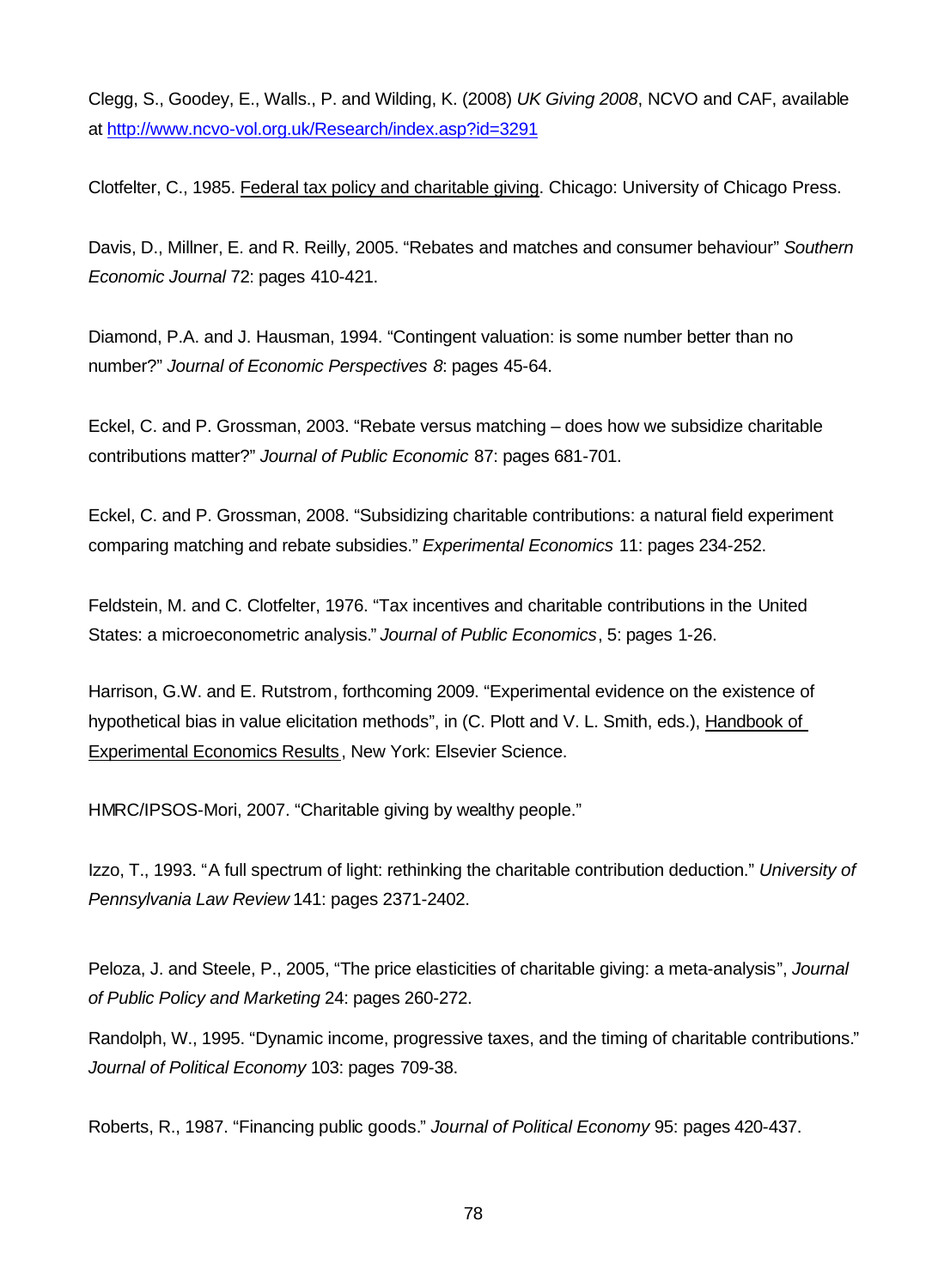Scharf, K., 2000. "Why are tax expenditures for giving embodied in fiscal constitutions?" *Journal of Public Economics* 75: pages 365-387.

Steinberg, R., 1990. "Taxes and giving: new findings." *Voluntas* 1: pages 61-79.

Triest, R., 1998. "Econometric issues in estimating the behavioral response to taxation: a nontechnical introduction." *National Tax Journal* 51: pages 761-72.

Warr, P., 1982. "Pareto optimal redistribution and private charity." *Journal of Public Economics* 19: pages 131-38.

Warr, P., 1983. "The private provision of a public good is independent of the distribution of income," *Economics Letters* 13: pages 207-11.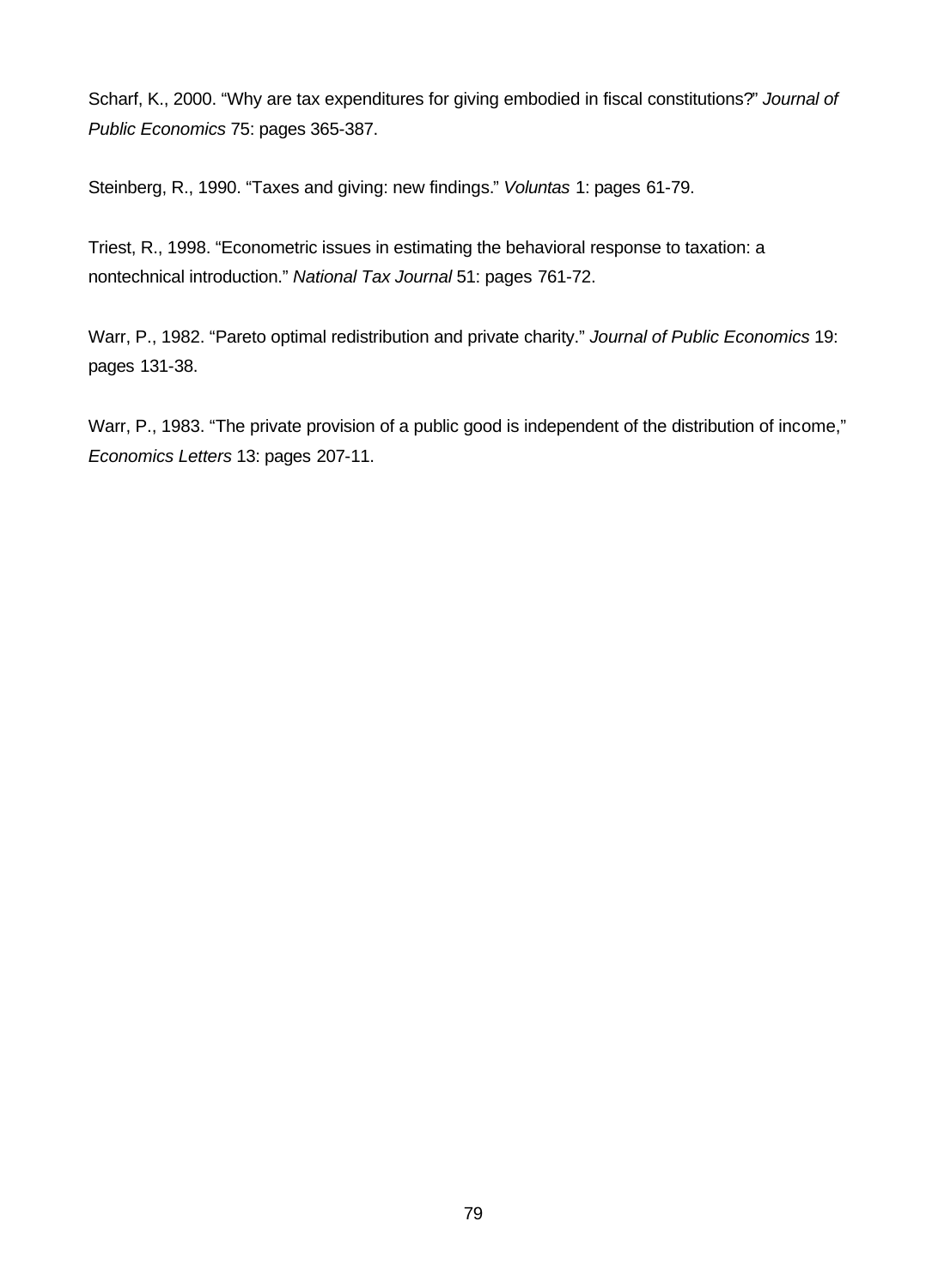# **Appendix 1: Sample characteristics**

|                                                        | Basic-rate taxpayers | Higher-rate taxpayers - | Higher-rate taxpayers - |
|--------------------------------------------------------|----------------------|-------------------------|-------------------------|
|                                                        |                      | Non reclaimers          | Reclaimers              |
| Female                                                 | 0.54                 | 0.38                    | 0.20                    |
| Aged $<$ 35                                            | 0.25                 | 0.28<br>0.31            | 0.07                    |
| Aged 35-44<br>Aged 45-54                               | 0.16<br>0.18         | 0.26                    | 0.17<br>0.34            |
| Aged 55-64                                             | 0.25                 | 0.12                    | 0.24                    |
| Aged 65-74                                             | 0.11                 | 0.02                    | 0.12                    |
| Aged $75+$                                             | 0.06                 | 0.00                    | 0.06                    |
| Individual income < £30K                               | 0.59                 | 0.00                    | 0.00                    |
| Individual income £30K - £40K                          | 0.27                 | 0.00                    | 0.00                    |
| Individual income £40K - £75K                          | 0.06                 | 0.62                    | 0.42                    |
| Individual income £75K - £100K                         | 0.00                 | 0.13                    | 0.14                    |
| Individual income £100K - £200K                        | 0.00                 | 0.13                    | 0.23                    |
| Individual income > £200K                              | 0.00<br>0.49         | 0.04<br>0.87            | 0.09<br>0.60            |
| Employed full-time<br>Employed part-time               | 0.11                 | 0.02                    | 0.05                    |
| Self-employed                                          | 0.09                 | 0.07                    | 0.13                    |
| Retired                                                | 0.25                 | 0.03                    | 0.19                    |
| Other non-working                                      | 0.06                 | 0.01                    | 0.02                    |
| Highest qualification - degree                         | 0.43                 | 0.45                    | 0.40                    |
| Highest qualification - higher degree                  | 0.23                 | 0.35                    | 0.42                    |
| Married                                                | 0.55                 | 0.60                    | 0.80                    |
| Cohabiting                                             | 0.13                 | 0.15                    | 0.05                    |
| Single                                                 | 0.21                 | 0.18                    | 0.09                    |
| Widowed                                                | 0.04<br>0.04         | 0.02<br>0.04            | 0.02<br>0.03            |
| Divorced<br>Separated                                  | 0.01                 | 0.01                    | 0.01                    |
| Ever had children                                      | 0.56                 | 0.54                    | 0.77                    |
| Understands tax incentives                             | 0.55                 | 0.46                    | 0.64                    |
| Regular giver                                          | 0.56                 | 0.40                    | 0.35                    |
| Ever worked as a volunteer                             | 0.69                 | 0.62                    | 0.66                    |
| Ever worked for a charity                              | 0.19                 | 0.10                    | 0.10                    |
| Type of charity supported                              |                      |                         |                         |
| Type: Medical                                          | 0.62                 | 0.64                    | 0.60                    |
| Type: Education                                        | 0.12                 | 0.11                    | 0.24                    |
| <b>Type: Religious</b>                                 | 0.33<br>0.11         | 0.17                    | 0.46                    |
| <b>Type: Community</b><br>Type: Arts                   | 0.17                 | 0.10<br>0.14            | 0.14<br>0.30            |
| Type: Sports                                           | 0.04                 | 0.07                    | 0.05                    |
| <b>Type: Hospices</b>                                  | 0.50                 | 0.48                    | 0.48                    |
| <b>Type: Rights</b>                                    | 0.19                 | 0.15                    | 0.19                    |
| <b>Type: Environment</b>                               | 0.21                 | 0.17                    | 0.26                    |
| <b>Type: Housing</b>                                   | 0.05                 | 0.05                    | 0.09                    |
| Type: Overseas aid                                     | 0.52                 | 0.43                    | 0.65                    |
| <b>Type: Welfare</b>                                   | 0.54                 | 0.52                    | 0.58                    |
| <b>Type: Animals</b>                                   | 0.22                 | 0.18                    | 0.17                    |
| <b>Type: Homeless</b>                                  | 0.28                 | 0.25                    | 0.37                    |
| Type: Disaster<br>Type: Rescue                         | 0.45<br>0.18         | 0.39<br>0.14            | 0.53<br>0.17            |
| Motivation for giving to charity                       |                      |                         |                         |
| Motive: work of charity is important                   | 0.73                 | 0.65                    | 0.74                    |
| Motive: government underprovides service               | 0.27                 | 0.24                    | 0.20                    |
| Motive: ma kes me feel useful                          | 0.17                 | 0.15                    | 0.14                    |
| Motive: Reduce tax                                     | 0.07                 | 0.06                    | 0.09                    |
| Motive: Feel good                                      | 0.18                 | 0.18                    | 0.14                    |
| Motive: Can't say no when asked                        | 0.03                 | 0.02                    | 0.01                    |
| Motive: right thing to do                              | 0.41                 | 0.37                    | 0.50                    |
| Motive: Most people I know give                        | 0.05                 | 0.05<br>0.11            | 0.03                    |
| Motive: give to appeals<br>Motive: Because of religion | 0.12<br>0.23         | 0.09                    | 0.07<br>0.29            |
| Motive: Personal benefits                              | 0.03                 | 0.02                    | 0.01                    |
| Motive: family and friends ask                         | 0.15                 | 0.24                    | 0.09                    |
| Motive: Other people I know benefited                  | 0.23                 | 0.21                    | 0.13                    |
| Sample size                                            | 1765                 | 671                     | 850                     |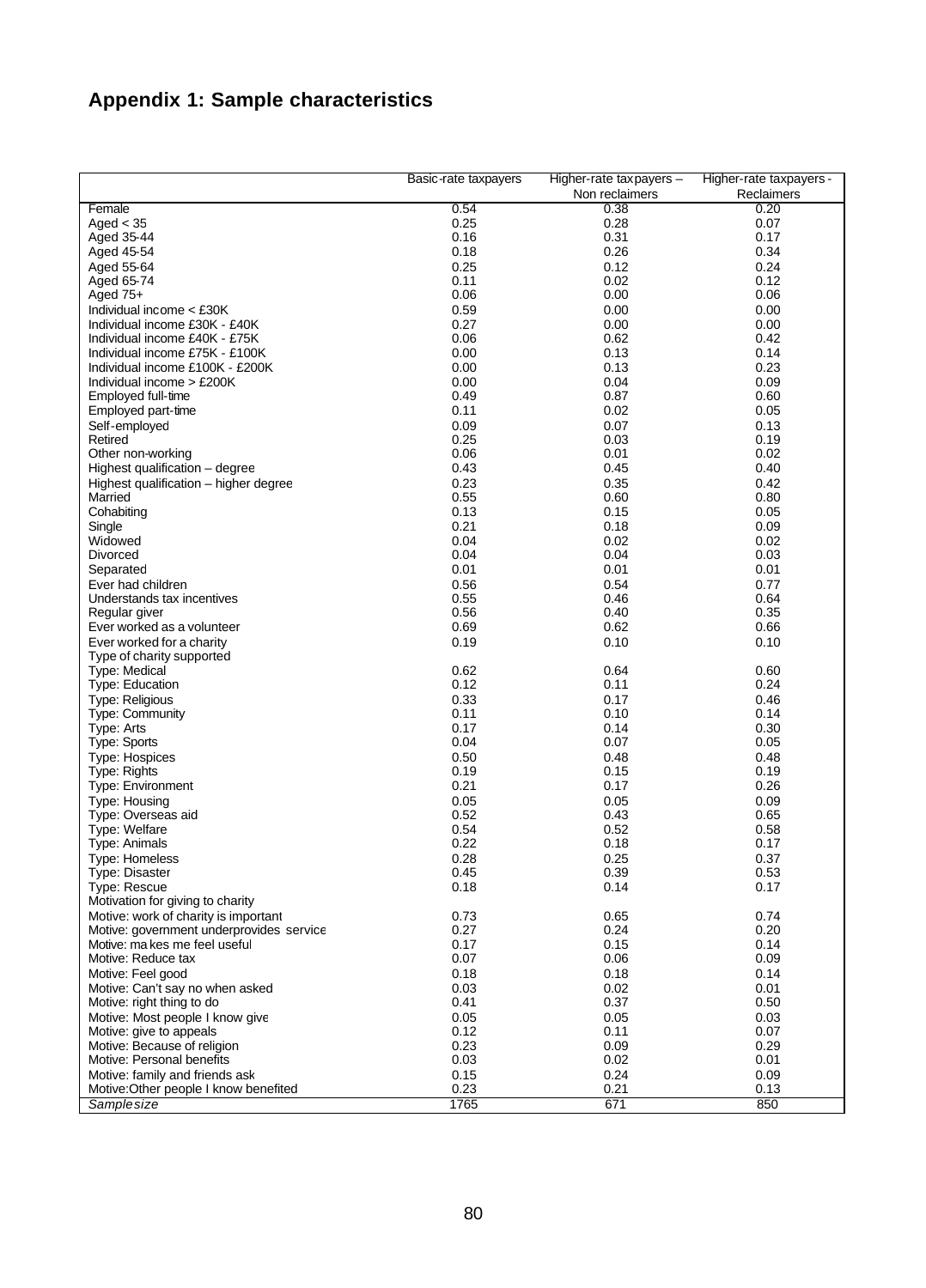## **Appendix 2: Re-weighting and the Individual Giving Survey**

Due to sampling and response bias, it was not expected that the sample of respondents obtained from the CAF/ Justgiving sample would be a representative sample of the population of Gift Aid donors. For the analysis, particularly for estimating the effects of the policy options, the sample needed to be adjusted to make it more representative of this population. This was done by reweighting each of the three taxpayer groups in line with their estimated proportions in the population of Gift Aid donors. Unfortunately, there is no comprehensive information on this population that could be used as the definitive benchmark for adjustment. The Individual Giving Survey (IGS) is one of the best available data sources since it is a population-based survey that collects information on giving, including the use of Gift Aid. This survey is funded by CAF and the National Council of Voluntary Organisations and carried out as part of the ONS Omnibus Survey. The most recent wave of the IGS that is publicly available from the Economic and Social Reseach Council Data Archive is from 2005-06.<sup>37</sup> However, the IGS may itself be a biased survey of the population of Gift Aid donors. While it surveys a representative sample of the entire population, it is likely to suffer from response bias including the fact that very wealthy people may be less likely to respond to such surveys. The CAF/ Justgiving survey may be better than the IGS at capturing higher value donors given the nature of the populations.

Figure A1 compares the distribution of total donations (in natural logs) in the CAF/Justgiving sample with the distribution of total donations in the IGS.<sup>38</sup> Clearly the CAF/Justgiving sample over-samples bigger donors compared to the IGS, but the IGS also fails to sample higher value donors. In the CAF/Justgiving sample, one donor reported that they gave more than £3 million in the last twelve months, while ten respondents reported that they gave more than £100,000. In the IGS sample, the largest donation was £46,000 in the last year.

In order to re-weight the CAF/Justgiving sample, it is necessary to have estimates of the proportion of each of the three taxpayer groups in the population (basic-rate taxpayers, higher-rate nonreclaimers and higher-rate reclaimers). In this report, it is assumed that 20 per cent of Gift Aid donors are higher-rate taxpayers and that 35 per cent of higher-rate taxpayers are reclaimers. The next section discusses the basis for these assumptions.

l

 $37$  For further information about the Individual Giving Survey see Clegg, Goodey, Walls and Wilding (2008)  $38$  The IGS asks about donations in the last four weeks. To make this comparable with the CAF/Justgiving survey it is multiplied by thirteen – in other words it is assumed that individuals give roughly the same amount each month.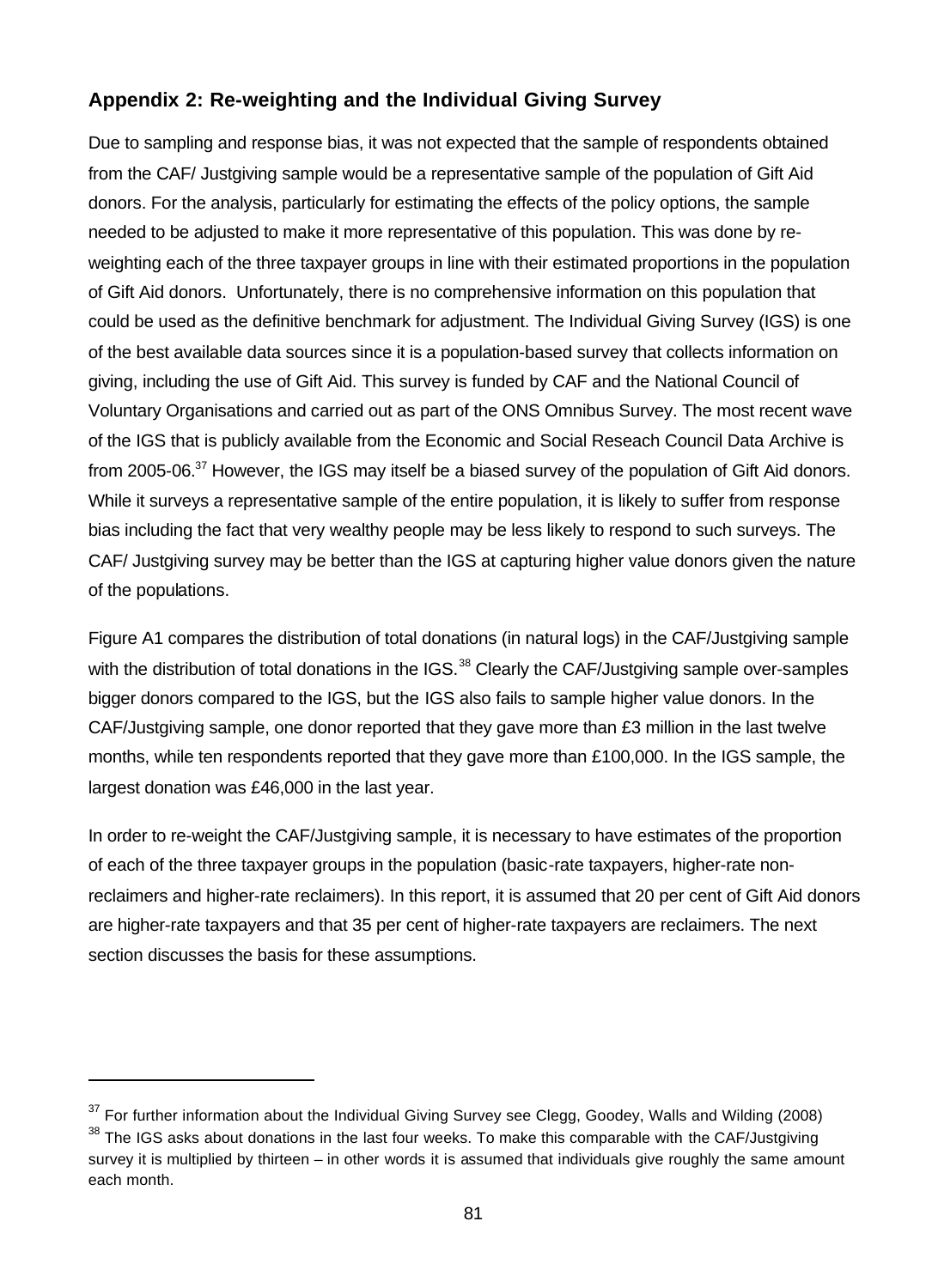#### **Figure A1: Distribution of (natural log of) total donations over the last 12 months**



Estimate of the proportion of Gift Aid donors who are higher-rate taxpayers

The estimate of the proportion of Gift Aid donors who are higher-rate taxpayers is based on individuals' reported personal, gross annual incomes in the IGS. This is not perfect since individuals were asked to give banded amounts which do not directly correspond to the threshold for paying higher-rate tax. A sizeable proportion refused to answer or did not know their income. Assuming that the incomes of this group were distributed in the same way as the rest of the sample, the estimated proportion of higher-rate donors was 0.204. Assuming that the refusals and don't knows were higherrate taxpayers (which seems more likely in the case of refusals), the estimated proportion was 0.247. These estimates assume that everyone in the £36,400 - £38,999 band is a higher-rate taxpayer: the threshold in 2005-06, the year the data were collected, was £37,295. Excluding this band, the proportions are 0.179 and 0.234 respectively. For the analysis, the central assumption is that 20 per cent of Gift Aid donors are higher-rate taxpayers.

Estimate of the proportion of higher-rate donors who reclaim additional relief

In the unweighted sample, 55.9 per cent of higher-rate taxpayers reported that they reclaimed higher-rate relief. This is likely to over-estimate the (unknown) proportion of reclaimers in the population. A person with a CAF account is more likely than the typical higher-rate donor to reclaim the additional relief; indeed this may be one of the motivations for opening an account in the first place. There is no information on reclaiming in the IGS. The proportion of reclaimers in the Justgiving sample – at 34.4 per cent – is likely to be closer to the proportion in the population. Therefore, the assumption used in this report is that 35.0 per cent of higher-rate donors reclaim the additional relief. As well as reflecting the proportion in the Justgiving sample, this proportion is also consistent with HMRC statistics on the value of tax relief claimed.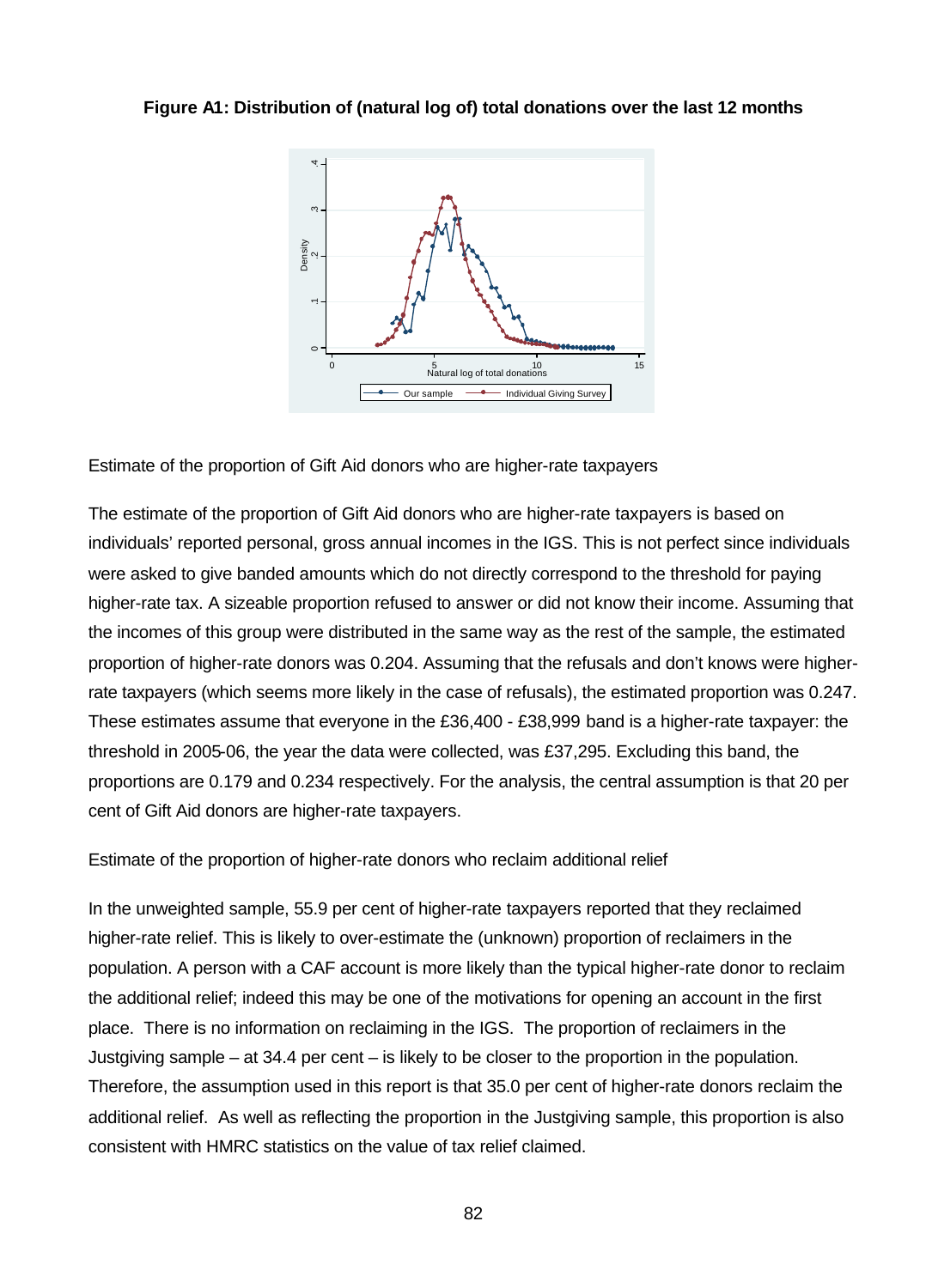#### Information in the published statistics tables (Table 10.2 and 10.3

http://www.hmrc.gov.uk/stats/charities/menu.htm) shows that the value of higher-rate relief is equivalent to 28 per cent of tax payments made to charities under Gift Aid. Since the value of higherrate relief on £1 donated out of net-of-tax income is the same as the value of tax repaid to the charity, this indicates that higher-rate reclaimers account for 28 per cent of total donations.<sup>39</sup> If 20 per cent of Gift Aid donors are higher-rate taxpayers, an assumption that 35 per cent of higher-rate donors reclaim produces an estimate that 27 per cent of the total value of donations is given by reclaiming higher-rate donors (see Table 8 in Section 3), which is in line with the HMRC statistics.

The assumptions that 20 per cent of Gift Aid donors are higher-rate taxpayers and that 35 per cent of higher-rate taxpayers reclaim were used to re-weight the three taxpayer groups in the CAF/Justgiving sample. As shown in Table 8 in Section 3, the effect of this re-weighting was to reduce the proportion of donors who are higher-rate reclaimers from 25.8% of the unweighted sample to 7.0% of the weighted sample; the proportion of donations from this group was also reduced from 63.8% to 26.5%. On the assumption that 65% of higher-rate taxpayers do not reclaim, the proportion of donors in the sample who are higher-rate non-reclaimers was reduced from 20.4% to 13.0%. The proportion of donations from this group was unchanged at 7.4% - this is a pure coincidence reflecting the fact that the effect of down-weighting of large donations from higher-rate reclaimers is offset by the up-weighing of donations from basic-rate taxpayers. The effect of reweighting was to increase the proportion of donors in the sample who are basic-rate taxpayers from 53.7% to 80.0% and the proportion of donations from this group from 28.8% to 66.1%. Re-weighting reduced the mean annual donation in the sample from £2,272 to £1,345. This is still larger than the mean annual donation in the IGS sample as shown in Table A2.1 below. But at least some of this is explained by the larger tail in the CAF/Justgiving sample. Excluding donations of £50,000 or more (of which there are none in the IGS sample), the mean annual donation in the CAF/Justgiving sample falls to  $£1.137.<sup>40</sup>$ 

#### **Table A2.1: Mean annual donation**

l

|                                               | CAF/ Justgiving | <b>IGS Gift Aid donors</b> |
|-----------------------------------------------|-----------------|----------------------------|
| Unweighted                                    | £2,273          | £854                       |
| Weighted                                      | £1,345          | £854                       |
| Weighted (excluding donations $\geq$ £50,000) | £1,137          | £854                       |

 $39$  In practice the two may differ because of transitional relief; also the fact that higher-rate taxpayers may not face a marginal tax rate of 40% on all their donations.

 $40$  Note that these observations are included in the analysis, the point here is simply to illustrate that the effect of re-weighting is to make the CAF/Justgiving sample more comparable to the IGS sample.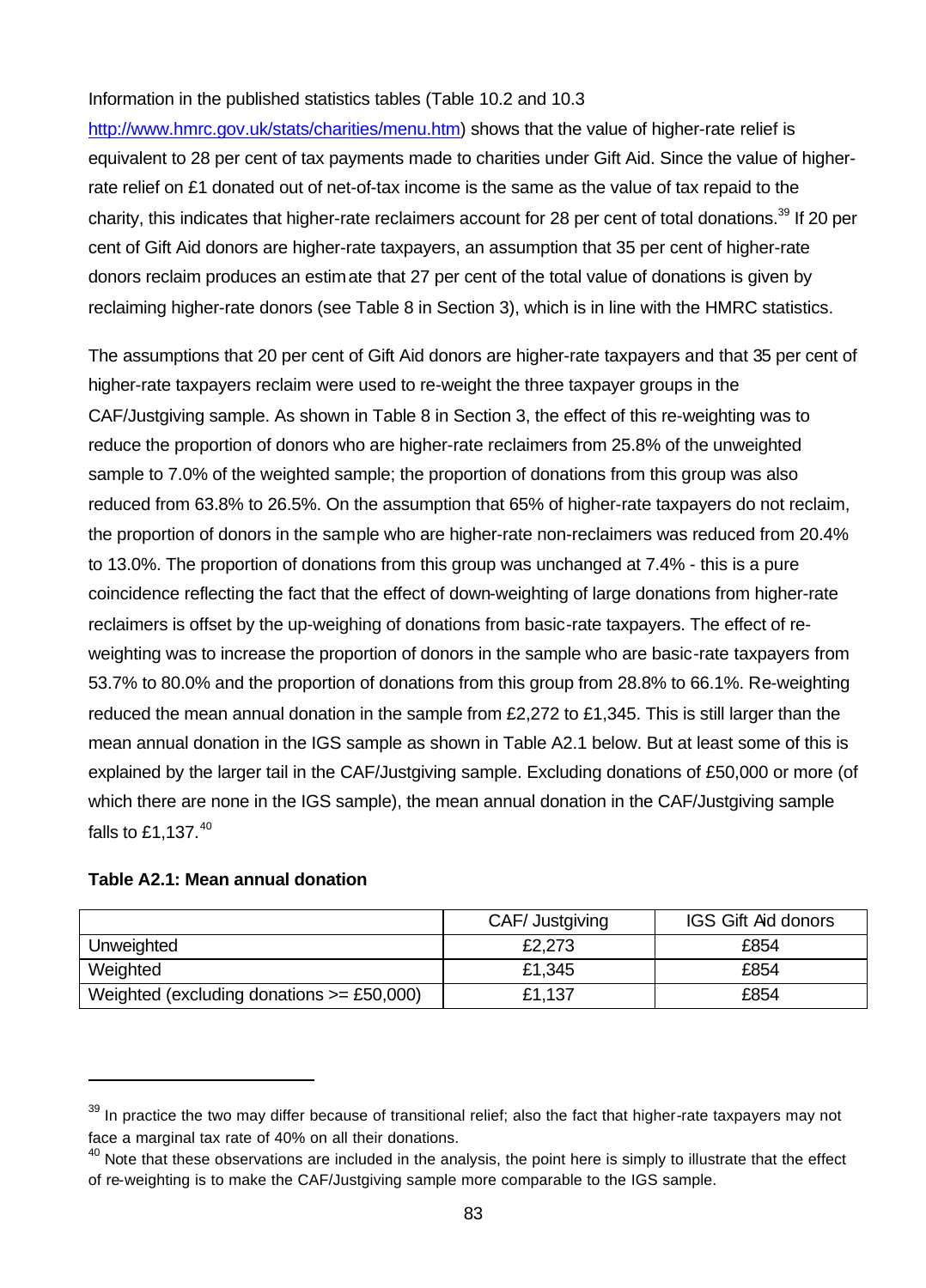## **Appendix 3: Determinants of giving**

The table below reports the regression results from estimating the following OLS regression of total donations.

$$
\ln D_i = \mathbf{a} + \mathbf{b} X_i + u_i
$$

The dependent variable is the (natural log of) of cash donations made over the last 12 months. The coefficients represent the proportional change in donations. For example, the coefficient of -0.207 on the female variable should be interpreted as women in the sample giving 20% less than men (on average). This is statistically significant at the 1% level.

|                                       | Coefficient |         | Standard error |
|---------------------------------------|-------------|---------|----------------|
| Female                                | $-0.207$    | $***$   | 0.041          |
| Aged $<$ 35                           |             |         |                |
| Aged 35-44                            | 0.083       |         | 0.060          |
| Aged 45-54                            | 0.202       | ***     | 0.063          |
| Aged 55-64                            | 0.303       | ***     | 0.071          |
| Aged 65-74                            | 0.363       | ***     | 0.101          |
| Aged $75+$                            | 0.365       | ***     | 0.121          |
| Individual income < £30K              |             |         |                |
| Individual income £30K - £40K         | 0.268       | ***     | 0.064          |
| Individual income £40K - £75K         | 0.103       |         | 0.092          |
| Individual income £75K - £100K        | 0.266       | $***$   | 0.123          |
| Individual income £100K - £200K       | 0.375       | ***     | 0.127          |
| Individual income $>$ £200K           | 1.300       | ***     | 0.192          |
| Household income < £30K               |             |         |                |
| Household income £30K - £40K          | 0.080       |         | 0.078          |
| Household income £40K - £75K          | 0.194       | ***     | 0.071          |
| Household income £75K - £100K         | 0.164       | *       | 0.089          |
| Household income £100K - £200K        | 0.471       | ***     | 0.098          |
| Household income > £200K              | 0.821       | ***     | 0.154          |
| Higher-rate non-reclaimer             | 0.213       | **      | 0.085          |
| Higher-rate reclaimer                 | 0.635       | ***     | 0.084          |
| <b>Employed full-time</b>             |             |         |                |
| Employed part-time                    | 0.129       | $\star$ | 0.073          |
| Self-employed                         | 0.138       | $***$   | 0.063          |
| <b>Retired</b>                        | 0.201       | $***$   | 0.074          |
| Other non-working                     | 0.136       |         | 0.089          |
| Highest qualification - degree        | 0.060       |         | 0.045          |
| Highest qualification - higher degree | 0.105       | $***$   | 0.050          |
| Married                               |             |         |                |
| Cohabiting                            | $-0.192$    | $***$   | 0.064          |
| Single                                | $-0.021$    |         | 0.064          |
| Widowed                               | 0.162       |         | 0.107          |
| <b>Divorced</b>                       | $-0.069$    |         | 0.093          |
| Separated                             | $-0.029$    |         | 0.184          |
| Ever had children                     | $-0.168$    | ***     | 0.051          |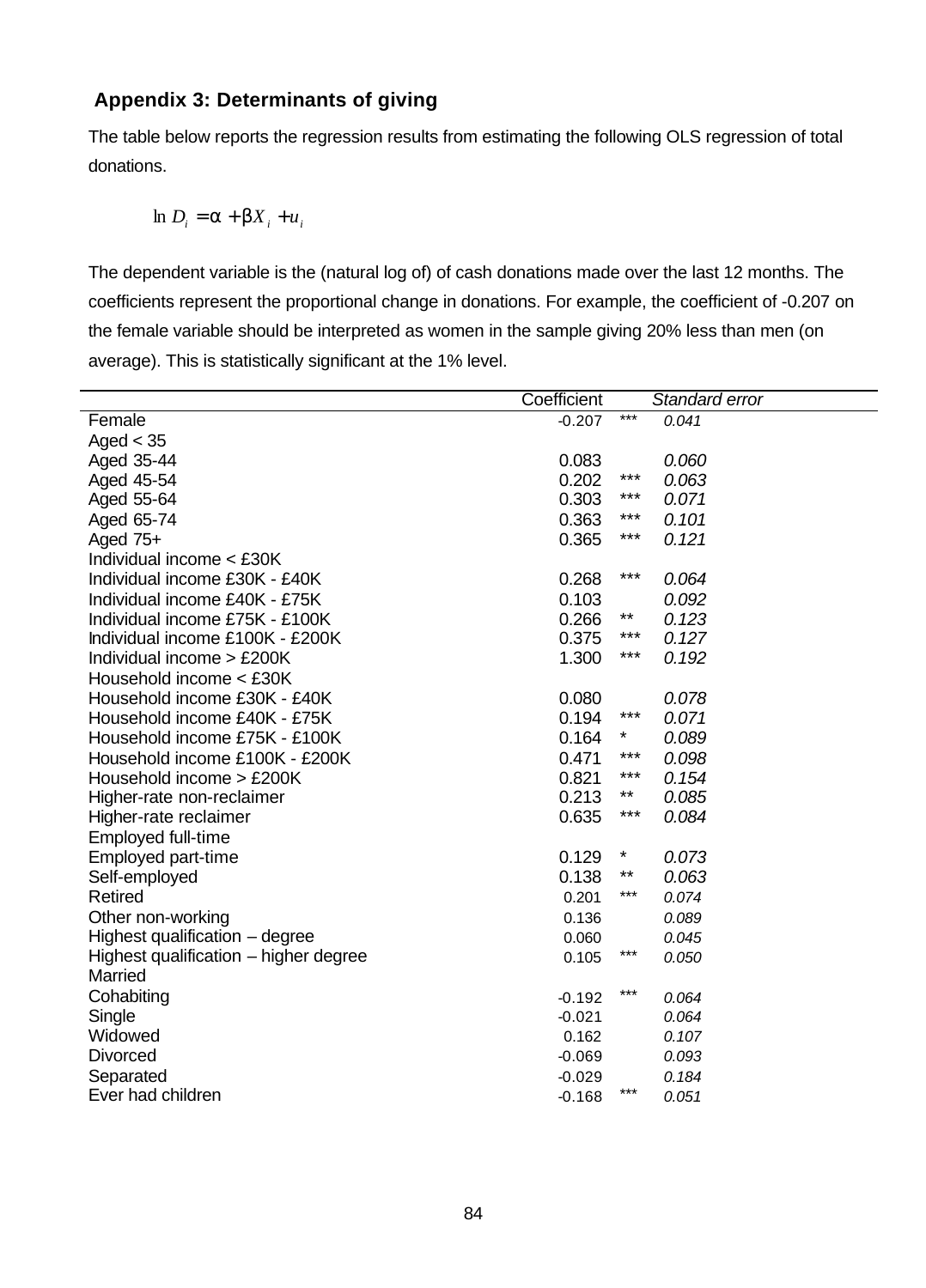| Continued                             | Coefficient |              | Standard error |
|---------------------------------------|-------------|--------------|----------------|
| Understands tax incentives            | 0.144       | $***$        | 0.037          |
| Regular giver                         | 0.383       | $***$        | 0.039          |
| Ever worked as a volunteer            | 0.067       |              | 0.040          |
| Ever worked for a charity             | 0.008       |              | 0.051          |
| Ever worked for a committee           | 0.162       | $***$        | 0.041          |
| Motive: work of charity is important  | 0.175       | $***$        | 0.042          |
| Motive: government underprovides      | $-0.053$    |              | 0.042          |
| Motive: makes me feel useful          | $-0.015$    |              | 0.055          |
| Motive: reduce tax                    | 0.027       |              | 0.070          |
| Motive: feel good                     | $-0.077$    |              | 0.055          |
| Motive: can't say no when asked       | 0.123       |              | 0.112          |
| Motive: right thing to do             | 0.133       | $***$        | 0.040          |
| Motive: most people I know give       | $-0.025$    |              | 0.086          |
| Motive: give to appeals               | $-0.250$    | $***$        | 0.060          |
| Motive: because of religion           | 0.687       | $***$        | 0.060          |
| Motive: personal benefits             | 0.002       |              | 0.118          |
| Motive: family and friends ask        | $-0.230$    | $***$        | 0.053          |
| Motive: other people I know benefited | $-0.054$    |              | 0.047          |
| Type: Medical                         |             |              |                |
| <b>Type: Education</b>                | 0.231       | ***          | 0.051          |
| <b>Type: Religious</b>                | 0.596       | ***          | 0.053          |
| <b>Type: Community</b>                | 0.179       | $***$        | 0.056          |
| Type: Arts                            | 0.140       | $***$        | 0.048          |
| Type: Sports                          | 0.094       |              | 0.084          |
| <b>Type: Hospices</b>                 | $-0.053$    |              | 0.036          |
| Type: Rights                          | 0.044       |              | 0.050          |
| <b>Type: Environment</b>              | 0.095       | $***$        | 0.047          |
| <b>Type: Housing</b>                  | 0.156       | $\star\star$ | 0.078          |
| Type: Overseas aid                    | 0.306       | $***$        | 0.040          |
| Type: Welfare                         | 0.068       | $\ast$       | 0.037          |
| Type: Animals                         | $-0.056$    |              | 0.046          |
| <b>Type: Homeless</b>                 | 0.082       | $^\star$     | 0.043          |
| <b>Type: Disaster</b>                 | 0.148       | $***$        | 0.040          |
| Type: Rescue                          | $-0.050$    |              | 0.049          |
| $\overline{\mathcal{R}}$              | 0.605       |              |                |

*Sample: 3,086 observations*

*\* indicates that the coefficient is statistically significant at the 10% level*

*\*\* indicates that the coefficient is statistically significant at the 5% level*

*\*\*\* indicates that the coefficient is statistically significant at the 1% level*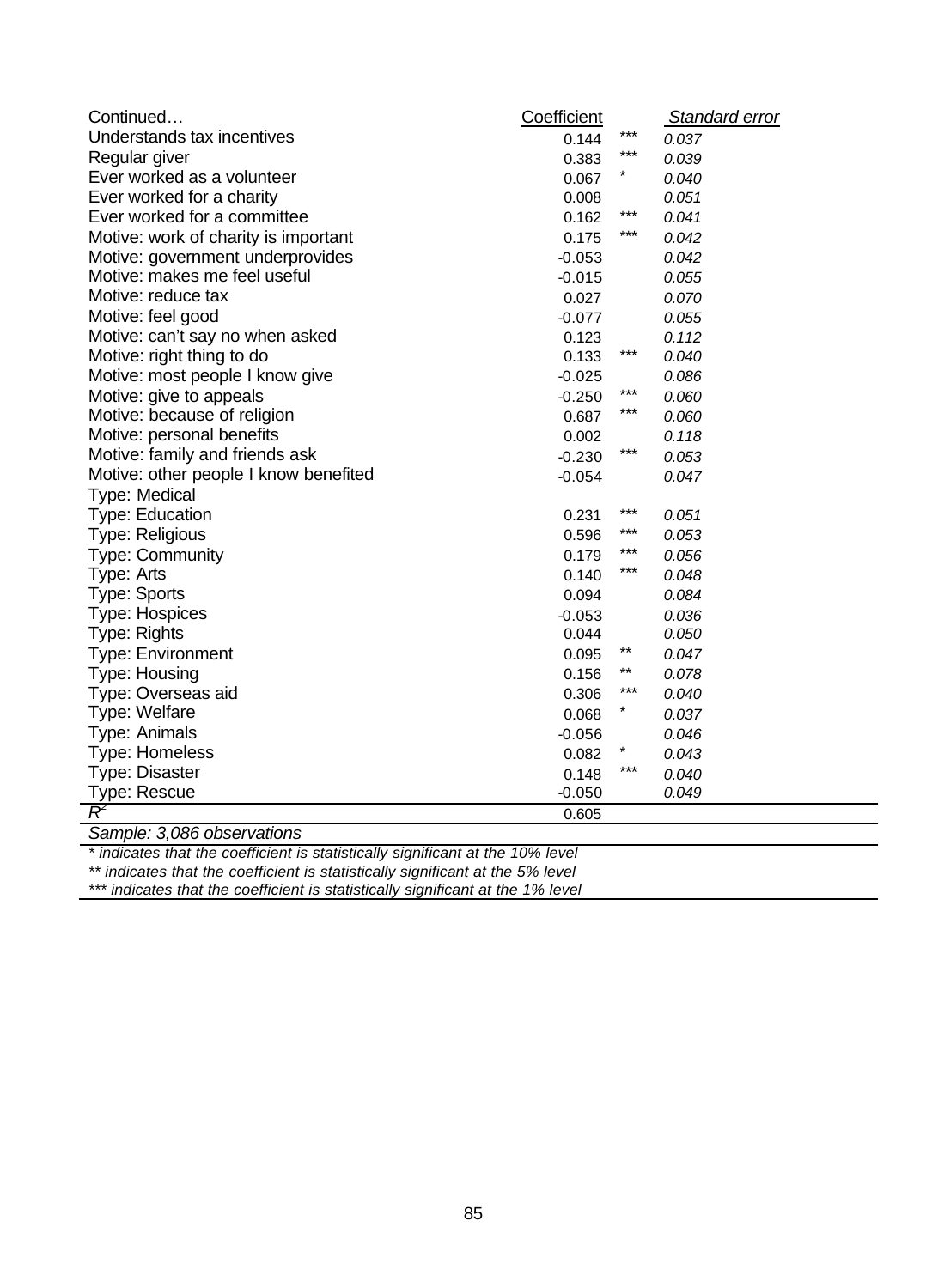## **Appendix 4: Whether higher-rate taxpayers reclaim**

The table below reports the results of estimating a linear probability model on the binary dependent variable *R<sup>i</sup>* which is equal to one if the individual reclaims higher-rate relief, zero otherwise (estimating a probit model yields very similar marginal effects):

$$
R_i = \mathbf{a} + \mathbf{b}X_i + u_i
$$

Only higher-rate taxpayers who are aware that they can reclaim are included – hence the estimated coefficients give the correlation with the probability of reclaiming, conditional on being aware that reclaiming is possible. Since the dependent variable is binary, the coefficients represent the correlation of each characteristic on the probability of reclaiming. For example, the coefficient of 0.106 on the age 35-44 variable should be interpreted as the probability that people aged 35-44 reclaim is 10.6 percentage points higher than the probability that people aged less than 35 reclaim. This is statistically significant at the 5 per cent level.

Dependent variable = whether individual reclaims  $(0/1)$ 

|                                       | Coefficient |       | Standard error |
|---------------------------------------|-------------|-------|----------------|
| Ln(total Gift Aid)                    | 0.062       | $***$ | 0.009          |
| Female                                | $-0.024$    |       | 0.032          |
| Aged $<$ 35                           |             |       |                |
| Aged 35-44                            | 0.106       | $***$ | 0.046          |
| Aged 45-54                            | 0.231       | ***   | 0.046          |
| Aged 55-64                            | 0.226       | $***$ | 0.052          |
| Aged 65-74                            | 0.213       | $***$ | 0.071          |
| Aged 75+                              | 0.219       | $***$ | 0.086          |
| Individual income < £75K              |             |       |                |
| Individual income £75K - £100K        | 0.035       |       | 0.041          |
| Individual income £100K - £200K       | 0.168       | $***$ | 0.047          |
| Individual income > £200K             | 0.082       |       | 0.089          |
| Household income < £75K               |             |       |                |
| Household income £75K - £100K         | 0.016       |       | 0.039          |
| Household income £100K - £200K        | $-0.084$    |       | 0.046          |
| Household income > £200K              | $-0.075$    |       | 0.081          |
| Employed full-time                    |             |       |                |
| Employed part-time                    | 0.136       | $***$ | 0.066          |
| Self-employed                         | 0.115       | $***$ | 0.040          |
| Retired                               | 0.130       | $***$ | 0.054          |
| Other non-working                     | 0.123       |       | 0.086          |
| Highest qualification - degree        | 0.008       |       | 0.034          |
| Highest qualification – higher degree | $-0.013$    |       | 0.035          |
| Married                               |             |       |                |
| Cohabiting                            | $-0.052$    |       | 0.050          |
| Single                                | $-0.043$    |       | 0.051          |
| Widowed                               | $-0.156$    |       | 0.096          |
| <b>Divorced</b>                       | 0.019       |       | 0.071          |
| Separated                             | 0.106       |       | 0.149          |
| Ever had children                     | $-0.042$    |       | 0.037          |
|                                       |             |       |                |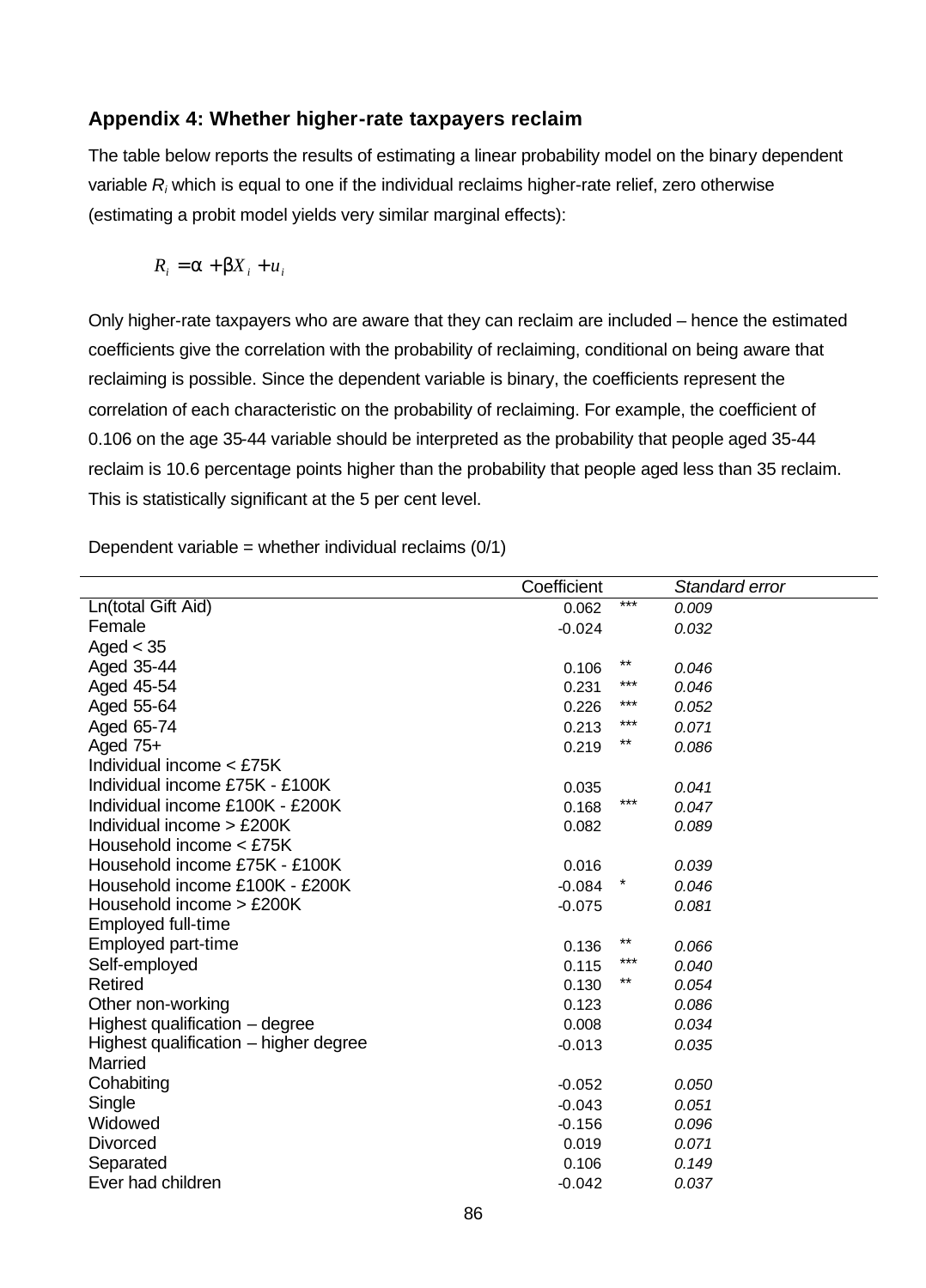| $***$<br>Understands tax incentives<br>0.049<br>0.025<br>$***$<br>Regular giver<br>0.058<br>0.027<br>Ever worked as a volunteer<br>$-0.005$<br>0.027<br>Ever worked for a charity<br>$-0.007$<br>0.040<br>Ever worked for a committee<br>0.005<br>0.028<br>Motive: work of charity is important<br>$-0.020$<br>0.029<br>Motive: government underprovides<br>$-0.048$<br>0.030<br>Motive: makes me feel useful<br>0.005<br>0.039<br>Motive: reduce tax<br>0.085<br>0.046<br>Motive: feel good<br>0.030<br>0.039<br>Motive: can't say no when asked<br>$-0.071$<br>0.100<br>Motive: right thing to do<br>0.012<br>0.026<br>Motive: most people I know give<br>$-0.031$<br>0.066<br>Motive: give to appeals<br>$-0.032$<br>0.045<br>Motive: because of religion<br>$-0.017$<br>0.038<br>Motive: personal benefits<br>0.011<br>0.097<br>Motive: family and friends ask<br>$-0.081$<br>0.040<br>Motive: other people I know benefited<br>0.004<br>0.036<br>Type: Medical<br><b>Type: Education</b><br>$-0.003$<br>0.030<br><b>Type: Religious</b><br>0.017<br>0.033<br><b>Type: Community</b><br>$-0.001$<br>0.036<br>Type: Arts<br>0.024<br>0.028<br><b>Type: Sports</b><br>0.054<br>$-0.045$<br><b>Type: Hospices</b><br>0.025<br>$-0.003$<br>Type: Rights<br>0.033<br>$-0.050$<br><b>Type: Environment</b><br>$-0.022$<br>0.030<br><b>Type: Housing</b><br>$-0.010$<br>0.045<br>Type: Overseas aid<br>0.038<br>0.027<br>Type: Welfare<br>0.021<br>0.026<br>Type: Animals<br>$-0.005$<br>0.034<br><b>Type: Homeless</b><br>0.004<br>0.028<br><b>Type: Disaster</b><br>0.028<br>0.026<br>Type: Rescue<br>0.019<br>0.034<br>$\overline{\mathcal{R}}^2$<br>0.266 | Continued | Coeff | <u>SE</u> |
|------------------------------------------------------------------------------------------------------------------------------------------------------------------------------------------------------------------------------------------------------------------------------------------------------------------------------------------------------------------------------------------------------------------------------------------------------------------------------------------------------------------------------------------------------------------------------------------------------------------------------------------------------------------------------------------------------------------------------------------------------------------------------------------------------------------------------------------------------------------------------------------------------------------------------------------------------------------------------------------------------------------------------------------------------------------------------------------------------------------------------------------------------------------------------------------------------------------------------------------------------------------------------------------------------------------------------------------------------------------------------------------------------------------------------------------------------------------------------------------------------------------------------------------------------------------------------------------------------------------------------------------------------------|-----------|-------|-----------|
|                                                                                                                                                                                                                                                                                                                                                                                                                                                                                                                                                                                                                                                                                                                                                                                                                                                                                                                                                                                                                                                                                                                                                                                                                                                                                                                                                                                                                                                                                                                                                                                                                                                            |           |       |           |
|                                                                                                                                                                                                                                                                                                                                                                                                                                                                                                                                                                                                                                                                                                                                                                                                                                                                                                                                                                                                                                                                                                                                                                                                                                                                                                                                                                                                                                                                                                                                                                                                                                                            |           |       |           |
|                                                                                                                                                                                                                                                                                                                                                                                                                                                                                                                                                                                                                                                                                                                                                                                                                                                                                                                                                                                                                                                                                                                                                                                                                                                                                                                                                                                                                                                                                                                                                                                                                                                            |           |       |           |
|                                                                                                                                                                                                                                                                                                                                                                                                                                                                                                                                                                                                                                                                                                                                                                                                                                                                                                                                                                                                                                                                                                                                                                                                                                                                                                                                                                                                                                                                                                                                                                                                                                                            |           |       |           |
|                                                                                                                                                                                                                                                                                                                                                                                                                                                                                                                                                                                                                                                                                                                                                                                                                                                                                                                                                                                                                                                                                                                                                                                                                                                                                                                                                                                                                                                                                                                                                                                                                                                            |           |       |           |
|                                                                                                                                                                                                                                                                                                                                                                                                                                                                                                                                                                                                                                                                                                                                                                                                                                                                                                                                                                                                                                                                                                                                                                                                                                                                                                                                                                                                                                                                                                                                                                                                                                                            |           |       |           |
|                                                                                                                                                                                                                                                                                                                                                                                                                                                                                                                                                                                                                                                                                                                                                                                                                                                                                                                                                                                                                                                                                                                                                                                                                                                                                                                                                                                                                                                                                                                                                                                                                                                            |           |       |           |
|                                                                                                                                                                                                                                                                                                                                                                                                                                                                                                                                                                                                                                                                                                                                                                                                                                                                                                                                                                                                                                                                                                                                                                                                                                                                                                                                                                                                                                                                                                                                                                                                                                                            |           |       |           |
|                                                                                                                                                                                                                                                                                                                                                                                                                                                                                                                                                                                                                                                                                                                                                                                                                                                                                                                                                                                                                                                                                                                                                                                                                                                                                                                                                                                                                                                                                                                                                                                                                                                            |           |       |           |
|                                                                                                                                                                                                                                                                                                                                                                                                                                                                                                                                                                                                                                                                                                                                                                                                                                                                                                                                                                                                                                                                                                                                                                                                                                                                                                                                                                                                                                                                                                                                                                                                                                                            |           |       |           |
|                                                                                                                                                                                                                                                                                                                                                                                                                                                                                                                                                                                                                                                                                                                                                                                                                                                                                                                                                                                                                                                                                                                                                                                                                                                                                                                                                                                                                                                                                                                                                                                                                                                            |           |       |           |
|                                                                                                                                                                                                                                                                                                                                                                                                                                                                                                                                                                                                                                                                                                                                                                                                                                                                                                                                                                                                                                                                                                                                                                                                                                                                                                                                                                                                                                                                                                                                                                                                                                                            |           |       |           |
|                                                                                                                                                                                                                                                                                                                                                                                                                                                                                                                                                                                                                                                                                                                                                                                                                                                                                                                                                                                                                                                                                                                                                                                                                                                                                                                                                                                                                                                                                                                                                                                                                                                            |           |       |           |
|                                                                                                                                                                                                                                                                                                                                                                                                                                                                                                                                                                                                                                                                                                                                                                                                                                                                                                                                                                                                                                                                                                                                                                                                                                                                                                                                                                                                                                                                                                                                                                                                                                                            |           |       |           |
|                                                                                                                                                                                                                                                                                                                                                                                                                                                                                                                                                                                                                                                                                                                                                                                                                                                                                                                                                                                                                                                                                                                                                                                                                                                                                                                                                                                                                                                                                                                                                                                                                                                            |           |       |           |
|                                                                                                                                                                                                                                                                                                                                                                                                                                                                                                                                                                                                                                                                                                                                                                                                                                                                                                                                                                                                                                                                                                                                                                                                                                                                                                                                                                                                                                                                                                                                                                                                                                                            |           |       |           |
|                                                                                                                                                                                                                                                                                                                                                                                                                                                                                                                                                                                                                                                                                                                                                                                                                                                                                                                                                                                                                                                                                                                                                                                                                                                                                                                                                                                                                                                                                                                                                                                                                                                            |           |       |           |
|                                                                                                                                                                                                                                                                                                                                                                                                                                                                                                                                                                                                                                                                                                                                                                                                                                                                                                                                                                                                                                                                                                                                                                                                                                                                                                                                                                                                                                                                                                                                                                                                                                                            |           |       |           |
|                                                                                                                                                                                                                                                                                                                                                                                                                                                                                                                                                                                                                                                                                                                                                                                                                                                                                                                                                                                                                                                                                                                                                                                                                                                                                                                                                                                                                                                                                                                                                                                                                                                            |           |       |           |
|                                                                                                                                                                                                                                                                                                                                                                                                                                                                                                                                                                                                                                                                                                                                                                                                                                                                                                                                                                                                                                                                                                                                                                                                                                                                                                                                                                                                                                                                                                                                                                                                                                                            |           |       |           |
|                                                                                                                                                                                                                                                                                                                                                                                                                                                                                                                                                                                                                                                                                                                                                                                                                                                                                                                                                                                                                                                                                                                                                                                                                                                                                                                                                                                                                                                                                                                                                                                                                                                            |           |       |           |
|                                                                                                                                                                                                                                                                                                                                                                                                                                                                                                                                                                                                                                                                                                                                                                                                                                                                                                                                                                                                                                                                                                                                                                                                                                                                                                                                                                                                                                                                                                                                                                                                                                                            |           |       |           |
|                                                                                                                                                                                                                                                                                                                                                                                                                                                                                                                                                                                                                                                                                                                                                                                                                                                                                                                                                                                                                                                                                                                                                                                                                                                                                                                                                                                                                                                                                                                                                                                                                                                            |           |       |           |
|                                                                                                                                                                                                                                                                                                                                                                                                                                                                                                                                                                                                                                                                                                                                                                                                                                                                                                                                                                                                                                                                                                                                                                                                                                                                                                                                                                                                                                                                                                                                                                                                                                                            |           |       |           |
|                                                                                                                                                                                                                                                                                                                                                                                                                                                                                                                                                                                                                                                                                                                                                                                                                                                                                                                                                                                                                                                                                                                                                                                                                                                                                                                                                                                                                                                                                                                                                                                                                                                            |           |       |           |
|                                                                                                                                                                                                                                                                                                                                                                                                                                                                                                                                                                                                                                                                                                                                                                                                                                                                                                                                                                                                                                                                                                                                                                                                                                                                                                                                                                                                                                                                                                                                                                                                                                                            |           |       |           |
|                                                                                                                                                                                                                                                                                                                                                                                                                                                                                                                                                                                                                                                                                                                                                                                                                                                                                                                                                                                                                                                                                                                                                                                                                                                                                                                                                                                                                                                                                                                                                                                                                                                            |           |       |           |
|                                                                                                                                                                                                                                                                                                                                                                                                                                                                                                                                                                                                                                                                                                                                                                                                                                                                                                                                                                                                                                                                                                                                                                                                                                                                                                                                                                                                                                                                                                                                                                                                                                                            |           |       |           |
|                                                                                                                                                                                                                                                                                                                                                                                                                                                                                                                                                                                                                                                                                                                                                                                                                                                                                                                                                                                                                                                                                                                                                                                                                                                                                                                                                                                                                                                                                                                                                                                                                                                            |           |       |           |
|                                                                                                                                                                                                                                                                                                                                                                                                                                                                                                                                                                                                                                                                                                                                                                                                                                                                                                                                                                                                                                                                                                                                                                                                                                                                                                                                                                                                                                                                                                                                                                                                                                                            |           |       |           |
|                                                                                                                                                                                                                                                                                                                                                                                                                                                                                                                                                                                                                                                                                                                                                                                                                                                                                                                                                                                                                                                                                                                                                                                                                                                                                                                                                                                                                                                                                                                                                                                                                                                            |           |       |           |
|                                                                                                                                                                                                                                                                                                                                                                                                                                                                                                                                                                                                                                                                                                                                                                                                                                                                                                                                                                                                                                                                                                                                                                                                                                                                                                                                                                                                                                                                                                                                                                                                                                                            |           |       |           |
|                                                                                                                                                                                                                                                                                                                                                                                                                                                                                                                                                                                                                                                                                                                                                                                                                                                                                                                                                                                                                                                                                                                                                                                                                                                                                                                                                                                                                                                                                                                                                                                                                                                            |           |       |           |
|                                                                                                                                                                                                                                                                                                                                                                                                                                                                                                                                                                                                                                                                                                                                                                                                                                                                                                                                                                                                                                                                                                                                                                                                                                                                                                                                                                                                                                                                                                                                                                                                                                                            |           |       |           |
|                                                                                                                                                                                                                                                                                                                                                                                                                                                                                                                                                                                                                                                                                                                                                                                                                                                                                                                                                                                                                                                                                                                                                                                                                                                                                                                                                                                                                                                                                                                                                                                                                                                            |           |       |           |

*Sample: 1,091 observations*

*\* indicates that the coefficient is statistically significant at the 10% level*

*\*\* indicates that the coefficient is statistically significant at the 5% level*

*\*\*\* indicates that the coefficient is statistically significant at the 1% level*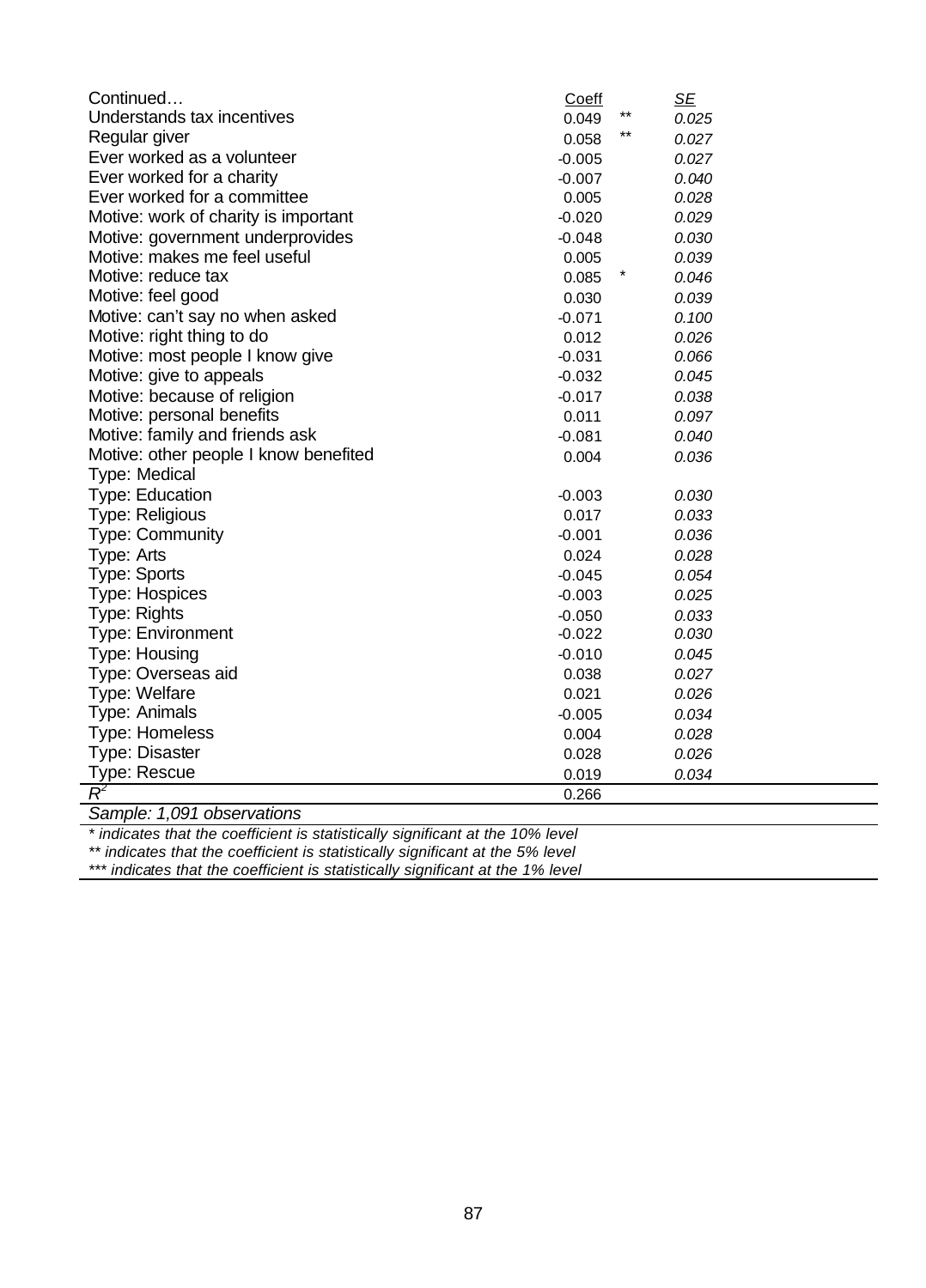#### **Appendix 5: Tests for differential responses across scenarios**

In order to test whether gross donations vary significantly across the hypothetical scenarios, the

following regression is estimated:  $\ln G_{_{ls}}=$   $\bm{a}_{_l}+$   $\sum \bm{b}_{_s}T_{_{ls}}$   $+u_{_{ls}}$ *S*  $G_{is} = a_i + \sum_{s=1}^{n} b_s T_{is} + u$  $= a_{i} + \sum b_{s} T_{is} +$ 1  $\ln G_{is} = a_i + \sum b_i$ 

Where G*is* is the gross donation of individual *i* under scenario *s*, *a<sup>i</sup>* is a fixed individual specific term that captures the effects of observed and unobserved characteristics on donations and the dummy variables *Tis* take the value 1 for each of the hypothetical scenarios (zero otherwise). The coefficients *b<sup>s</sup>* therefore capture the average percentage change in gross donations associated with each of the scenarios. For higher-rate taxpayers, there are 10 scenarios, hence  $S = 10$ . For basic-rate taxpayers,  $S = 4$ . We estimate the model using a random effects model. We then test whether the estimated coefficients are significantly different to each other. The regression results and the results of the tests are reported in the tables below – separately for higher-rate taxpayers and basic-rate taxpayers.

**A5.1 Regression results: Random effects estimation – higher-rate taxpayers**

| Scenario                                                                        |                 | Coefficient |       | Standard error |  |  |
|---------------------------------------------------------------------------------|-----------------|-------------|-------|----------------|--|--|
| A1                                                                              | $M = 30 R = 25$ | .0578       | $***$ | .0109          |  |  |
| A2                                                                              | $M = 25$ R=30   | .0613       | $***$ | .0110          |  |  |
| <b>B1</b>                                                                       | $M = 20 R = 25$ | $-0.0485$   | $***$ | .0109          |  |  |
| <b>B2</b>                                                                       | $M = 25 R = 20$ | $-0.097$    |       | .0110          |  |  |
| C <sub>1</sub>                                                                  | $M = 50 R = 0$  | .1654       | $***$ | .0110          |  |  |
| C <sub>2</sub>                                                                  | $M = 30 R = 0$  | $-0.0056$   |       | .0111          |  |  |
| D <sub>1</sub>                                                                  | $M = 30 R = 0$  | $-0.069$    |       | .0111          |  |  |
| D <sub>2</sub>                                                                  | $M = 37 R = 0$  | .0523       | $***$ | .0111          |  |  |
| E1                                                                              | $M = 66$ R=0    | .2673       | $***$ | .0112          |  |  |
| E2                                                                              | $M = 50$ R=0    | .1556       | $***$ | .0112          |  |  |
| Constant                                                                        |                 | 5.7704      | $***$ | .0417          |  |  |
| *** indicates that the coefficient is statistically significant at the 1% level |                 |             |       |                |  |  |

Dependent variable = ln (Gross donation)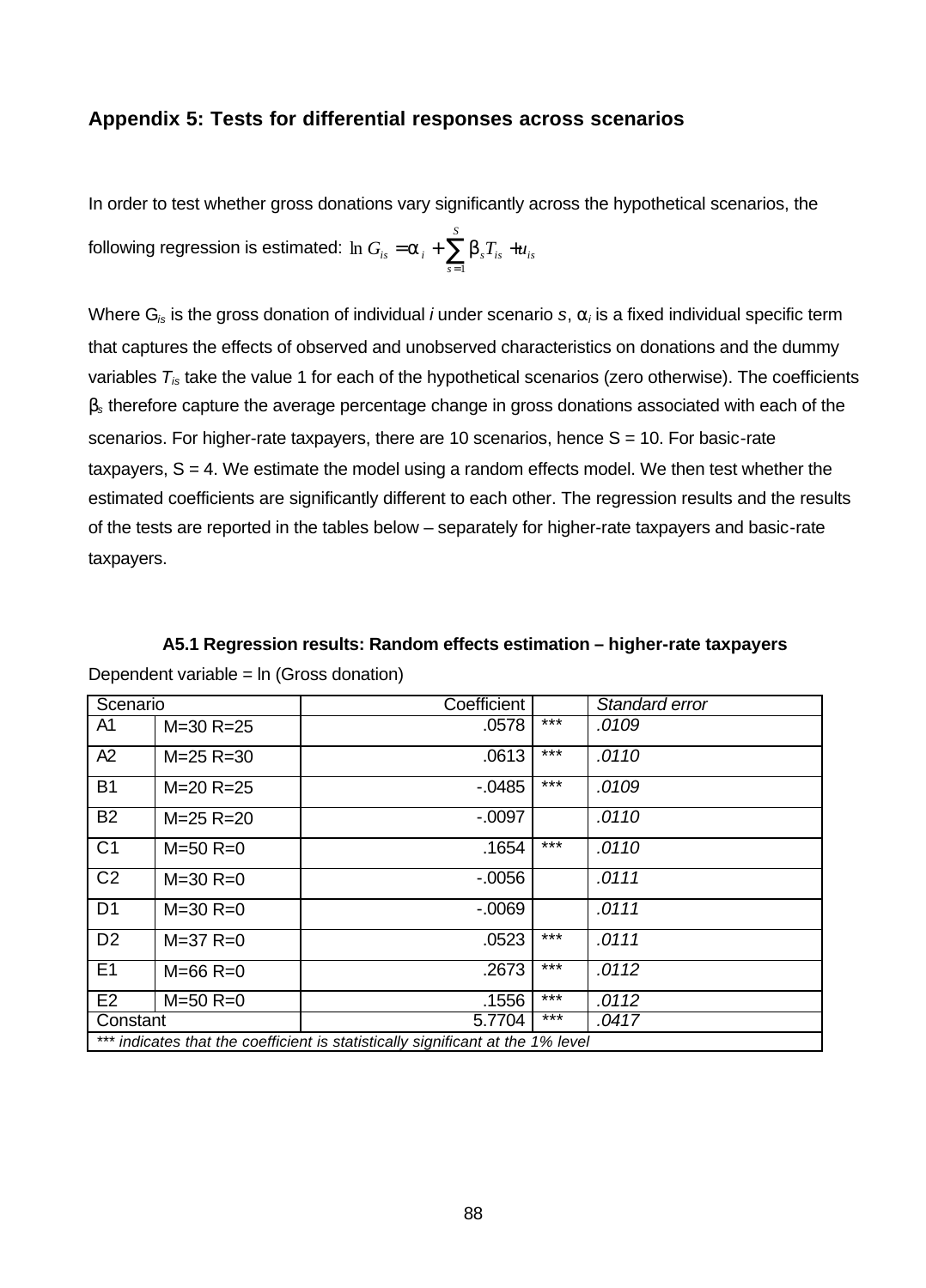## **A5.2 Tests for whether coefficients are significantly different**

|                                                                                             | $M = 25$ | $M = 20$ | $M = 25$ | $M = 50$ | $M = 30$ | $M = 30$ | $M = 37$ | $M=66$ | $M = 50$ |
|---------------------------------------------------------------------------------------------|----------|----------|----------|----------|----------|----------|----------|--------|----------|
|                                                                                             | $R = 30$ | $R = 25$ | $R = 20$ | $R=0$    | $R=0$    | $R=0$    | $R=0$    | $R=0$  | $R=0$    |
| $M = 30 R = 25$                                                                             |          | $***$    | $***$    | $***$    | $***$    | $***$    |          | $***$  | $***$    |
| $M = 25 R = 30$                                                                             |          | $***$    | $***$    | $***$    | $***$    | $***$    | ---      | $***$  |          |
| $M = 20 R = 25$                                                                             |          |          | $***$    | $***$    | $***$    | $***$    | $***$    | $***$  | $***$    |
| $M = 25 R = 20$                                                                             |          |          |          | $***$    |          |          | $***$    | $***$  | $***$    |
| $M = 50 R = 0$                                                                              |          |          |          |          | $***$    | $***$    | $***$    | $***$  |          |
| $M = 30 R = 0$                                                                              |          |          |          |          |          | ---      | $***$    | $***$  | $***$    |
| $M = 30 R = 0$                                                                              |          |          |          |          |          |          | $***$    | $***$  | $***$    |
| $M = 37 R = 0$                                                                              |          |          |          |          |          |          |          | $***$  | $***$    |
| $M = 66 R = 0$                                                                              |          |          |          |          |          |          |          |        | $***$    |
| ** indicates that the coefficients are significantly different at the 5% significance level |          |          |          |          |          |          |          |        |          |
| -- indicates no statistically significant difference                                        |          |          |          |          |          |          |          |        |          |

## **A5.3 Regression results: Random effects estimation – basic-rate taxpayers**

Dependent variable = ln(Gross donation)

| Scenario       |                | Coefficient |     | Standard error |
|----------------|----------------|-------------|-----|----------------|
| F <sub>1</sub> | $M = 30 R = 0$ | .0557       | *** | .0028          |
| F <sub>2</sub> | $M = 37 R = 0$ | .1164       | *** | .0028          |
| G <sub>1</sub> | M=37 R=25      | .1177       | *** | .0028          |
| G <sub>2</sub> | $M = 30 R = 0$ | .0509       | *** | .0028          |
| Constant       |                | 4.9299      | *** | .0368          |

## **A5.4 Tests for whether coefficients are significantly different**

|                                                                                             | $M = 37 R = 0$ | $M = 37 R = 0$ | $M = 30 R = 0$ |  |  |  |
|---------------------------------------------------------------------------------------------|----------------|----------------|----------------|--|--|--|
| $M = 30 R = 0$                                                                              | $***$          | $***$          |                |  |  |  |
| $M = 37 R = 0$                                                                              |                |                | $***$          |  |  |  |
| $M = 37 R = 0$                                                                              |                |                | $***$          |  |  |  |
| ** indicates that the coefficients are significantly different at the 5% significance level |                |                |                |  |  |  |
| -- indicates no statistically significant difference                                        |                |                |                |  |  |  |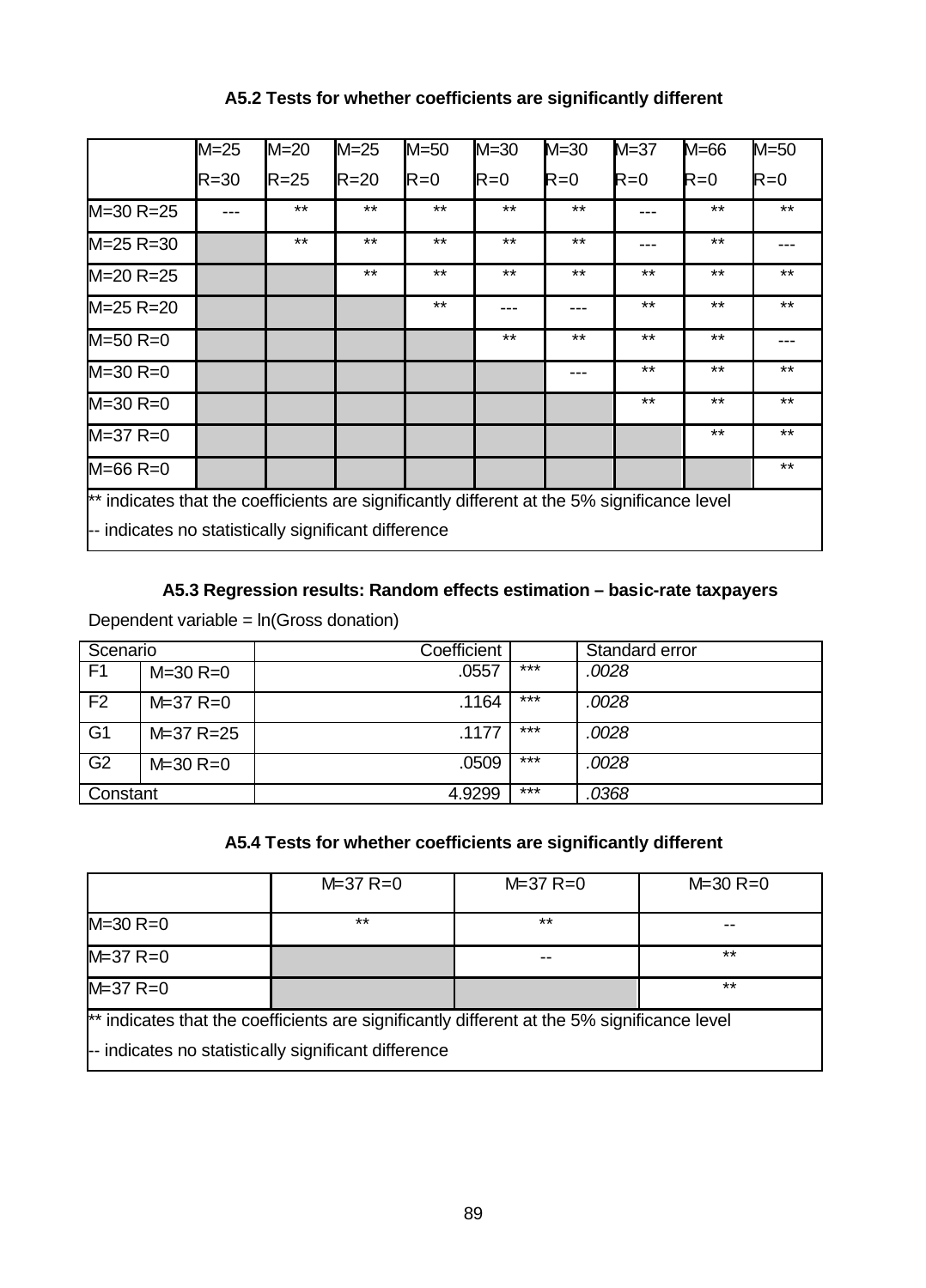## **Appendix 6: Whether people adjust to tax changes**

The table below reports the results of estimating a linear probability model on the binary dependent variable *Ais* which is equal to one if the individual adjusts their cash donations under hypothetical scenarios *s*, zero otherwise:

$$
A_{is} = \mathbf{a} + \mathbf{b}X_i + u_{is}
$$

Since the dependent variable is binary, the coefficients represent the effect of each characteristic on the probability of adjusting.

Dependent variable = Individual adjusts cash donation when the tax treatment changes  $(0/1)$ 

|                                       | Coefficient |     | Standard error |
|---------------------------------------|-------------|-----|----------------|
| Ln(total Gift Aid)                    | 0.016       | *** | 0.005          |
| Female                                | $-0.026$    | **  | 0.012          |
| Aged $<$ 35                           |             |     |                |
| Aged 35-44                            | $-0.016$    |     | 0.017          |
| Aged 45-54                            | $-0.001$    |     | 0.019          |
| Aged 55-64                            | $-0.002$    |     | 0.021          |
| Aged 65-74                            | $-0.013$    |     | 0.031          |
| Aged $75+$                            | $-0.033$    |     | 0.038          |
| Individual income < £30K              |             |     |                |
| Individual income £30 - £40K          | 0.008       |     | 0.019          |
| Individual income £40 - £75K          | 0.001       |     | 0.027          |
| Individual income £75K - £100K        | $-0.038$    |     | 0.038          |
| Individual income £100K - £200K       | 0.013       |     | 0.040          |
| Individual income > £200K             | 0.020       |     | 0.076          |
| Household income < £30K               |             |     |                |
| Household income £30 - £40K           | 0.047       | **  | 0.023          |
| Household income £40 - £75K           | $-0.003$    |     | 0.020          |
| Household income £75K - £100K         | 0.039       |     | 0.026          |
| Household income £100K - £200K        | 0.054       |     | 0.030          |
| Household income > £200K              | 0.086       |     | 0.063          |
| Higher-rate taxpayer, non-reclaimer   | 0.004       |     | 0.026          |
| Higher-rate taxpayer, reclaimer       | 0.097       | *** | 0.027          |
| Employed full-time                    |             |     |                |
| Employed part-time                    | 0.036       |     | 0.022          |
| Self-employed                         | 0.010       |     | 0.021          |
| <b>Retired</b>                        | $-0.009$    |     | 0.024          |
| Other non-working                     | 0.020       |     | 0.027          |
| Highest qualification - degree        | 0.010       |     | 0.013          |
| Highest qualification – higher degree | 0.027       |     | 0.015          |
| Married                               |             |     |                |
| Cohabiting                            | $-0.001$    |     | 0.019          |
| Single                                | 0.015       |     | 0.019          |
| Widowed                               | 0.009       |     | 0.032          |
| <b>Divorced</b>                       | $-0.010$    |     | 0.026          |
| Separated                             | 0.013       |     | 0.060          |
| Ever had children                     | $-0.013$    |     | 0.015          |
| Understands tax incentives            | 0.009       |     | 0.011          |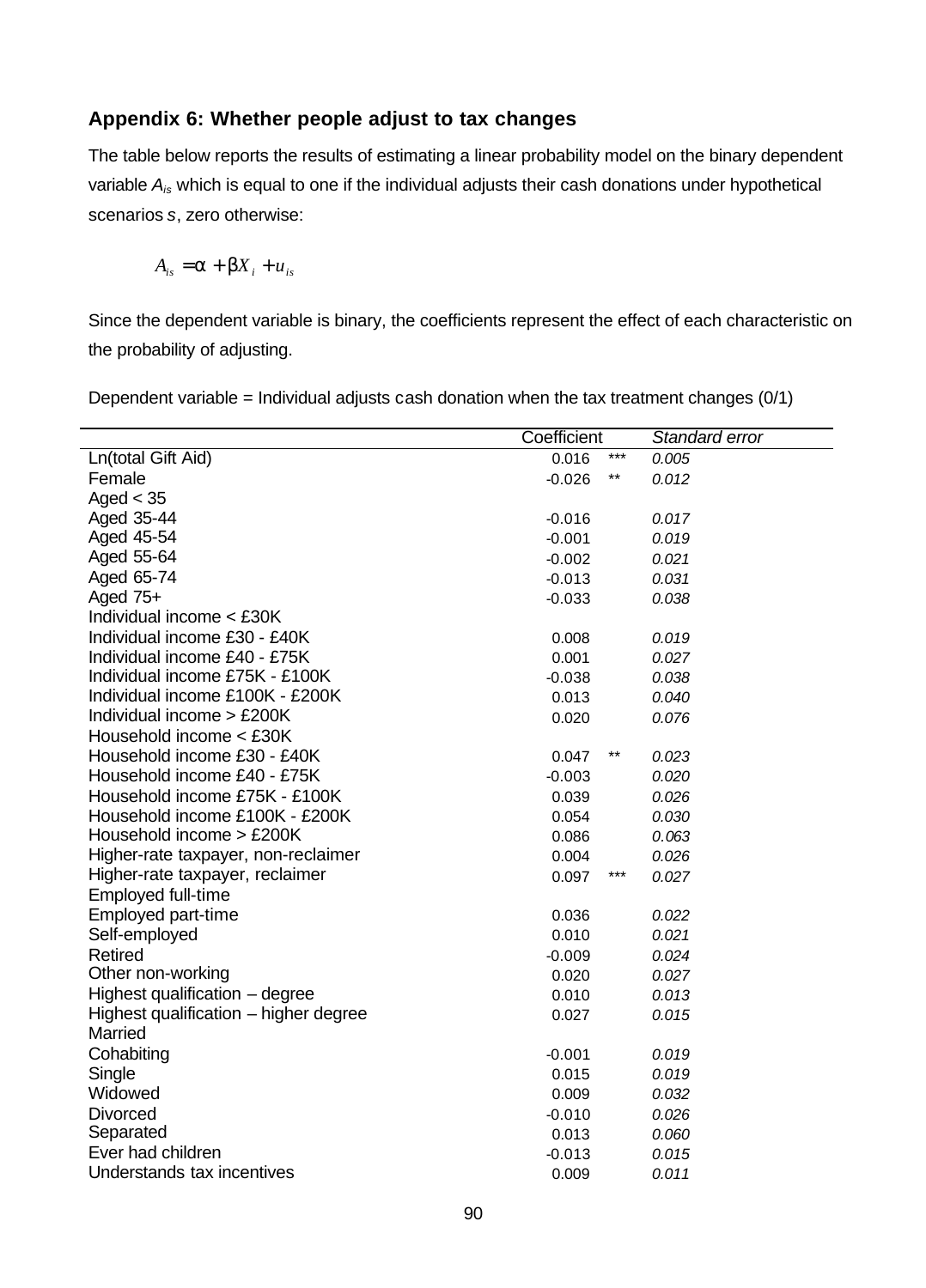| Continued                                                                      | <b>Coeff</b> |        | <u>SE</u> |
|--------------------------------------------------------------------------------|--------------|--------|-----------|
| Regular giver                                                                  | $-0.019$     |        | 0.013     |
| Ever worked as a volunteer                                                     | 0.028        | ***    | 0.012     |
| Ever worked for a charity                                                      | $-0.013$     |        | 0.016     |
| Ever worked for a committee                                                    | 0.030        |        | 0.012     |
| Motive: work of charity is important                                           | 0.044        | $***$  | 0.014     |
| Gives through payroll giving scheme                                            | 0.101        | $***$  | 0.051     |
| Gives through shares/ property                                                 | 0.008        |        | 0.013     |
| Motive: government underprovides                                               | 0.051        | $***$  | 0.014     |
| Motive: makes me feel useful                                                   | $-0.006$     |        | 0.018     |
| Motive: reduce tax                                                             | 0.093        | $***$  | 0.025     |
| Motive: feel good                                                              | 0.000        |        | 0.017     |
| Motive: can't say no when asked                                                | 0.040        |        | 0.037     |
| Motive: right thing to do                                                      | 0.021        |        | 0.013     |
| Motive: most people I know give                                                | $-0.012$     |        | 0.027     |
| Motive: give to appeals                                                        | 0.013        |        | 0.019     |
| Motive: because of religion                                                    | $-0.033$     |        | 0.020     |
| Motive: personal benefits                                                      | 0.072        | $\ast$ | 0.039     |
| Motive: family and friends ask                                                 | $-0.007$     |        | 0.016     |
| Motive: other people I know benefited                                          | $-0.019$     |        | 0.014     |
| Type: Medical                                                                  |              |        |           |
| <b>Type: Education</b>                                                         | 0.016        |        | 0.017     |
| <b>Type: Religious</b>                                                         | 0.035        | $\ast$ | 0.018     |
| <b>Type: Community</b>                                                         | $-0.001$     |        | 0.019     |
| Type: Arts                                                                     | 0.008        |        | 0.015     |
| <b>Type: Sports</b>                                                            | $-0.014$     |        | 0.027     |
| <b>Type: Hospices</b>                                                          | 0.003        |        | 0.011     |
| <b>Type: Rights</b>                                                            | 0.014        |        | 0.016     |
| <b>Type: Environment</b>                                                       | $-0.013$     |        | 0.015     |
| <b>Type: Housing</b>                                                           | 0.028        |        | 0.027     |
| Type: Overseas aid                                                             | 0.009        |        | 0.012     |
| Type: Welfare                                                                  | 0.007        |        | 0.011     |
| Type: Animals                                                                  | 0.008        |        | 0.014     |
| <b>Type: Homeless</b>                                                          | $-0.017$     |        | 0.013     |
| <b>Type: Disaster</b>                                                          | $-0.025$     | $\ast$ | 0.013     |
| <b>Type: Rescue</b>                                                            | $-0.027$     |        | 0.014     |
| Sample: 6,344 observations - standard errors clustered at the individual level |              |        |           |
| * indicatos that the coefficient is statistically significant at the 10% level |              |        |           |

*\* indicates that the coefficient is statistically significant at the 10% level*

*\*\* indicates that the coefficient is statistically significant at the 5% level*

*\*\*\* indicates that the coefficient is statistically significant at the 1% level*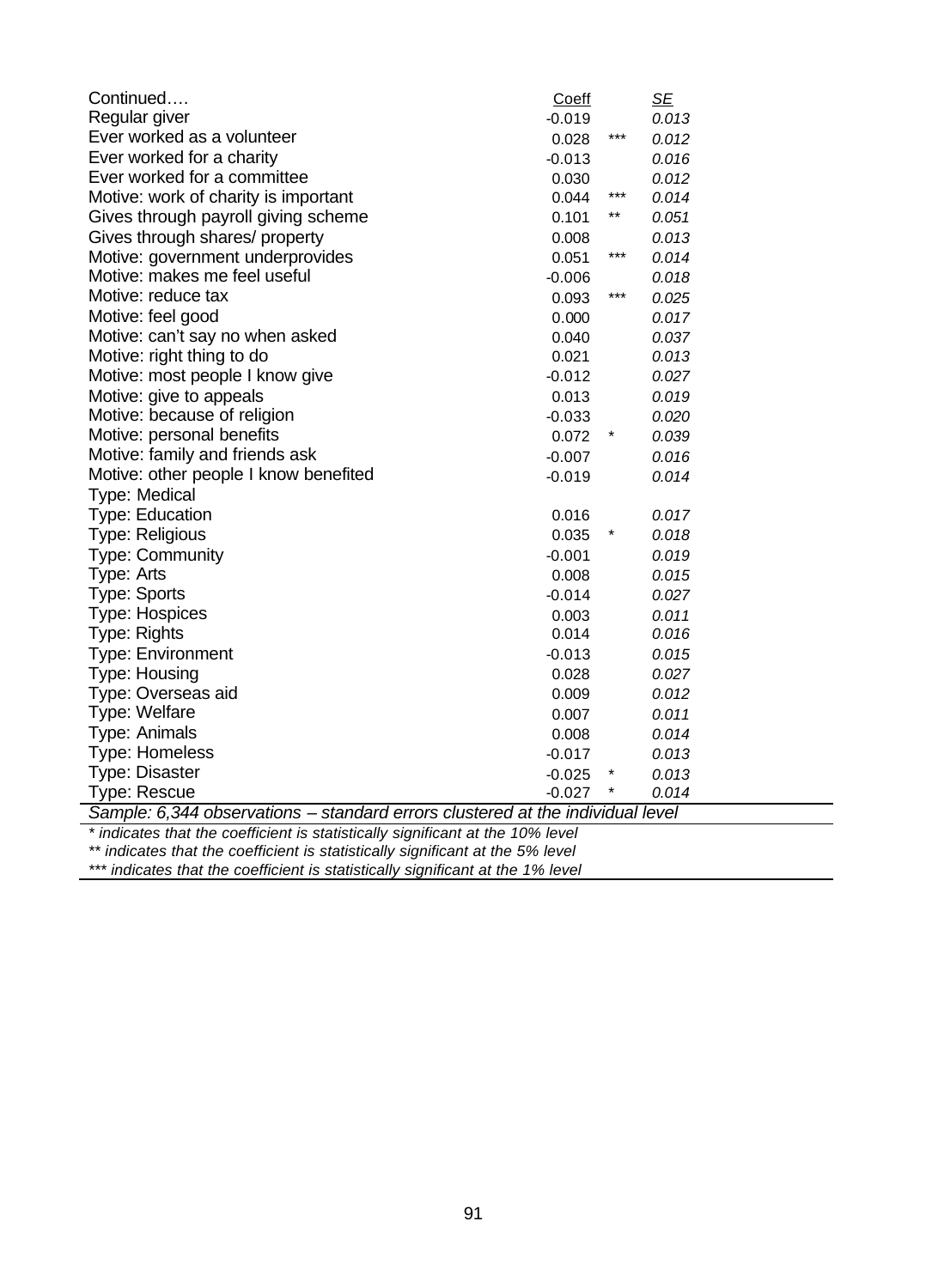## **Appendix 7: Whether people would switch**

The table below reports the results of estimating a linear probability model on the binary dependent variable S*<sup>i</sup>* which is equal to one if the individual says that they are likely or very likely to switch in response to a reduction in tax relief, zero otherwise:

$$
S_i = \mathbf{a} + \mathbf{b} X_i + u_i
$$

Since the dependent variable is binary, the coefficients represent the effect of each characteristic on the probability of adjusting.

Dependent variable = Individual is likely to switch in response to a reduction in tax relief (0/1)

|                                       | Coefficient |       | Standard error |
|---------------------------------------|-------------|-------|----------------|
| Ln(total Gift Aid)                    | 0.012       |       | 0.009          |
| Female                                | 0.001       |       | 0.027          |
| Aged $<$ 35                           |             |       |                |
| Aged 35-44                            | 0.023       |       | 0.037          |
| Aged 45-54                            | $-0.020$    |       | 0.039          |
| Aged 55-64                            | $-0.047$    |       | 0.045          |
| Aged 65-74                            | $-0.018$    |       | 0.068          |
| Aged $75+$                            | $-0.135$    |       | 0.084          |
| Individual income < £75K              |             |       |                |
| Individual income £75K - £100K        | 0.014       |       | 0.037          |
| Individual income £100K - £200K       | $-0.016$    |       | 0.041          |
| Individual income $>$ £200K           | $-0.036$    |       | 0.081          |
| Household income < £75K               |             |       |                |
| Household income £75K - £100K         | 0.056       |       | 0.034          |
| Household income £100K - £200K        | 0.073       |       | 0.039          |
| Household income > £200K              | 0.049       |       | 0.072          |
| Reclaim                               | 0.003       |       | 0.027          |
| Employed full-time                    |             |       |                |
| Employed part-time                    | $-0.021$    |       | 0.063          |
| Self-employed                         | $-0.141$    | $***$ | 0.038          |
| <b>Retired</b>                        | $-0.088$    |       | 0.055          |
| Other non-working                     | $-0.135$    |       | 0.081          |
| Highest qualification - degree        | 0.005       |       | 0.030          |
| Highest qualification – higher degree | 0.006       |       | 0.031          |
| Married                               |             |       |                |
| Cohabiting                            | 0.011       |       | 0.041          |
| Single                                | 0.019       |       | 0.042          |
| Widowed                               | $-0.014$    |       | 0.086          |
| <b>Divorced</b>                       | $-0.011$    |       | 0.061          |
| Separated                             | 0.011       |       | 0.121          |
| Ever had children                     | $-0.013$    |       | 0.033          |
| Understands tax incentives            | 0.013       |       | 0.022          |
| Regular giver                         | 0.009       |       | 0.025          |
| Ever worked as a volunteer            | $-0.024$    |       | 0.024          |
| Ever worked for a charity             | $-0.045$    |       | 0.036          |
| Ever worked for a committee           | $-0.007$    |       | 0.025          |
| Gave through payroll giving           | 0.348       | $***$ | 0.025          |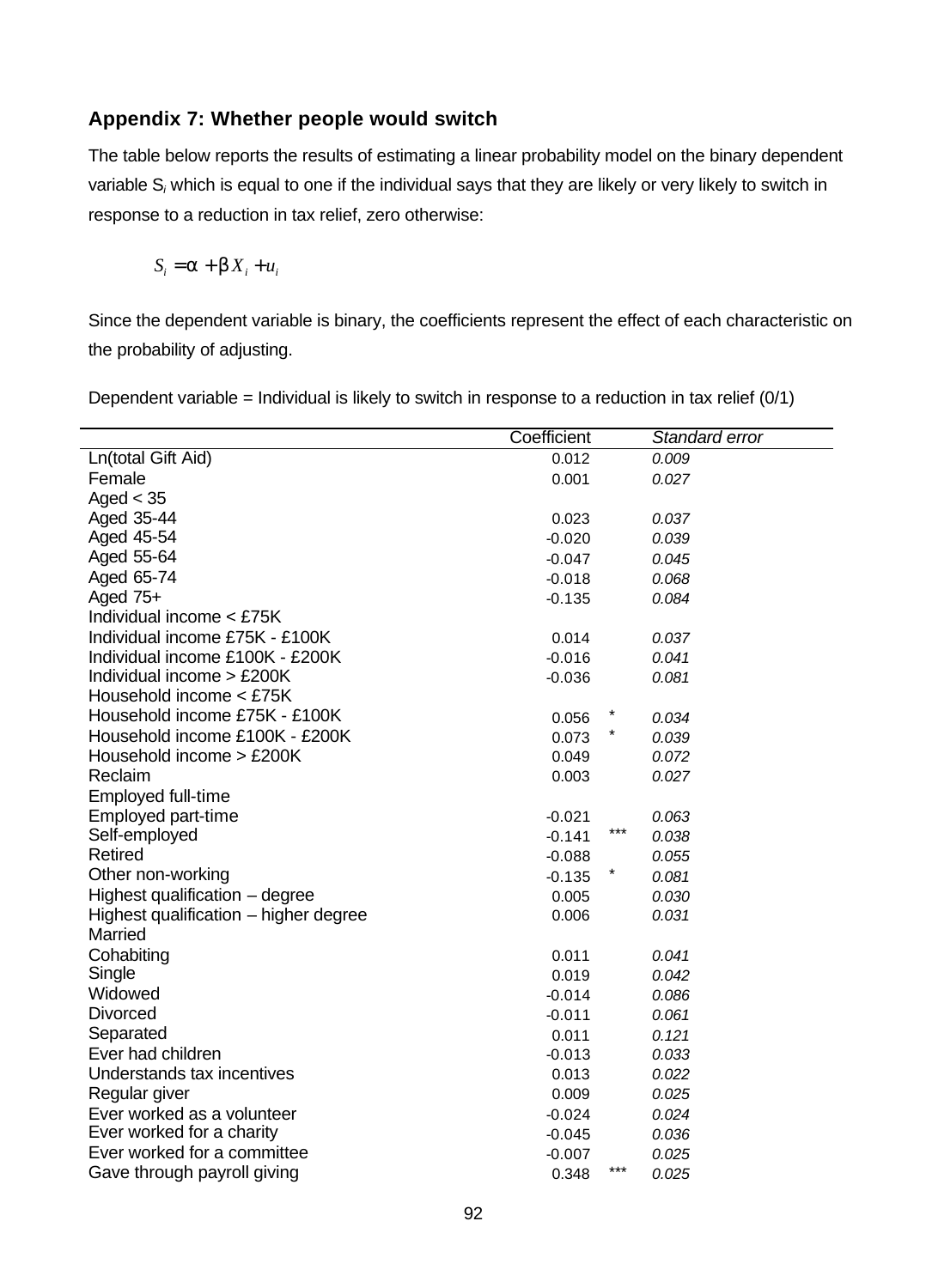| Continued                             | Coeff    |        | <u>SE</u> |
|---------------------------------------|----------|--------|-----------|
| Gave through shares/ property         | 0.175    | $***$  | 0.084     |
| Motive: work of charity is important  | $-0.011$ |        | 0.026     |
| Motive: government underprovides      | 0.038    |        | 0.027     |
| Motive: makes me feel useful          | $-0.049$ |        | 0.035     |
| Motive: reduce tax                    | 0.053    |        | 0.042     |
| Motive: feel good                     | 0.064    | $\ast$ | 0.034     |
| Motive: can't say no when asked       | $-0.120$ |        | 0.083     |
| Motive: right thing to do             | 0.045    |        | 0.024     |
| Motive: most people I know give       | 0.025    |        | 0.057     |
| Motive: give to appeals               | 0.024    |        | 0.039     |
| Motive: because of religion           | 0.082    | $***$  | 0.037     |
| Motive: personal benefits             | 0.031    |        | 0.085     |
| Motive: family and friends ask        | $-0.002$ |        | 0.032     |
| Motive: other people I know benefited | 0.034    |        | 0.031     |
| Type: Medical                         |          |        |           |
| <b>Type: Education</b>                | 0.036    |        | 0.030     |
| <b>Type: Religious</b>                | 0.017    |        | 0.031     |
| <b>Type: Community</b>                | $-0.016$ |        | 0.034     |
| Type: Arts                            | $-0.024$ |        | 0.028     |
| <b>Type: Sports</b>                   | 0.001    |        | 0.047     |
| <b>Type: Hospices</b>                 | 0.046    | **     | 0.022     |
| Type: Rights                          | 0.018    |        | 0.031     |
| <b>Type: Environment</b>              | 0.015    |        | 0.028     |
| <b>Type: Housing</b>                  | 0.030    |        | 0.044     |
| Type: Overseas aid                    | 0.013    |        | 0.024     |
| Type: Welfare                         | $-0.012$ |        | 0.023     |
| <b>Type: Animals</b>                  | $-0.023$ |        | 0.030     |
| <b>Type: Homeless</b>                 | 0.023    |        | 0.026     |
| <b>Type: Disaster</b>                 | $-0.016$ |        | 0.024     |
| <b>Type: Rescue</b>                   | 0.054    |        | 0.031     |
|                                       | 0.222    |        |           |

*Sample: 1,517 observations*

*\* indicates that the coefficient is statistically significant at the 10% level*

*\*\* indicates that the coefficient is statistically significant at the 5% level*

*\*\*\* indicates that the coefficient is statistically significant at the 1% level*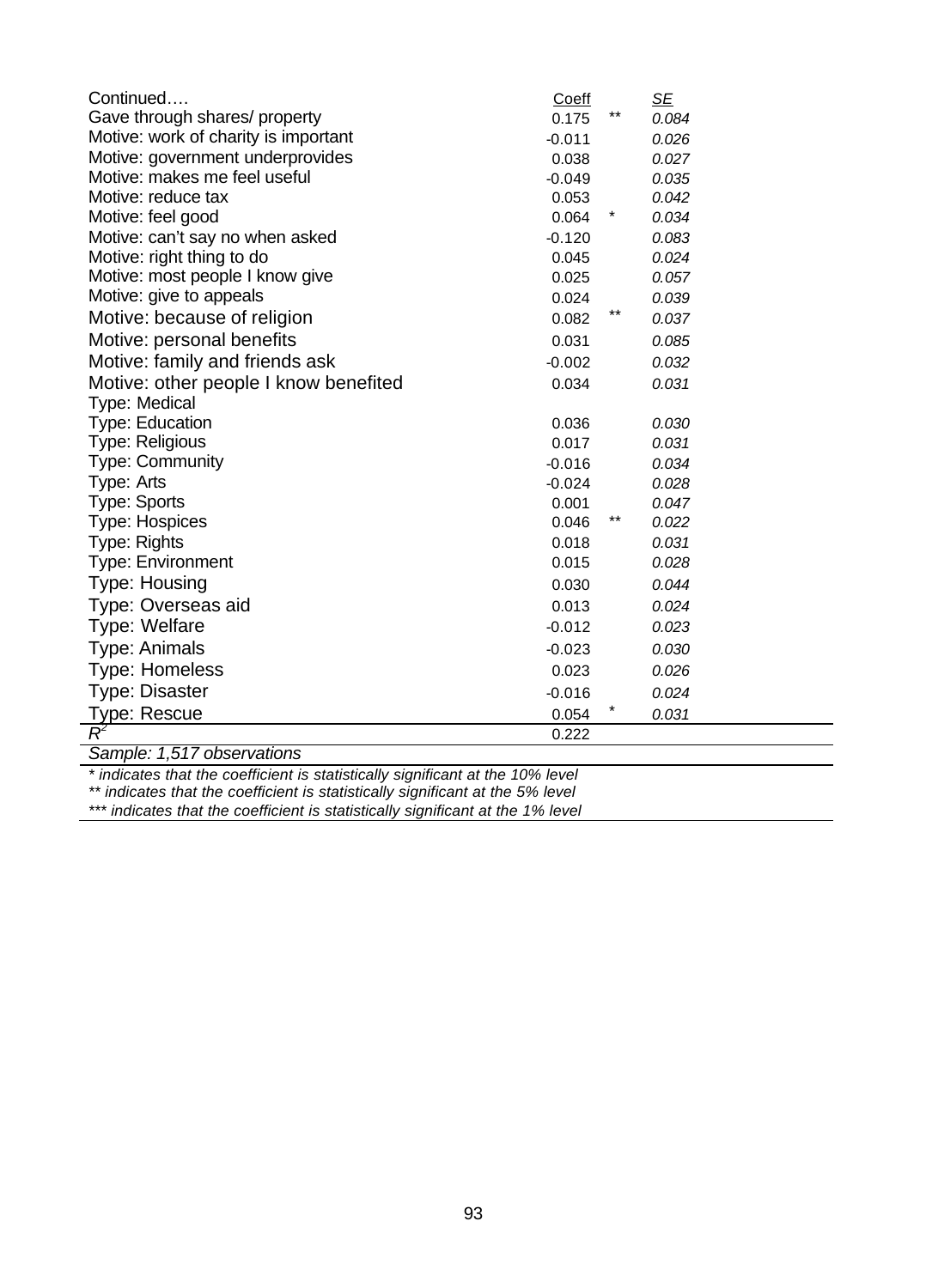# **Annex 1: Quantitative Questionnaire**

#### **Introduction (when they click through)**

Thank you very much for agreeing to take part in this survey on charitable giving. The questions have been designed to explore how your donations to charity might be affected by changes in the way such donations are treated by the tax system.

Please answer the questions as carefully and honestly as you can; this will help to ensure that any changes in the tax treatment of donations are designed to help both donors and charities.

All your answers will be treated with the strictest confidence under the rules of the Market Research Society Code of Conduct to which Ipsos MORI is required to abide by. All reported results will be anonymous. Your personal details will not be given to anyone else unless you explicitly state otherwise.

Please be aware that you need to complete this survey in one session. If you exit the survey at any point you CANNOT rejoin the survey at the same point – you will need to start again.

You are required to provide an answer to each question before progressing to the next.

At the end of the questionnaire, you response will only be taken as valid once you click on the final SUBMIT button.

Thank you again for your time.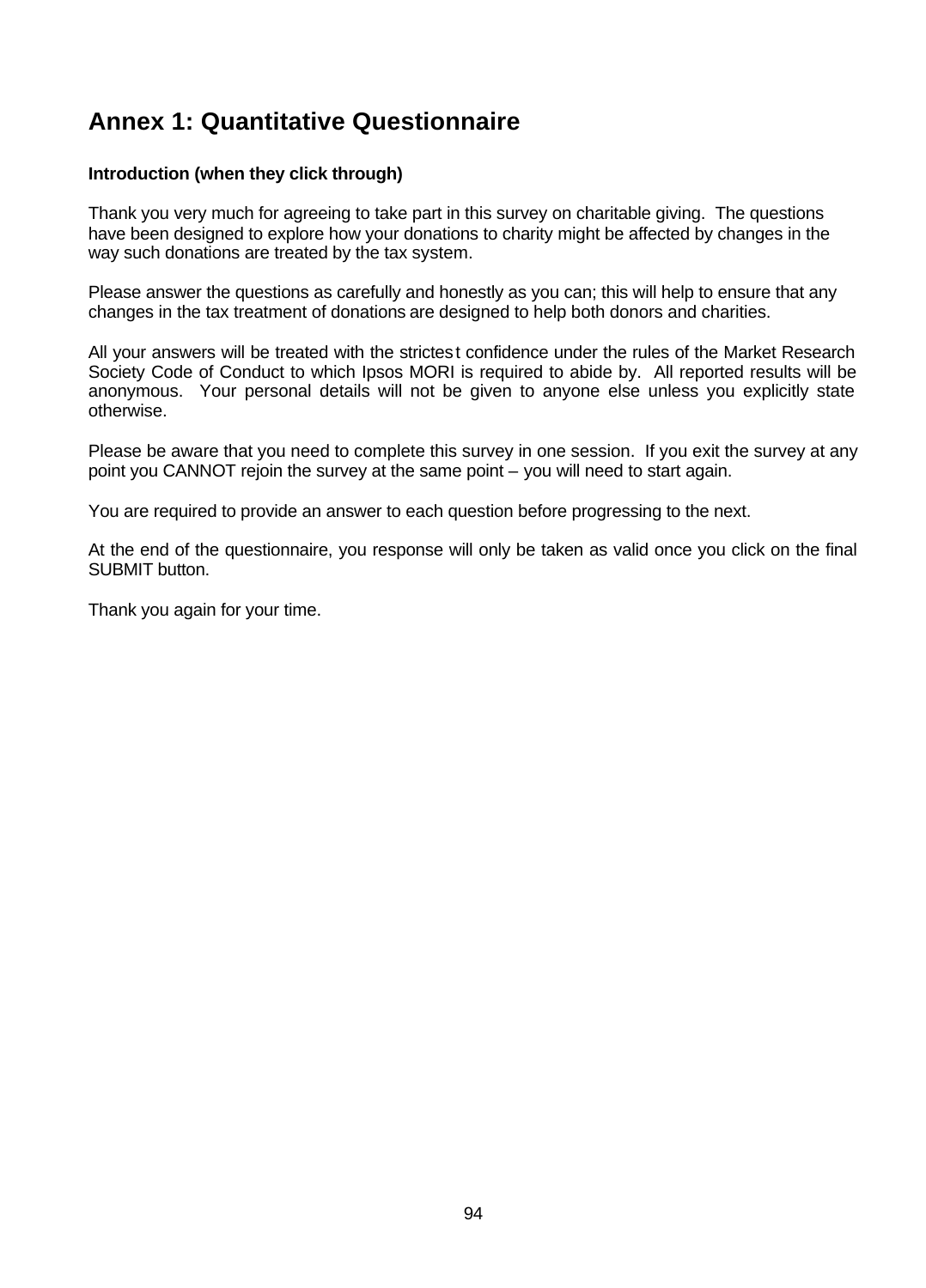## **Your donations**

ASK ALL

1. Thinking about all your monetary donations to charity over the last twelve months,(since May 2008) approximately how much, if anything, did you give?

Please include money put into collection tins, regular donations by cheque, credit card, direct debit or standing order, through payroll giving, donations made on-line, money given at fundraising events and sponsorship etc. Please do not include the value of any time you have donated or the value of contributions (e.g. Gift Aid) made by the government.

SINGLE CODE ONLY

- Nothing
- $£1 £49$
- $E50 £99$
- £100 £249
- $E250 £499$
- $\text{•}$  £500 £749
- $\text{E}750 \text{E}999$
- $£1,000 £1,499$
- $\cdot$  £1,500 £1,999
- $£2,000 £2,999$
- $£3,000 £4,999$
- $\textdegree$  £5,000 £9,999
- $•$  £10,000+
- Don't know
- No answer

#### IF 'DON'T KNOW' OR 'NO ANSWER' TO Q1 GO TO Q5

IF £10,000+ 2. Approximately how much did you give? [write in] Don't know No answer

#### ALL BEING ASKED Q2 CONTINUE TO Q3

3. What proportion of these donations was made through [SCRIPTING THIS WILL VARY ACCORDING TO WHICH LINK THE HAVE ENTERED THE SURVEY ON [your CAF Charity Account]/ [Justgiving]]? SINGLE CODE ONLY

- Nearly all
- from three-quarters to nearly all
- from half up to three-quarters
- About one quarter up to half
- Very little, up to a quarter
- Don't know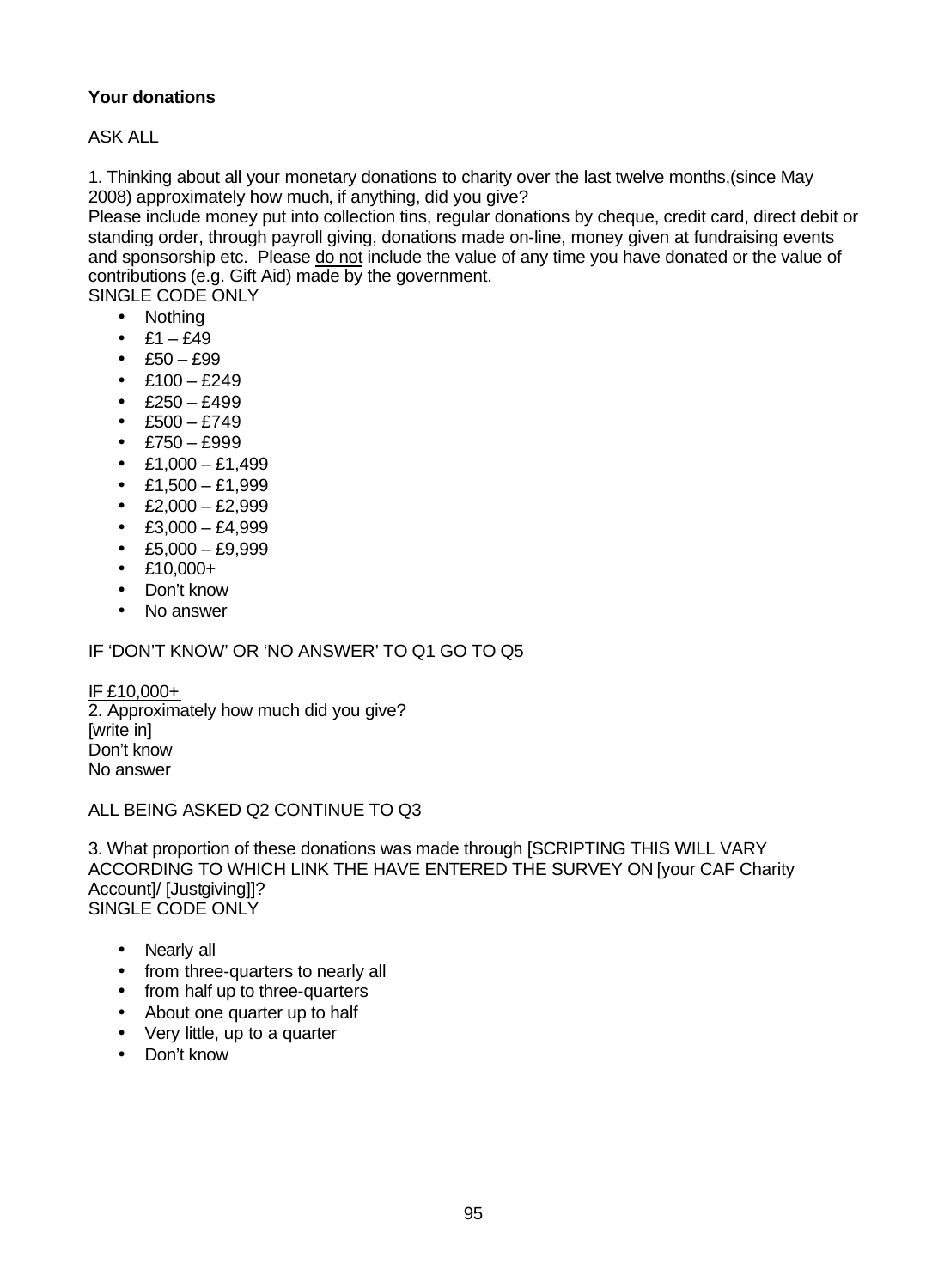#### **Charitable causes**

4. What type of charities did you give to (tick all that apply)? MULTI-CODE ALLOWED. ROTATE LIST (EXCLUDING OTHER, DK AND NA)

- Education
- Religious
- Medical research
- Community development
- Arts, culture, heritage or science
- Sport
- Hospitals/ hospices
- Human rights
- The environment
- Housing
- Overseas aid and development
- Helping the elderly, disabled, or children
- Animal welfare
- Homeless people
- Disaster relief
- Rescue services
- Other (write in)
- Don't know
- No answer

IF TICK MORE THAN ONE

4. And which single type did you give the biggest value of donations to? SINGLE CODE ROTATE LIST (EXCLUDING OTHER, DK AND NA)

- Education
- Religious
- Medical research
- Community development
- Arts, culture, heritage or science
- Sport
- Hospitals/ hospices
- Human rights
- The environment
- Housing
- Overseas aid and development
- Helping the elderly, disabled, or children
- Animal welfare
- Homeless people
- Disaster relief
- Rescue services
- Other (write in)
- Don't know
- No answer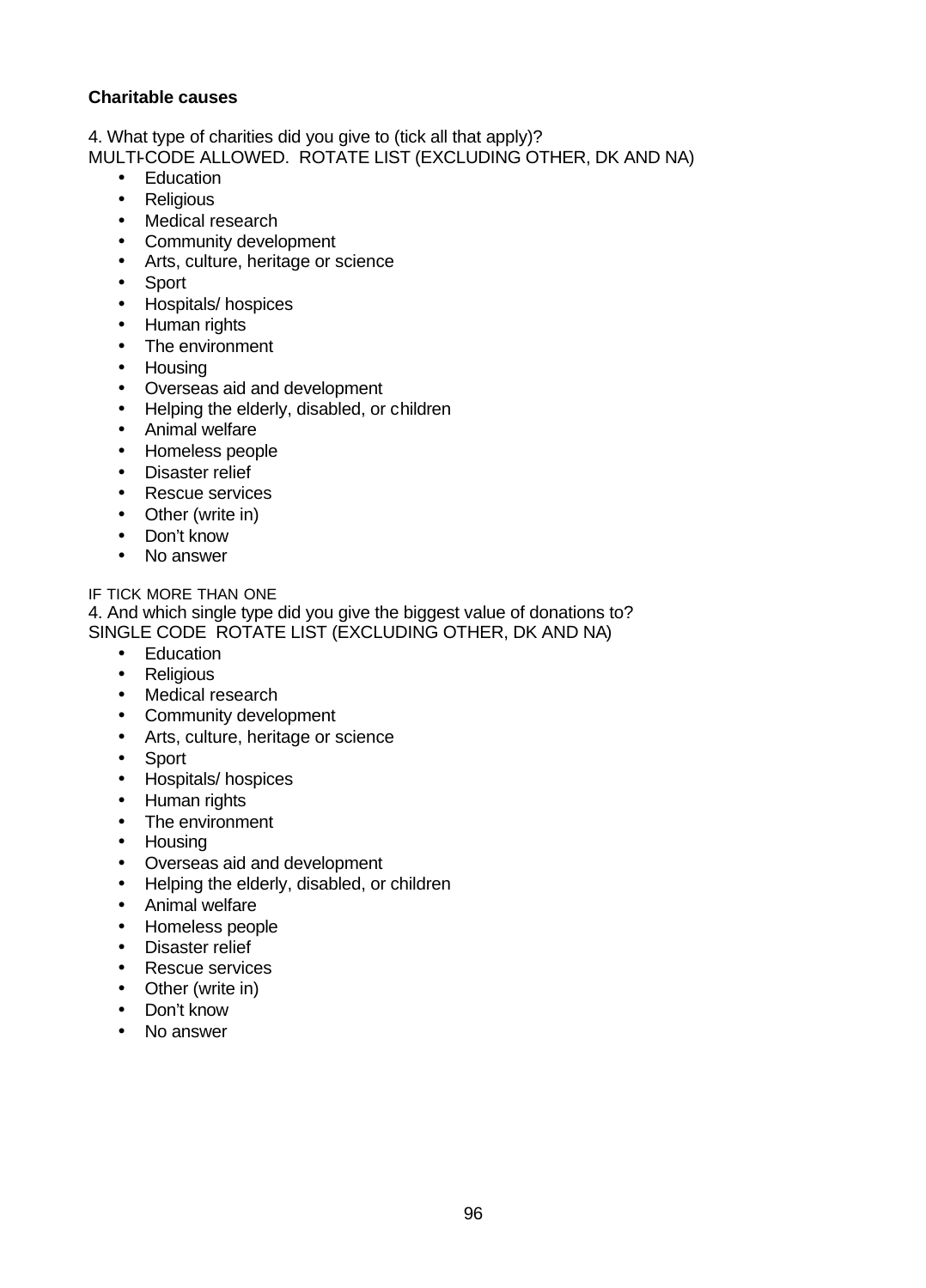### ASK ALL

## **Pattern of giving**

5. Which, if any, of the following best describes how you give to charity? SINGLE CODE ONLY

- The majority of my donations (in terms of the value of donations) are one-off donations to charities
- The majority of my donations (in terms of the value of donations) are regular donations to the *same* charity or charities
- Neither
- Don't know

#### **Reasons for giving**

#### ASK ALL

7. For each of the statements below, please indicate how much you agree or disagree with each one?

SINGLE CODE ONLY FOR EACH STATEMENT. STATEMENTS ROTATED.

I give to charity because…

|                                                                  | Strongly<br>Agree | Tend to<br>agree | Neither<br>agree<br>nor<br>disagree | Tend to<br>disagree | Strongly<br>disagree | Don't<br>Know |
|------------------------------------------------------------------|-------------------|------------------|-------------------------------------|---------------------|----------------------|---------------|
| think that the work of the charity is important                  |                   |                  |                                     |                     |                      |               |
| The government is under-providing a service                      |                   |                  |                                     |                     |                      |               |
| want to feel useful                                              |                   |                  |                                     |                     |                      |               |
| want to reduce the amount of tax that I pay                      |                   |                  |                                     |                     |                      |               |
| Giving to charity makes me feel good                             |                   |                  |                                     |                     |                      |               |
| I find it hard to say no when I am asked to give                 |                   |                  |                                     |                     |                      |               |
| I feel that it is the right thing to do                          |                   |                  |                                     |                     |                      |               |
| Most people I know give to charity                               |                   |                  |                                     |                     |                      |               |
| I respond to particular appeals (eg disasters, Comic<br>Relief)  |                   |                  |                                     |                     |                      |               |
| Giving to charity is part of my religious beliefs                |                   |                  |                                     |                     |                      |               |
| personally benefit from the charity (or have done in             |                   |                  |                                     |                     |                      |               |
| the past)                                                        |                   |                  |                                     |                     |                      |               |
| Family, friends, neighbours and colleagues ask me to             |                   |                  |                                     |                     |                      |               |
| give                                                             |                   |                  |                                     |                     |                      |               |
| People that I know have been affected by particular<br>charities |                   |                  |                                     |                     |                      |               |

7a. If there are any other reasons that are very relevant to your decision to give to charity, please detail them below.

(please write in)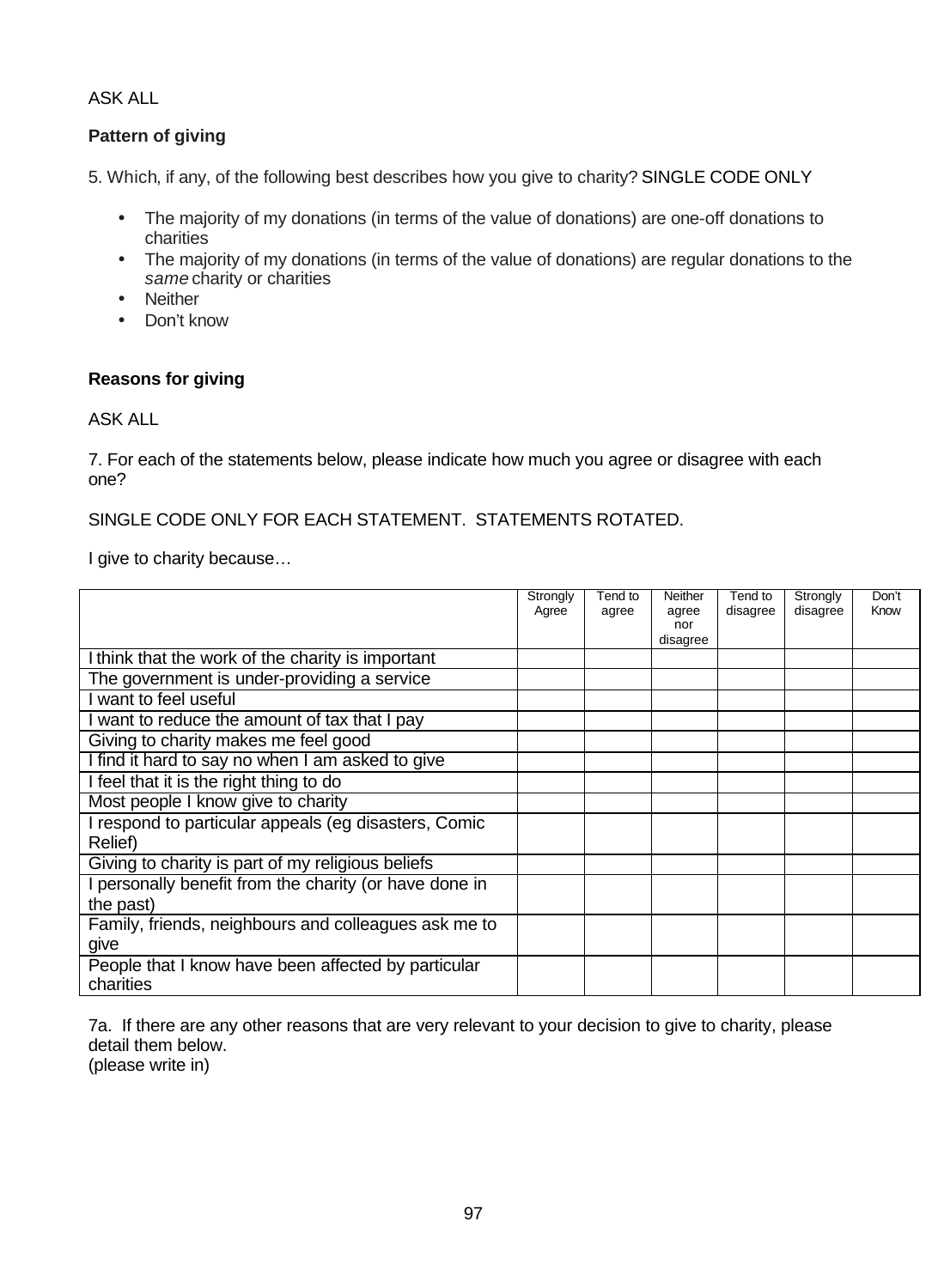#### ASK ALL

8. For each of the types of organisation below, please indicate how much, if any, confidence you have in them?

SINGLE CODE ONLY FOR EACH STATEMENT. STATEMENTS ROTATED.

|                                      | A great deal | A fair amount | Not very<br>much | None at all | Don't know |
|--------------------------------------|--------------|---------------|------------------|-------------|------------|
| <b>Banks</b>                         |              |               |                  |             |            |
| The BBC                              |              |               |                  |             |            |
| Charitable organisations             |              |               |                  |             |            |
| Your GP (doctor)                     |              |               |                  |             |            |
| The National Health Service<br>(NHS) |              |               |                  |             |            |
| Parliament                           |              |               |                  |             |            |
| <b>Political parties</b>             |              |               |                  |             |            |
| The press                            |              |               |                  |             |            |

## **Tax effective giving**

#### ASK ALL

9. There are a number of methods of giving that allow tax relief to be claimed on donations. Which of the following have you used in the past 12 months (since May 2008)? Please tick all that apply.

#### **MULTI-CODE OK**

- Gift Aid (allowing the charity to reclaim the basic rate income tax on donations)
- Payroll giving (money donated to charity, deducted from your wages)
- Tax relief on the value of gifts of shares, land or buildings given to charities
- None of these
- Don't know

#### IF "GIFT AID" FROM Q9 – ASK Q10

10. Approximately what proportion of your total donations in the past 12 months were ones where Gift Aid could be claimed?

#### SINGLE CODE ONLY

- Nearly all
- from three-quarters to nearly all
- from half up to three-quarters
- About one quarter up to half
- Very little, up to a quarter
- Don't know

#### *Don't know*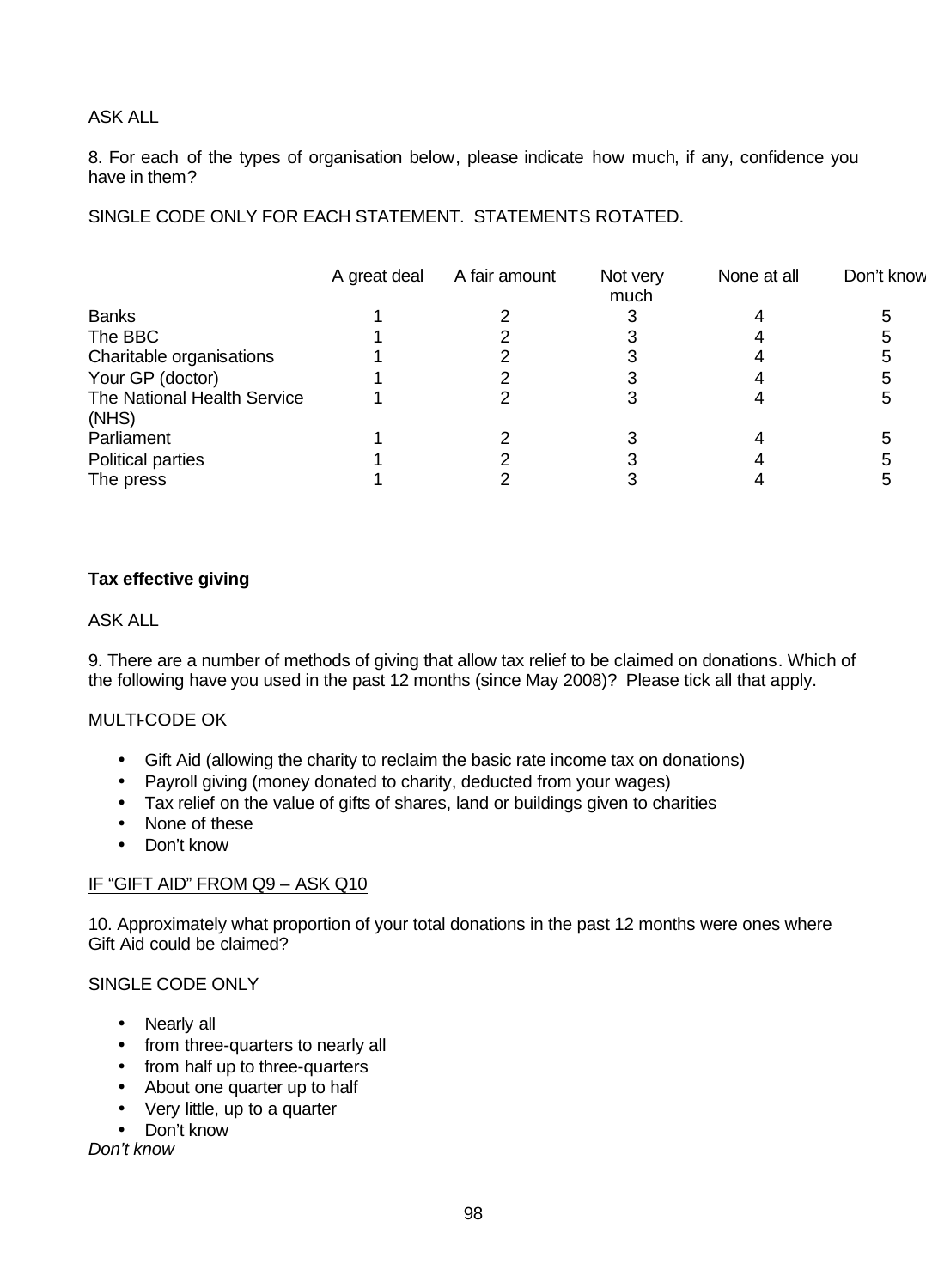### **Gift Aid**

ASK ALL

11. The Gift Aid scheme allows charities to reclaim the basic rate income tax on your donation. Using the answers below, please can you indicate how much do you think the charity actually receives from the government for every £1 you donate?

#### SINGLE CODE ONLY

- More than 40 pence
- 40 pence
- 35 pence
- 30 pence
- 28 pence
- 25 pence
- 22 pence
- 20 pence
- Less than 20 pence
- None of the above
- Don't know

#### **Higher rate tax relief**

#### ASK ALL

Higher rate taxpayers can claim back higher rate tax relief on their Gift Aid donations through the Self Assessment tax return or through their PAYE code.

12. Are you currently a higher rate taxpayer (or likely to be this financial year)?

In 2008-09 you paid the higher rate of tax if your personal income was more than £40,835 a year In 2009-10 you will pay the higher rate of tax if your personal income is more than £43,875 a year SINGLE CODE ONLY

- Yes
- No
- Don't know

#### ASK ALL

13. Were you aware that higher rate taxpayers could claim higher rate tax relief on their donations? SINGLE CODE ONLY

- Yes
- No
- No answer

#### IF 'YES' TO Q12

14. Do you usually claim back higher rate tax relief on your Gift Aid donations through the Self Assessment tax return or through your PAYE code? SINGLE CODE ONLY

- Yes through the Self-Assessment tax return
- Yes through my PAYE code
- No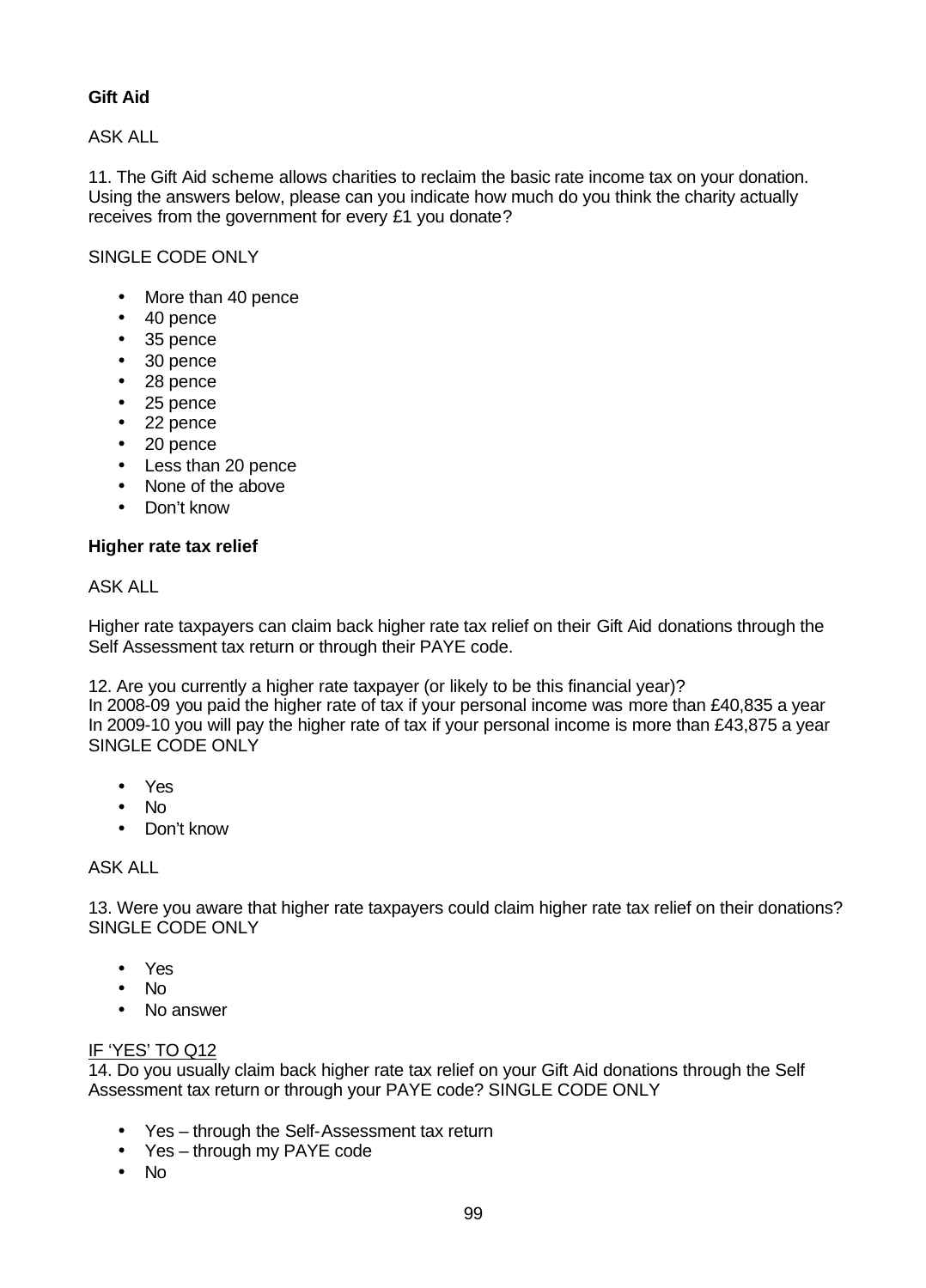• Don't know

#### IF EITHER 'YES' FROM Q14

15. Most higher rate taxpayers claim back higher rate relief at 20% - the difference between the higher rate of tax (40%) and the basic rate income tax relief claimed by the charity. At what rate do you claim back higher rate relief? SINGLE CODE ONLY

- More than 20%
- 20%
- Less than 20%
- Don't know

## IF 'NO' TO Q14

16. Why do you not claim back higher rate relief? Please tick all the reasons that apply MULTI-CODE OK

- I was not aware that I could claim it back
- I do not know how to claim it back
- It takes too much time and effort
- It is too complicated
- I am paying the higher rate of tax for the first time this year
- I would only get a small amount of money back
- Other (please specify)
- Don't know
- No answer

#### **Future donations**

#### ASK ALL

17. How likely are you to make any Gift Aid donations to a charity within the next six months? This could be a one-off donation or a regular donation set up as a standing order or direct debit. SINGLE CODE ONLY

- Certain
- Very likely
- Fairly likely
- Not very likely
- Not at all likely
- Don't know

IF 'NOT VERY LIKELY' OR 'NOT AT ALL LIKELY' GO TO Q17, OR 'DON'T KNOW', GO TO Q21

#### IF 'Certain' or 'Very likely' or 'Fairly likely' TO Q17 ASK Q19

19. And how much do you think that you are likely to give (to the nearest pound)? If the donation you are thinking about is a regular direct debit or standing order, please give the total of that donation for a six month period.

[write in] Don't know No answer

#### IF 'Don't know' OR 'No answer' TO Q19 ASK Q20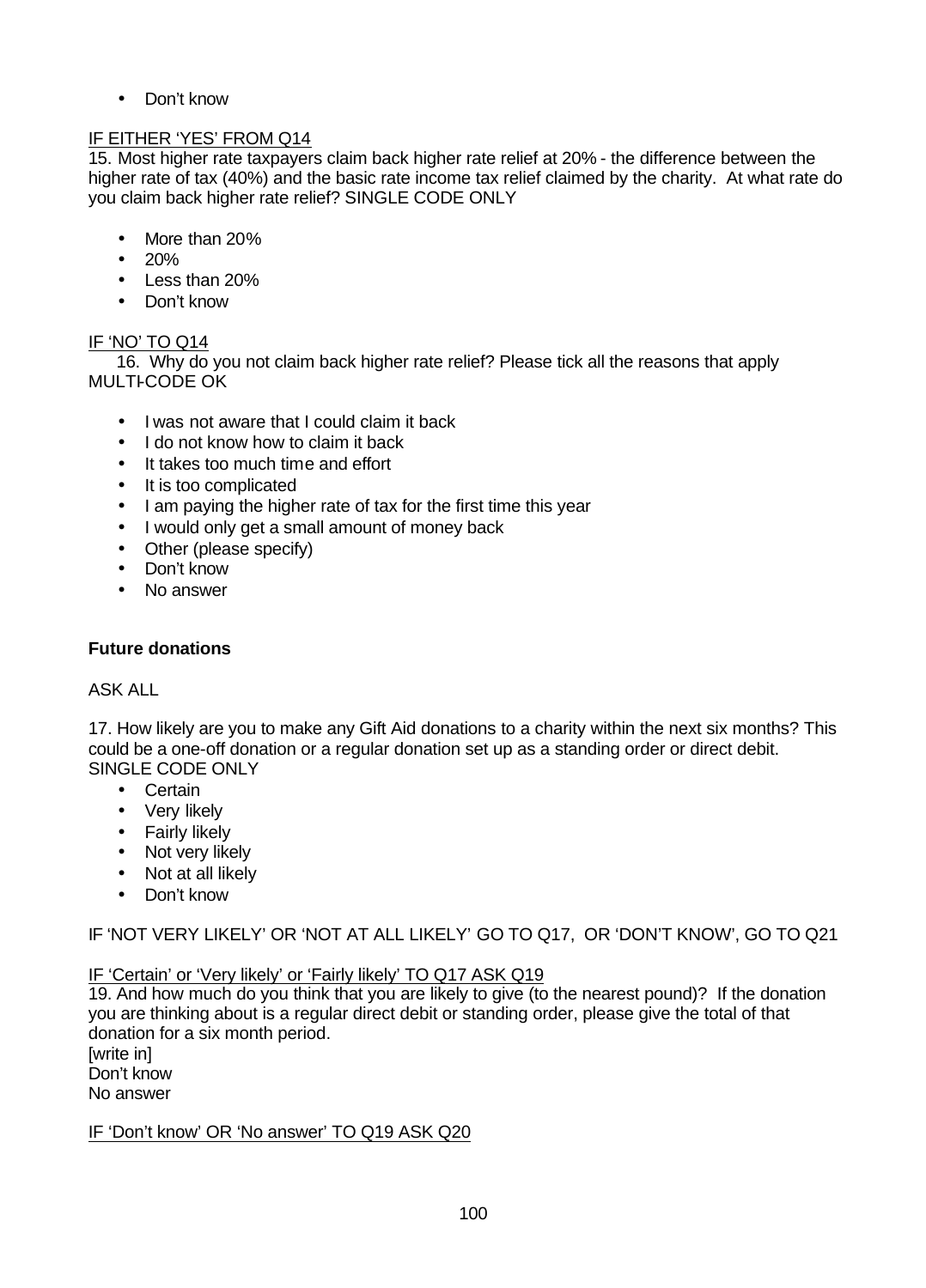20. Please indicate roughly how much you are likely to give by ticking one of the options below that is closest to the amount. If the donation you are thinking about is a regular direct debit or standing order, please give the total of that donation for a six month period.

SINGLE CODE ONLY

- $•$  £5
- £10
- £25
- £50
- £75
- £100
- £250
- £500
- £750
- £1,000
- £2,500
- £5,000
- more than £5,000
- Don't know
- No answer

#### IF 'Don't know' OR 'No answer' TO Q20 OR 'NO' OR 'DON'T KNOW' TO Q17 ASK Q21 – ALL OTHERS GO TO THE NEXT SECTION

21. Have you recently made any Gift Aid donations to a charity within the last six months? This could be a one-off donation or a regular donation set up as a standing order or direct debit. SINGLE CODE ONLY

- Yes
- No
- Don't know

IF 'NO' OR 'DON'T KNOW' TO Q21 GO TO SECTION STARTING WITH Q39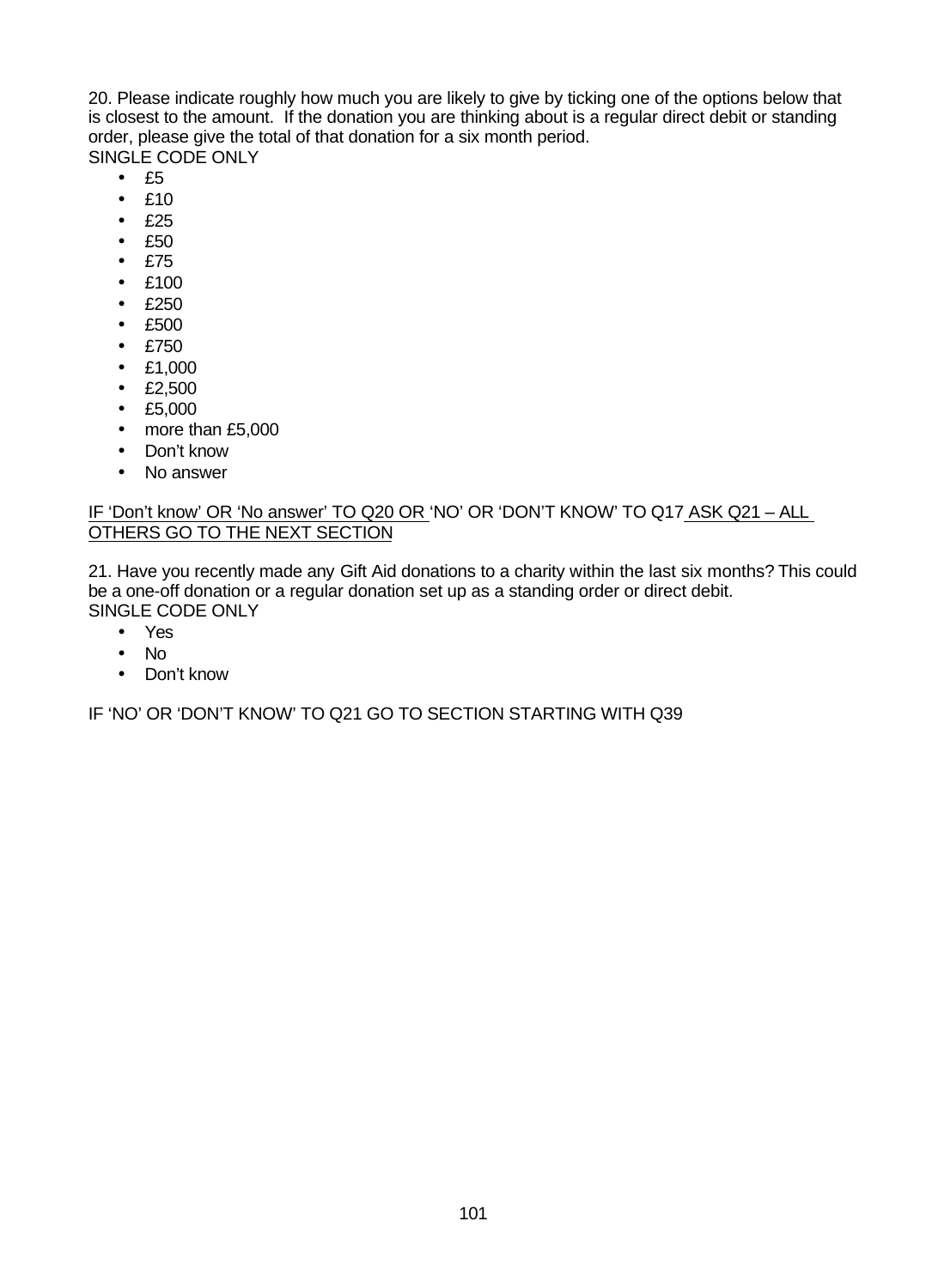#### IF 'YES' TO Q21 ASK Q23

23. And how much did you give (to the nearest pound)? If the donation was part of a regular direct debit or standing order, please give the total of that donation for the past six months [write in] Don't know No answer

#### IF 'Don't know' OR 'No answer' TO Q23 ASK Q24

24. Please indicate roughly how much you gave by ticking one of the options below that is closest to the amount. If the donation was part of a regular direct debit or standing order, please give the total of that donation for the past six months.

SINGLE CODE ONLY

- $•$  £5
- £10
- £25
- £50
- £75
- £100
- £250
- £500
- £750
- £1,000
- £2,500
- £5,000
- more than £5,000
- Don't know
- No answer

IF 'NO' OR 'DON'T KNOW' TO Q24 GO TO SECTION STARTING WITH Q39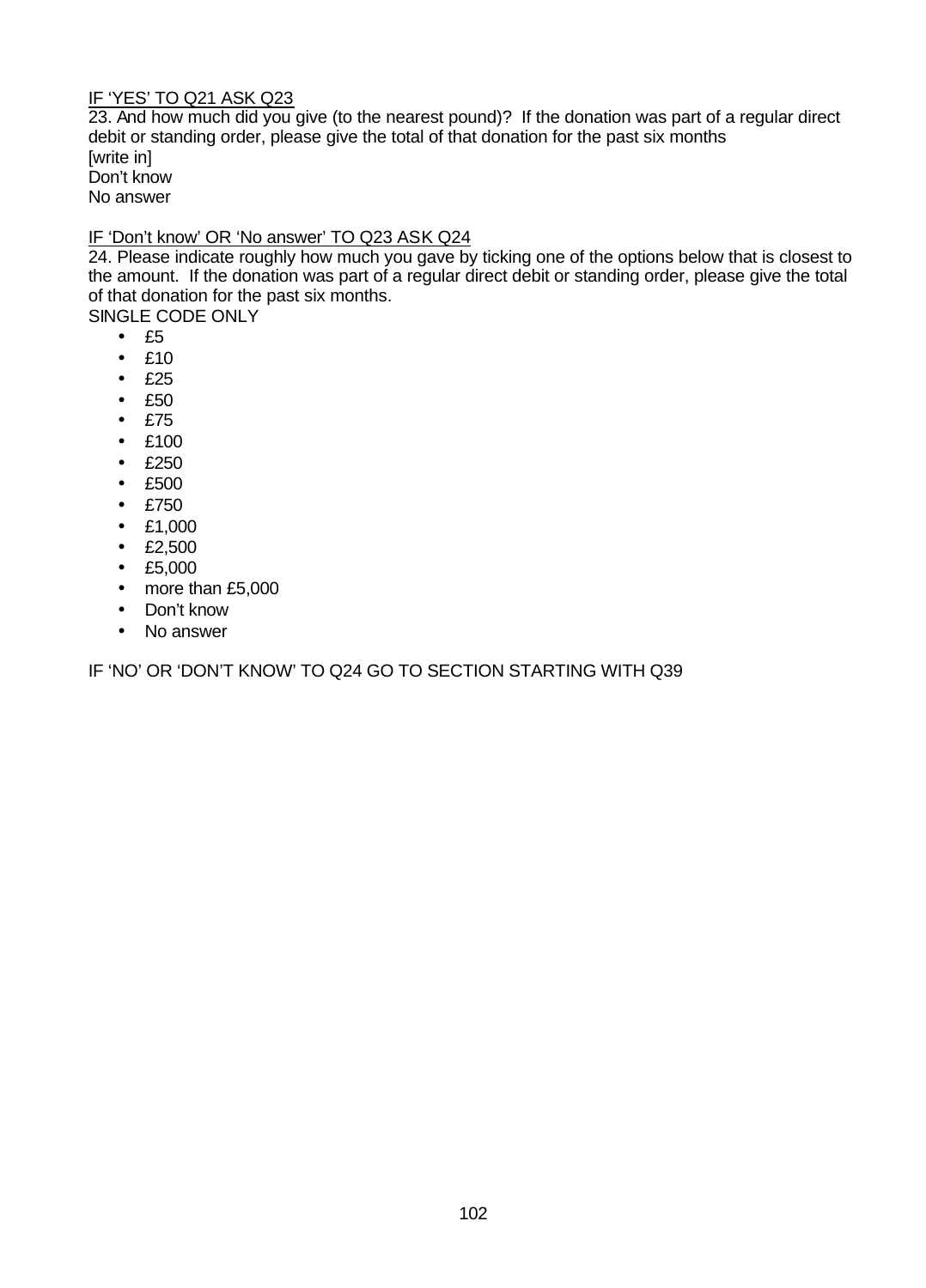#### **Alternative scenarios I**

#### **ASK THIS SECTION TO ALL WHO STATED 'YES" AT Q17 AND GAVE AN AMOUNT IN Q19 OR DID NOT STATE 'DON'T KNOW' OR 'NO ANSWER AT Q20**

#### **EACH OPTION HAS THE SAME INTRODUCTION**

The Gift Aid scheme allows charities to reclaim the basic rate income tax on your donation and allows higher rate taxpayers to claim back higher rate tax relief. You are now going to be presented with two hypothetical changes to the Gift Aid scheme – either to the amount that the charity can reclaim and/or to the amount that higher rate taxpayers can claim back. In each case you will be asked to consider whether the amount of money that you are likely to give to charity would be affected by the proposed changes.

EACH PERSON IS THEN RANDOMLY ALLOCATED ONE OF THE FOLLOWING OPTIONS, DEPENDING ON THEIR TAXPAYER STATUS

HIGHER RATE TAXPAYER ('YES' TO Q12) – OPTIONS Ai, Bi, Ci, Di or Ei

BASIC RATE TAXPAYER ('NO' / 'DON'T KNOW' TO Q12) – OPTION Fi or Gi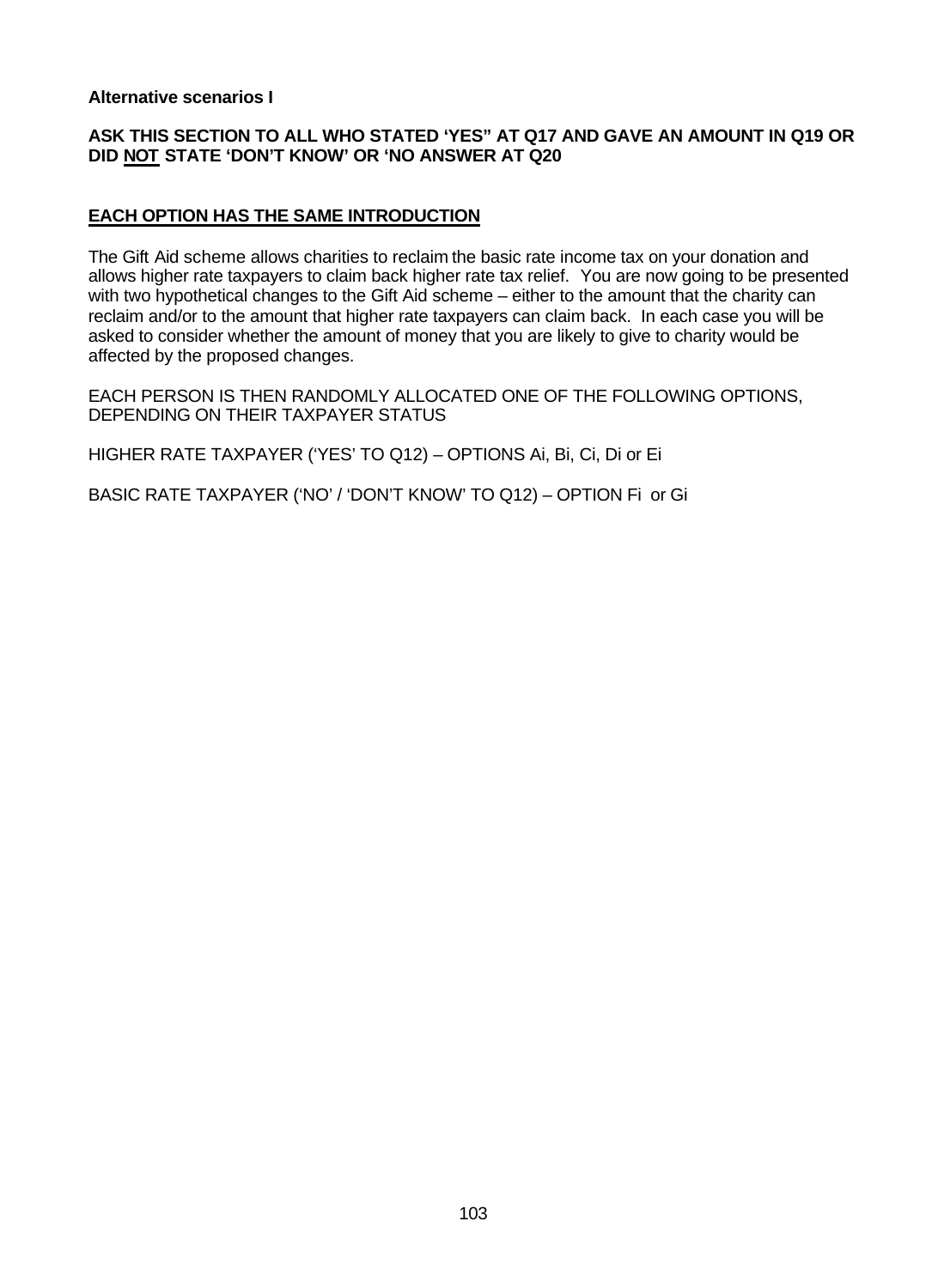## **Higher rate taxpayer: OPTION Ai**

#### Scenario 1

25i. Through the Gift Aid scheme, the charity you are donating to reclaims the basic rate income tax on your donation. This is worth 25 pence for every £1 you donate.

Suppose instead that the charity received 30 pence for every £1 you donate. (Assume that the amount of higher rate relief that you can claim back is unchanged).

Thinking about your donation of [insert answer from Q19 or Q20] would this change affect the amount you are likely to give? SINGLE CODE ONLY

- Yes I would give more than [insert answer from Q19 or Q20]
- Yes I would give less than [insert answer from Q19 or Q20]
- No I would give the same amount [GO TO Q30i]
- Don't know [GO TO SCENARIO 2]

IF EITHER OF THE 'YES' ANSWERS TO Q25i

26i. How much would you be likely to give (to the nearest pound)?

- (write in)
- Don't know

IF 'DON'T KNOW' TO Q26i AND 'Yes - I would give more than' AT Q25i ASK Q27ia 27ia. Which of these comes closest to what you think you might increase your donation by? SINGLE CODE ONLY

- By10% or less? [GO TO SCENARIO 2]
- By more than 10%? [GO TO Q28ia]
- Don't know [GO TO SCENARIO 2]

IF 'DON'T KNOW' TO Q26i AND 'Yes - I would give less than' AT Q25i ASK Q27ib 27ib. Which of these comes closest to what you think you might decrease your donation by? SINGLE CODE ONLY

- By 10% or less? [GO TO SCENARIO 2]
- By more than 10%? [GO TO Q28ib]
- Don't know [GO TO SCENARIO 2]

28ia. Would you increase your donation by 25% or more? SINGLE CODE ONLY Yes [GO TO Q29ia] No [GO TO SCENARIO 2] Don't know [GO TO SCENARIO 2]

28ib. Would you reduce your donation by 25% or more? SINGLE CODE ONLY Yes [GO TO Q29ib] No [GO TO SCENARIO 2] Don't know [GO TO SCENARIO 2]

29ia. Would you increase your donation by 50% or more? SINGLE CODE ONLY Yes [GO TO SCENARIO 2] No [GO TO SCENARIO 2] Don't know [GO TO SCENARIO 2]

29ib. Would you reduce your donation by 50% or more?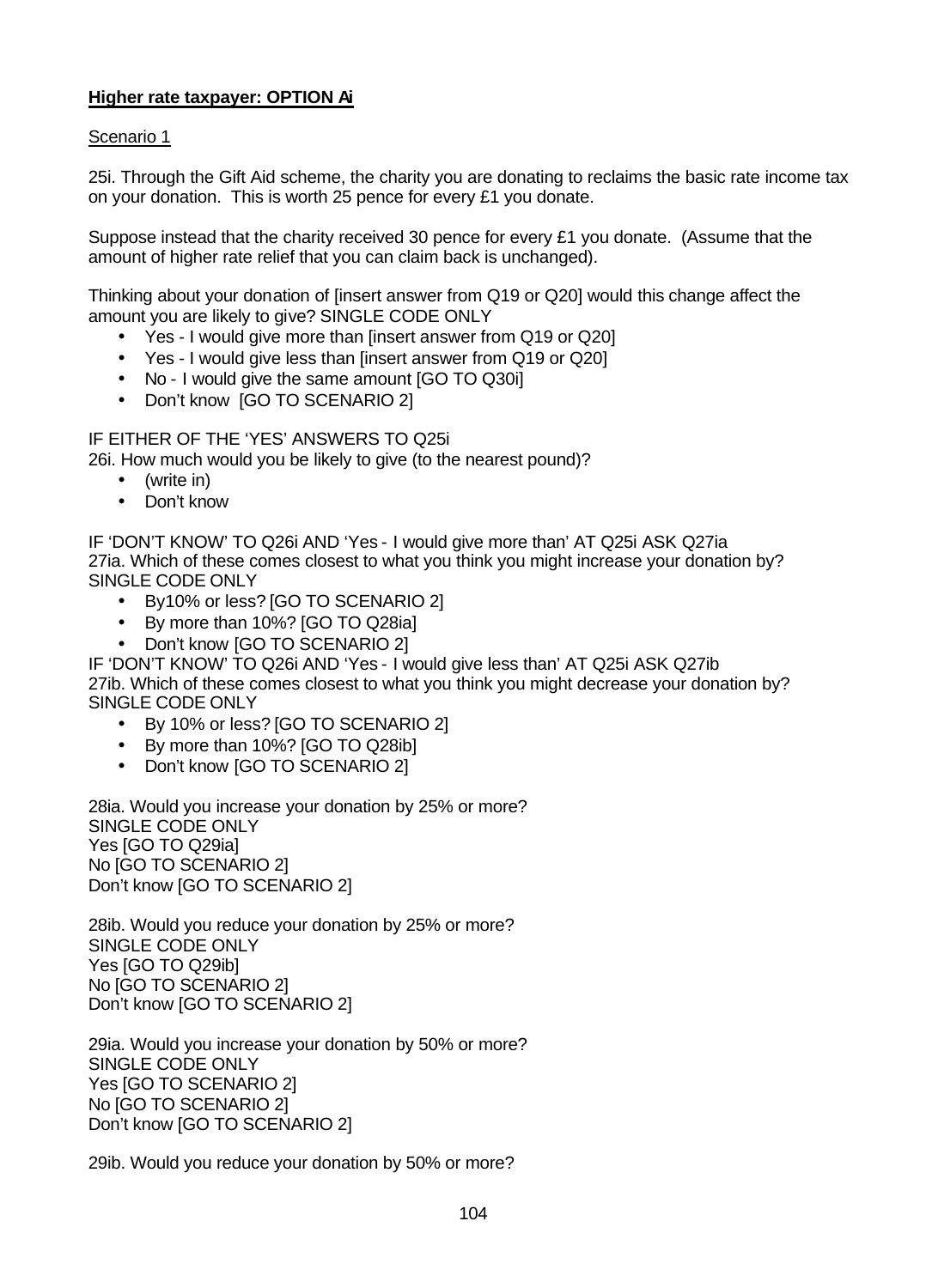SINGLE CODE ONLY Yes [GO TO SCENARIO 2] No [GO TO SCENARIO 2] Don't know [GO TO SCENARIO 2]

IF 'No - I would give the same amount' ANSWER TO Q25i ASK Q30i 30i. Which one, if any, of the following best describes why you are likely to give the same amount? SINGLE CODE ONLY

- I have a regular commitment to giving money that I don't want to change
- I prefer to give a rounded amount and not make small adjustments
- I make my decision about how much to give before considering the tax relief
- The change in tax is so small, it is not worth bothering about
- The tax relief has no effect on my decision about how much to give
- Other (please specify)
- Don't know

#### Scenario 2

31i. Currently, the Gift Aid scheme allows you to claim back higher rate relief, worth 25 pence for every £1 they give to charity.

Suppose instead that you could claim back a 30 pence rebate. (Assume that the amount that the charity can reclaim stays at its current level of 25 pence).

Thinking about your donation of [insert answer from Q19 or Q20] would this change affect the amount you are likely to give?

SINGLE CODE ONLY

- Yes I would give more than [insert answer from Q19 or Q20]
- Yes I would give less than [insert answer from Q19 or Q20]
- No I would give the same amount [GO TO Q36i]
- Don't know [GO TO SECTION THAT STARTS WITH Q39]

#### IF EITHER OF THE 'YES' ANSWERS TO Q31i

32i. How much would you be likely give (to the nearest pound)?

- (write in)
- Don't know

IF 'DON'T KNOW' TO Q32i AND 'Yes - I would give more than' AT Q31i ASK Q33ia 33ia. Which of these comes closest to what you think you might increase your donation by? SINGLE CODE ONLY

- By 10% or less? [GO TO Q37i]
- By more than 10%? [GO TO Q34ia]
- Don't know [GO TO Q37i]

IF 'DON'T KNOW' TO Q32i AND 'Yes - I would give less than' AT Q31i ASK Q33ib 33ib. Which of these comes closest to what you think you might decrease your donation by? SINGLE CODE ONLY

- By 10% or less? [GO TO Q37i]
- By more than 10%? [GO TO Q34ib]
- Don't know [GO TO Q37i]

34ia. Would you increase your donation by 25% or more? SINGLE CODE ONLY Yes [GO TO Q35ia]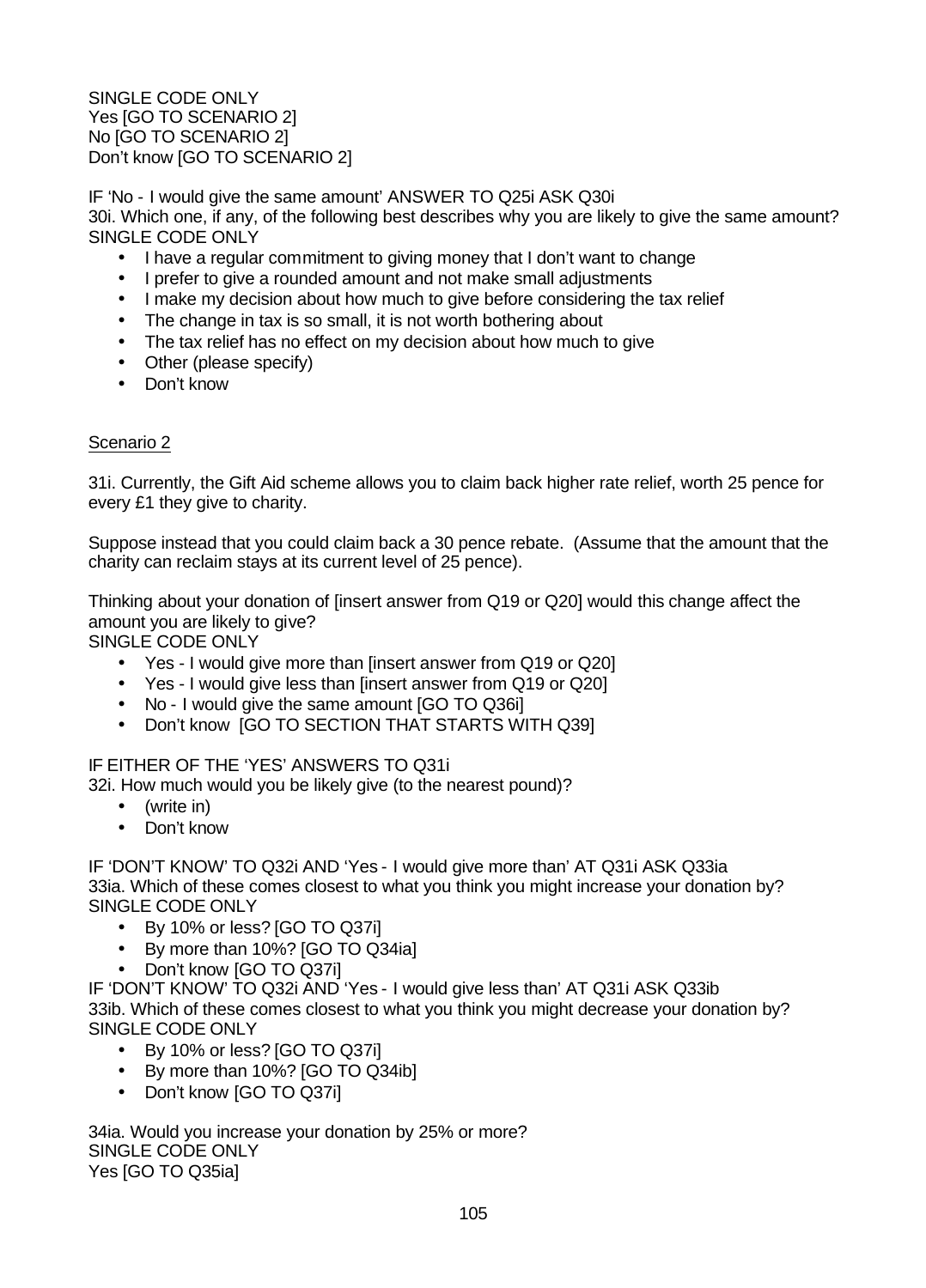No [GO TO Q37i] Don't know [GO TO Q37i]

34ib. Would you reduce your donation by 25% or more? SINGLE CODE ONLY Yes [GO TO Q35ib] No [GO TO Q37i] Don't know [GO TO Q37i]

35ia. Would you increase your donation by 50% or more? SINGLE CODE ONLY Yes [GO TO Q37i] No [GO TO Q37i] Don't know [GO TO Q37i]

35ib. Would you reduce your donation by 50% or more? SINGLE CODE ONLY Yes [GO TO Q37i] No [GO TO Q37i] Don't know [GO TO Q37i]

IF 'No - I would give the same amount' ANSWERS TO Q31i 36i. Which one, if any, of the following best describes why you are likely to give the same amount? SINGLE CODE ONLY

- I have a regular commitment to giving money that I don't want to change
- I prefer to give a rounded amount and not make small adjustments
- I make my decision about how much to give before considering the tax relief
- The change in tax is so small, it is not worth bothering about
- The tax relief has no affect on my decision about how much to give
- Other (please specify)
- Don't know

37i. If you had to choose one of the two different scenarios you have just been presented with which one, if either, would you choose?

SINGLE CODE ONLY

- Scenario 1 An increase in the amount that the charity receives when you donate
- Scenario 2 An increase in the amount that you can reclaim as a rebate
- I do not have an opinion either way
- Don't know

[NOW GO TO SECTION THAT STARTS WITH Q39]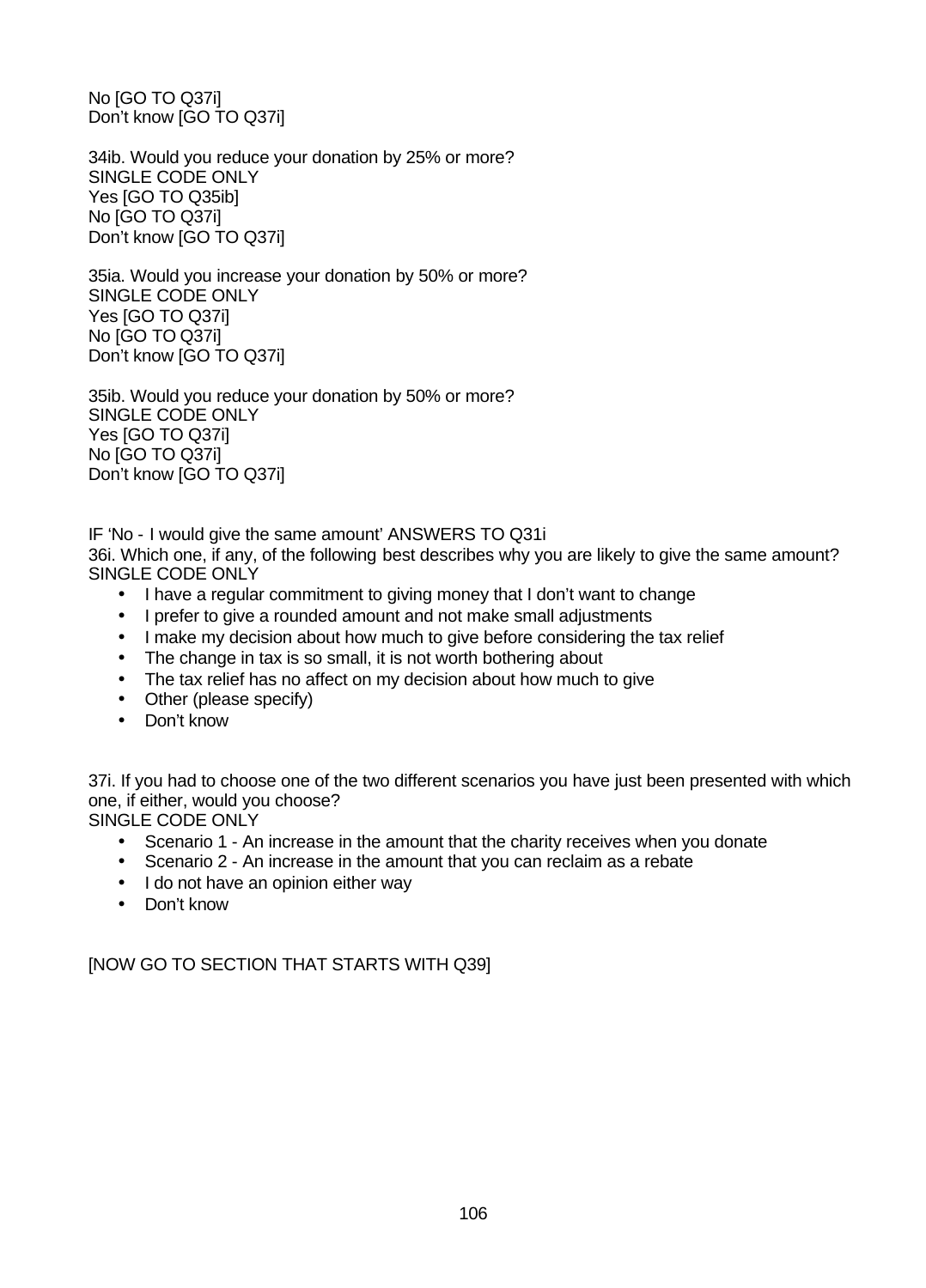## **Higher rate taxpayer: OPTION Bi**

#### Scenario 1

25i. Through the Gift Aid scheme, the charity you are donating to reclaims the basic rate income tax on your donation. This is worth 25 pence for every £1 you donate.

Suppose instead that the charity received 20 pence for every £1 you donate. (Assume that the amount of higher rate relief that you can claim back is unchanged.)

Thinking about your donation of [insert answer from Q19 or Q20] would this change affect the amount you are likely to give? SINGLE CODE ONLY

- Yes I would give more than [insert answer from Q19 or Q20]
- Yes I would give less than [insert answer from Q19 or Q20]
- No I would give the same amount
- Don't know [GO TO SCENARIO 2]

#### REPEAT QUESTIONS Q26i – Q30i

#### Scenario 2

31i. Currently, the Gift Aid scheme allows you to claim back higher rate relief, worth 25 pence for every £1 they give to charity.

Suppose instead that you could claim back a 20 pence rebate. (Assume that the amount that the charity can reclaim stays at its current level of 25 pence.)

Thinking about your donation of [insert answer from Q19 or Q20] would this change affect the amount you are likely to give? SINGLE CODE ONLY

- Yes I would give more than [insert answer from Q19 or Q20]
- Yes I would give less than [insert answer from Q19 or Q20]
- No I would give the same amount
- Don't know [GO TO SECTION THAT STARTS WITH Q39]

#### REPEAT QUESTIONS Q31i – Q36i

37i. If you had to choose one of the two different scenarios you have just been presented with which one, if either, would you choose?

SINGLE CODE ONLY

- Scenario 1 A decrease in the amount that the charity receives when you donate
- Scenario 2 A decrease in the amount that you can reclaim as a rebate
- I do not have an opinion either way
- Don't know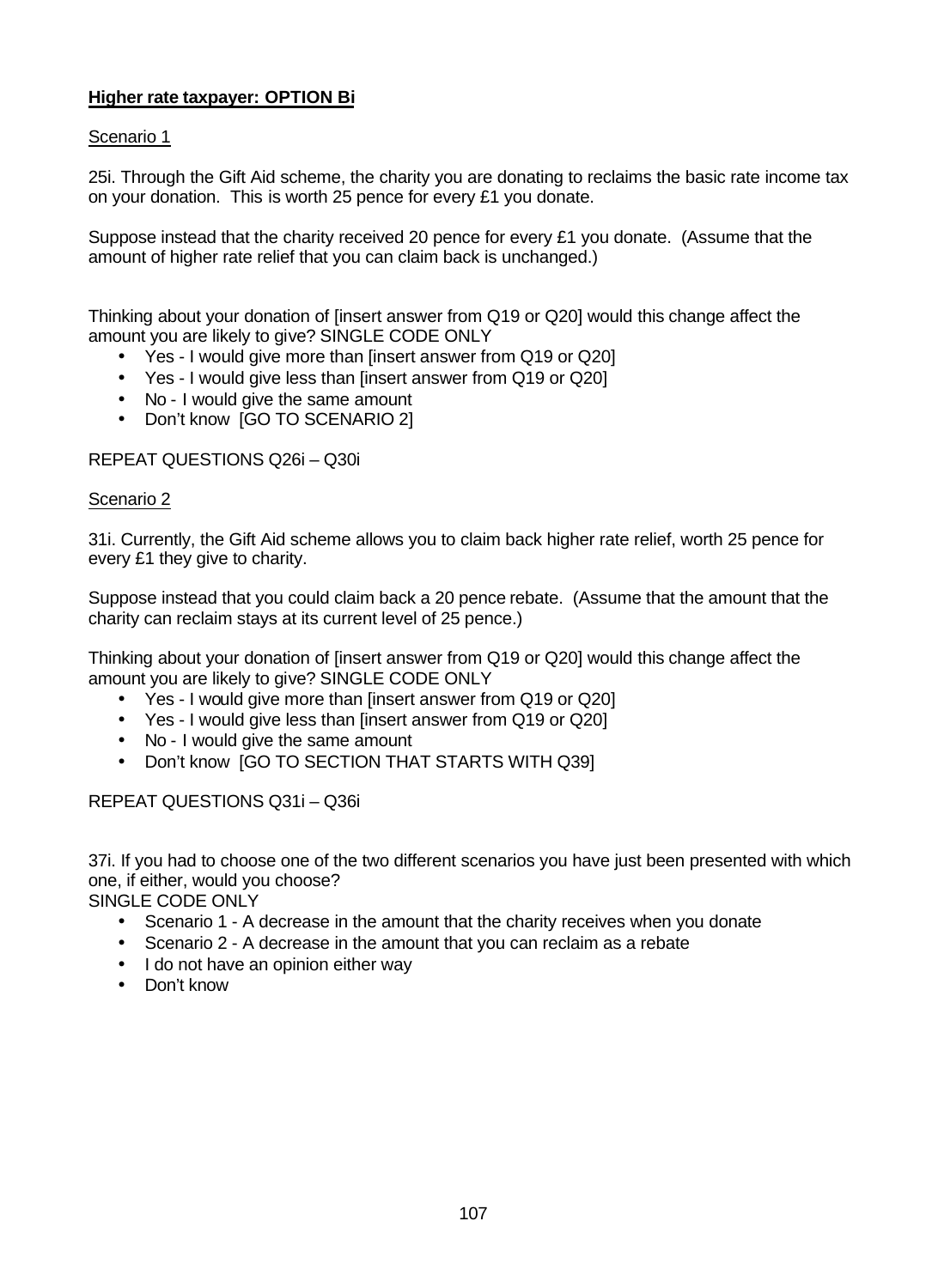## **Higher rate taxpayer: OPTION Ci**

#### Scenario 1

25i. Through the Gift Aid scheme, the charity you are donating to reclaims the basic rate income tax on your donation. This is worth 25 pence for every £1 you donate. As a higher rate taxpayer you can also claim back higher rate relief, worth an additional 25 pence for every £1 you donate. This means that it "costs" a higher rate taxpayer 75 pence for the charity to receive £1.25.

Suppose instead that the charity received 50 pence for every £1 you donate, but that you could no longer claim back any additional higher rate relief.

Thinking about your donation of [insert answer from Q19 or Q20] would this change affect the amount you are likely to give? SINGLE CODE ONLY

- Yes I would give more than [insert answer from Q19 or Q20]
- Yes I would give less than linsert answer from Q19 or Q201
- No I would give the same amount
- Don't know [GO TO SCENARIO 2]

#### REPEAT QUESTIONS Q26i – Q30i

#### Scenario 2

31i. Now suppose that the charity received 30 pence for every £1 you donate and that you could no longer claim back any additional higher rate relief.

Thinking about your donation of [insert answer from Q19 or Q20] would this change affect the amount you are likely to give? SINGLE CODE ONLY

- Yes I would give more than [insert answer from Q19 or Q20]
- Yes I would give less than linsert answer from Q19 or Q201
- No I would give the same amount
- Don't know [GO TO SECTION THAT STARTS WITH Q39]

#### REPEAT QUESTIONS Q31i – Q36i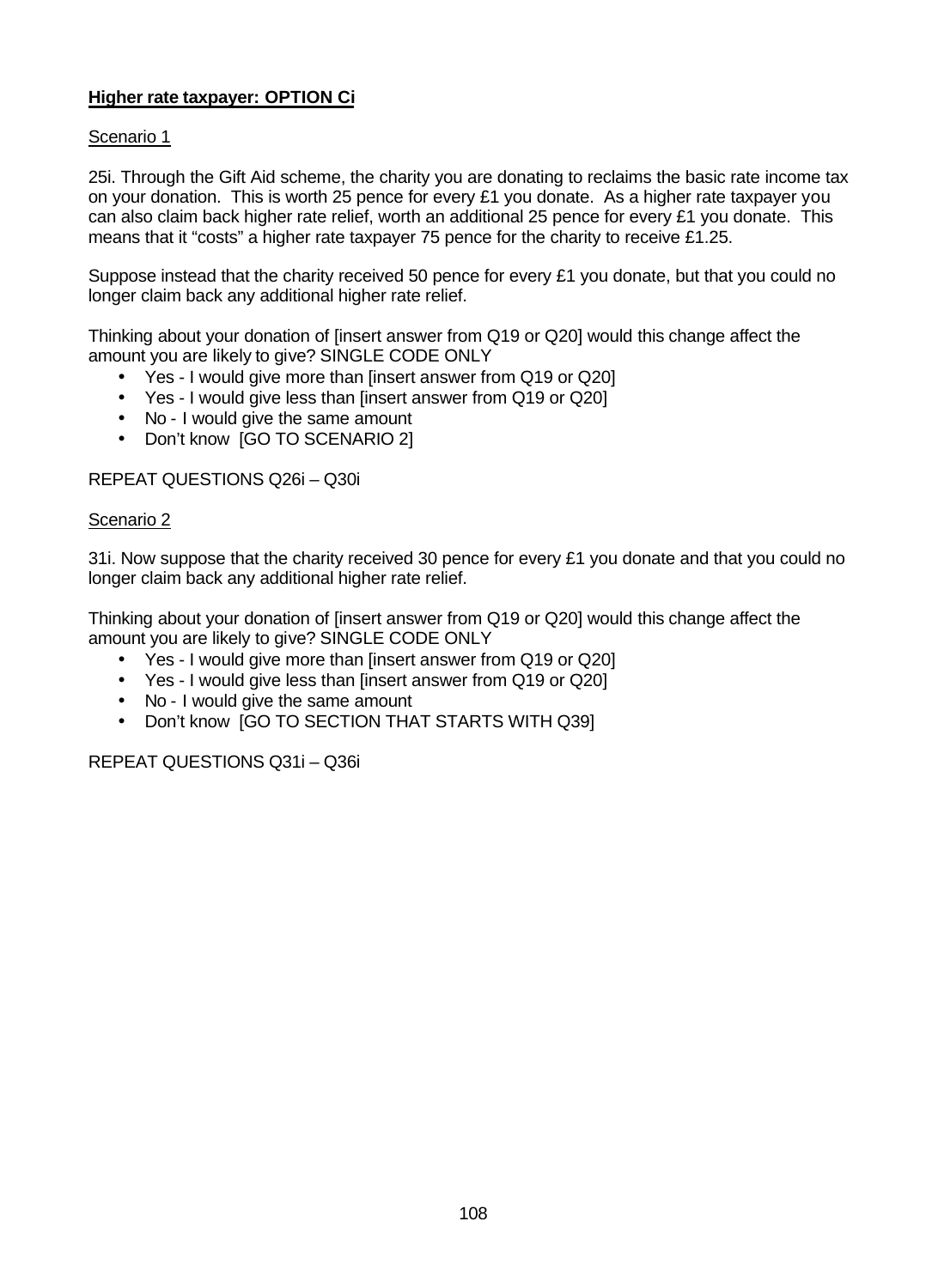# **Higher rate taxpayer: OPTION Di**

# Scenario 1

25i. Through the Gift Aid scheme, the charity you are donating to reclaims the basic rate income tax on your donation. This is worth 25 pence for every £1 you donate. As a higher rate taxpayer you can also claim back higher rate relief, worth an additional 25 pence for every £1 you donate. This means that it "costs" a higher rate taxpayer 75 pence for the charity to receive £1.25.

Suppose instead that the charity received 30 pence for every £1 you donate, but that you could no longer claim back any additional higher rate relief.

Thinking about your donation of [insert answer from Q19 or Q20] would this change affect the amount you are likely to give? SINGLE CODE ONLY

- Yes I would give more than [insert answer from Q19 or Q20]
- Yes I would give less than linsert answer from Q19 or Q201
- No I would give the same amount
- Don't know [GO TO SCENARIO 2]

#### REPEAT QUESTIONS Q26i – Q30i

#### Scenario 2

31. Now suppose that that the charity received 37 pence for every  $£1$  you donate, and that you could no longer claim back any additional higher rate relief

Thinking about your donation of [insert answer from Q19 or Q20] would this change affect the amount you are likely to give? SINGLE CODE ONLY

- Yes I would give more than [insert answer from Q19 or Q20]
- Yes I would give less than [insert answer from Q19 or Q20]
- No I would give the same amount
- Don't know [GO TO SECTION THAT STARTS WITH Q39]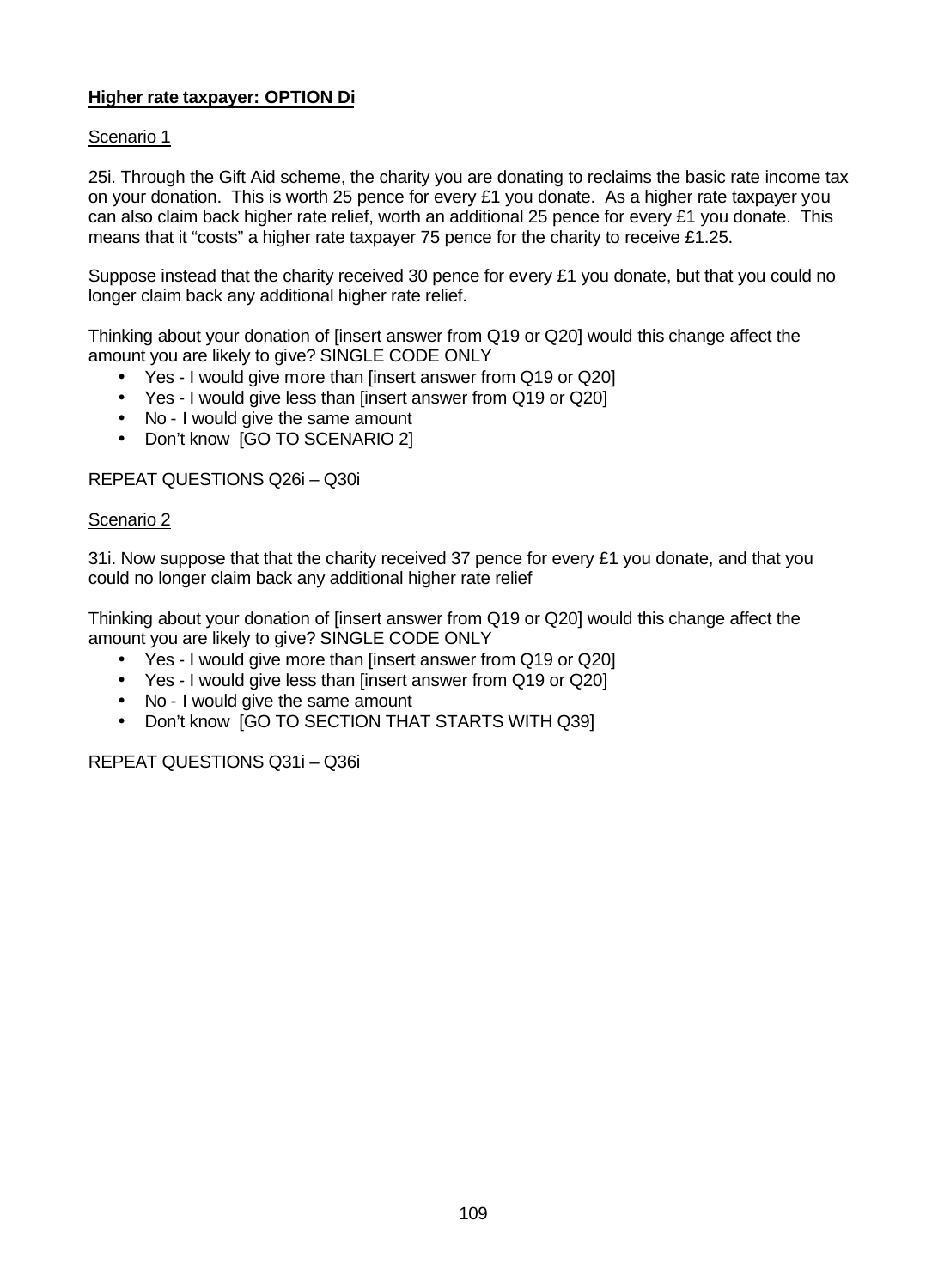# **Higher rate taxpayer: OPTION Ei**

# Scenario 1

25i. Through the Gift Aid scheme, the charity you are donating to reclaims the basic rate income tax on your donation. This is worth 25 pence for every £1 you donate. As a higher rate taxpayer you can also claim back higher rate relief, worth an additional 25 pence for every £1 you donate. This means that it "costs" a higher rate taxpayer 75 pence for the charity to receive £1.25.

Suppose instead that the charity received 66 pence for every £1 you donate, but that you could no longer claim back any additional higher rate relief.

Thinking about your donation of [insert answer from Q19 or Q20] would this change affect the amount you are likely to give? SINGLE CODE ONLY

- Yes I would give more than [insert answer from Q19 or Q20]
- Yes I would give less than linsert answer from Q19 or Q201
- No I would give the same amount
- Don't know [GO TO SCENARIO 2]

#### REPEAT QUESTIONS Q26i – Q30i

#### Scenario 2

31. Now suppose that that the charity received 50 pence for every  $£1$  you donate, and that you could no longer claim back any additional higher rate relief

Thinking about your donation of [insert answer from Q19 or Q20] would this change affect the amount you are likely to give? SINGLE CODE ONLY

- Yes I would give more than [insert answer from Q19 or Q20]
- Yes I would give less than [insert answer from Q19 or Q20]
- No I would give the same amount
- Don't know [GO TO SECTION THAT STARTS WITH Q39]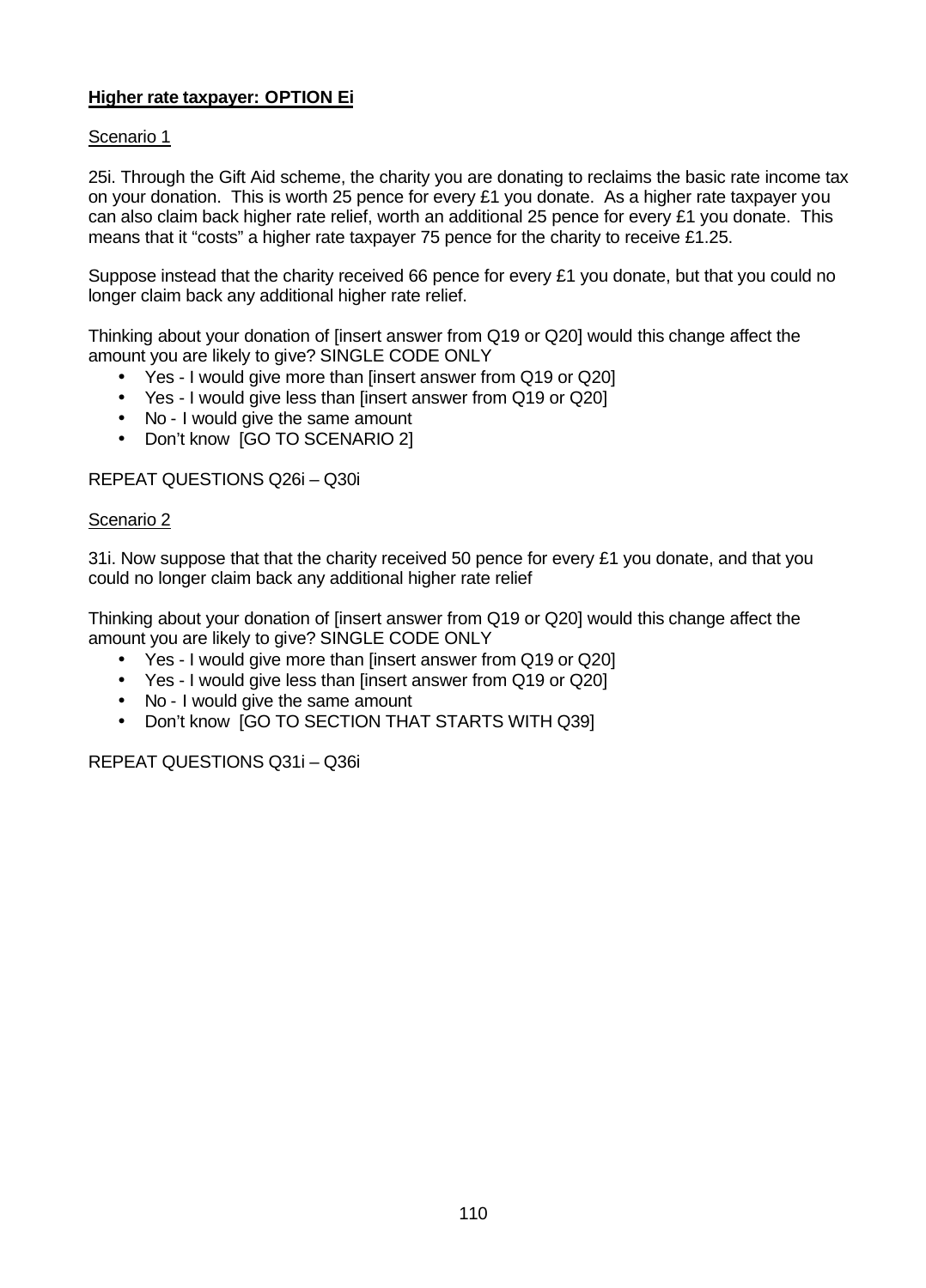# **Basic rate taxpayer: OPTION Fi**

# Scenario 1

25i. Through the Gift Aid scheme, the charity you are donating to reclaims the basic rate income tax on your donation. This is worth 25 pence for every £1 you donate.

Suppose instead that the charity received 30 pence for every £1 you donate.

Thinking about your donation of [insert answer from Q19 or Q20] would this change affect the amount you are likely to give? SINGLE CODE ONLY

- Yes I would give more than [insert answer from Q19 or Q20]
- Yes I would give less than [insert answer from Q19 or Q20]
- No I would give the same amount
- Don't know [GO TO SCENARIO 2]

REPEAT QUESTIONS Q26i – Q30i

### Scenario 2

31i. Now suppose that that the charity received 37 pence for every £1 you donate.

Thinking about your donation of [insert answer from Q19 or Q20] would this change affect the amount you are likely to give? SINGLE CODE ONLY

- Yes I would give more than [insert answer from Q19 or Q20]
- Yes I would give less than [insert answer from Q19 or Q20]
- No I would give the same amount
- Don't know [GO TO SECTION THAT STARTS WITH Q39]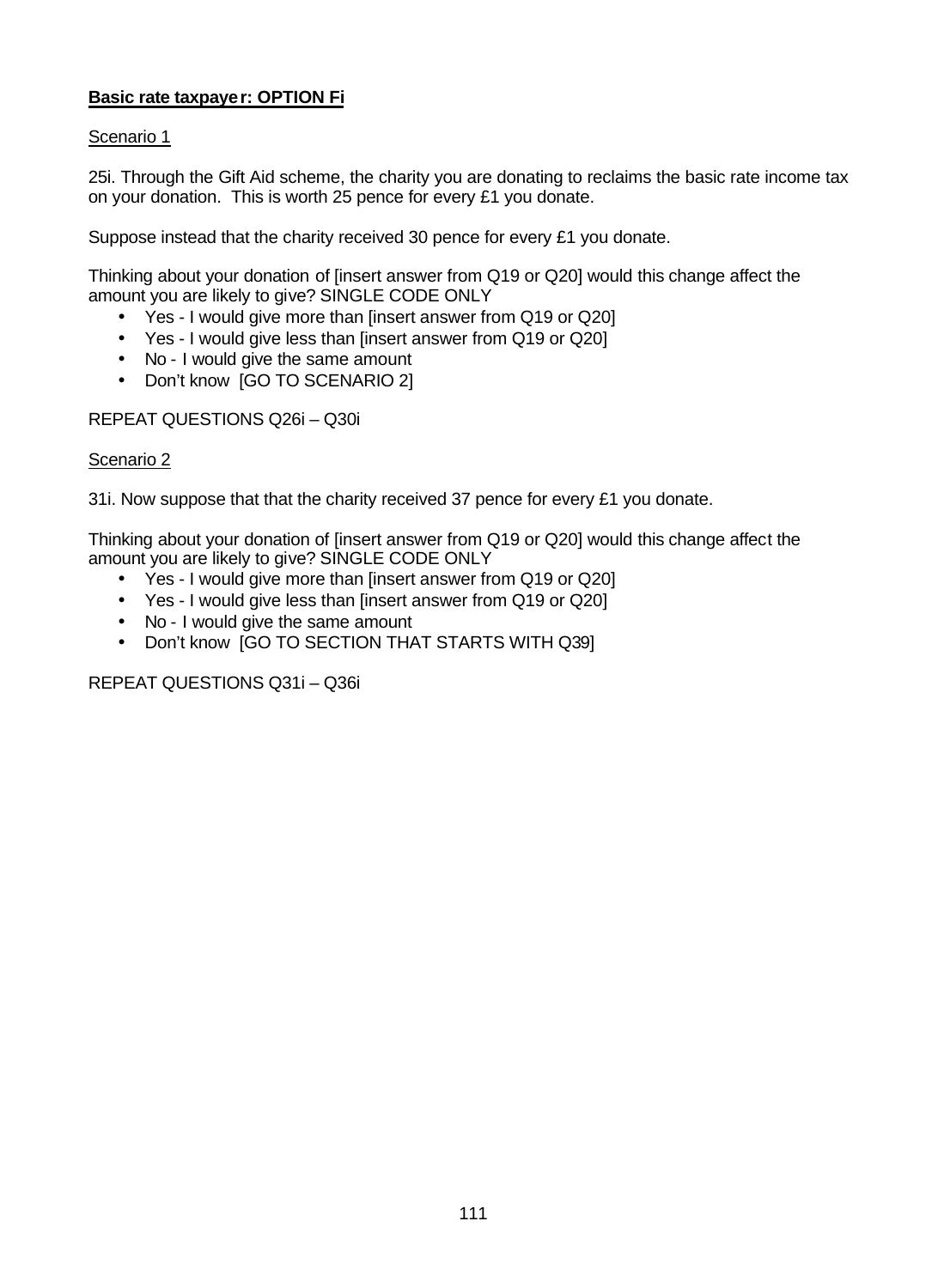# **Basic rate taxpayer: OPTION Gi**

# Scenario 1

25i. Through the Gift Aid scheme, the charity you are donating to reclaims the basic rate income tax on your donation. This is worth 25 pence for every £1 you donate.

Suppose instead that the charity received 37 pence for every £1 you donate.

Thinking about your donation of [insert answer from Q19 or Q20] would this change affect the amount you are likely to give? SINGLE CODE ONLY

- Yes I would give more than [insert answer from Q19 or Q20]
- Yes I would give less than [insert answer from Q19 or Q20]
- No I would give the same amount
- Don't know [GO TO SCENARIO 2]

REPEAT QUESTIONS Q26i – Q30i

### Scenario 2

31i. Now suppose that that the charity received 30 pence for every £1 you donate.

Thinking about your donation of [insert answer from Q19 or Q20] would this change affect the amount you are likely to give? SINGLE CODE ONLY

- Yes I would give more than [insert answer from Q19 or Q20]
- Yes I would give less than [insert answer from Q19 or Q20]
- No I would give the same amount
- Don't know [GO TO SECTION THAT STARTS WITH Q39]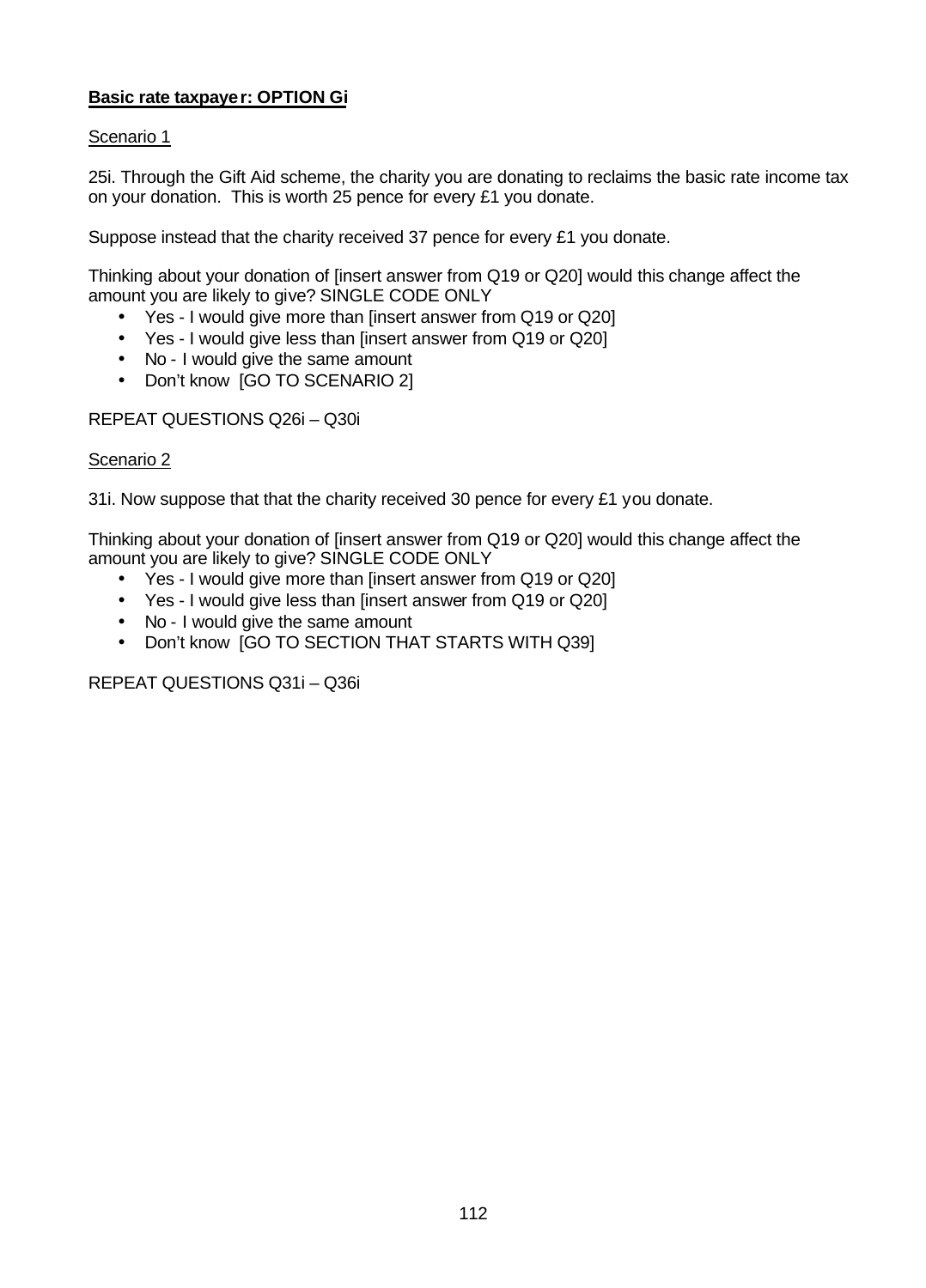#### **Alternative scenarios II**

### **FOR PEOPLE WHO RECENTLY MADE AGIFT AID DONATION TO CHARITY WITHIN THE LAST SIX MONTHS. ASK THIS SECTION TO ALL WHO STATED 'YES" AT Q21 AND GAVE AN AMOUNT IN Q23 OR DID NOT STATE 'DON'T KNOW' OR 'NO ANSWER AT Q24**

### **EACH OPTION HAS THE SAME INTRODUCTION**

The Gift Aid scheme allows charities to reclaim the basic rate income tax on your donation and allows higher rate taxpayers to claim back higher rate tax relief. You are now going to be presented with two hypothetical changes to the Gift Aid scheme – either to the amount that the charity can reclaim and/or to the amount that higher rate taxpayers can claim back. In each case you will be asked consider whether the amount of money that you gave to give to charity would have been affected by the proposed changes.

EACH PERSON IS THEN RANDOMLY ALLOCATED ONE OF THE FOLLOWING OPTIONS, DEPENDING ON THEIR TAXPAYER STATUS

HIGHER RATE TAXPAYER ('YES' TO Q12) – OPTIONS Aii, Bii, Cii, Dii or Eii

BASIC RATE TAXPAYER ('NO' / 'DON'T KNOW' TO Q12) – OPTION Fii or Gii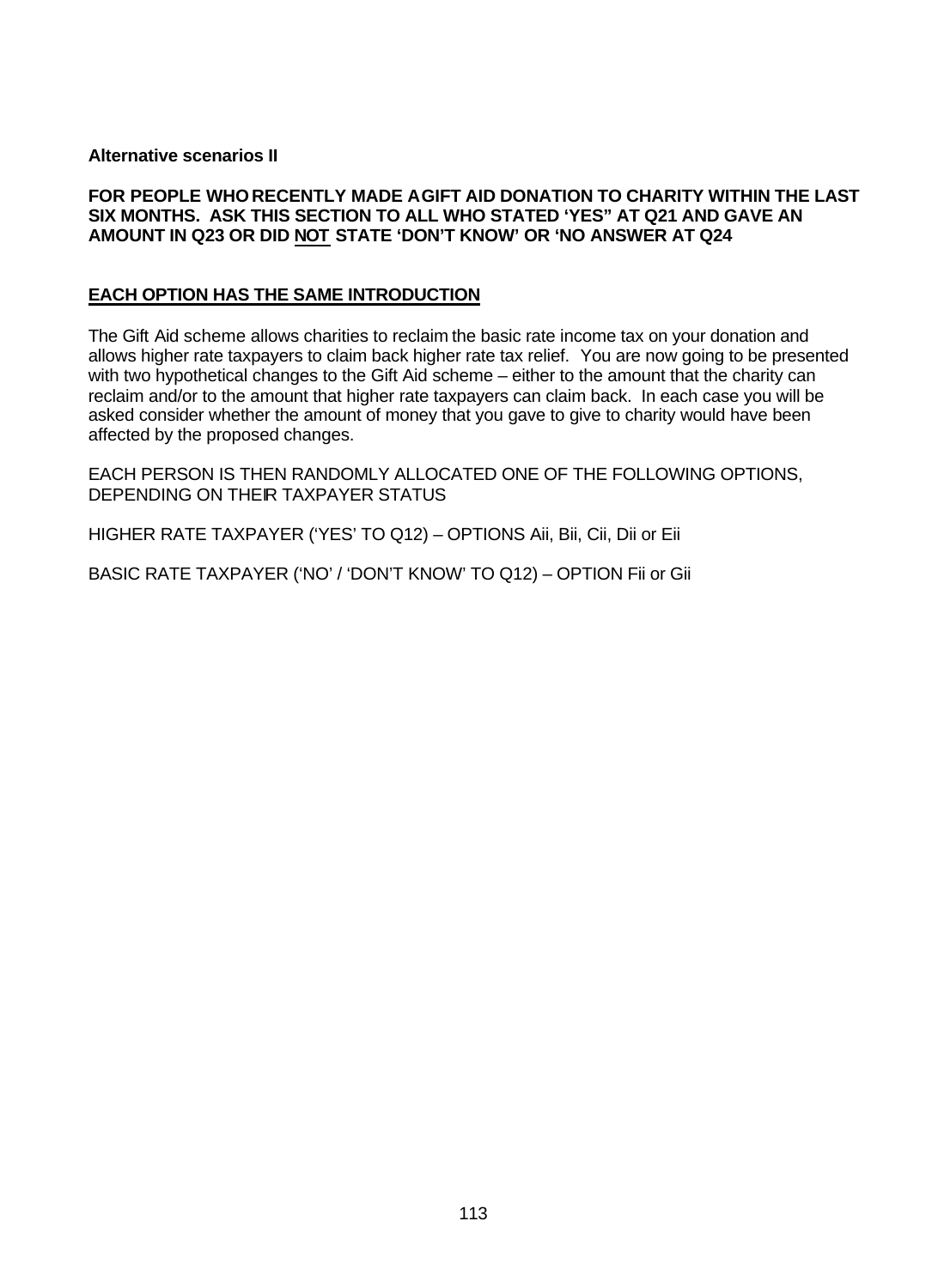# **Higher rate taxpayer: OPTION Aii**

### Scenario 1

25ii. Through the Gift Aid scheme, the charity you are donating to reclaims the basic rate income tax on your donation. This is worth 25 pence for every £1 you donate.

Suppose instead that the charity received 30 pence for every £1 you donate. (Assume that the amount of higher rate relief that you can claim back is unchanged).

Thinking about your donation of [insert answer from Q23 or Q24] would this change affect the amount you gave? SINGLE CODE ONLY

- Yes I would have given more than [insert answer from Q23 or Q24]
- Yes I would have given less than [insert answer from Q23 or Q24]
- No I would have given the same amount IGO TO Q30iil
- Don't know [GO TO SCENARIO 2]

IF EITHER OF THE 'YES' ANSWERS TO Q25ii

26ii. How much would you have given (to the nearest pound)?

- (write in)
- Don't know

IF 'DON'T KNOW' TO Q26ii AND 'Yes - I would give more than' AT Q25ii ASK Q27iia 27ia. Which of these comes closest to what you think you might have increased your donation by? SINGLE CODE ONLY

- By 10% or less? [GO TO SCENARIO 2]
- By more than 10%? [GO TO Q28iia]
- Don't know [GO TO SCENARIO 2]

IF 'DON'T KNOW' TO Q26ii AND 'Yes - I would give less than' AT Q25ii ASK Q27iib

27iib. Which of these comes closest to what you think you might have decreased your donation by? SINGLE CODE ONLY

- By 10% or less? [GO TO SCENARIO 2]
- By more than 10%? [GO TO Q28iib]
- Don't know [GO TO SCENARIO 2]

28iia. Would you have increased your donation by 25% or more? SINGLE CODE ONLY Yes [GO TO Q29iia] No [GO TO SCENARIO 2] Don't know [GO TO SCENARIO 2]

28iib. Would you have reduced your donation by 25% or more? SINGLE CODE ONLY Yes [GO TO Q29iib] No [GO TO SCENARIO 2] Don't know [GO TO SCENARIO 2]

29iia. Would you have increased your donation by 50% or more? SINGLE CODE ONLY Yes [GO TO SCENARIO 2] No [GO TO SCENARIO 2] Don't know [GO TO SCENARIO 2]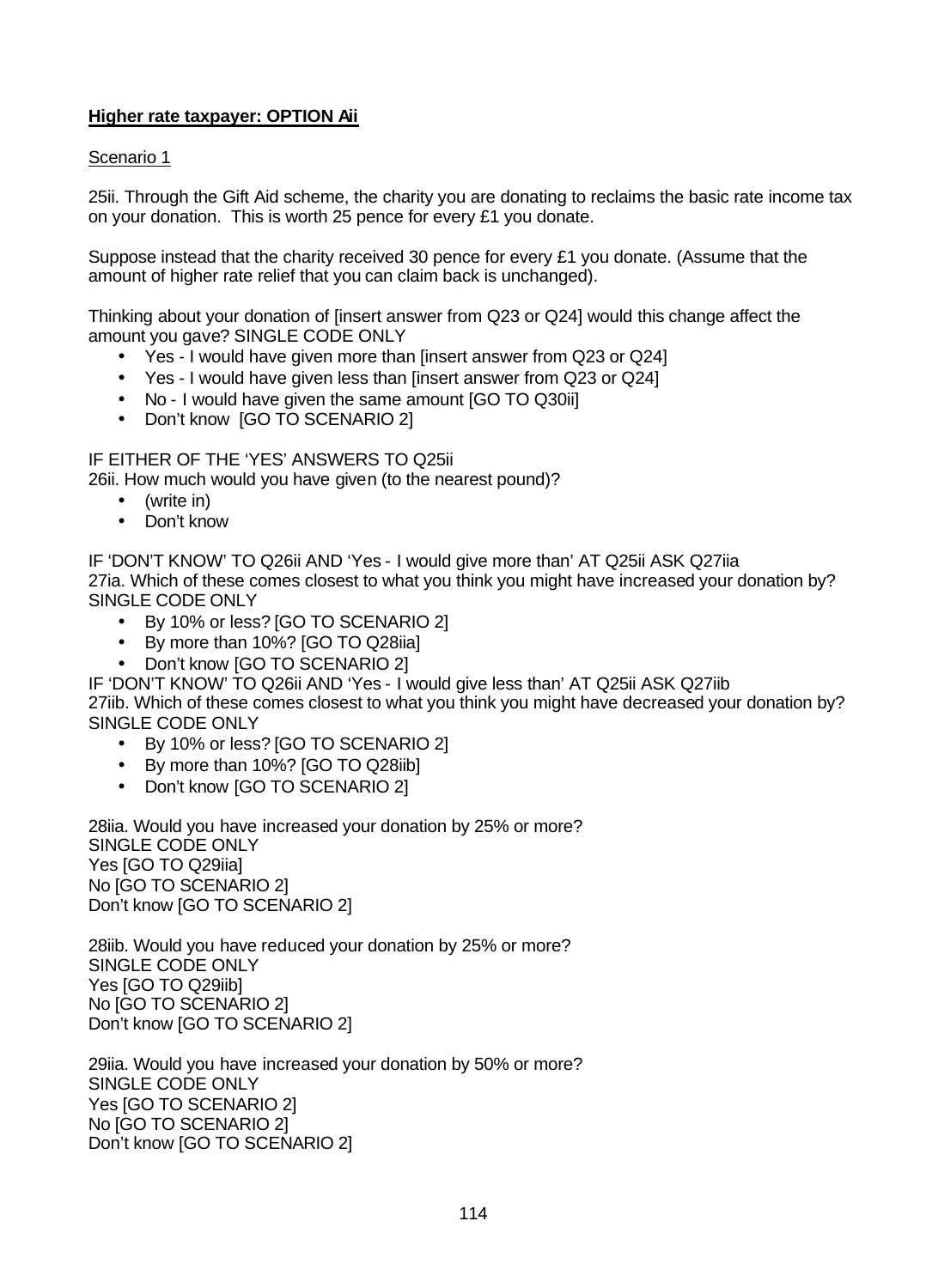29iib. Would you have reduced your donation by 50% or more? SINGLE CODE ONLY Yes [GO TO SCENARIO 2] No [GO TO SCENARIO 2] Don't know [GO TO SCENARIO 2]

IF 'No - I would give the same amount' ANSWERS TO Q25ii 30ii. Which one, if any, of the following best describes why you would have given the same amount? SINGLE CODE ONLY

- I have a regular commitment to giving money that I don't want to change
- I prefer to give a rounded amount and not make small adjustments
- I make my decision about how much to give before considering the tax relief
- The change in tax is so small, it is not worth bothering about
- The tax relief has no affect on my decision about how much to give
- Other (please specify)
- Don't know

### Scenario 2

31ii. Currently, the Gift Aid scheme allows you to claim back higher rate relief, worth 25 pence for every £1 they give to charity.

Suppose, instead that you could claim back a 30 pence rebate. (Assume that the amount that the charity can reclaim stays at its current level of 25 pence).

Thinking about your donation of [insert answer from Q23 or Q24] would this change affect the amount you gave? SINGLE CODE ONLY

- Yes I would have given more than [insert answer from Q23 or Q24]
- Yes I would have given less than [insert answer from Q23 or Q24]
- No I would have given the same amount [GO TO Q36ii]
- Don't know [GO TO SECTION THAT STARTS WITH Q39]

# IF EITHER OF THE 'YES' ANSWERS TO Q31ii

32ii. How much would you have given (to the nearest pound)?

- (write in)
- Don't know

IF 'DON'T KNOW' TO Q32ii AND 'Yes - I would give more than' AT Q31ii ASK Q33iia 33iia. Which of these comes closest to what you think you might have increased your donation by? SINGLE CODE ONLY

- By 10% or less? [GO TO Q37ii]
- By more than 10%? [GO TO Q34iia]
- Don't know [GO TO Q37ii]

IF 'DON'T KNOW' TO Q32i AND 'Yes - I would give less than' AT Q31i ASK Q33ib

33iib. Which of these comes closest to what you think you might have decreased your donation by? SINGLE CODE ONLY

- By 10% or less? [GO TO Q37ii]
- By more than 10%? [GO TO Q34iib]
- Don't know [GO TO Q37ii]

34iia. Would you have increased your donation by 25% or more? SINGLE CODE ONLY Yes [GO TO Q35iia]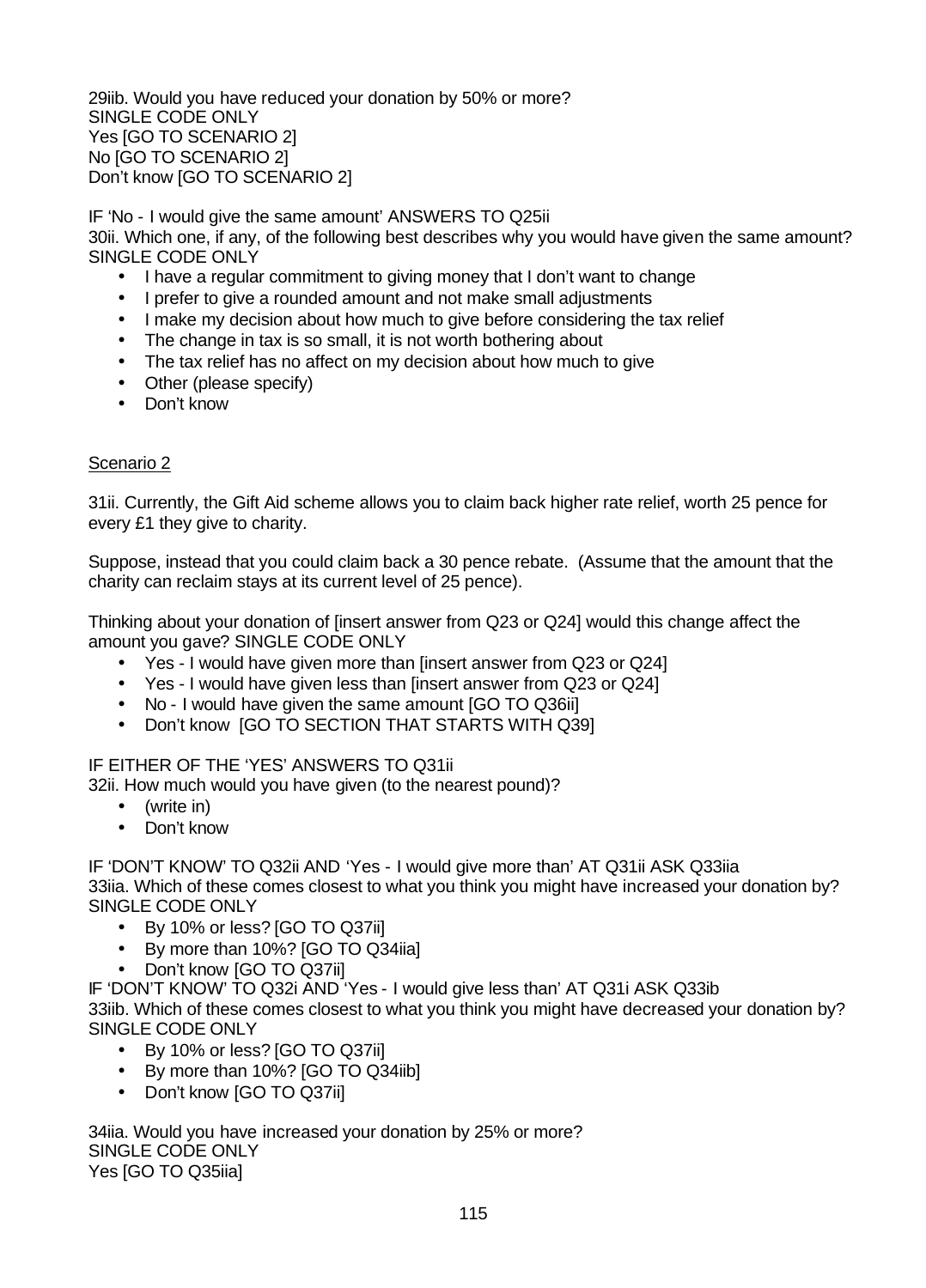No [GO TO Q37ii] Don't know [GO TO Q37ii]

34iib. Would you have reduced your donation by 25% or more? SINGLE CODE ONLY Yes [GO TO Q35iib] No [GO TO Q37ii] Don't know [GO TO Q37ii]

35ia. Would you have increased your donation by 50% or more? SINGLE CODE ONLY Yes [GO TO Q37ii] No [GO TO Q37ii] Don't know [GO TO Q37ii]

35ib. Would you have reduced your donation by 50% or more? SINGLE CODE ONLY Yes [GO TO Q37ii] No [GO TO Q37ii] Don't know [GO TO Q37ii]

IF 'No - I would give the same amount' ANSWERS TO Q31ii 36ii. Which one, if any, of the following best describes why you would have given the same amount? SINGLE CODE ONLY

- I have a regular commitment to giving money that I don't want to change
- I prefer to give a rounded amount and not make small adjustments
- I make my decision about how much to give before considering the tax relief
- The change in tax is so small, it is not worth bothering about
- The tax relief has no affect on my decision about how much to give
- Other (please specify)
- Don't know

37ii. If you had to choose one of the two different scenarios you have just been presented with which one, if either, would you choose?

SINGLE CODE ONLY

- Scenario 1 An increase in the amount that the charity receives when you donate
- Scenario 2 An increase in the amount that you can reclaim as a rebate
- I do not have an opinion either way
- Don't know

[NOW GO TO SECTION THAT STARTS WITH Q39]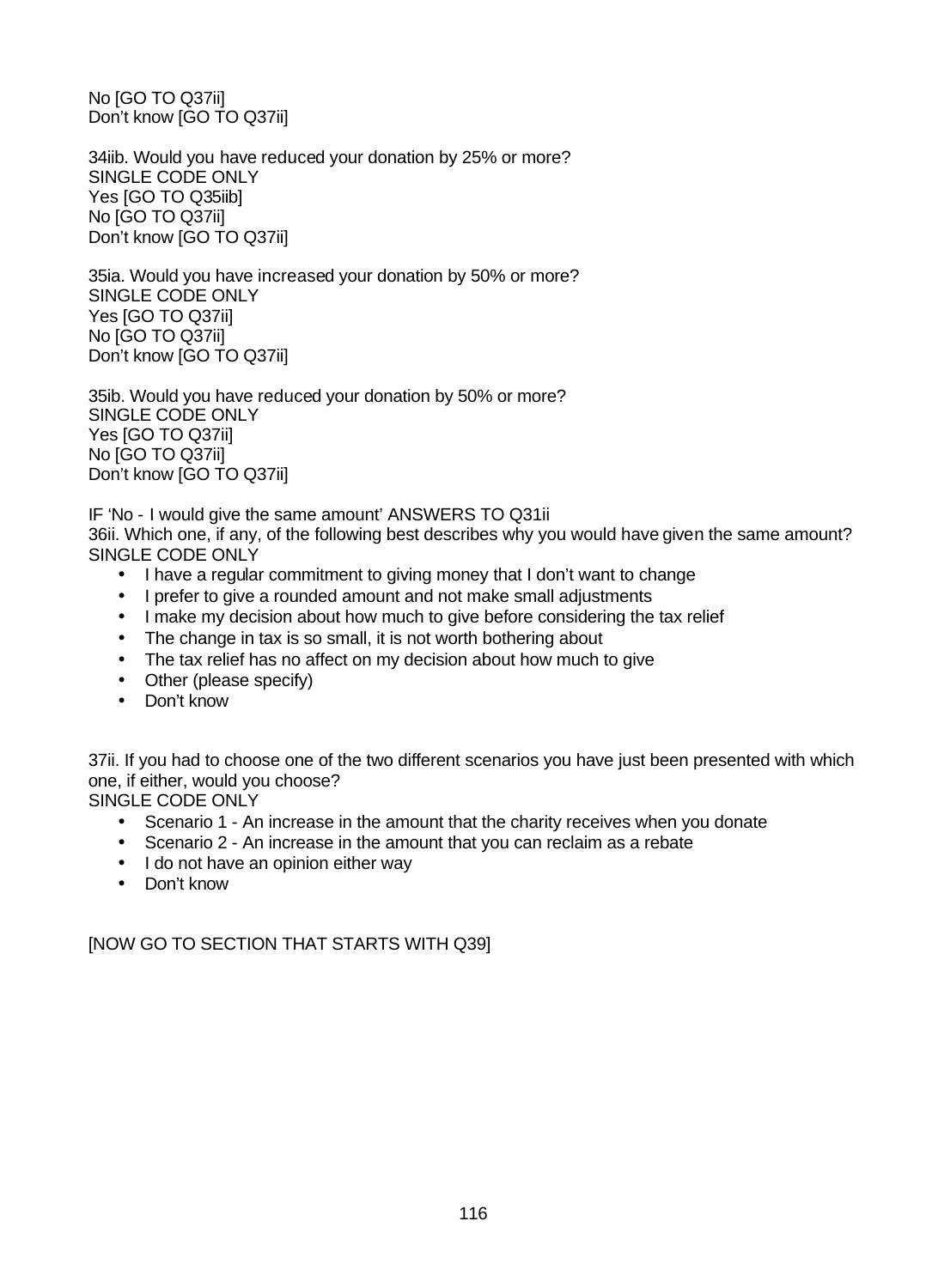# **Higher rate taxpayer: OPTION Bii**

# Scenario 1

25ii. Through the Gift Aid scheme, the charity you are donating to reclaims the basic rate income tax on your donation. This is worth 25 pence for every £1 you donate.

Suppose instead that the charity received 20 pence for every £1 you donate. (Assume that the amount of higher rate relief that you can claim back is unchanged).

Thinking about your donation of [insert answer from Q23 or Q24] would this change affect the amount you gave? SINGLE CODE ONLY

- Yes I would have given more than [insert answer from Q23 or Q24]
- Yes I would have given less than [insert answer from Q23 or Q24]
- No I would have given the same amount
- Don't know [GO TO SCENARIO 2]

# REPEAT QUESTIONS Q26ii – Q30ii

# Scenario 2

31ii. Currently, the Gift Aid scheme allows you to claim back higher rate relief, worth 25 pence for every £1 they give to charity.

Suppose, instead that you could claim back a 20 pence rebate. (Assume that the amount that the charity can reclaim stays at its current level of 25 pence).

Thinking about your donation of [insert answer from Q19 or Q20] would this change affect the amount you gave? SINGLE CODE ONLY

- Yes I would have given more than [insert answer from Q19 or Q20]
- Yes I would have given less than [insert answer from Q19 or Q20]
- No I would have given the same amount
- Don't know IGO TO SECTION THAT STARTS WITH Q391

REPEAT QUESTIONS Q31ii – Q36i

37ii. If you had to choose one of the two different scenarios you have just been presented with which one, if either, would you choose?

SINGLE CODE ONLY

- Scenario 1 A decrease in the amount that the charity receives when you donate
- Scenario 2 A decrease in the amount that you can reclaim as a rebate
- I do not have an opinion either way
- Don't know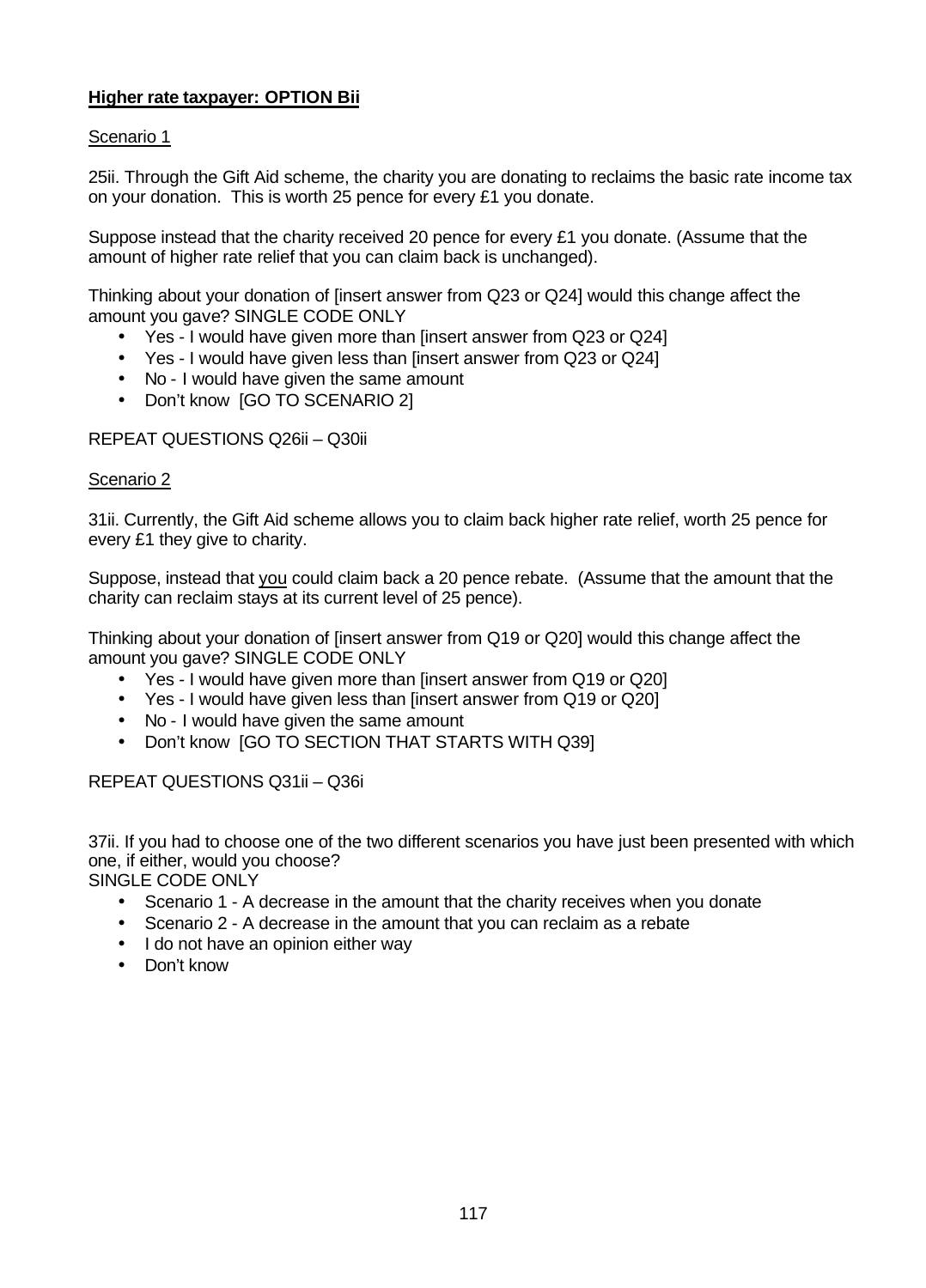# **Higher rate taxpayer: OPTION Cii**

# Scenario 1

25ii. Through the Gift Aid scheme, the charity you are donating to reclaims the basic rate income tax on your donation. This is worth 25 pence for every £1 you donate. As a higher rate taxpayer you can also claim back higher rate relief, worth an additional 25 pence for every £1 you donate. This means that it "costs" a higher rate taxpayer 75 pence for the charity to receive £1.25.

Suppose instead that the charity received 50 pence for every £1 you donate, but that you could no longer claim back any additional higher rate relief.

Thinking about your donation of [insert answer from Q23 or Q24] would this change affect the amount you gave? SINGLE CODE ONLY

- Yes I would have given more than [insert answer from Q23 or Q24]
- Yes I would have given less than linsert answer from Q23 or Q241
- No I would have given the same amount
- Don't know [GO TO SCENARIO 2]

# REPEAT QUESTIONS Q26ii – Q30ii

#### Scenario 2

31ii. Now suppose that that the charity received 30 pence for every £1 you donate, and that you could no longer claim back any additional higher rate relief

Thinking about your donation of [insert answer from Q19 or Q20] would this change affect the amount you gave? SINGLE CODE ONLY

- Yes I would have given more than [insert answer from Q19 or Q20]
- Yes I would have given less than [insert answer from Q19 or Q20]
- No I would give the same amount
- Don't know [GO TO SECTION THAT STARTS WITH Q39]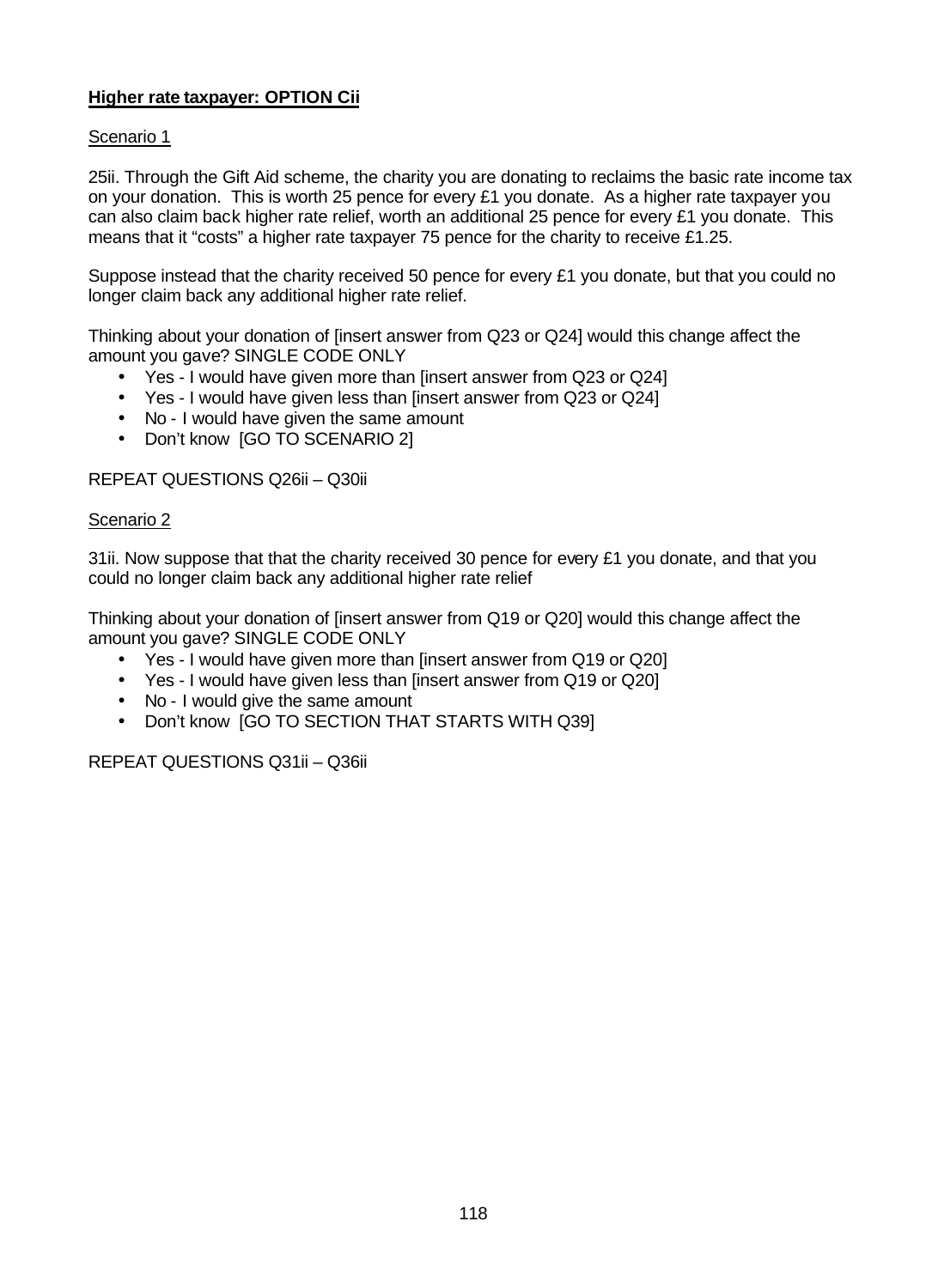# **Higher rate taxpayer: OPTION Dii**

# Scenario 1

25ii. Through the Gift Aid scheme, the charity you are donating to reclaims the basic rate income tax on your donation. This is worth 25 pence for every £1 you donate. As a higher rate taxpayer you can also claim back higher rate relief, worth an additional 25 pence for every £1 you donate. This means that it "costs" a higher rate taxpayer 75 pence for the charity to receive £1.25.

Suppose instead that the charity received 30 pence for every £1 you donate, but that you could no longer claim back any additional higher rate relief.

Thinking about your donation of [insert answer from Q23 or Q24] would this change affect the amount you gave? SINGLE CODE ONLY

- Yes I would have given more than [insert answer from Q23 or Q24]
- Yes I would have given less than linsert answer from Q23 or Q241
- No I would have given the same amount
- Don't know [GO TO SCENARIO 2]

# REPEAT QUESTIONS Q26ii – Q30ii

#### Scenario 2

31ii. Now suppose that that the charity received 37 pence for every £1 you donate, and that you could no longer claim back any additional higher rate relief

Thinking about your donation of [insert answer from Q19 or Q20] would this change affect the amount you gave? SINGLE CODE ONLY

- Yes I would have given more than [insert answer from Q19 or Q20]
- Yes I would have given less than linsert answer from Q19 or Q201
- No I would have given the same amount
- Don't know [GO TO SECTION THAT STARTS WITH Q39]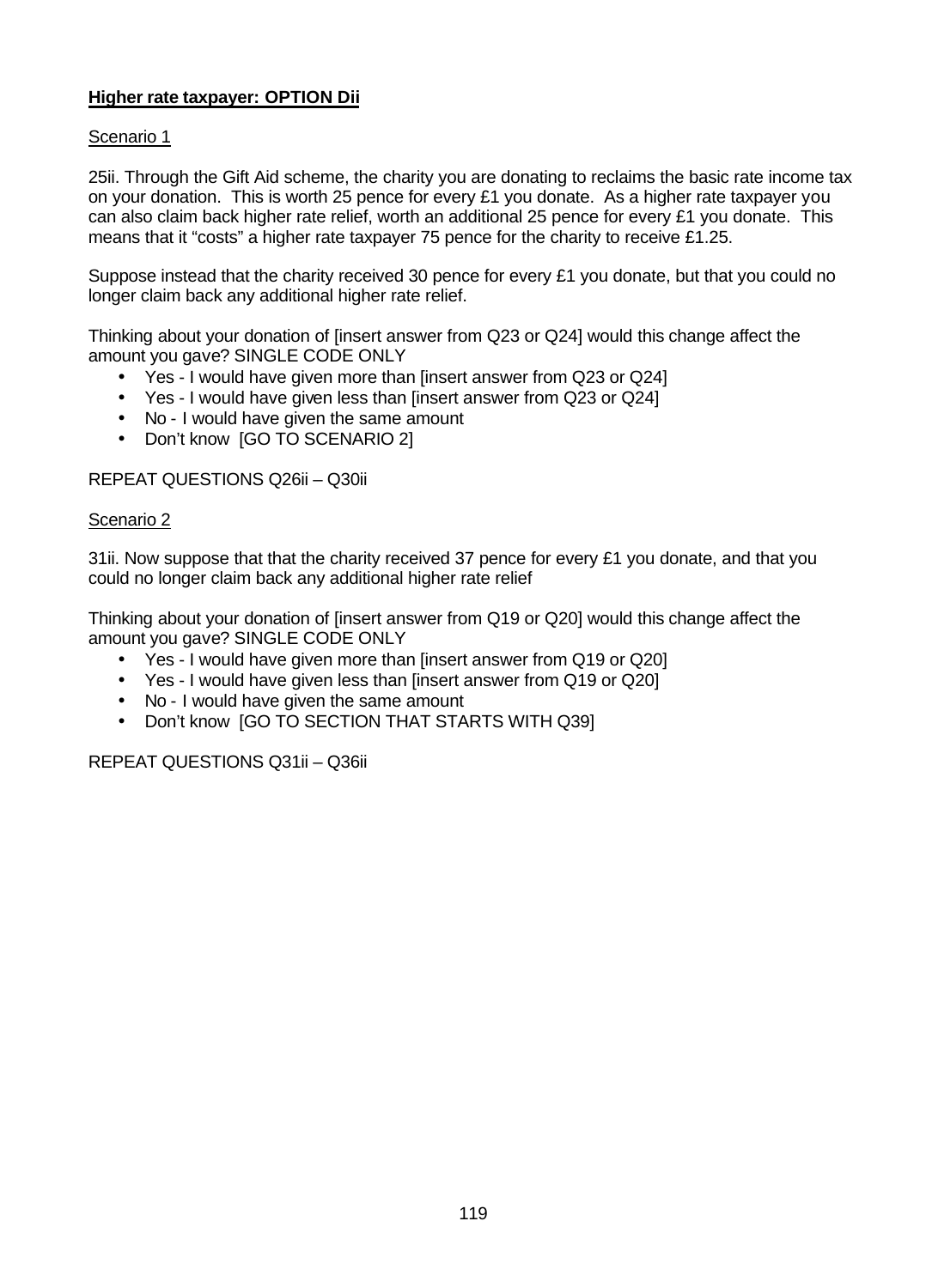# **Higher rate taxpayer: OPTION Eii**

# Scenario 1

25ii. Through the Gift Aid scheme, the charity you are donating to reclaims the basic rate income tax on your donation. This is worth 25 pence for every £1 you donate. As a higher rate taxpayer you can also claim back higher rate relief, worth an additional 25 pence for every £1 you donate. This means that it "costs" a higher rate taxpayer 75 pence for the charity to receive £1.25.

Suppose instead that the charity received 66 pence for every £1 you donate, but that you could no longer claim back any additional higher rate relief.

Thinking about your donation of [insert answer from Q23 or Q24] would this change affect the amount you gave? SINGLE CODE ONLY

- Yes I would have given more than [insert answer from Q23 or Q24]
- Yes I would have given less than linsert answer from Q23 or Q241
- No I would have given the same amount
- Don't know [GO TO SCENARIO 2]

### REPEAT QUESTIONS Q26ii – Q30ii

#### Scenario 2

31ii. Now suppose that that the charity received 50 pence for every £1 you donate, and that you could no longer claim back any additional higher rate relief

Thinking about your donation of [insert answer from Q19 or Q20] would this change affect the amount you are likely to give? SINGLE CODE ONLY

- Yes I would have given more than [insert answer from Q19 or Q20]
- Yes I would have given less than linsert answer from Q19 or Q201
- No I would have given the same amount
- Don't know [GO TO SECTION THAT STARTS WITH Q39]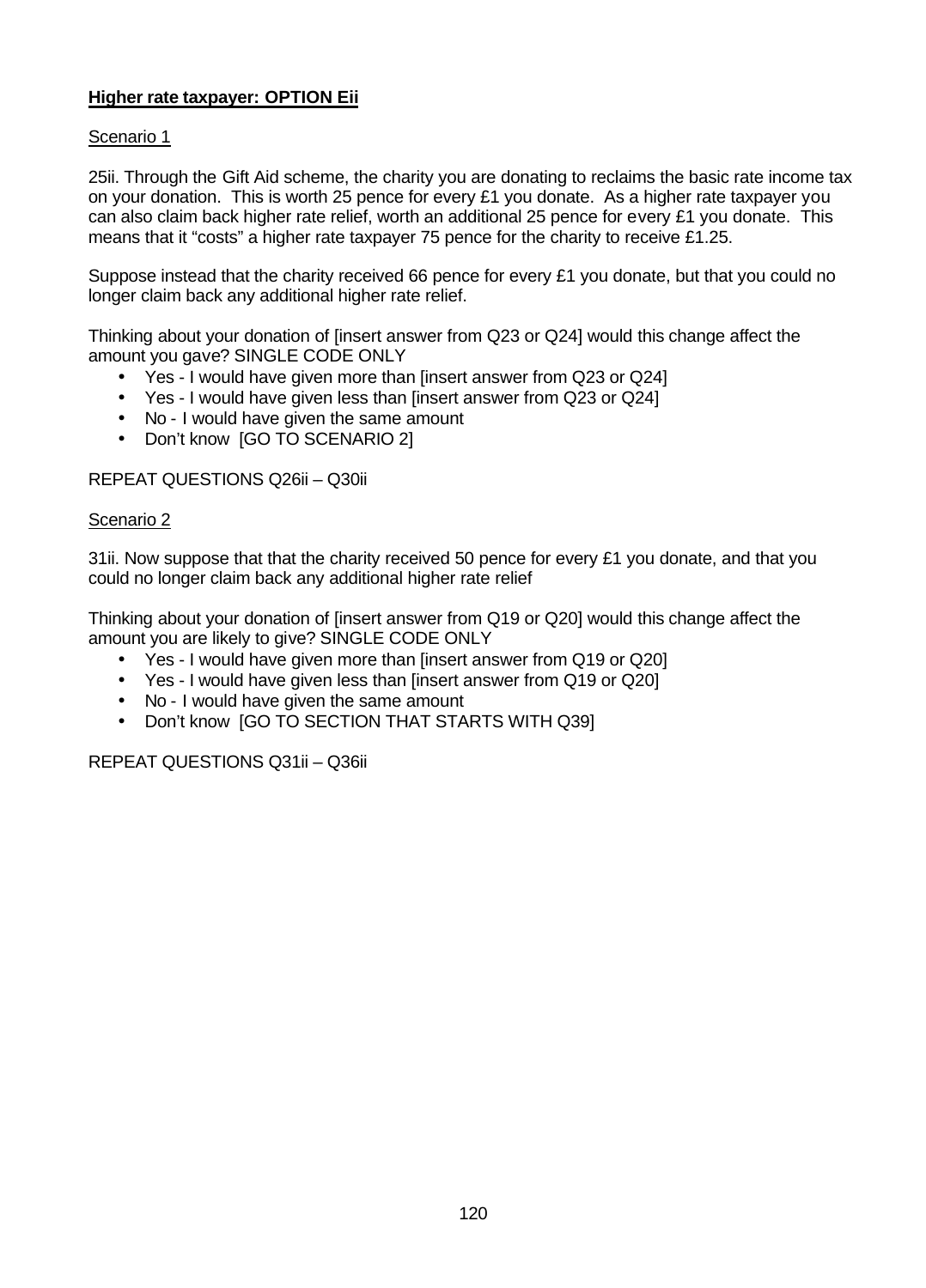# **Basic rate taxpayer: OPTION Fii**

# Scenario 1

25ii. Through the Gift Aid scheme, the charity you are donating to reclaims the basic rate income tax on your donation. This is worth 25 pence for every £1 you donate.

Suppose instead that the charity received 30 pence for every £1 you donate.

Thinking about your donation of [insert answer from Q23 or Q24] would this change affect the amount you gave? SINGLE CODE ONLY

- Yes I would have given more than [insert answer from Q23 or Q24]
- Yes I would have given less than [insert answer from Q23 or Q24]
- No I would have given the same amount
- Don't know [GO TO SCENARIO 2]

REPEAT QUESTIONS Q26ii – Q30ii

### Scenario 2

31ii. Now suppose that that the charity received 37 pence for every £1 you donate.

Thinking about your donation of [insert answer from Q19 or Q20] would this change affect the amount you gave? SINGLE CODE ONLY

- Yes I would have given more than [insert answer from Q19 or Q20]
- Yes I would have given less than [insert answer from Q19 or Q20]
- No I would have given the same amount
- Don't know [GO TO SECTION THAT STARTS WITH Q39]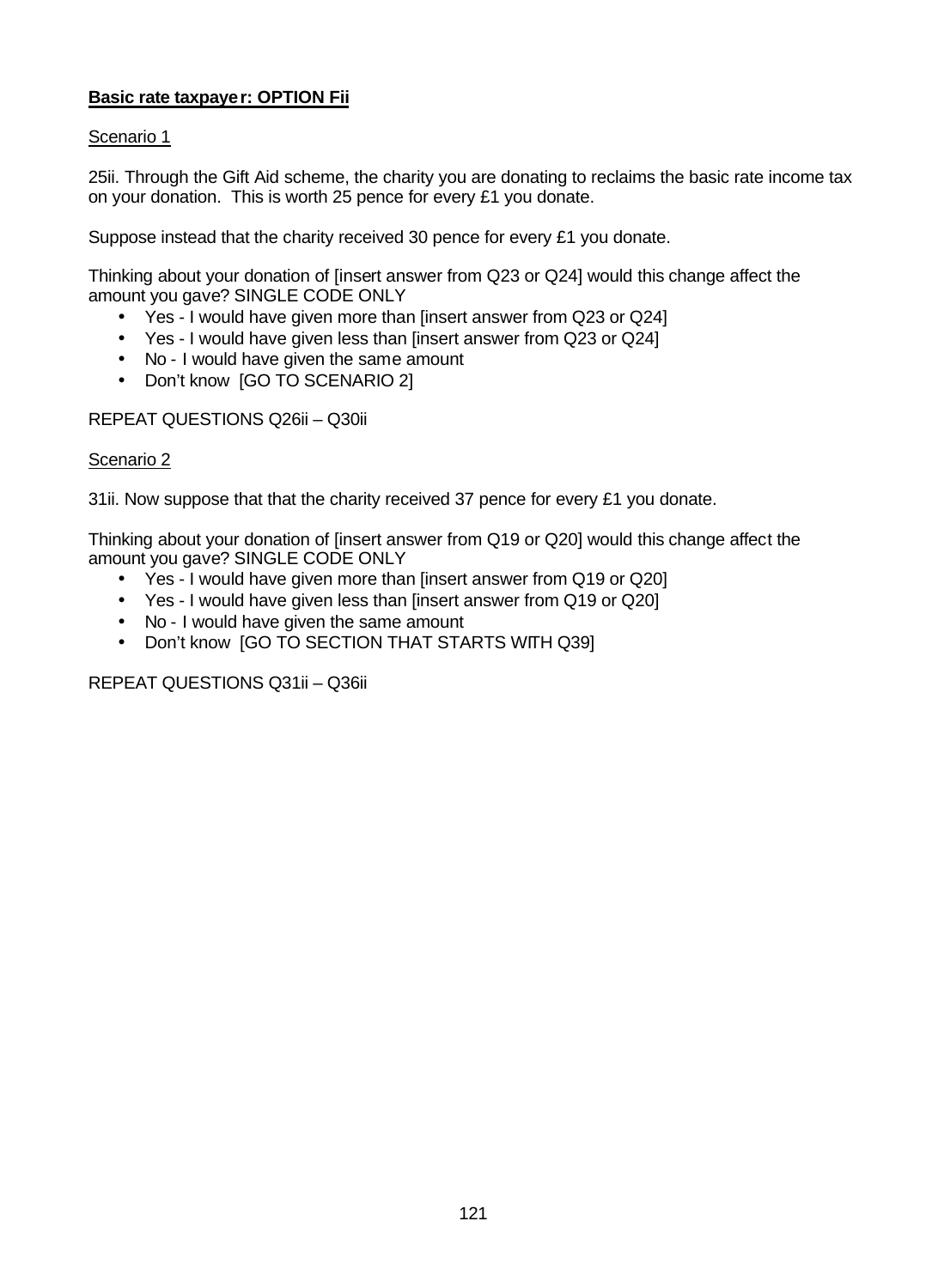# **Basic rate taxpayer: OPTION Gii**

# Scenario 1

25ii. Through the Gift Aid scheme, the charity you are donating to reclaims the basic rate income tax on your donation. This is worth 25 pence for every £1 you donate.

Suppose instead that the charity received 37 pence for every £1 you donate.

Thinking about your donation of [insert answer from Q19 or Q20] would this change affect the amount you gave? SINGLE CODE ONLY

- Yes I would have given more than [insert answer from Q19 or Q20]
- Yes I would have given less than [insert answer from Q19 or Q20]
- No I would have given the same amount
- Don't know [GO TO SCENARIO 2]

REPEAT QUESTIONS Q26i – Q30i

#### Scenario 2

31ii. Now suppose that that the charity received 30 pence for every £1 you donate.

Thinking about your donation of [insert answer from Q19 or Q20] would this change affect the amount you gave? SINGLE CODE ONLY

- Yes I would have given more than [insert answer from Q19 or Q20]
- Yes I would have given less than [insert answer from Q19 or Q20]
- No I would have given the same amount
- Don't know [GO TO SECTION THAT STARTS WITH Q39]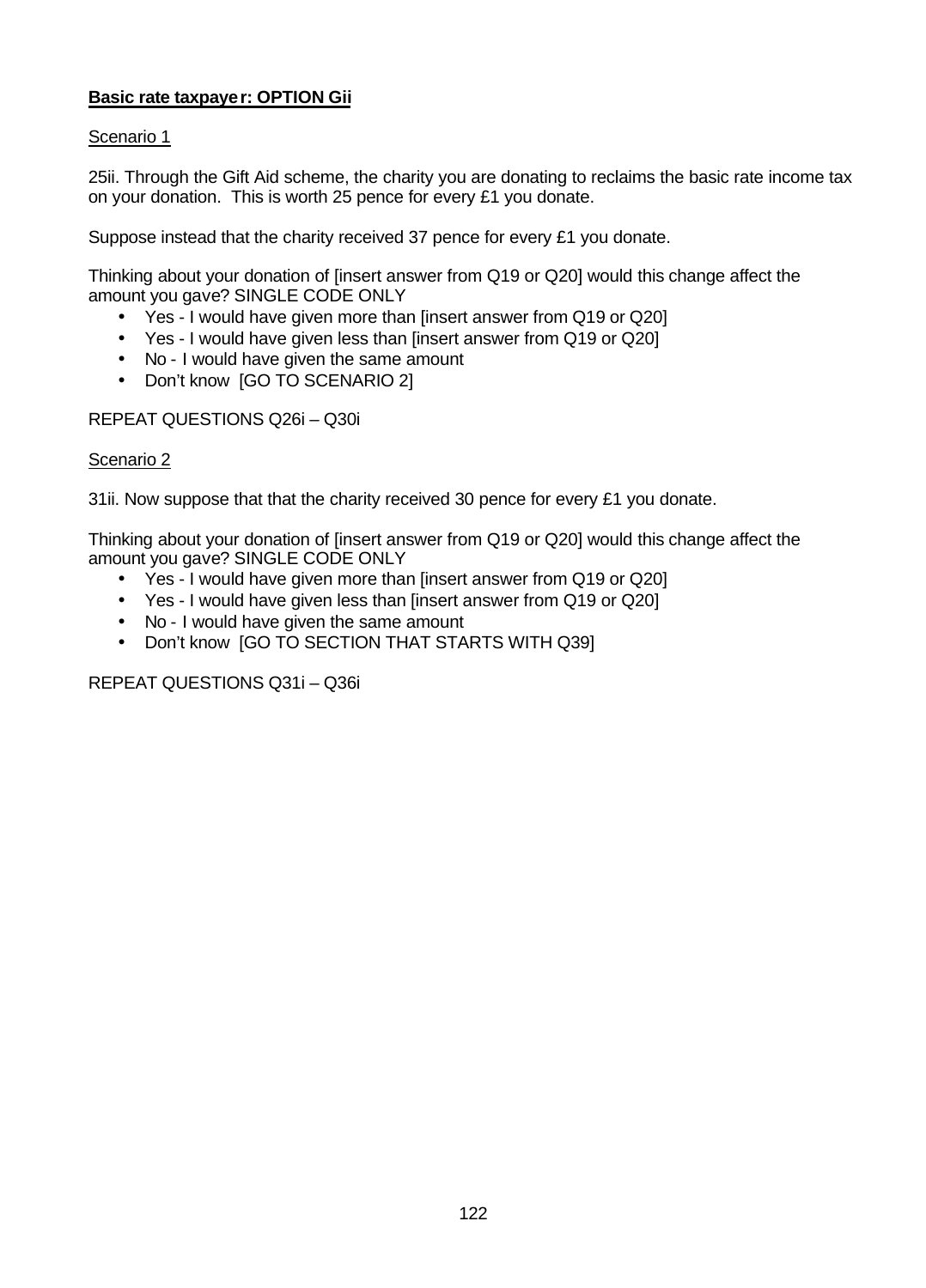# **ADDITIONAL QUESTION FOR ALL TAXPAYERS**

38i. If the government reduced the amount of tax relief on Gift Aid donations, would you be more likely to use one of the other methods of giving that allow the charity to claim tax relief on your donations? Tick all that apply. Assume that the tax treatment of these other methods would not be changed.

MULTIPLE CODE

- No, I would not be more likely to use other methods
- Yes, I would be more likely to use Payroll giving (money donated to charity, deducted from your wages)
- Yes, I would be more likely to give shares
- Yes, I would be more likely to give land or buildings
- Don't know

# IF ANY OF THE YES answers at Q38i

38i\_a. How much of the donations you currently make through the Gift Aid scheme would you be likely to switch to these other methods?:

- All of your current Gift Aid donations
- Most of your current Gift Aid donations
- Half of your current Gift Aid donations
- Between 25% and half of your current Gift Aid donations
- Between 10% and 25% of your current Gift Aid donations
- Less than 10% of your current Gift Aid donations
- Don't know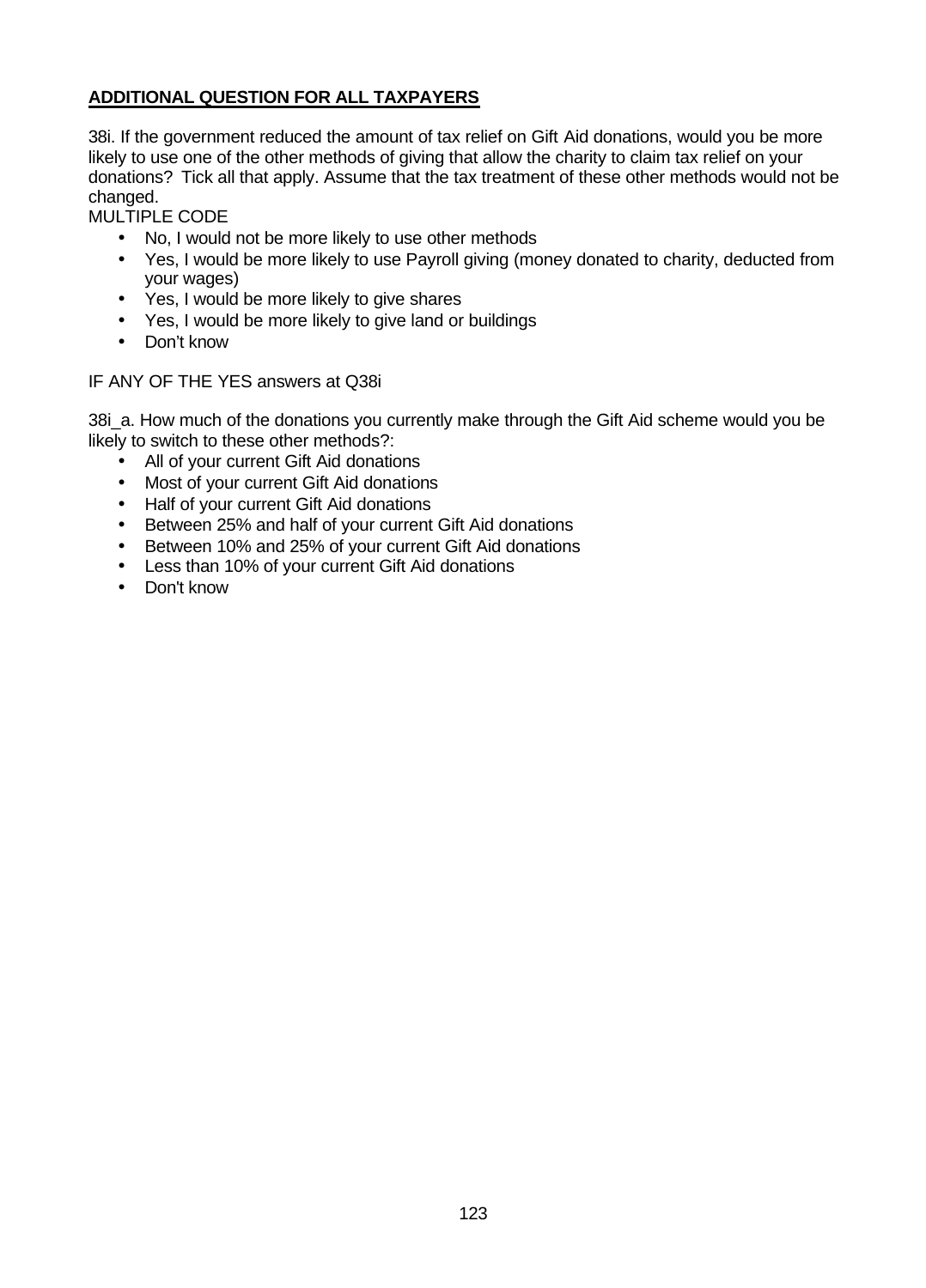# **Alternative tax treatment 2**

*ONLY HIGHER RATE TAXPAYERS '(YES' TO Q12) WILL BE ASKED THESE QUESTIONS, BUT EACH PERSON WILL BE ASKED THE FULL SET. THERE WILL BE RANDOM ALLOCATION BETWEEN SETS 1, 2 SET 3*

# **Set 1**

In principle, the government could change either the amount that a charity can reclaim when you give via Gift Aid, or the amount of higher rate relief that higher rate taxpayers can claim back via the Self Assessment tax return or their PAYE code.

You will now be presented with a number of questions that offer you two hypothetical alternatives for getting tax relief on donations. For each please indicate which one you prefer, if any.

# SINGLE CODE FOR EACH.

| 39. Which of these alternatives you would prefer: |  |
|---------------------------------------------------|--|
|                                                   |  |

| I give £80 to a charity  | give £60 to a charity      | I genuinely | Don't know / |
|--------------------------|----------------------------|-------------|--------------|
| The charity reclaims £20 | The charity reclaims £40   | don't mind  | No opinion   |
| I can claim back £20     | cannot claim anything back | between the |              |
|                          |                            | two         |              |

### 40. And which of these alternatives would you prefer?

| give £80 to a charity    | I give £80 to a charity      | I genuinely | Don't know / |
|--------------------------|------------------------------|-------------|--------------|
| The charity reclaims £20 | The charity reclaims £20     | don't mind  | No opinion   |
| l can claim back £20     | I cannot claim anything back | between the |              |
|                          |                              | two         |              |

#### 41. And which of these alternatives would you prefer?

| I give £100 to a charity   | give £60 to a charity      | I genuinely | Don't know / |
|----------------------------|----------------------------|-------------|--------------|
| The charity cannot reclaim | The charity reclaims £50   | don't mind  | No opinion   |
| anything                   | cannot claim anything back | between the |              |
| can claim back £40         |                            | two         |              |

# 42. And which of these alternatives would you prefer?

| I give £70 to a charity      | I give £80 to a charity  | I genuinely | Don't know / |
|------------------------------|--------------------------|-------------|--------------|
| The charity reclaims £30     | The charity reclaims £20 | don't mind  | No opinion   |
| I cannot claim anything back | I can claim back £20     | between the |              |
|                              |                          | two         |              |

### 43. And which of these alternatives would you prefer?

| I give £60 to a charity        | I give £60 to a charity  | I genuinely | Don't know / |
|--------------------------------|--------------------------|-------------|--------------|
| The charity reclaims £40       | The charity reclaims £40 | don't mind  | No opinion   |
| I I cannot claim anything back | I can claim back £10     | between the |              |
|                                |                          | two         |              |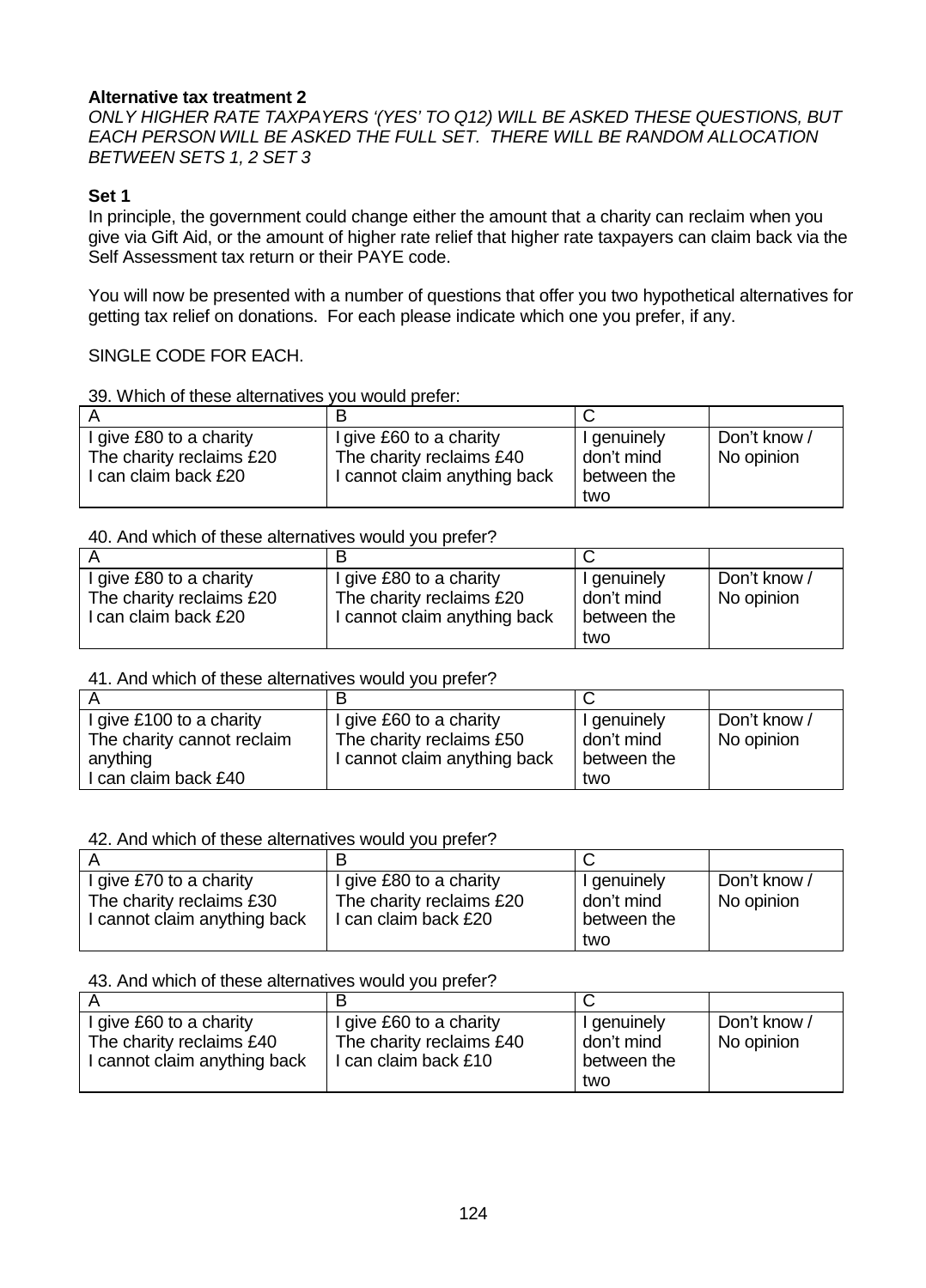# **Set 2**

In principle, the government could change either the amount that a charity can reclaim when you give via Gift Aid, or the amount of higher rate relief that higher rate taxpayers can claim back via the Self Assessment tax return or their PAYE code.

You will now be presented with a number of questions that offer you two alternative potential changes to Gift Aid and higher rate relief. For each please indicate your preference, if any.

SINGLE CODE FOR EACH.

39. Which of these alternatives you would prefer:

| give £800 to a charity    | I give £600 to a charity     | I genuinely | Don't know / |
|---------------------------|------------------------------|-------------|--------------|
| The charity reclaims £200 | The charity reclaims £400    | don't mind  | No opinion   |
| can claim back £200       | I cannot claim anything back | between the |              |
|                           |                              | two         |              |

### 40. And which of these alternatives would you prefer?

| I give £800 to a charity  | I give £800 to a charity     | I genuinely | Don't know / |
|---------------------------|------------------------------|-------------|--------------|
| The charity reclaims £200 | The charity reclaims £200    | don't mind  | No opinion   |
| I can claim back £200     | I cannot claim anything back | between the |              |
|                           |                              | two         |              |

### 41. And which of these alternatives would you prefer?

| l give £1000 to a charity  | I give £600 to a charity     | I genuinely | Don't know / |
|----------------------------|------------------------------|-------------|--------------|
| The charity cannot reclaim | The charity reclaims £500    | don't mind  | No opinion   |
| anything                   | I cannot claim anything back | between the |              |
| can claim back £400        |                              | two         |              |

# 42. And which of these alternatives would you prefer?

| I give £700 to a charity     | I give £800 to a charity  | I genuinely | Don't know / |
|------------------------------|---------------------------|-------------|--------------|
| The charity reclaims £300    | The charity reclaims £200 | don't mind  | No opinion   |
| I cannot claim anything back | I can claim back £200     | between the |              |
|                              |                           | two         |              |

43. And which of these alternatives would you prefer?

| I give £600 to a charity     | I give £600 to a charity  | I genuinely | Don't know |
|------------------------------|---------------------------|-------------|------------|
| The charity reclaims £400    | The charity reclaims £400 | don't mind  | No opinion |
| I cannot claim anything back | l can claim back £100     | between the |            |
|                              |                           | two         |            |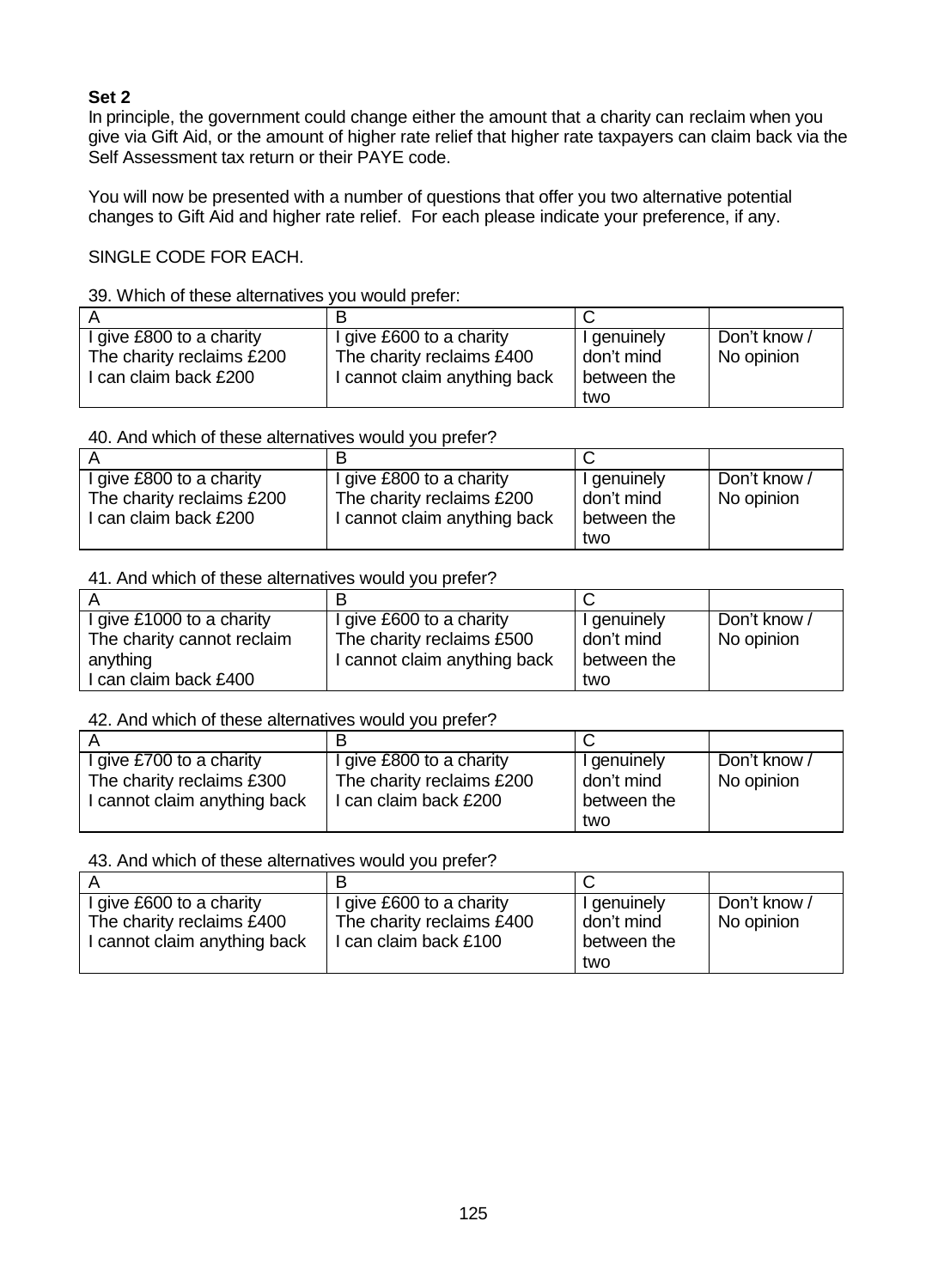# **Set 3**

In principle, the government could change either the amount that a charity can reclaim when you give via Gift Aid, or the amount of higher rate relief that higher rate taxpayers can claim back via the Self Assessment tax return or their PAYE code.

You will now be presented with a number of questions that offer you two alternative potential changes to Gift Aid and higher rate relief. For each please indicate your preference, if any.

SINGLE CODE FOR EACH.

### 39. Which of these alternatives you would prefer:

| I give £8 to a charity  | I give £6 to a charity       | I genuinely | Don't know / |
|-------------------------|------------------------------|-------------|--------------|
| The charity reclaims £2 | The charity reclaims £4      | don't mind  | No opinion   |
| I can claim back £2     | I cannot claim anything back | between the |              |
|                         |                              | two         |              |

### 40. And which of these alternatives would you prefer?

| give £8 to a charity    | I give £8 to a charity       | I genuinely | Don't know / |
|-------------------------|------------------------------|-------------|--------------|
| The charity reclaims £2 | The charity reclaims £2      | don't mind  | No opinion   |
| can claim back £2       | I cannot claim anything back | between the |              |
|                         |                              | two         |              |

### 41. And which of these alternatives would you prefer?

| l give £10 to a charity    | I give £6 to a charity       | I genuinely | Don't know / |
|----------------------------|------------------------------|-------------|--------------|
| The charity cannot reclaim | The charity reclaims £5      | don't mind  | No opinion   |
| anything                   | I cannot claim anything back | between the |              |
| l can claim back £4        |                              | two         |              |

# 42. And which of these alternatives would you prefer?

| give £7 to a charity       | I give £8 to a charity  | I genuinely | Don't know / |
|----------------------------|-------------------------|-------------|--------------|
| The charity reclaims £3    | The charity reclaims £2 | don't mind  | No opinion   |
| cannot claim anything back | I can claim back £2     | between the |              |
|                            |                         | two         |              |

### 43. And which of these alternatives would you prefer?

| I give £6 to a charity       | I give £6 to a charity  | I genuinely | Don't know / |
|------------------------------|-------------------------|-------------|--------------|
| The charity reclaims £4      | The charity reclaims £4 | don't mind  | No opinion   |
| I cannot claim anything back | l can claim back £1     | between the |              |
|                              |                         | two         |              |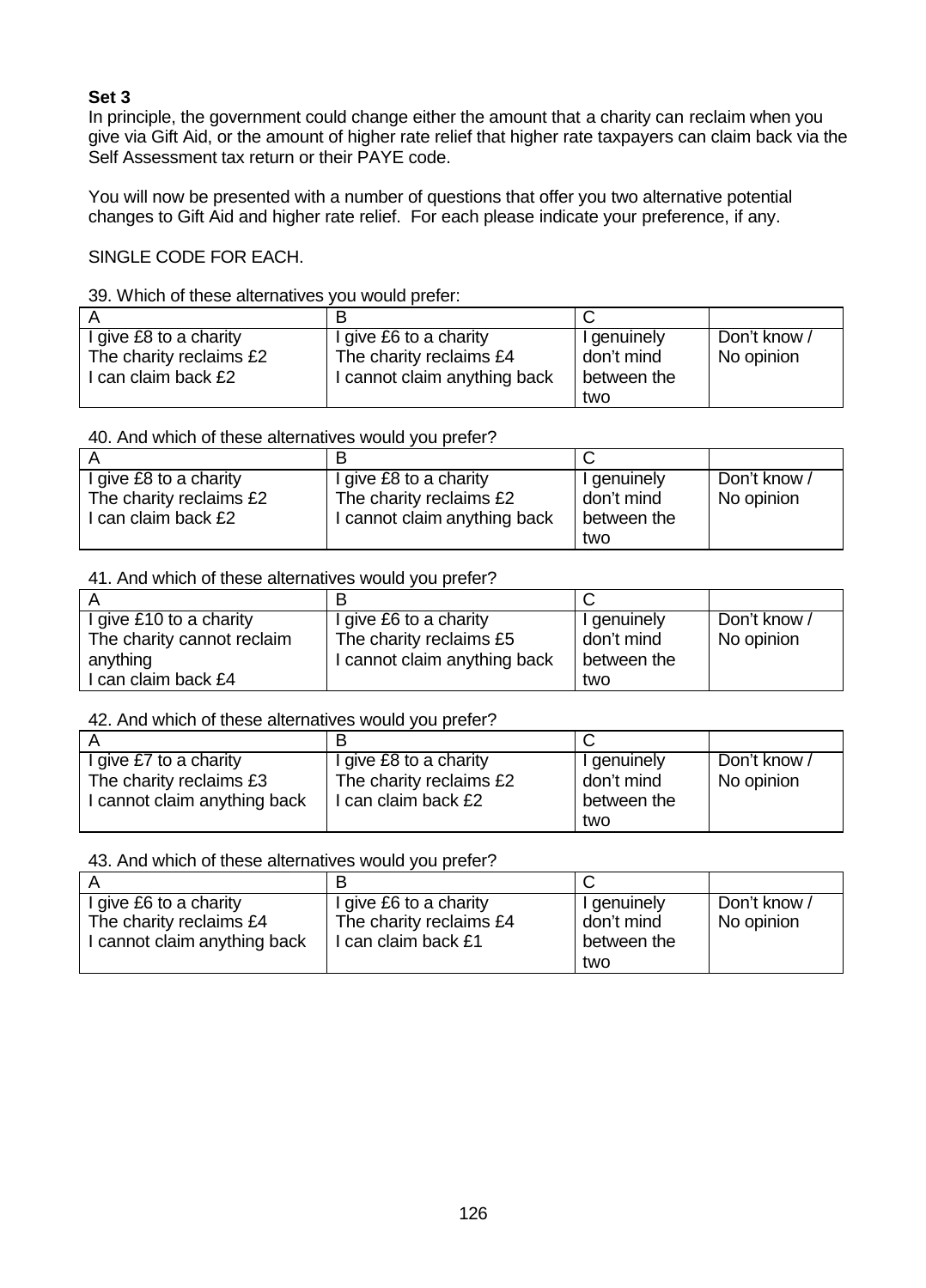# ASK HIGHER RATE TAXPAYERS ONLY ('YES' TO Q12)

46. In making your choices between these hypothetical scenarios, what was the most important thing affecting your preferred choice?

SINGLE CODE ONLY

- The amount that you give to the charity
- The amount that the charity reclaims
- The amount that you claim back
- The amount that you give less the amount you claim back
- The amount you give plus the amount the charity reclaims
- The amount you give, the amount the charity reclaims and the amount you claim back
- The simplest system
- Don't know
- Other (write in)

# ASK HIGHER RATE TAXPAYERS ONLY ('YES' TO Q12)

47. Suppose that there was a tick-box on the Gift Aid form to allow the charity to reclaim the higher rate income tax on your donation and that you could not reclaim any higher rate relief via the Self Assessment form or the PAYE code whether or not you ticked the box. How likely would you be to tick the box?

SINGLE CODE ONLY

- Very likely
- Fairly likely
- Not very likely
- Not at all likely
- Don't know

# IF 'Very likely' OR 'Fairly likely' FROM Q47 PLEASE ASK Q48

48. What is the main reason why you would be likely to tick this box? SINGLE CODE ONLY

- The charity would get more money from the government
- I do not currently reclaim any higher rate relief
- It would be easier for me to tick a box than to reclaim higher rate relief myself
- Other (write in)
- Don't know

IF 'Not very likely' OR 'Not at all likely' FROM Q47 PLEASE ASK Q49

49. What is the main reason why you would not be likely to tick this box? SINGLE CODE ONLY

- I would prefer to reclaim higher rate relief myself via the Self Assessment form or the PAYE code
- I do not want to reveal my taxpayer status
- The charity may target me for more money
- I am not sure whether I will be a higher rate taxpayer
- It is not really worth it
- Other (write in)
- Don't know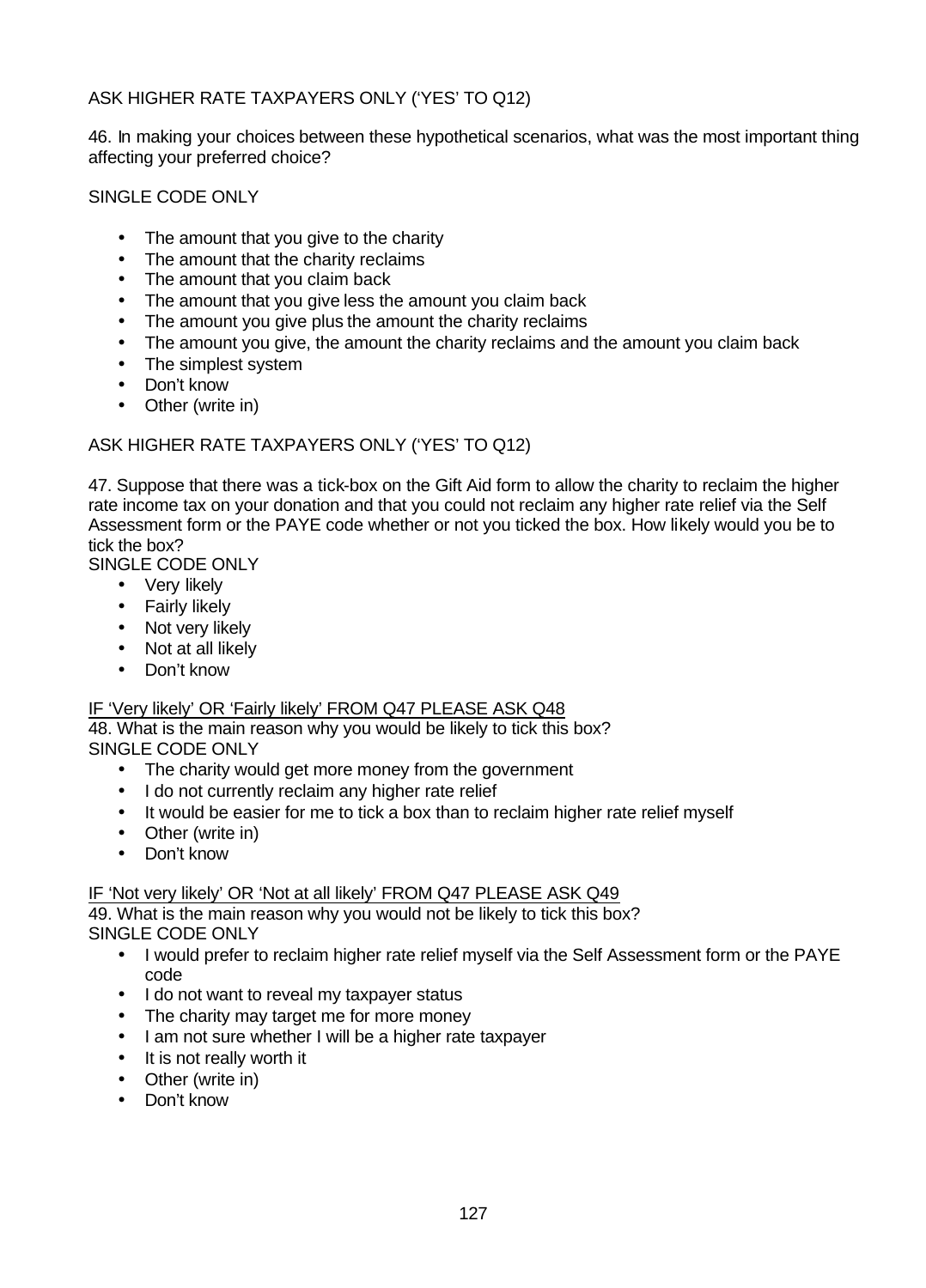About you

ASK ALL

- 50.Please indicate your gender? SINGLE CODE ONLY
	- Male
	- Female
	- No answer

ASK ALL

51. How old are you? SINGLE CODE ONLY

- Under 25
- 25-34
- 35-44
- 45-54
- 55-64
- 65-74
- 75+
- No answer

# ASK ALL

52. Which of the following best applies to you? SINGLE CODE ONLY

- Married
- Living together
- Single
- Widowed
- Divorced
- Separated
- No answer

# ASK ALL

53. Which of these applies to you? SINGLE CODE ONLY

- Have paid job Full time (30+ hours per week)
- Have paid job Part time (8-29 hours per week)
- Have paid job Part time (Under 8 hours per week)
- Not working Housewife
- Self-employed
- Full time student
- Unemployed and seeking work
- Retired
- Not in paid work for other reason
- Not in paid work because of long term illness or disability
- No answer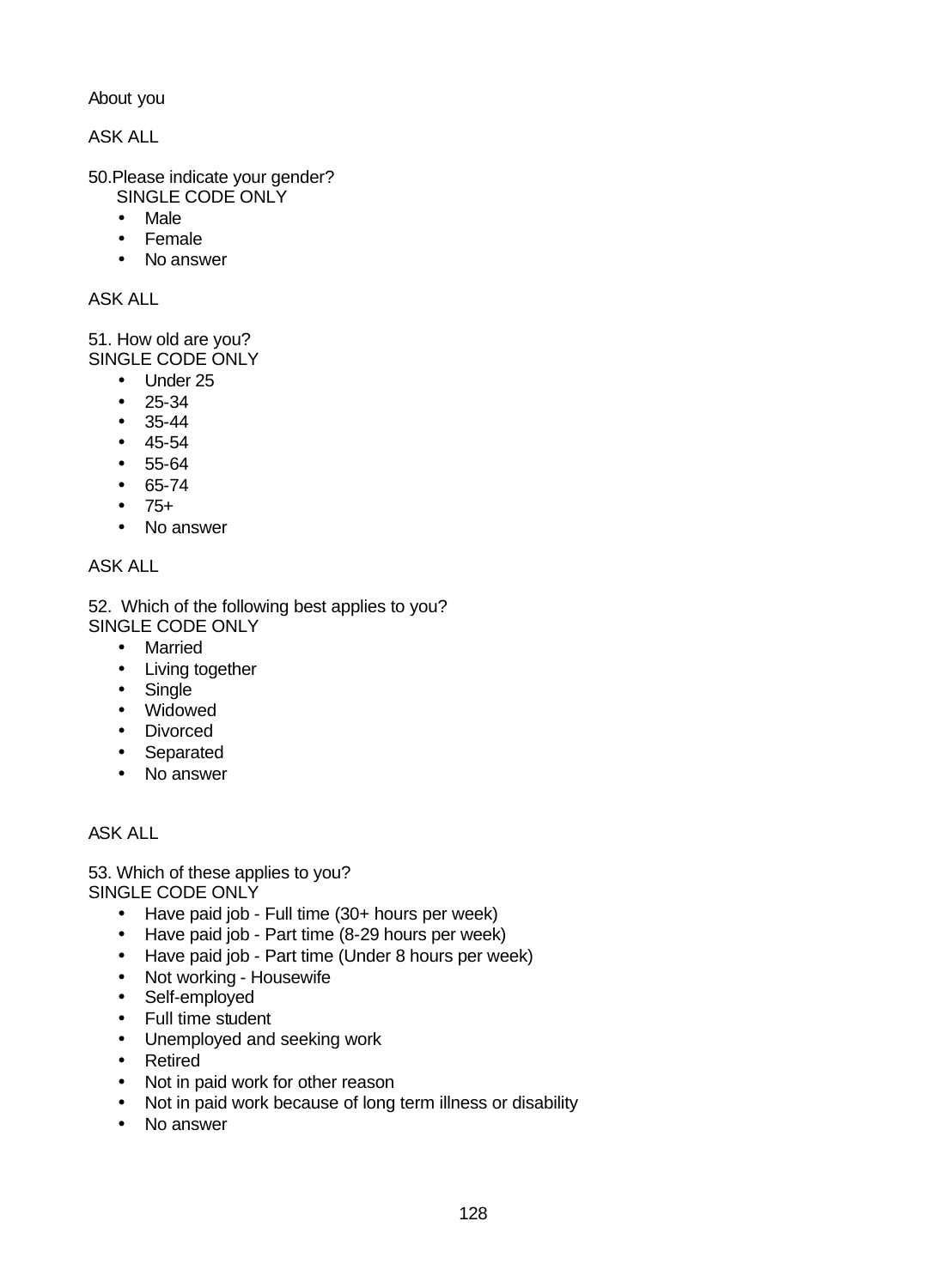# IF Codes 1 – 3 AT Q53

54. What type of organisation do you work for? SINGLE CODE ONLY

- Private sector organisation
- Public sector organisation
- Not-for-profit organisation
- Don't know
- No answer

### ASK ALL

55. How many children do you have (include those who are not living in your home)? SINGLE CODE ONLY

- 0
- 1
- 2
- $\bullet$  3+
- No answer

### IF ANY CHILDREN AT Q55

56. And what is the age of your youngest child? PLEASE ENTER No answer

### ASK ALL

57. Which, if any, is the highest educational or professional qualification you have obtained? SINGLE CODE ONLY.

- GCSE/O-Level/CSE
- Vocational qualifications (=NVQ1+2)
- A-Level or equivalent (=NVQ3)
- Bachelor Degree or equivalent (=NVQ4)
- Masters/PhD or equivalent
- Other
- No formal qualifications
- Still studying
- No answer

# ASK ALL

58. Have you ever done any of the following for a charity? Please select as many as apply MULTI-CODE OK

- Been an unpaid volunteer
- Been a paid employee
- Been on a committee of a local club or society
- Served as a church treasurer
- Served as a trustee / on a board of directors
- None of these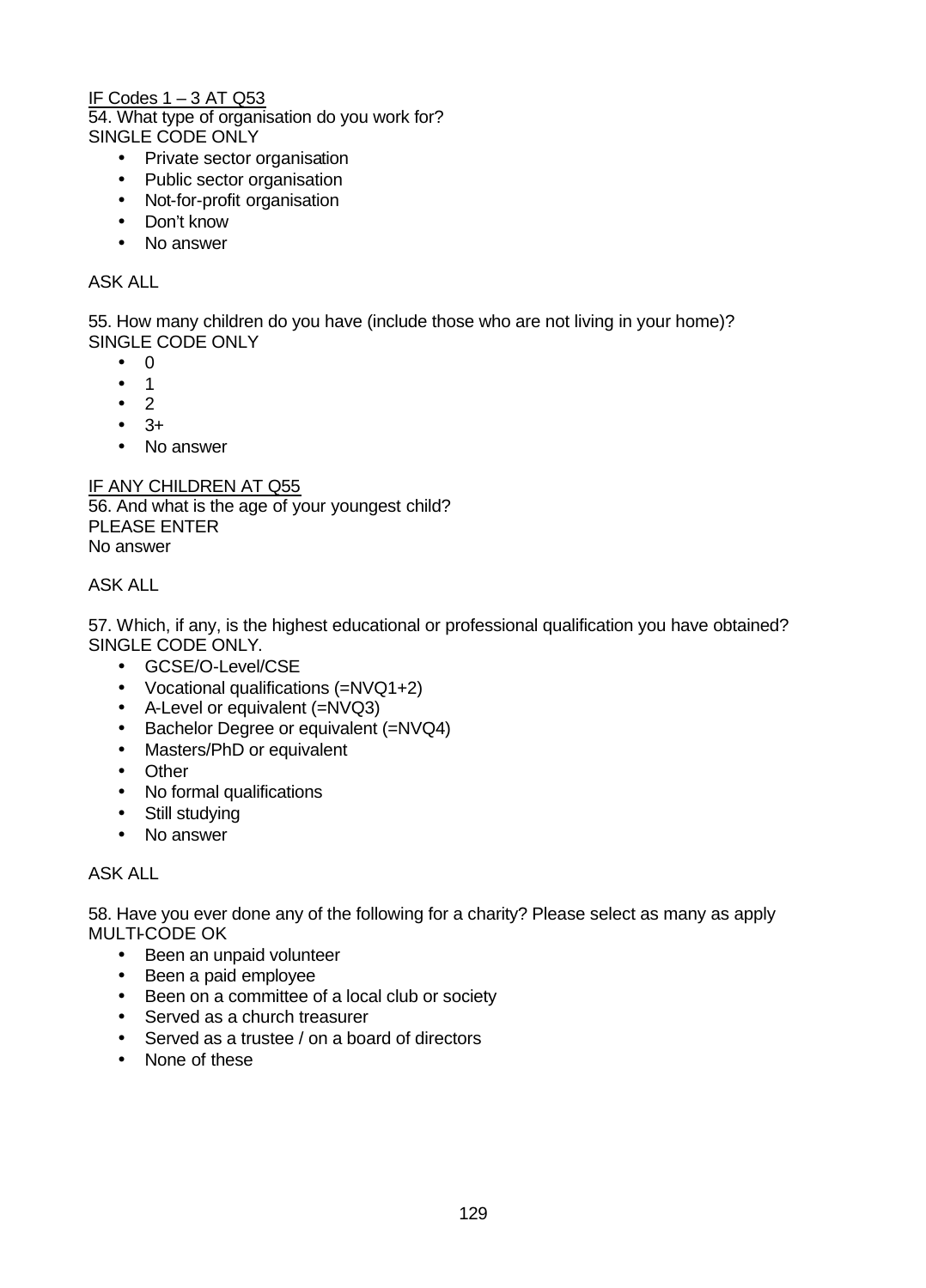### ASK ALL

59a. Please could you indicate below the group you would place your own individual income per year from all sources, before tax and other deductions (gross income)?

59b. Please could you indicate below the group you would place your total household income per year from all sources, before tax and other deductions (gross income)?

### SINGLE CODE ONLY

|                     | Your own individual<br>income | The total income of your<br>household |
|---------------------|-------------------------------|---------------------------------------|
|                     |                               |                                       |
| Up to £4,499        |                               |                                       |
| £4,500 - £6,499     |                               |                                       |
| £6,500 - £7,499     |                               |                                       |
| £7,500 - £9,499     |                               |                                       |
| £9,500 - £11,499    |                               |                                       |
| £13,500 - £15,499   |                               |                                       |
| £15,500 - £17,499   |                               |                                       |
| £17,500 - £24,999   |                               |                                       |
| £25,000 - £29,999   |                               |                                       |
| £30,000 - £39,999   |                               |                                       |
| £40,000 - £49,999   |                               |                                       |
| £50,000 - £74,999   |                               |                                       |
| £75,000 - £99,999   |                               |                                       |
| £100,000 - £149,999 |                               |                                       |
| £150,000 - £199,999 |                               |                                       |
| £200,000 - £299,999 |                               |                                       |
| Over £300,000       |                               |                                       |
| No answer           |                               |                                       |
|                     |                               |                                       |

IF INDIVIDUAL INCOME AT Q59a is £300,000+

60. Approximately, what is your total annual income from all sources, before tax and other deductions (gross income)? [write in]

No answer

61. Which region do you live in?

- 1 North East
- 2 North West
- 3 Yorkshire and The Humber
- 4 East Midlands
- 5 West Midlands
- 6 East of England
- 7 London
- 8 South East
- 9 South West
- 10 Wales
- 11 Scotland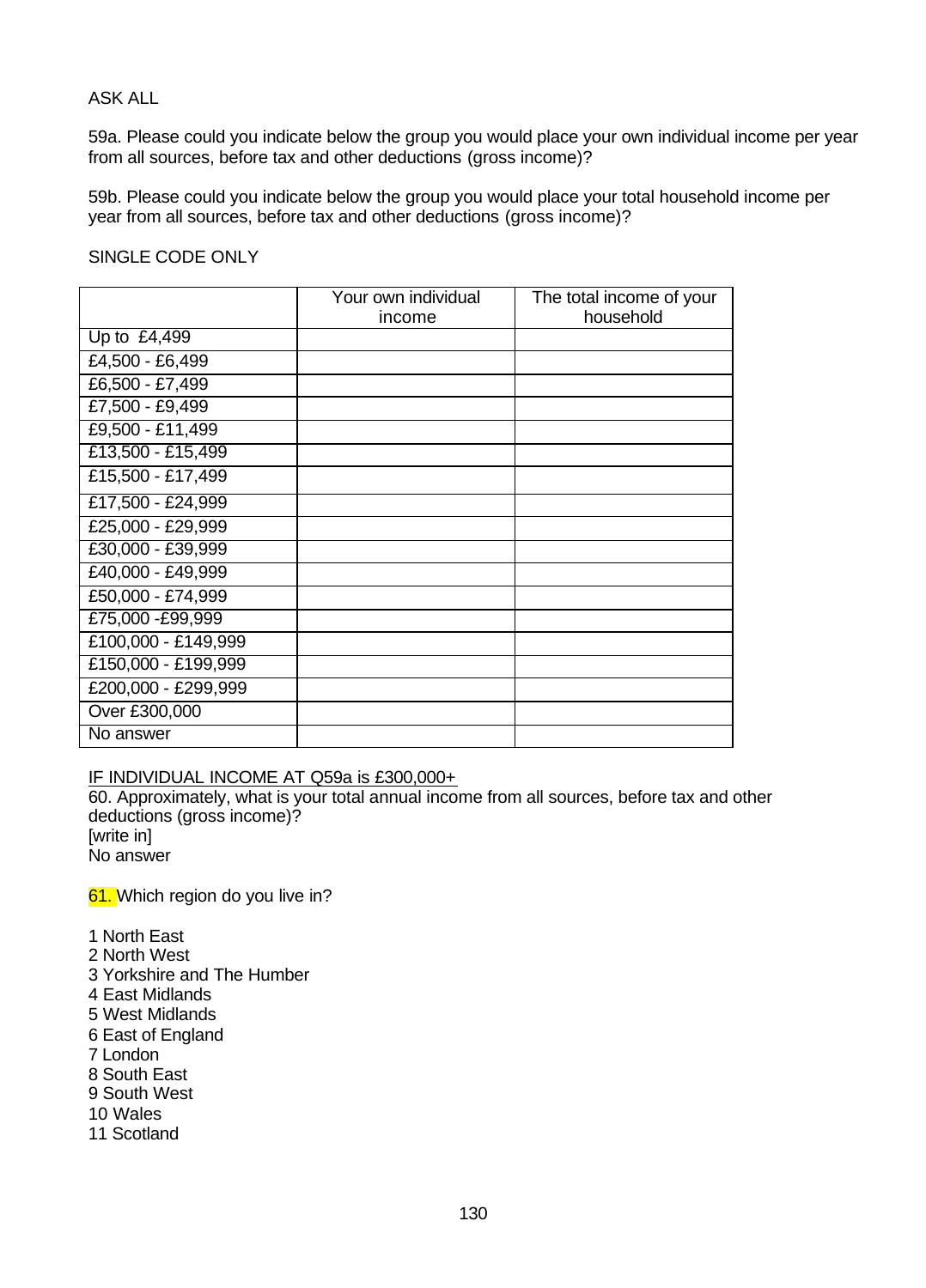# **Annex 2: Qualitative Topic Guide**

# **Interview Topics**

- **1. Introduction and background**: to include general objectives, parties involved in research and assurances of confidentiality. We will ask for permission to record the interviews in order to capture their views accurately.
- 2. **Motives for giving**: Ask participants to describe their charitable giving and their motives for giving to charity and to particular charities.
	- a. We are interested in their pattern of giving to charity. Prompts can you tell us about which charities you have given to over the past 12 months? How much have you given?
	- b. We would also like to explore their motives for giving and then let them respond. If they require prompting, suggest:
	- o Do you think the work of the charity is important?
	- $\circ$  Do you think the government should be more involved in the areas that you are active in as a donor?
	- o Have your personal experiences and/or those of close family friends made you give to particular charities more than to others?
	- o Do you give because not only is giving good for its own sake, but maybe it also helps you in your professional activities?
	- o Do you give, at least partially, for tax minimizing purposes?
	- o Is visibility of your donations a factor?
	- $\circ$  Also which charities have you given to? Why did you decide these particular charities?

# 3. **Importance of tax incentives for giving**:

- o Use of tax incentives Gift Aid, shares, land, buildings and capital, payroll giving
- o How much are you personally aware of the tax incentives that are available?
- o How much do you rely on an accountant to deal with tax issues after you have made you decisions?
- o How much advice do you get from your accountant before making a donation?
- o How important are tax incentives for giving in your decision about: Whether to give to charity? How much to give to charity?
- o What stage of the decision do tax incentives get factored in?
- 4. **Policy change under consideration**: Discuss possible reform to Gift Aid, i.e. replacement of the tax rebate with an increase in the amount that charities can reclaim (first discuss current mode and then the mode under replacement).